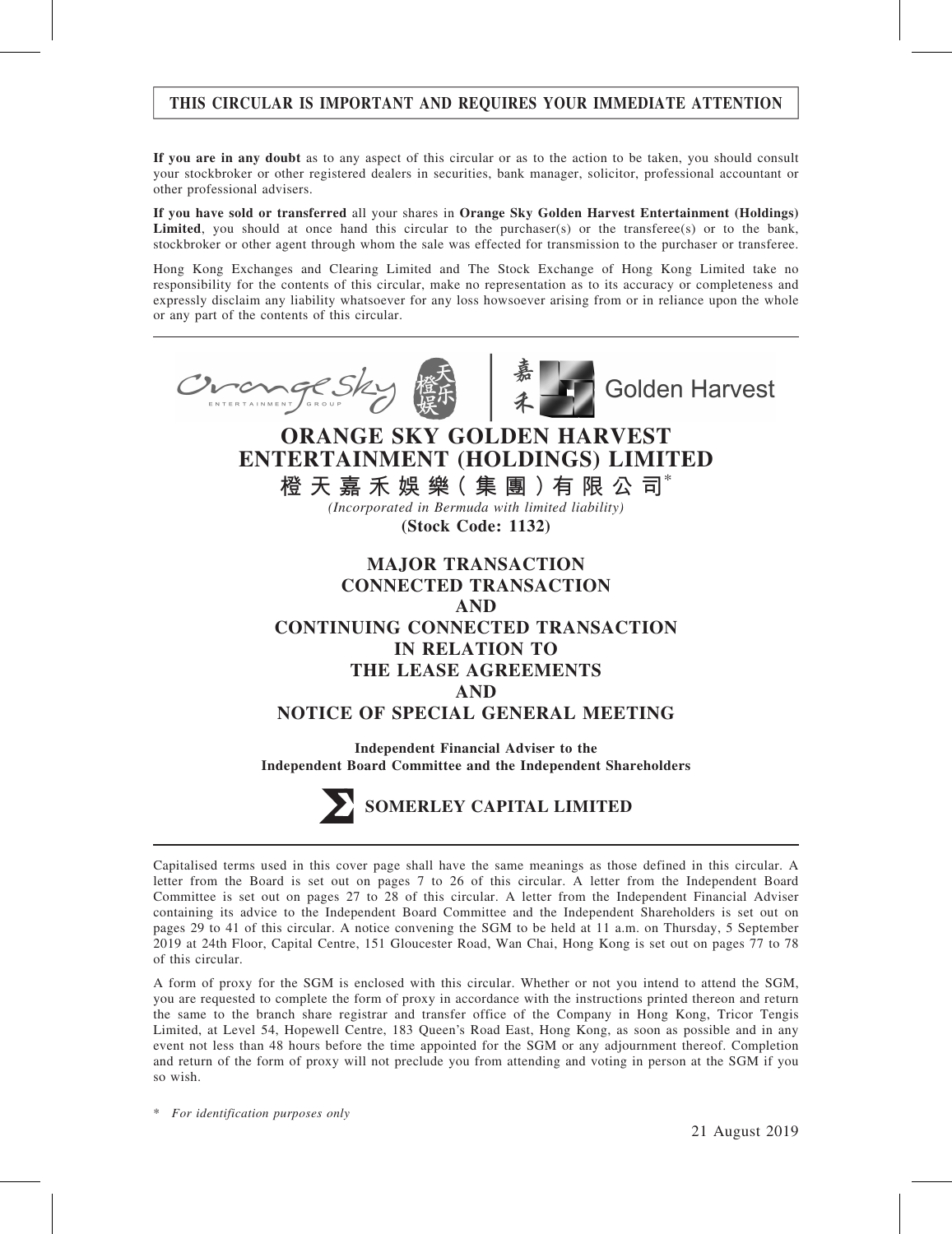# **CONTENTS**

## Page

| APPENDIX I – FINANCIAL INFORMATION OF THE GROUP  42     |  |
|---------------------------------------------------------|--|
| APPENDIX II — UNAUDITED PRO FORMA FINANCIAL INFORMATION |  |
|                                                         |  |
|                                                         |  |
|                                                         |  |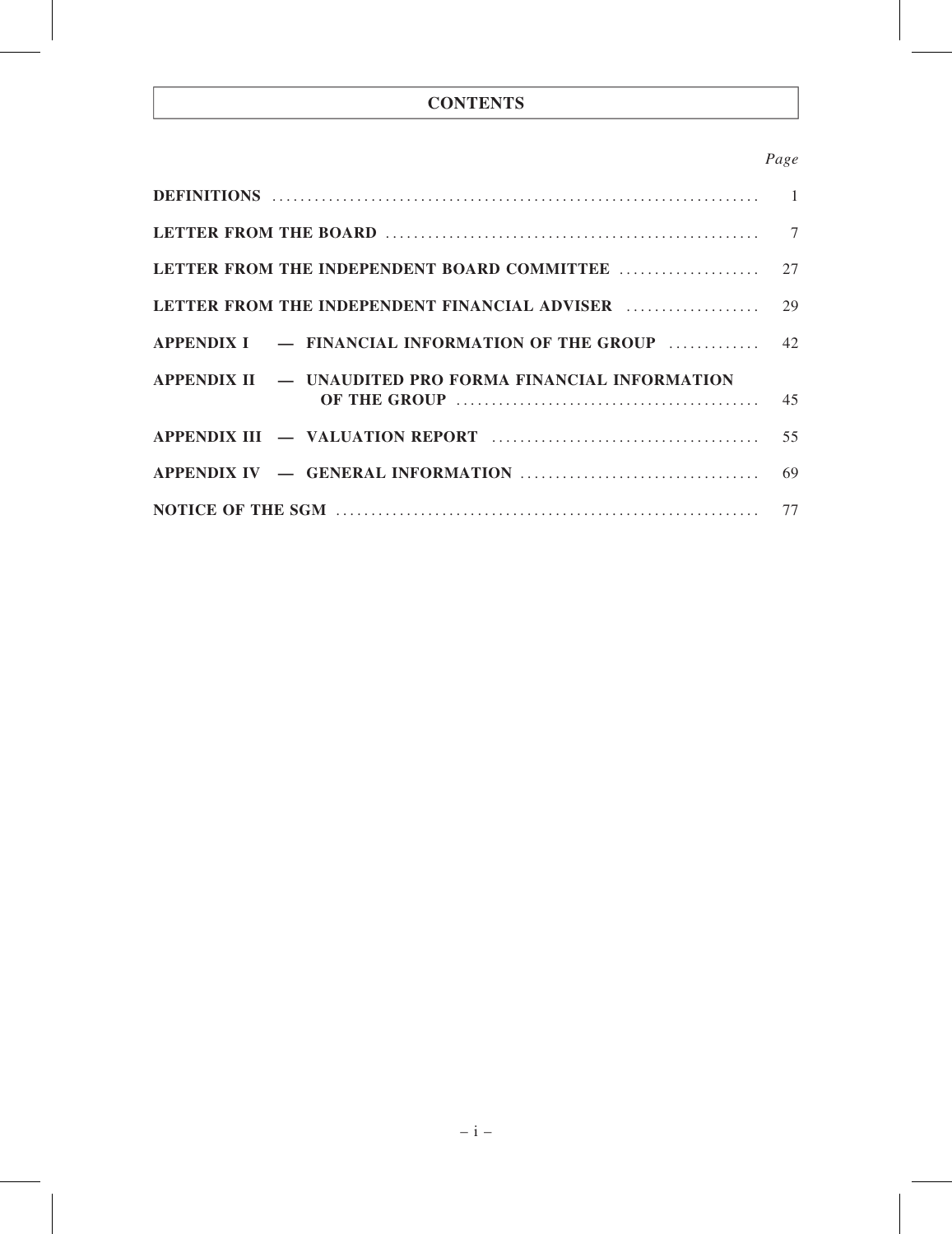In this circular, unless the context otherwise requires, the following expressions have the following meanings:

| "Acquisition"              | the acquisition of the Complex and the respective land use<br>rights                                                                                                                                                                                                                                                                                                                                                                                                              |
|----------------------------|-----------------------------------------------------------------------------------------------------------------------------------------------------------------------------------------------------------------------------------------------------------------------------------------------------------------------------------------------------------------------------------------------------------------------------------------------------------------------------------|
| "Announcement"             | the announcement of the Company dated 1 July 2019 in<br>respect of the entering into of the Lease Agreements                                                                                                                                                                                                                                                                                                                                                                      |
| "associate(s)"             | has the meaning ascribed thereto under the Listing Rules                                                                                                                                                                                                                                                                                                                                                                                                                          |
| "Beijing Orange Land"      | Beijing Orange Land Cinema Investment Management<br>Company Limited* (北京橙地影院投資管理有限公司), a<br>company established in the PRC with limited liability and<br>is owned as to 100% by Beijing Orange Sky                                                                                                                                                                                                                                                                                |
| "Beijing Orange Sky"       | Beijing Orange Sky Cinema Investment Management<br>Company Limited* (北京橙天影院投資管理有限公司), a<br>company established in the PRC with limited liability.<br>Zeng Qingxin (who holds the shareholding interests in<br>Beijing Orange Sky in accordance to the instructions of Mr.<br>Wu) and Ms. Wu hold as to 99% and 1% of the equity<br>interest of Beijing Orange Sky respectively                                                                                                    |
| "Board"                    | the board of Directors                                                                                                                                                                                                                                                                                                                                                                                                                                                            |
| "Box Office"               | the revenue generated from the cinema operation of the<br>Cinema Premises, based on the calculation method of box<br>office revenue set out by the Film Administration of the<br>State Administration of Press, Publication, Radio, Film and<br>Television in the PRC (國家廣播電影電視總局電影管理<br>$\overline{B}$ ), which includes but is not limited the revenue generated<br>from third-party networks, mobile applications, merchants,<br>prepaid coupons and on-site tickets sales     |
| "Business Day"             | a day on which banks in Hong Kong are generally open for<br>normal banking business to the public and which is not a<br>Saturday, Sunday or public holiday in Hong Kong and PRC                                                                                                                                                                                                                                                                                                   |
| "Cinema Commission Amount" | as the case may be, the amount which is equivalent to: (i)<br>14% of the annual Net Box Office for each rental year<br>during the first to the fifth rental year of the Cinema Lease<br>Term; (ii) 15% of the annual Net Box Office for each rental<br>year during the sixth to the tenth rental year of the Cinema<br>Lease Term; or (iii) 16% of the annual Net Box Office for<br>each rental year during the eleventh to the fifteenth rental<br>year of the Cinema Lease Term |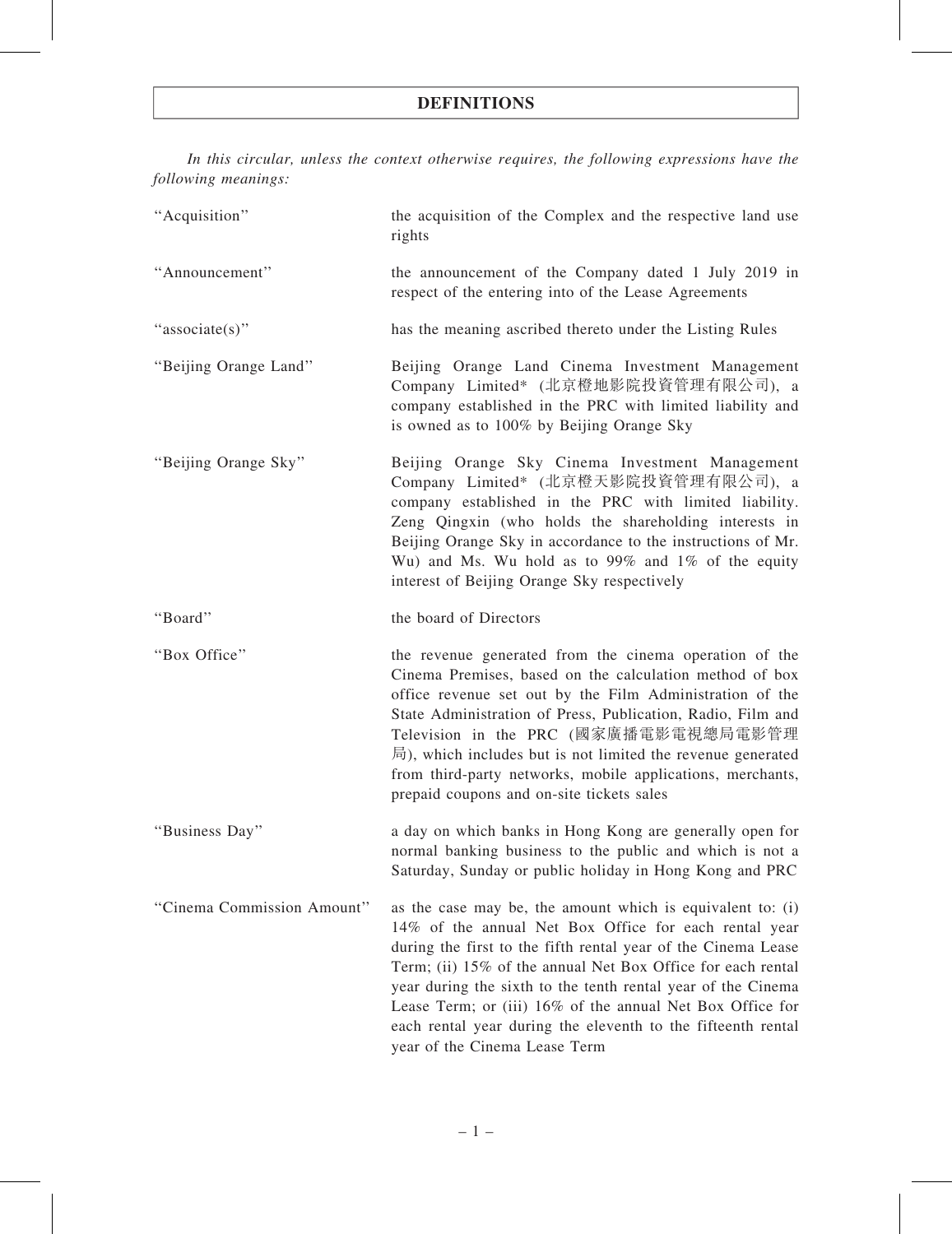| "Cinema Delivery Date"              | 30 September 2019, being the expected date which the<br>delivery of the Cinema Premises to the Tenant shall takes<br>place, and in any event, the date of the actual delivery of<br>the Cinema Premises by the Landlord to the Tenant should<br>be no later than 31 December 2019, unless otherwise agreed<br>by the Landlord and the Tenant |
|-------------------------------------|----------------------------------------------------------------------------------------------------------------------------------------------------------------------------------------------------------------------------------------------------------------------------------------------------------------------------------------------|
| "Cinema Lease Agreement"            | the lease agreement dated 28 June 2019 entered into<br>between the Landlord and the Tenant in respect of the<br>leasing of the Cinema Premises                                                                                                                                                                                               |
| "Cinema Lease Deposit"              | a rental deposit of RMB4,219,046.22 is payable by the<br>Tenant to the Landlord within 10 Business Days from the<br>date of the Cinema Lease Agreement being Effective                                                                                                                                                                       |
| "Cinema Lease Term"                 | the term of 15 years commencing from the date following<br>the Cinema Delivery Date                                                                                                                                                                                                                                                          |
| "Cinema Premises"                   | floor 5, 6 and 7 of the building units 597 and 599, located<br>at Wuxing Road, Xiagang Street, Jiangyin, PRC (中國江陰<br>市夏港街道五星路), with a total gross floor area of<br>approximately 17,124.49 square meters                                                                                                                                   |
| "Cinema Premises Delivery"          | the delivery of the Cinema Premises from the Landlord to<br>the Tenant subject to certain delivery conditions as stated in<br>the Cinema Lease Agreements                                                                                                                                                                                    |
| "Cinema Property Management<br>Fee" | the amount pre-paid by the Tenant to the Landlord based on<br>the Initial Property Management Service Fee Rate or the<br>Increased Property Management Service Fee Rate (as the<br>case may be) every three months during the Cinema Lease<br>Term                                                                                           |
| "Cinema Rent Exemption<br>Period"   | the period of four months from the date following the<br>Cinema Delivery Date                                                                                                                                                                                                                                                                |
| "Company"                           | Orange Sky Golden Harvest Entertainment (Holdings)<br>Limited, a company incorporated in Bermuda with limited<br>liability, the shares of which are listed on the Main Board<br>of the Stock Exchange (Stock Code: 1132)                                                                                                                     |
| "Complex"                           | the complex with total gross floor area of approximately<br>93,137.68 square meters, located at Wuxing South Road,<br>Xiagang Street, Jiangyin, PRC and west to Xiadong Road<br>(中國江陰市夏港街道五星路南、夏東路西側)                                                                                                                                        |
| "controlling shareholder(s)"        | has the meaning ascribed to it under the Listing Rules                                                                                                                                                                                                                                                                                       |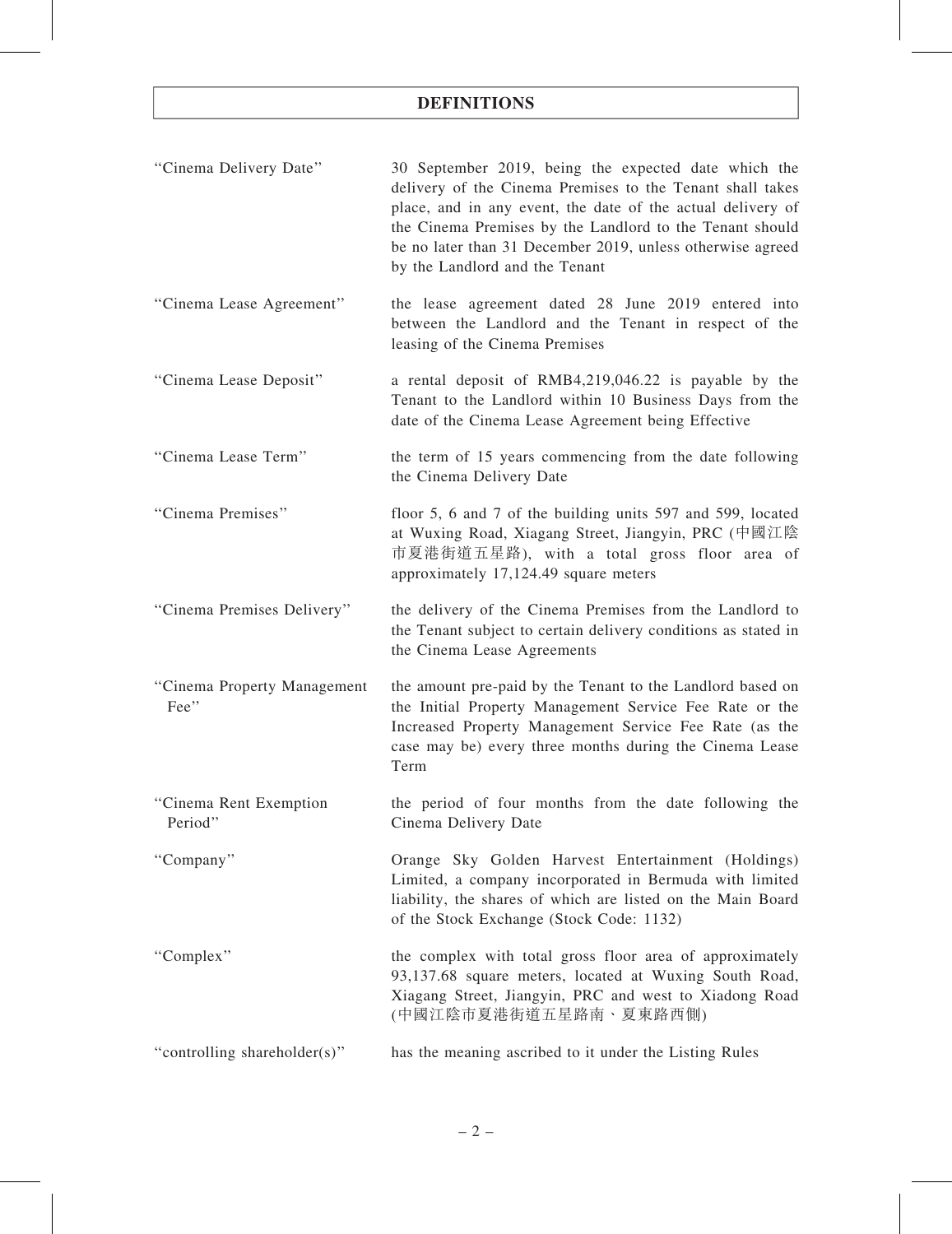| "Determination Date"        | 15 days after the end of each rental year during the Cinema<br>Lease Term, which during such period, the Tenant will<br>agree on the annual Net Box Office for such rental year<br>with the Landlord                                                                                                                                                             |
|-----------------------------|------------------------------------------------------------------------------------------------------------------------------------------------------------------------------------------------------------------------------------------------------------------------------------------------------------------------------------------------------------------|
| "De Minimis Amount"         | the maximum amount which would render the entering into<br>of the Cinema Lease Agreement with the payment of the<br>Variable Cinema Lease Amount for a particular rental year<br>during the Cinema Lease Term by the Tenant to the<br>Landlord being constituted as a fully exempt continuing<br>connected transaction under Rule 14A.76 of the Listing<br>Rules |
| "Director(s)"               | director(s) of the Company                                                                                                                                                                                                                                                                                                                                       |
| "Disposal"                  | means the disposal of the entire issued share capital of the<br>City Entertainment Corporation Limited by Giant Harvest<br>Limited to True Vision Limited                                                                                                                                                                                                        |
| "Effective"                 | the Lease Agreements being effective upon obtaining of the<br>necessary approvals from the Directors and the Independent<br>Shareholders in respect of the Lease Agreements and the<br>transactions contemplated thereunder                                                                                                                                      |
| "Fixed Cinema Lease Amount" | the amount pre-paid by the Tenant to the Landlord based on<br>the Initial Cinema Rent Rate or the Subsequent Cinema<br>Rent Rate (as the case may be) every three months during<br>the Cinema Lease Term                                                                                                                                                         |
| "Group"                     | the Company and its subsidiaries                                                                                                                                                                                                                                                                                                                                 |
| "HK\$"                      | Hong Kong dollars, the lawful currency of Hong Kong                                                                                                                                                                                                                                                                                                              |
| "HKFRS"                     | The Hong Kong Financial Reporting Standards issued by<br>the Hong Kong Institute of Certified Public Accounts                                                                                                                                                                                                                                                    |
| "Hong Kong"                 | the Hong Kong Special Administrative Region of the PRC                                                                                                                                                                                                                                                                                                           |
| "Hotel Delivery Date"       |                                                                                                                                                                                                                                                                                                                                                                  |
|                             | 30 September 2019, being the expected date which the<br>delivery of the Hotel Premises to the Tenant shall take<br>place, and in any event, the date of the actual delivery of<br>the Hotel Premises by the Landlord to the Tenant should be<br>no later than 31 December 2019, unless otherwise agreed by<br>the Landlord and the Tenant                        |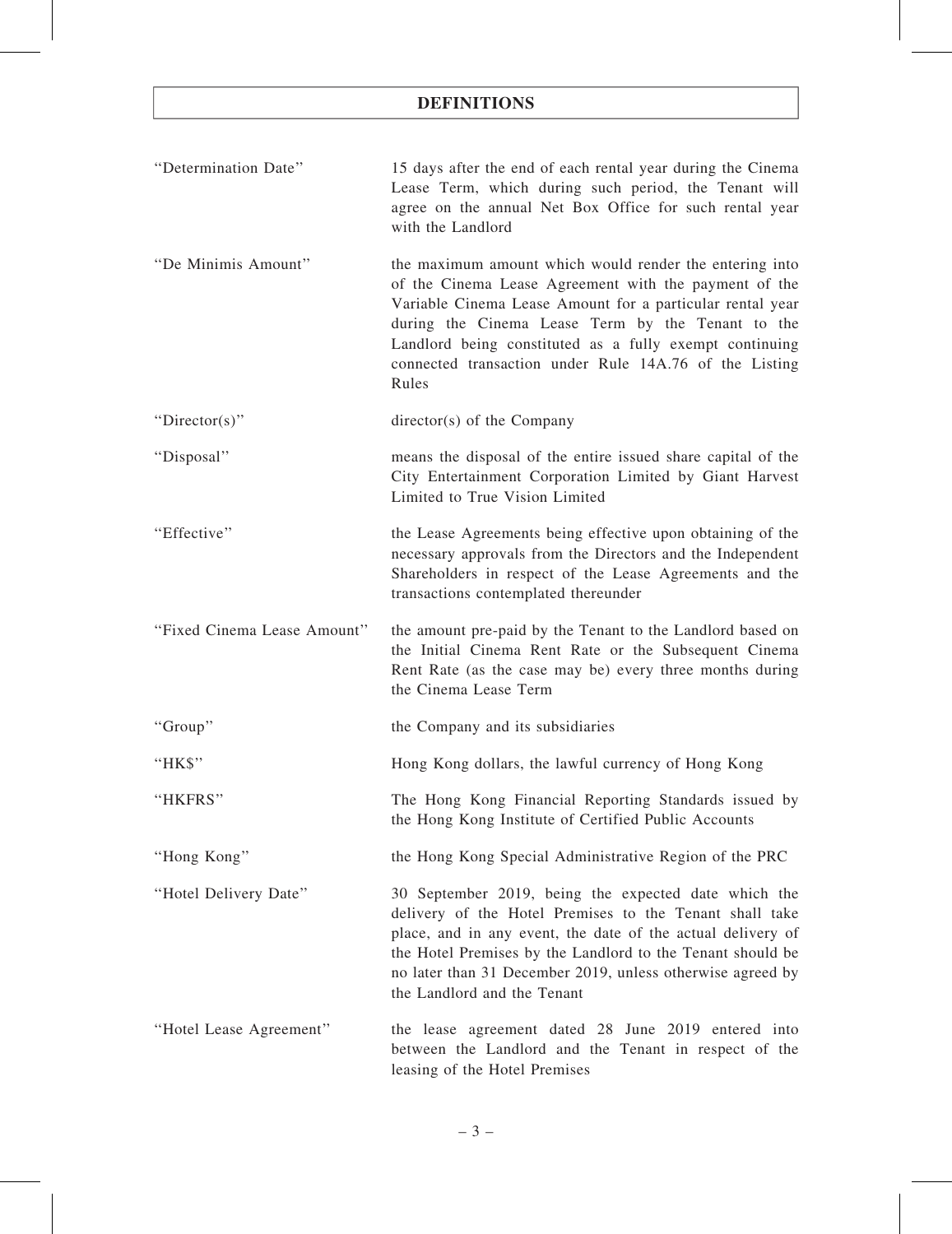| "Hotel Lease Deposit"                            | a rental deposit of RMB3,625,179.64 is payable by the<br>Tenant to the Landlord within 10 Business Days from the<br>date of the Hotel Lease Agreement being Effective                                                                                                                                                                                                                                                      |
|--------------------------------------------------|----------------------------------------------------------------------------------------------------------------------------------------------------------------------------------------------------------------------------------------------------------------------------------------------------------------------------------------------------------------------------------------------------------------------------|
| "Hotel Lease Term"                               | the term of 15 years commencing from the date following<br>the Hotel Delivery Date                                                                                                                                                                                                                                                                                                                                         |
| "Hotel Premises"                                 | Orange Sky Land Square One, Jiangyin, PRC <sup>*</sup> (中國江陰市<br>橙天地廣場1號), with a total gross floor area of<br>approximately 14,188.57 square meters                                                                                                                                                                                                                                                                       |
| "Hotel Premises Delivery"                        | the delivery of the Hotel Premises from the Landlord to the<br>Tenant subject to certain delivery conditions as stated in the<br>Hotel Lease Agreement                                                                                                                                                                                                                                                                     |
| "Hotel Rent"                                     | the amount pre-paid by the Tenant to the Landlord based on<br>the Initial Hotel Rent Rate or the Subsequent Hotel Rent<br>Rate (as the case may be) every three months during the<br>Hotel Lease Term                                                                                                                                                                                                                      |
| "Hotel Rent Exemption Period"                    | the period of four months from the date following the Hotel<br>Delivery Date                                                                                                                                                                                                                                                                                                                                               |
| "Independent Board<br>Committee"                 | an independent committee of the Board comprising all the<br>independent non-executive Directors (namely, Mr. Leung<br>Man Kit, Ms. Wong Sze Wing and Mr. Fung Chi Man,<br>Henry)                                                                                                                                                                                                                                           |
| "Independent Financial<br>Adviser" or "Somerley" | Somerley Capital Limited, a corporation licensed to carry<br>out Type 1 (dealing in securities) and Type 6 (advising on<br>corporate finance) regulated activities under the SFO, being<br>the independent financial adviser appointed by the<br>Company to advise the Independent Board Committee and<br>the Independent Shareholders in relation to the Lease<br>Agreements and the transactions contemplated thereunder |
| "Independent Shareholders"                       | the Shareholders other than Mr. Wu and Ms. Wu                                                                                                                                                                                                                                                                                                                                                                              |
| "Landlord"                                       | Jiangyin Orange Land Cinema Development Management<br>Co., Ltd.* (江陰橙地影院開發管理有限公司), a company<br>established in the PRC with limited liability, which is<br>owned as to 25% by Beijing Orange Land and 75% by<br>Orange Sky Land                                                                                                                                                                                            |
| "Latest Practicable Date"                        | 19 August 2019, which is the latest practicable date for<br>inclusion of information in this circular                                                                                                                                                                                                                                                                                                                      |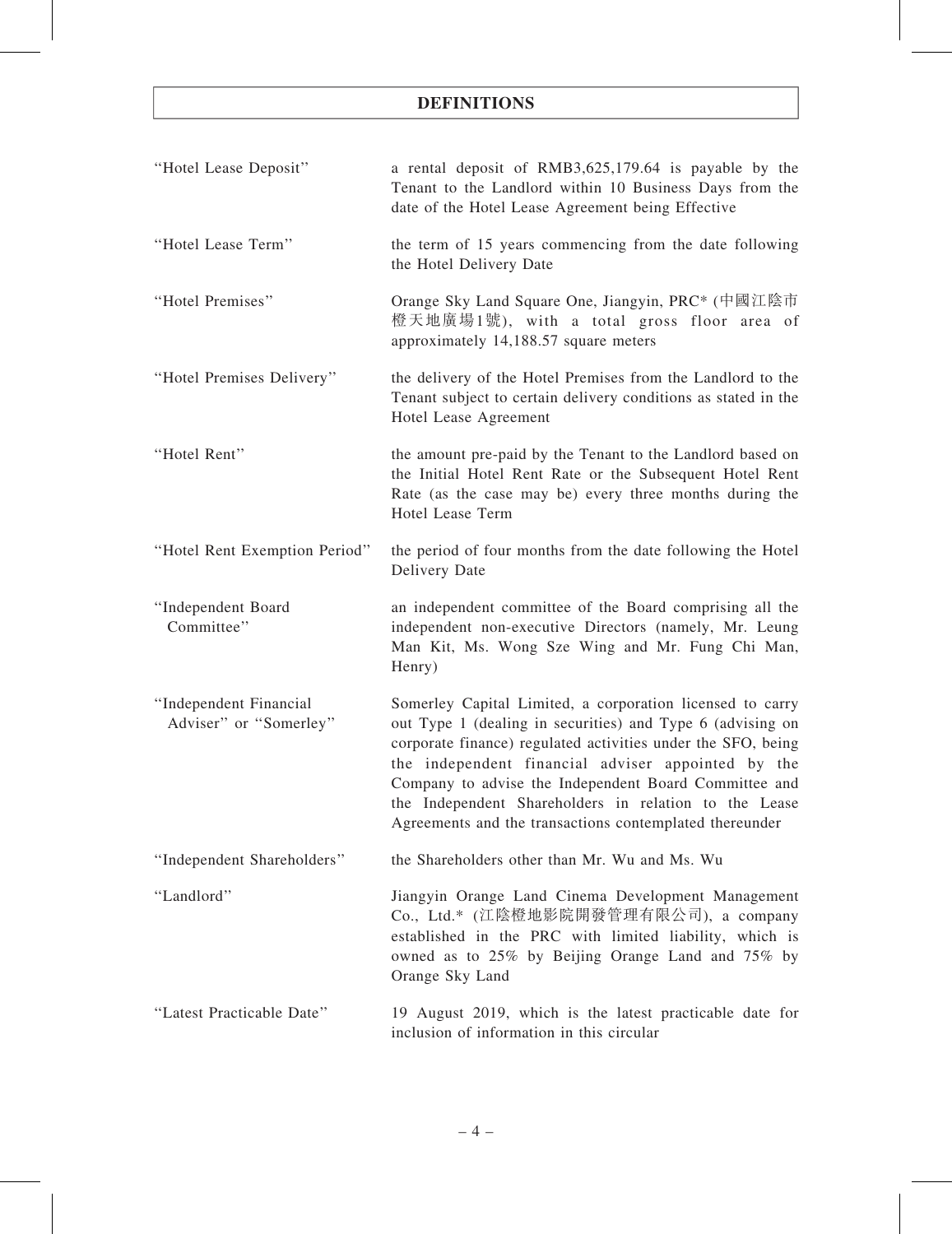| "Lease Agreements"                   | the Cinema Lease Agreements and the Hotel Lease<br>Agreements                                                                                                                                                                                                     |
|--------------------------------------|-------------------------------------------------------------------------------------------------------------------------------------------------------------------------------------------------------------------------------------------------------------------|
| "Listing Rules"                      | The Rules Governing the Listing of Securities on the Stock<br>Exchange                                                                                                                                                                                            |
| "Mr. Wu"                             | Mr. Wu Kebo, the executive Director and a controlling<br>Shareholder, who is indirectly interested in 71.28% of the<br>entire issued share capital of the Company                                                                                                 |
| "Ms. Wu"                             | Ms. Wu Keyan, the executive Director and the sister of Mr.<br>Wu;                                                                                                                                                                                                 |
| "Net Box Office"                     | the Box Office minus the value-added tax and the Special<br>State Film Undertaking Development Fund (國家電影專項<br>資金), amounting to 5% of the Box Office, which may be<br>subject to changes of the relevant regulations of the<br>respective departments in the PRC |
| "Orange Sky Land"                    | Orange Sky Land Holdings Company Limited* (橙天地控<br>股有限公司), a company established in the PRC with<br>limited liability, which is indirect wholly-owned by Mr. Wu                                                                                                   |
| "PRC"                                | the People's Republic of China, which for the purpose of<br>this circular, shall exclude Hong Kong, Macau Special<br>Administrative Region of the PRC and Taiwan                                                                                                  |
| "Premises"                           | the Cinema Premises and the Hotel Premises                                                                                                                                                                                                                        |
| "Property Management Service<br>Fee" | the amount pre-paid by the Tenant to the Landlord based on<br>the Initial Cinema Property Management Fee Rate or the<br>Increased Cinema Property Management Fee Rate (as the<br>case maybe) every three months during the Cinema Lease<br>Term                   |
| "Purchaser"                          | Jiangyin Orange Sky Golden Harvest Liuliu Property Co.,<br>Ltd* (江陰橙天嘉禾六六房產有限公司), an indirect<br>wholly-owned subsidiary of the Company                                                                                                                           |
| "RMB"                                | Renminbi, the lawful currency of the PRC                                                                                                                                                                                                                          |
| "Sale and Purchase Agreement"        | the sale and purchase agreement dated 29 August 2018<br>entered into by the Purchaser and the Landlord in relation<br>to the Acquisition                                                                                                                          |
| "SGM"                                | a special general meeting of the Company to be convened<br>and to approve the Lease Agreements and the transactions<br>contemplated thereunder                                                                                                                    |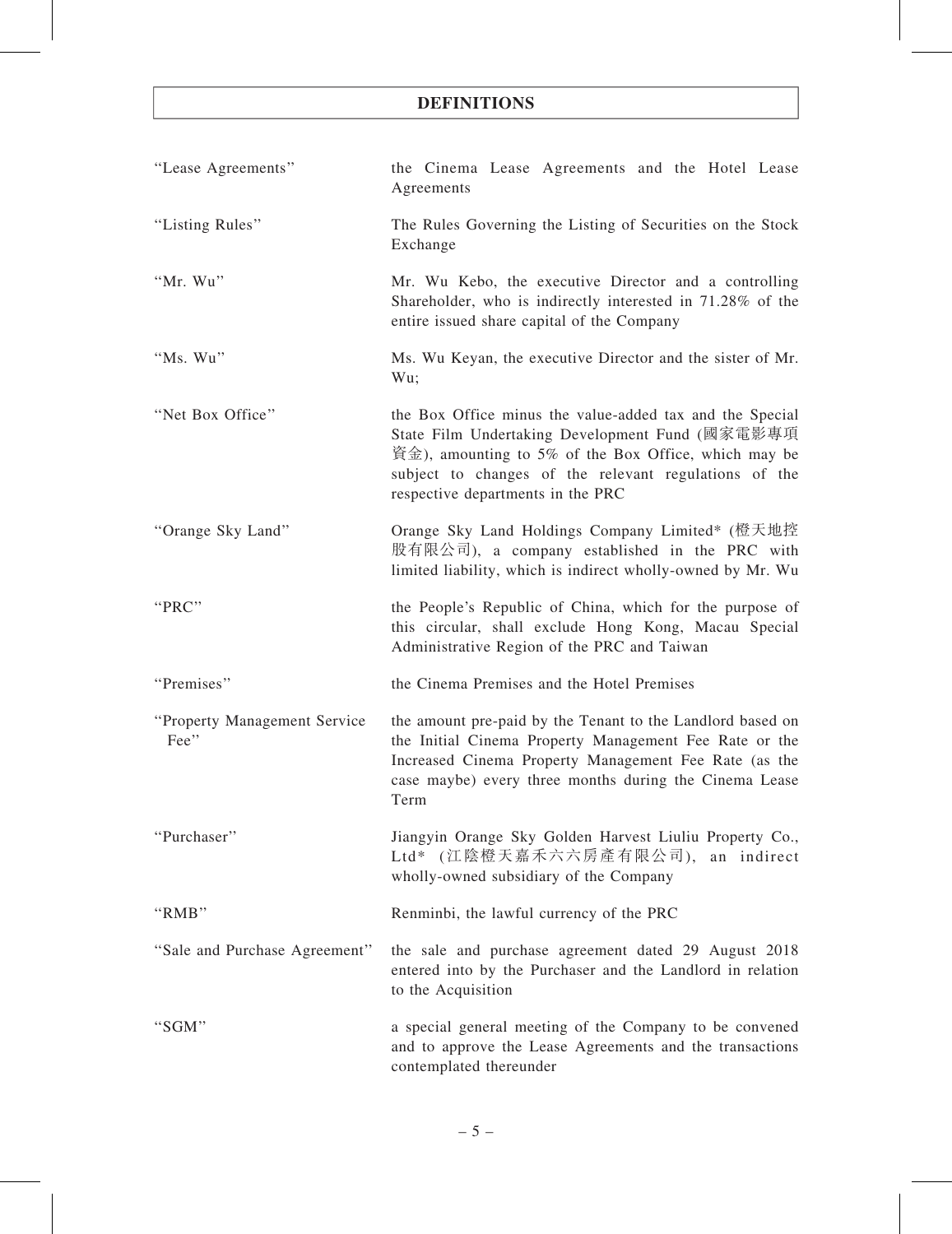| " $SFO"$                          | the Securities and Futures Ordinance (Chapter 571 of the<br>Laws of Hong Kong)                                                                                                                                                                                                                                         |
|-----------------------------------|------------------------------------------------------------------------------------------------------------------------------------------------------------------------------------------------------------------------------------------------------------------------------------------------------------------------|
| "Shareholder"                     | the holder of Share(s)                                                                                                                                                                                                                                                                                                 |
| "Shares"                          | ordinary share(s) of the Company                                                                                                                                                                                                                                                                                       |
| "Stock Exchange"                  | The Stock Exchange of Hong Kong Limited                                                                                                                                                                                                                                                                                |
| "Tenant"                          | Jiangyin Orange Sky Golden Harvest Liuliu Enterprise<br>Management Co., Ltd* (江陰橙天嘉禾六六企業管理有限公<br>$\vec{p}$ ), an indirect wholly-owned subsidiary of the Company                                                                                                                                                       |
| "Variable Cinema Lease<br>Amount" | the amount equivalent to the difference between the yearly<br>Cinema Commission Amount and the yearly Fixed Cinema<br>Lease Amount for a particular rental year during the<br>Cinema Lease Term given that the yearly Cinema<br>Commission Amount exceeds the yearly Fixed Cinema<br>Lease Amount for such rental year |
| $\lq\lq q_0$ "                    | means per cent.                                                                                                                                                                                                                                                                                                        |

\* For identification purposes only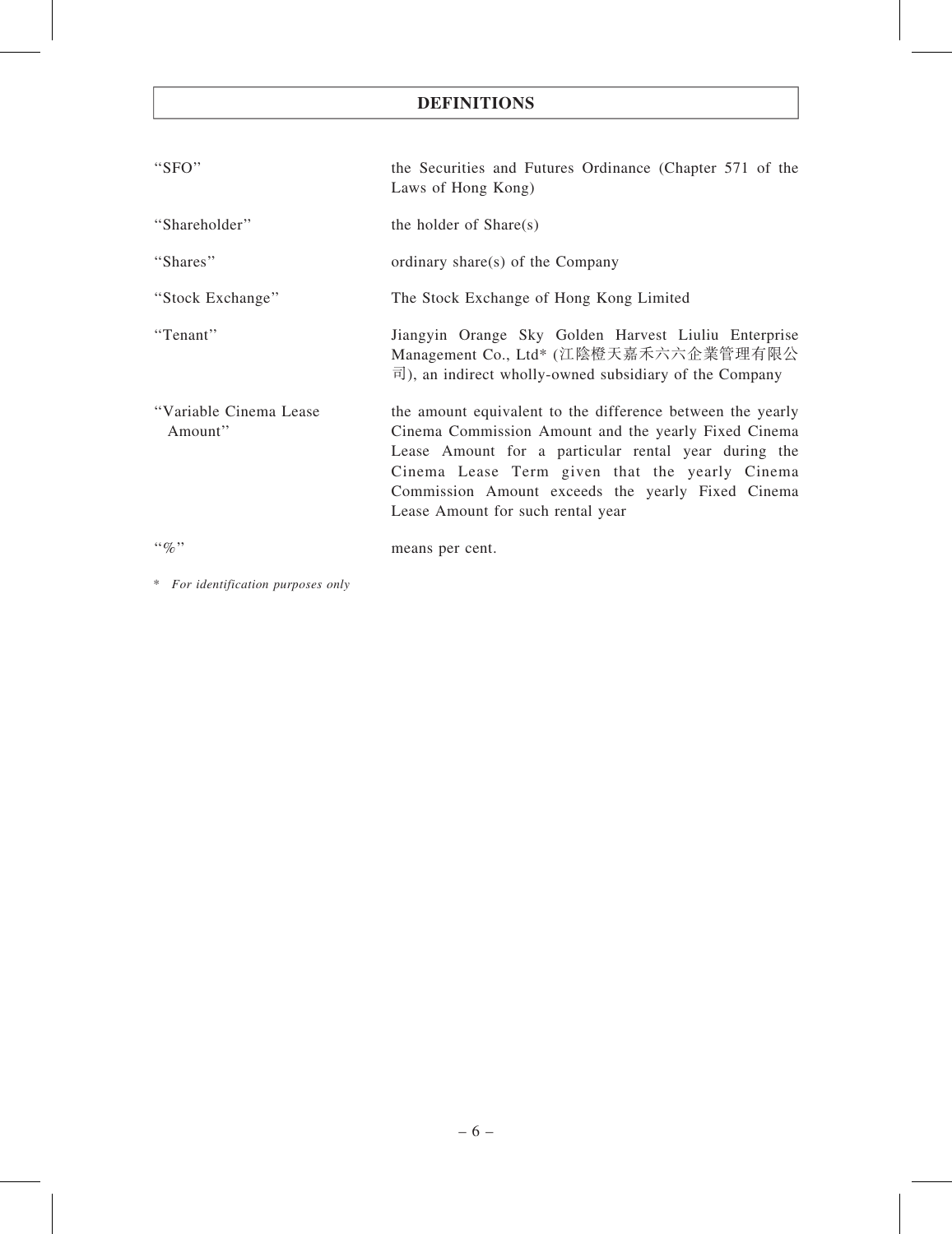



**Golden Harvest** 

# ORANGE SKY GOLDEN HARVEST ENTERTAINMENT (HOLDINGS) LIMITED

橙 天 嘉 禾 娛 樂 ( 集 團 ) 有 限 公 司 $^*$ (Incorporated in Bermuda with limited liability)

(Stock Code: 1132)

Chairman and Executive Director: Mr. Wu Kebo

Executive Directors: Mr. Mao Yimin Mr. Li Pei Sen Ms. Wu Keyan Ms. Chow Sau Fong, Fiona

Independent Non-executive Directors: Mr. Leung Man Kit Ms. Wong Sze Wing Mr. Fung Chi Man, Henry

Registered Office: Clarendon House 2 Church Street Hamilton HM11 Bermuda

Principal Place of Business: 24th Floor Capital Centre 151 Gloucester Road Wan Chai Hong Kong

21 August 2019

To the Shareholders

Dear Sir or Madam,

# MAJOR TRANSACTION CONNECTED TRANSACTION AND CONTINUING CONNECTED TRANSACTION IN REALTION TO THE LEASE AGREEMENTS AND NOTICE OF SPECIAL GENERAL MEETING

#### INTRODUCTION

Reference is made to the Announcement, the announcements of the Company dated 29 August 2018, 10 October 2018, 24 October 2018, 23 November 2018 and 8 March 2019, the circular of the Company dated 23 October 2018 and the notice of the special general meeting of the Company dated 23 October 2018 in relation to the Acquisition.

\* For identification purposes only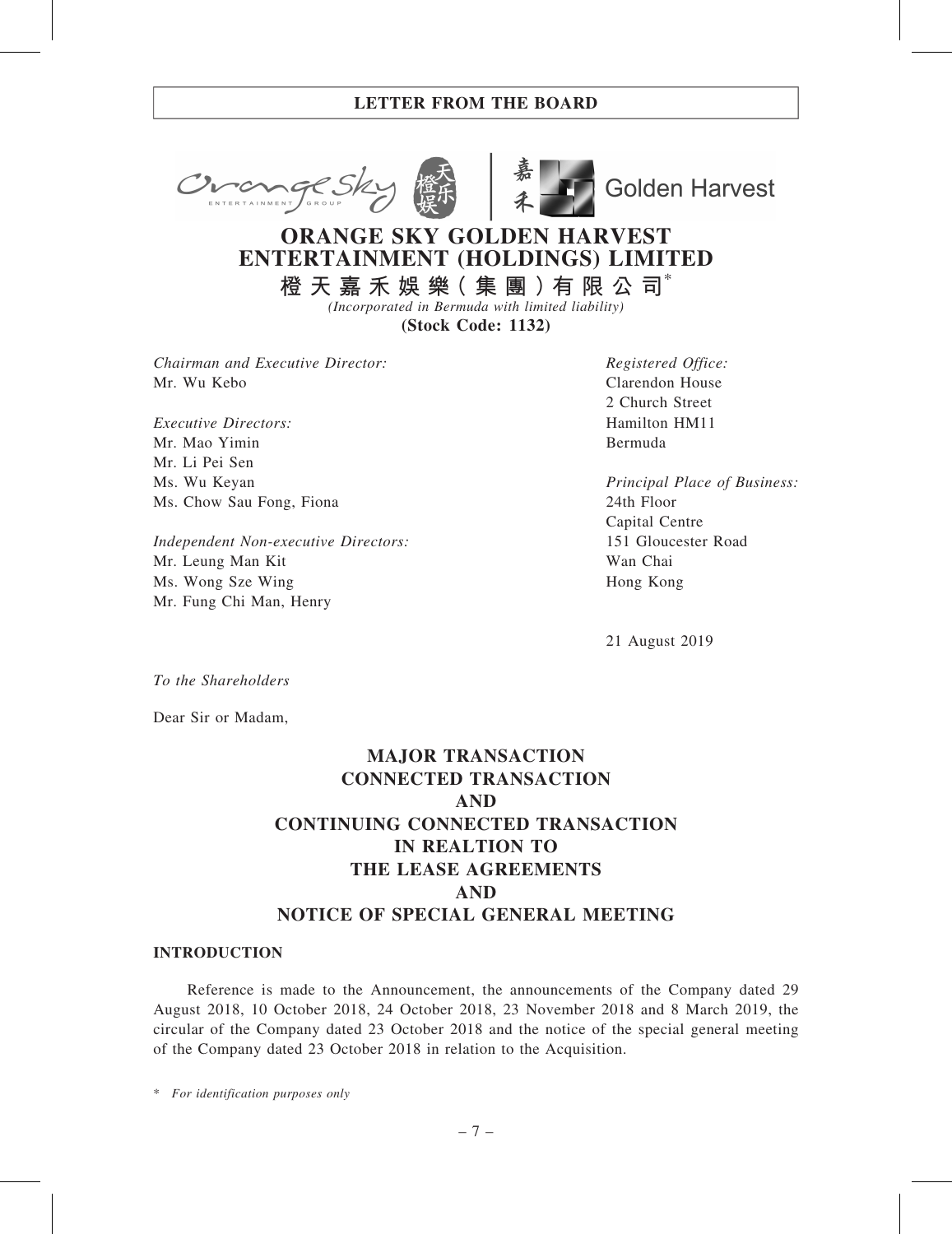On 28 June 2019, the Tenant entered into the Cinema Lease Agreement and the Hotel Lease Agreement with the Landlord in respect of leasing the Cinema Premises and the Hotel Premises with a term of 15 years commencing from the date following the Cinema Delivery Date and the Hotel Delivery Date for cinema and hotel operation respectively.

The purpose of this circular is to provide you with, among other things, further details of the Lease Agreements and such other information as required under the Listing Rules.

#### THE LEASE AGREEMENTS

#### A. Cinema Lease Agreement

The principal terms of the Cinema Lease Agreement have been entered into are summarized as follows:

| Date       | 28 June 2019                                                                                                                                                                                                                                                                                                                                                                                                                                                                                                                                                                                                                                                    |
|------------|-----------------------------------------------------------------------------------------------------------------------------------------------------------------------------------------------------------------------------------------------------------------------------------------------------------------------------------------------------------------------------------------------------------------------------------------------------------------------------------------------------------------------------------------------------------------------------------------------------------------------------------------------------------------|
| Parties    | The Landlord and the Tenant                                                                                                                                                                                                                                                                                                                                                                                                                                                                                                                                                                                                                                     |
| Premises   | Floors 5, 6 and 7 of the building units 597 and 599, located at<br>Wuxing Road, Xiagang Street, Jiangyin, PRC (中國江陰市夏港街<br>道五星路), with a total gross floor area of approximately 17,124.49<br>square meters. The Cinema Premises is located near the Hotel<br>Premises within the same Complex.                                                                                                                                                                                                                                                                                                                                                                 |
| Lease Term | A term of 15 years, commencing from the date following the<br>Cinema Delivery Date.                                                                                                                                                                                                                                                                                                                                                                                                                                                                                                                                                                             |
| Rent       | The amount payable by the Tenant to the Landlord for a particular<br>rental year during the Cinema Lease Term is equivalent to (1) the<br>yearly Fixed Cinema Lease Amount, (2) the yearly Fixed Cinema<br>Lease Amount and the Variable Cinema Lease Amount or (3) the<br>yearly Fixed Cinema Lease Amount and the De Minimis Amount<br>(as the case may be) (collectively, the "Cinema Rent").<br>(a) Fixed Cinema Lease Amount                                                                                                                                                                                                                               |
|            |                                                                                                                                                                                                                                                                                                                                                                                                                                                                                                                                                                                                                                                                 |
|            | A rate at RMB1.35 per square meter per day (the "Initial Cinema"<br><b>Rent Rate</b> ") for the first three years from the date following the<br>Cinema Premises Delivery (the "Cinema Lease Initial Period").<br>During the Cinema Lease Initial Period, the yearly Fixed Cinema<br>Lease Amount (1) for the first rental year during the Cinema Lease<br>Term shall amount to approximately RMB5,625,394.97 (inclusive<br>of tax) taking into consideration of the Cinema Rent Exemption<br>Period and (2) for the second and third rental year during the<br>Cinema Lease Term shall amount to approximately<br>RMB8,438,092.45 (inclusive of tax) per year. |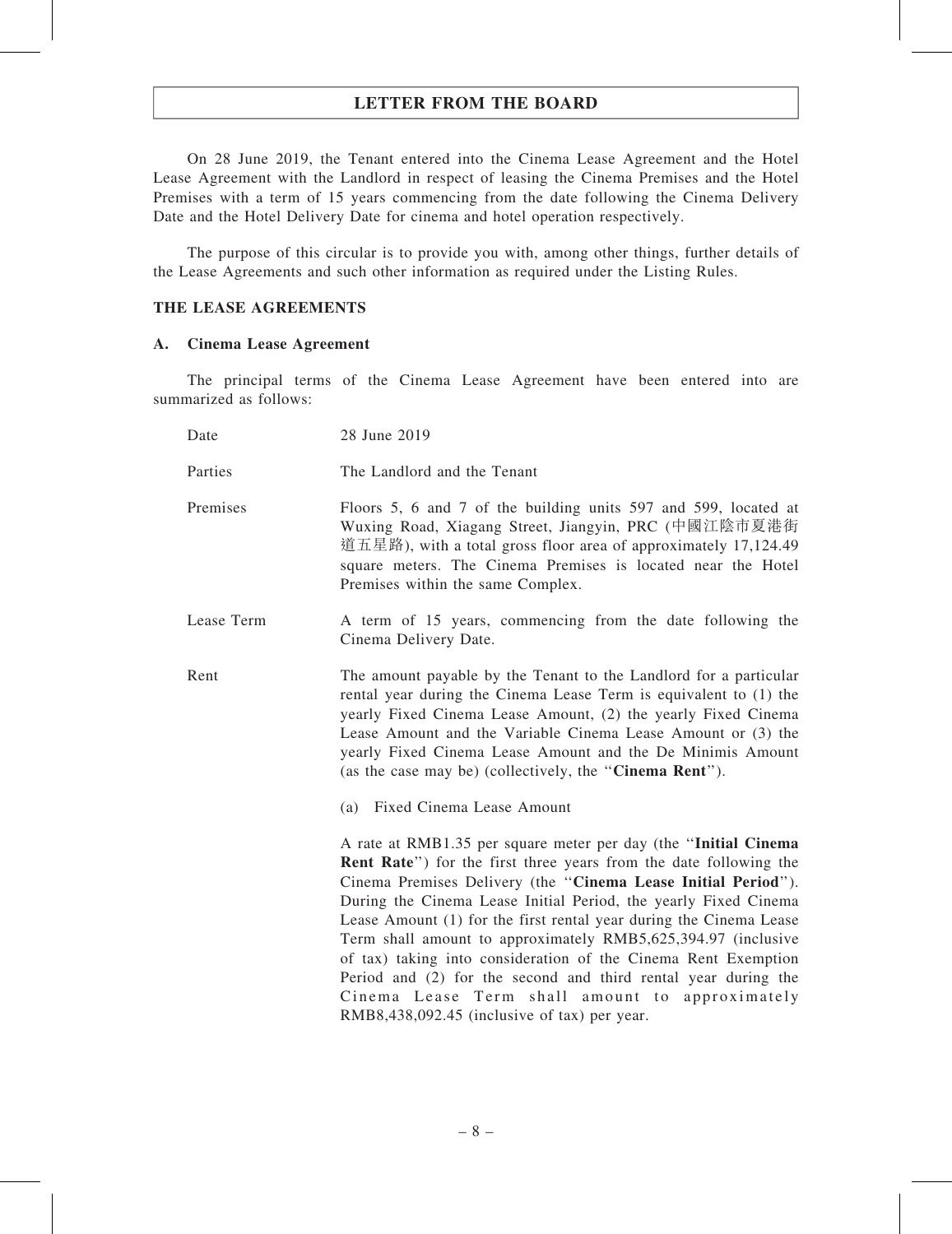The Initial Cinema Rent Rate will be increased by 8% every three years from the end of the Cinema Lease Initial Period during the Cinema Lease Term (the ''Subsequent Cinema Rent Rate'').

(b) Variable Lease Amount

In the event that the yearly Cinema Commission Amount exceeds the yearly Fixed Cinema Lease Amount for a particular rental year during the Cinema Lease Term, an amount equivalent to the difference between the yearly Cinema Commission Amount and the yearly Fixed Cinema Lease Amount shall be payable by the Tenant to the Landlord.

(c) De Minimis Amount

Notwithstanding the above, in the event that (1) the yearly Cinema Commission Amount exceeds the yearly Fixed Cinema Lease Amount and (2) the yearly Variable Cinema Lease Amount exceeds the De Minimis Amount for a particular rental year during the Cinema Lease Term, the Tenant shall pay an amount equivalent to (1) the yearly Fixed Cinema Lease Amount and (2) the De Minimis Amount to the Landlord for the relevant rental year. As such, in the event that the Variable Lease Amount exceeds the De Minimis Amount for a particular rental year, the Variable Lease Amount payable by the Tenant for that particular rental year will be no more than the De Minimis Amount. The amount equivalent to the difference between the Variable Lease Amount and the De Minimis Amount will not be payable by the Tenant to the Landlord, unless the Company recomplies with the requirements under the Listing Rules.

Payment of Cinema Rent The Fixed Cinema Lease Amount shall be pre-paid by the Tenant to the Landlord every three months during the Cinema Lease Term.

> During the Cinema Rent Exemption Period, no Fixed Cinema Lease Amount is payable by the Tenant to the Landlord for the first four rental months from the date following the Cinema Delivery Date. Within 3 Business Days prior to the end of the third rental month of the Cinema Lease Term, the Tenant shall pre-pay the Landlord the Fixed Cinema Lease Amount for the fifth and the sixth rental month of the Cinema Lease Term, an amount equivalent to twothird of the Fixed Cinema Lease Amount, amounting to RMB1,406,348.74.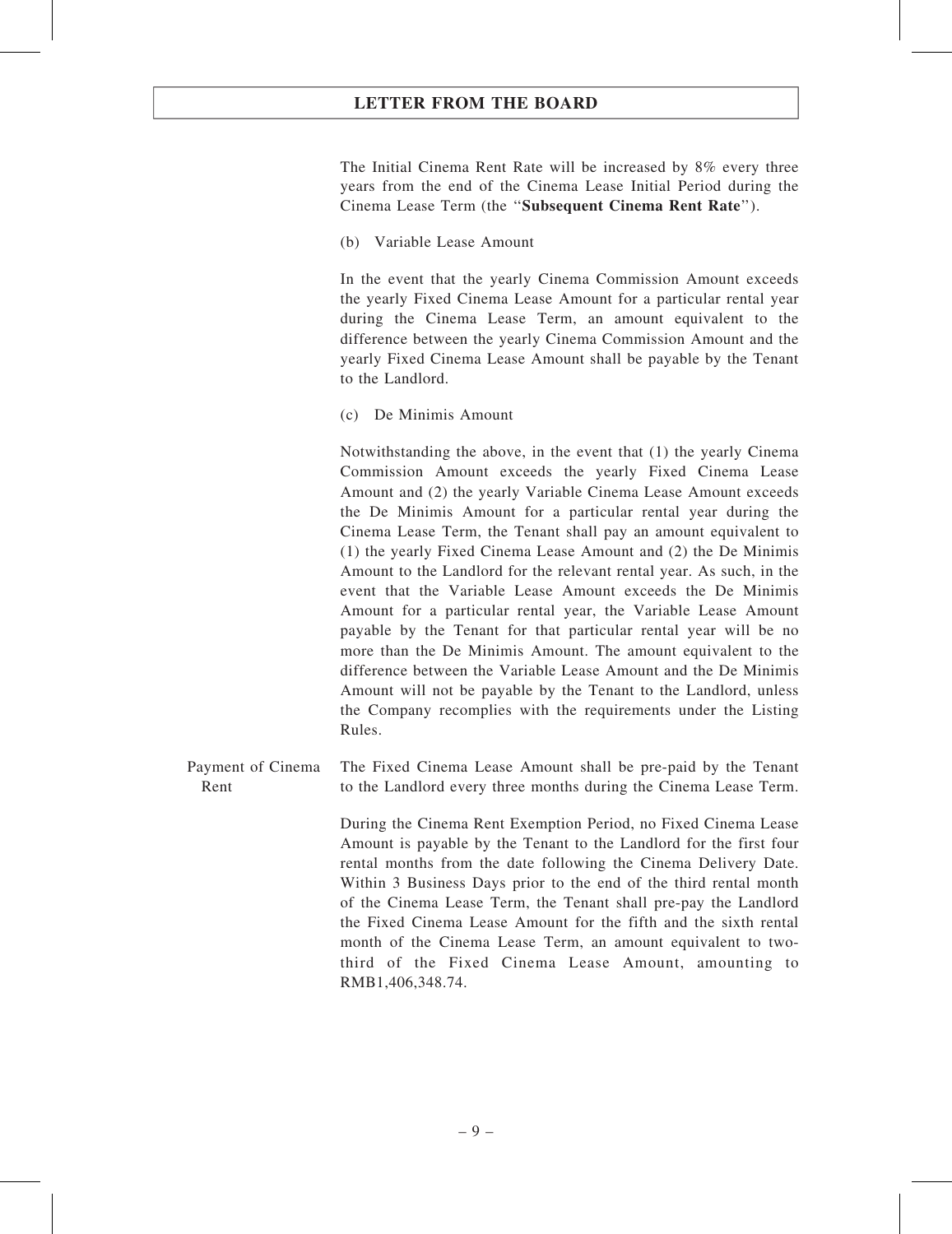The Fixed Cinema Lease Amount for the seventh to the ninth rental month of the Cinema Lease Term, amounting to RMB2,109,523.11, shall be pre-paid by the Tenant to the Landlord within 3 Business Days prior to the end of the sixth rental month of the Cinema Lease Term. The subsequent Fixed Cinema Lease Amount for the next three month rental period shall be pre-paid by the Tenant within 3 Business Days prior to the end of the previous three month rental period to the Landlord (i.e. the Tenant shall pre-pay the Fixed Cinema Lease Amount for the tenth to twelfth rental month within 3 Business Days prior to the end of the ninth rental month of the Cinema Lease Term). The remaining Fixed Cinema Lease Amount shall be payable by the Tenant to the Landlord in accordance with the same payment cycle as mentioned above for the rest of the Cinema Lease Term.

The Variable Lease Amount or the De Minimis Amount (as the case may be and if applicable) is payable by the Tenant to the Landlord on a yearly basis within 3 Business Days after the Determination Date.

Rent Exemption Period The Tenant is exempted from payment of the Cinema Rent for a period of four months from the date following the Cinema Delivery Date.

Property Management Service Fee A rate at RMB0.5 per square meter per day (the "Initial Cinema" Property Management Fee Rate") for the property management services at the Cinema Premises provided by the Property Manager appointed by the Landlord (''Cinema Property Manager'') during the Cinema Lease Initial Period, which amounts to (1) approximately RMB2,083,479.62 (inclusive of water and air conditioning bills and tax) for the first rental year during the Cinema Lease Term taking into account of the Cinema Rent Exemption Period and (2) approximately RMB3,125,219.43 (inclusive of water and air conditioning bills and tax) per year for the second and third rental year during the Cinema Lease Term.

> The Initial Cinema Property Management Fee Rate will be increased by 8% every three years from the end of the Cinema Lease Initial Period (the ''Increased Cinema Property Management Fee Rate'').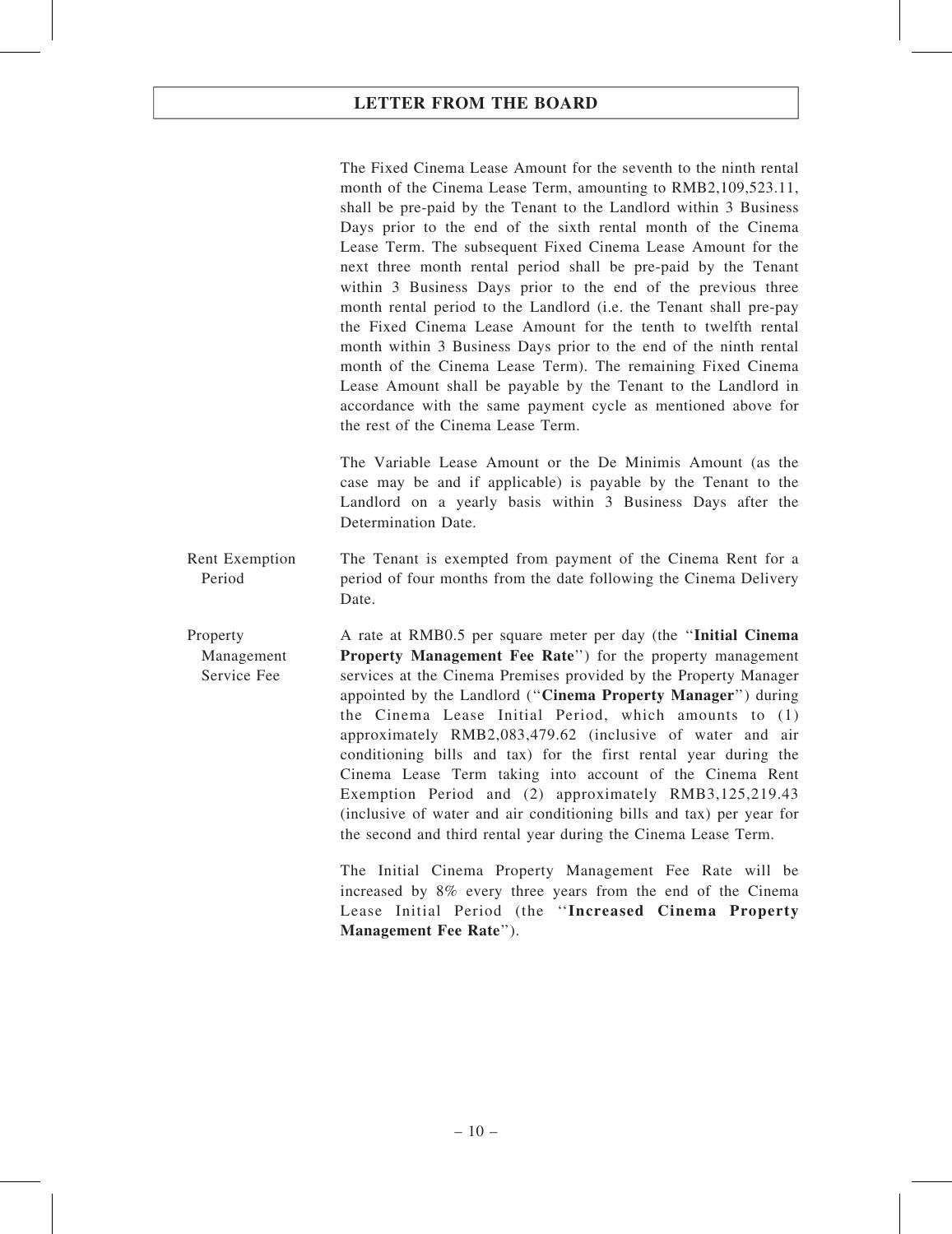Payment of Property Management Service Fee

The Property Management Service Fee shall be pre-paid by the Tenant to the Landlord every three months during the Cinema Lease Term.

During the Cinema Rent Exemption Period, no Property Management Service Fee is payable by the Tenant to the Landlord for the first four months from the date following the Cinema Delivery Date. Within 3 Business Days prior to the end of the date following the end of the Cinema Rent Exemption Period, the Tenant shall pre-pay the Landlord the Property Management Service Fee for the fifth to the sixth rental month of the Cinema Lease Term, an amount equivalent to two-third of the Property Management Service Fee, amounting to RMB520,869.90.

The Property Management Service Fee for the seventh to the ninth rental month of the Cinema Lease Term, amounting to RMB781,304.86, shall be pre-paid by the Tenant to the Landlord within 3 Business Days prior to the end of the sixth rental month of the Cinema Lease Term. The subsequent Property Management Service Fee for the next three month rental period shall be pre-paid by the Tenant within 3 Business Days prior to the end of the previous three month rental period to the Landlord (i.e. the Tenant shall pre-pay the Property Management Service Fee for the tenth to the twelfth rental month within 3 Business Days prior to the end of the ninth rental month of the Cinema Lease Term). The remaining Property Management Service Fee shall be payable by the Tenant to the Landlord in accordance with the same payment cycle as mentioned above for the rest of the Cinema Lease Term.

Fixed Cinema Lease Amount and Cinema Property Management Fee Adjustment The Tenant has a right every three years during the Cinema Lease Term to appoint an independent valuer to evaluate the Fixed Cinema Lease Amount and/or the Cinema Property Management Fee of that particular year. If the market rate is lower than the yearly Fixed Cinema Lease Amount and/or the yearly Cinema Property Management Fee for that year, the subsequent yearly Fixed Cinema Lease Amount and/or the yearly Cinema Property Management Fee payable by the Tenant should be adjusted accordingly.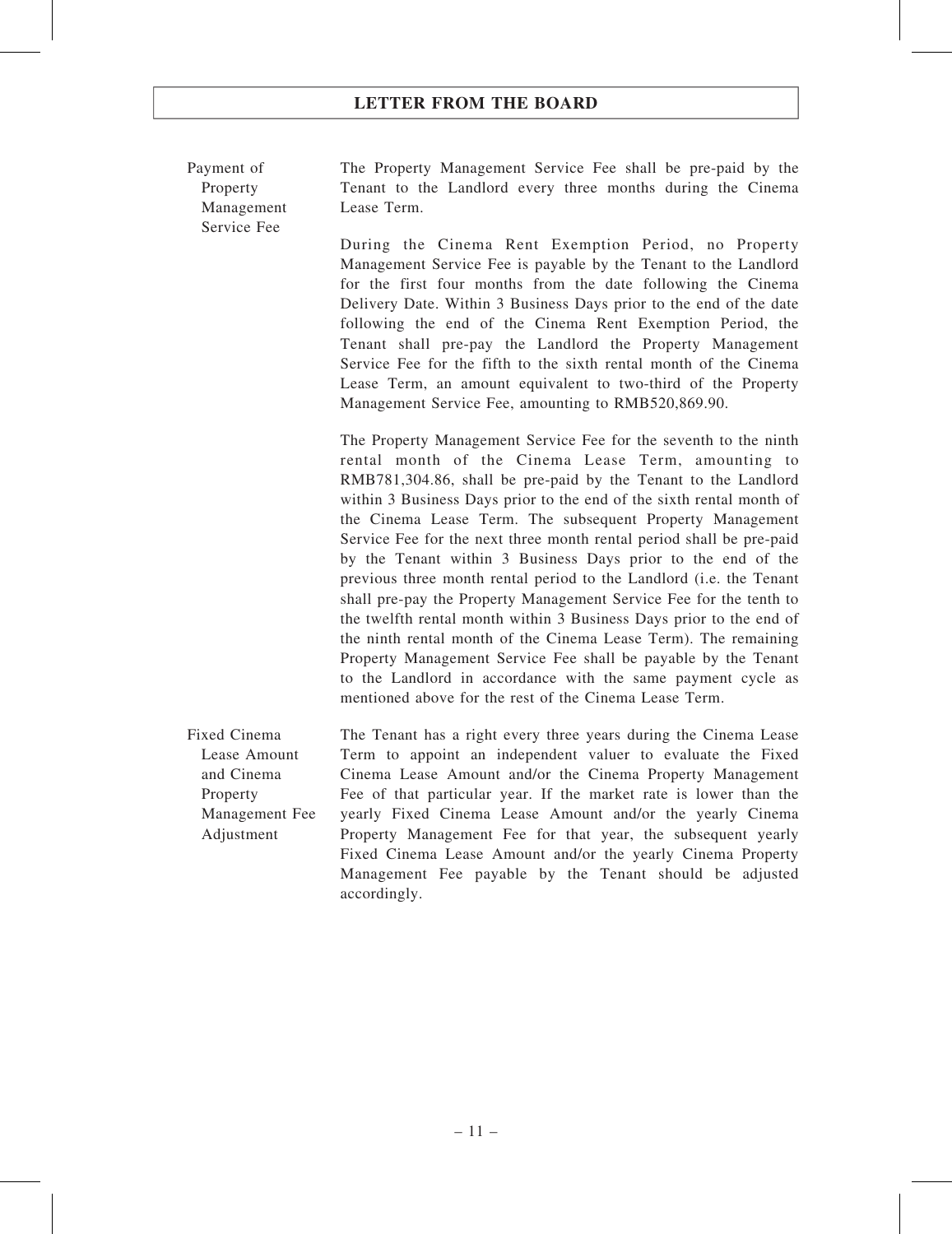In the event that the market rate of the third rental year evaluated by the independent valuer (the ''Cinema Third Year Market Rate") is lower than the yearly Fixed Cinema Lease Amount and/ or Cinema Property Management Fee paid by the Tenant to the Landlord during the first three rental years, the yearly Fixed Cinema Lease Amount and/or Cinema Property Management Fee payable by the Tenant for the fourth to the sixth rental year during the Cinema Lease Term will be adjusted to a rate not higher than the Cinema Third Year Market Rate. In the event that the market rate of the sixth rental year evaluated by the independent valuer (the ''Cinema Sixth Year Market Rate'') is lower than the yearly Fixed Cinema Lease Amount and/or Cinema Property Management Fee paid by the Tenant to the Landlord during the fourth to the sixth rental year of the Cinema Lease, the yearly Fixed Cinema Lease Amount and/or Cinema Property Management Fee payable by the Tenant for the seventh to the ninth rental year during the Cinema Lease Term will be adjusted to a rate not higher than the Cinema Sixth Year Market Rate.

- Use of Premises The Cinema Premises shall be used for the purpose of cinema operation.
- Deposit A rental deposit of RMB4,219,046.22 is payable by the Tenant to the Landlord within 10 Business Days from the date of the Cinema Lease Agreement being Effective.

If no payment is due from the Tenant to the Landlord under the Cinema Lease Agreement, upon the termination of the Cinema Lease Agreement for whatever reason, the Landlord shall return the Cinema Lease Deposit to the Tenant within 10 days from the date of the termination of the Cinema Lease Agreement.

- Sub-letting Upon the submission of a written notification to the Landlord, the Tenant has a right to sub-let the Cinema Premises (in part or in whole) to any party.
- Assignment of rights and obligations Upon the submission of a written notification to the Landlord, the Tenant may assign all of its rights and obligations under the Cinema Lease Agreement to its associate(s).
- Right to Renew The Tenant has the priority to renew the lease on the same terms as offered by other parties for the leasing of the Cinema Premises. Upon the renewal of the lease under the Cinema Lease Agreement, the Company will re-comply with the requirements under the Listing Rules.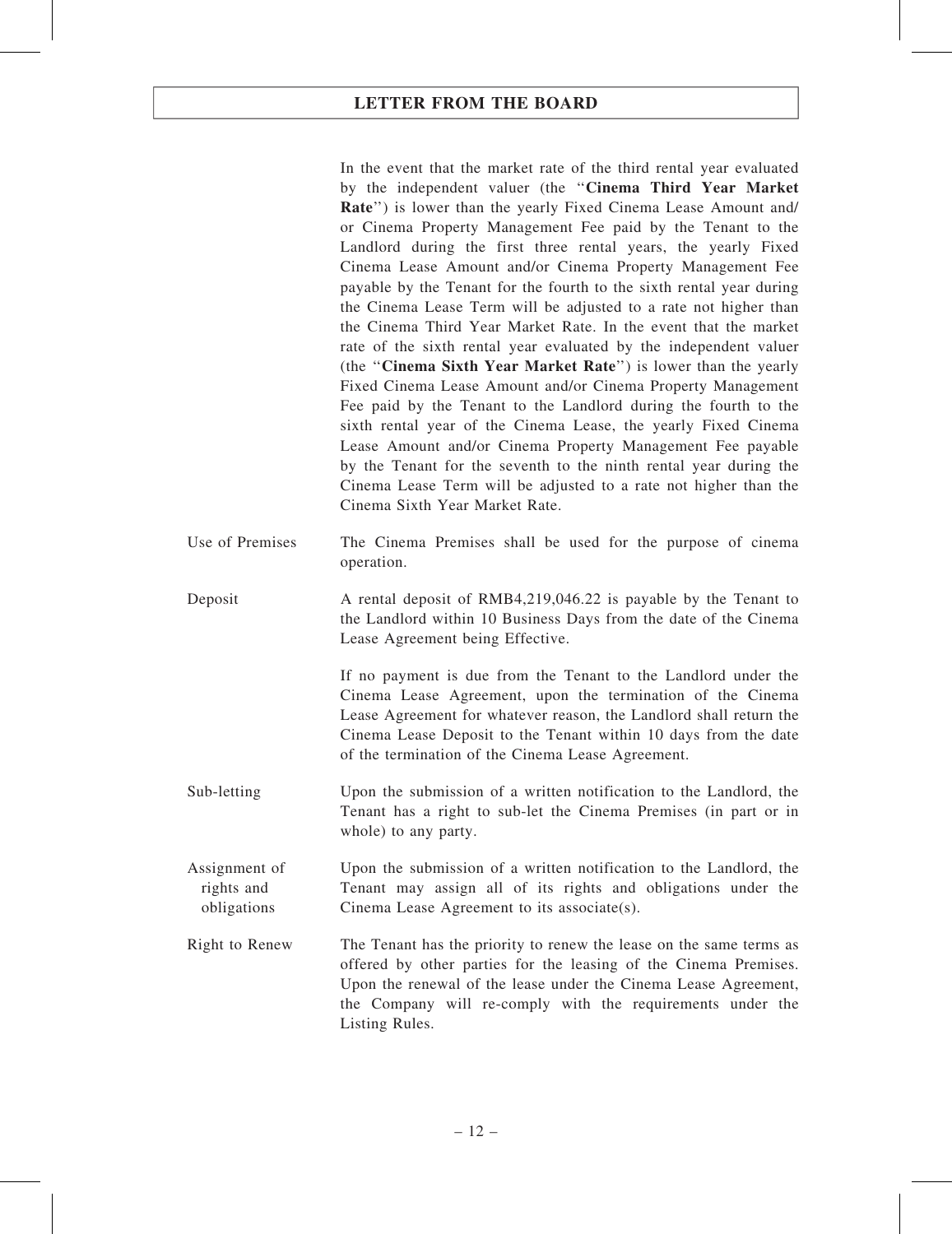Right of First Refusal In the event of the disposal of the Cinema Premises by the Landlord, the Tenant shall have the right of first refusal to acquire the Cinema Premises from the Landlord on the same terms and conditions as offered by other parties.

> The Landlord undertook that in the event that the Landlord disposes the Cinema Premises to a third party, the Tenant shall continue to lease the Cinema Premises from such third party under the same terms of the Cinema Lease Agreements (the ''Cinema Undertaking'') and that it will indemnify the Tenant from all losses arising from the breach of the Cinema Undertaking.

- Conditions Precedents The terms under the Cinema Lease Agreement will be Effective upon the Company having fulfilled its obligations under the Listing Rules, including but not limited to obtaining the approval from the Independent Shareholders.
- Termination In the event that certain terms under the Cinema Lease Agreement have been breached by the Landlord, the Tenant has the right to early terminate the Cinema Lease Agreement and the Landlord will be required to pay an amount equivalent to twice the amount of the Cinema Lease Deposit, the amount pre-paid by the Tenant to the Landlord for such period after the early termination of the Cinema Lease Agreement and any loss suffered by the Tenant arising from such breach of the Landlord.

#### B. Hotel Lease Agreement

The principal terms of the Hotel Lease Agreement have been entered into are summarized as follows:

| Date       | 28 June 2019                                                                                                                                                                                                                  |
|------------|-------------------------------------------------------------------------------------------------------------------------------------------------------------------------------------------------------------------------------|
| Parties    | The Landlord and the Tenant                                                                                                                                                                                                   |
| Premises   | Orange Sky Land Square One, Jiangyin, PRC*, (中國江陰市橙天地<br>廣場1號), with a total gross floor area of approximately 14,188.57<br>square meters. The Hotel Premises is located near the Cinema<br>Premises within the same Complex. |
| Lease Term | A term of 15 years, commencing from the date following the Hotel<br>Delivery Date.                                                                                                                                            |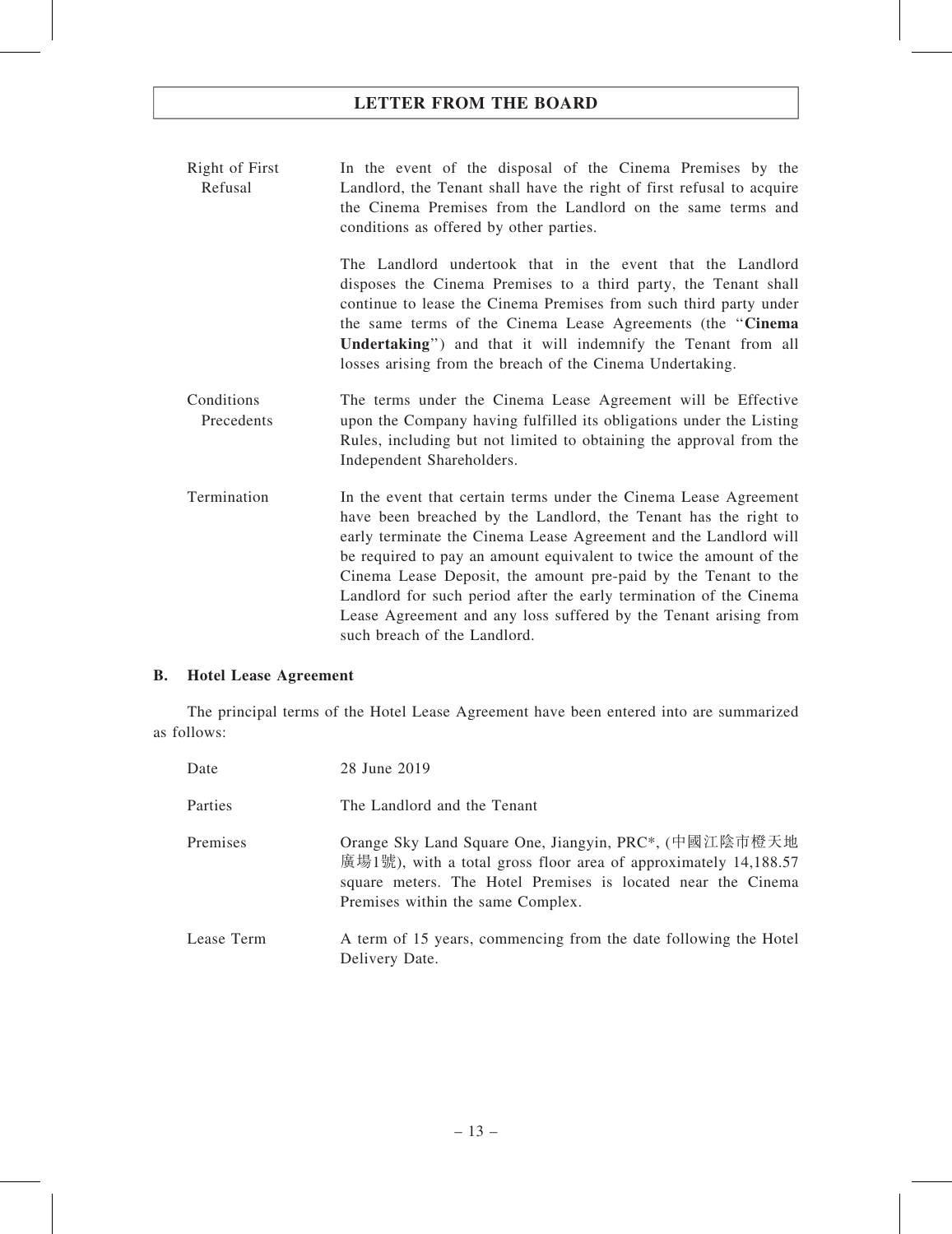Rent A rate at RMB1.4 per square meter per day (the "Initial Hotel Rent Rate'') for the first three years from the date following the Hotel Premises Delivery (the "Hotel Lease Initial Period"). During the Hotel Lease Initial Period, the yearly Hotel Rent (1) for the first rental year during the Hotel Lease Term shall amount to approximately RMB4,833,572.85 (inclusive of tax) taking into consideration of the Hotel Rent Exemption Period and (2) for the second and third rental year during the Hotel Lease Term shall amount to approximately RMB7,250,359.27 per year.

> The Initial Hotel Rent Rate will be increased by 8% every three years from the end of the Hotel Lease Initial Period during the Hotel Lease Term (the ''Subsequent Hotel Rent Rate'').

Payment of Hotel Rent The Hotel Rent shall be pre-paid by the Tenant to the Landlord every three months during the Hotel Lease Term.

> During the Hotel Rent Exemption Period, no Hotel Rent is payable by the Tenant to the Landlord for the first four rental months from the date following the Hotel Delivery Date. Within 3 Business Days prior to the end of the third rental month of the Hotel Lease Term, the Tenant shall pre-pay the Landlord the Hotel Rent for the fifth to the sixth month of the Hotel Lease Term, an amount equivalent to two-third of the Hotel Rent, amounting to RMB1,208,393.21.

> The Hotel Rent for the seventh to the ninth month of the Hotel Lease Term, amounting to RMB1,812,589.82, shall be pre-paid by the Tenant to the Landlord within 3 Business Days prior to the end of the sixth rental month of the Hotel Lease Term. The subsequent Hotel Rent for the next three month rental period shall be pre-paid by the Tenant within 3 Business Days prior to the end of the previous three month rental period to the Landlord (i.e. the Tenant shall pre-pay the Hotel Rent for the tenth to the twelfth rental month within 3 Business Days prior to the end of the ninth rental month of the Hotel Lease Term). The remaining Hotel Rent shall be payable by the Tenant to the Landlord in accordance with the same payment cycle as mentioned above for the rest of the Hotel Lease Term.

Rent Exemption Period The Tenant is exempted from payment of the Hotel Rent for four months from the date following the Hotel Delivery Date.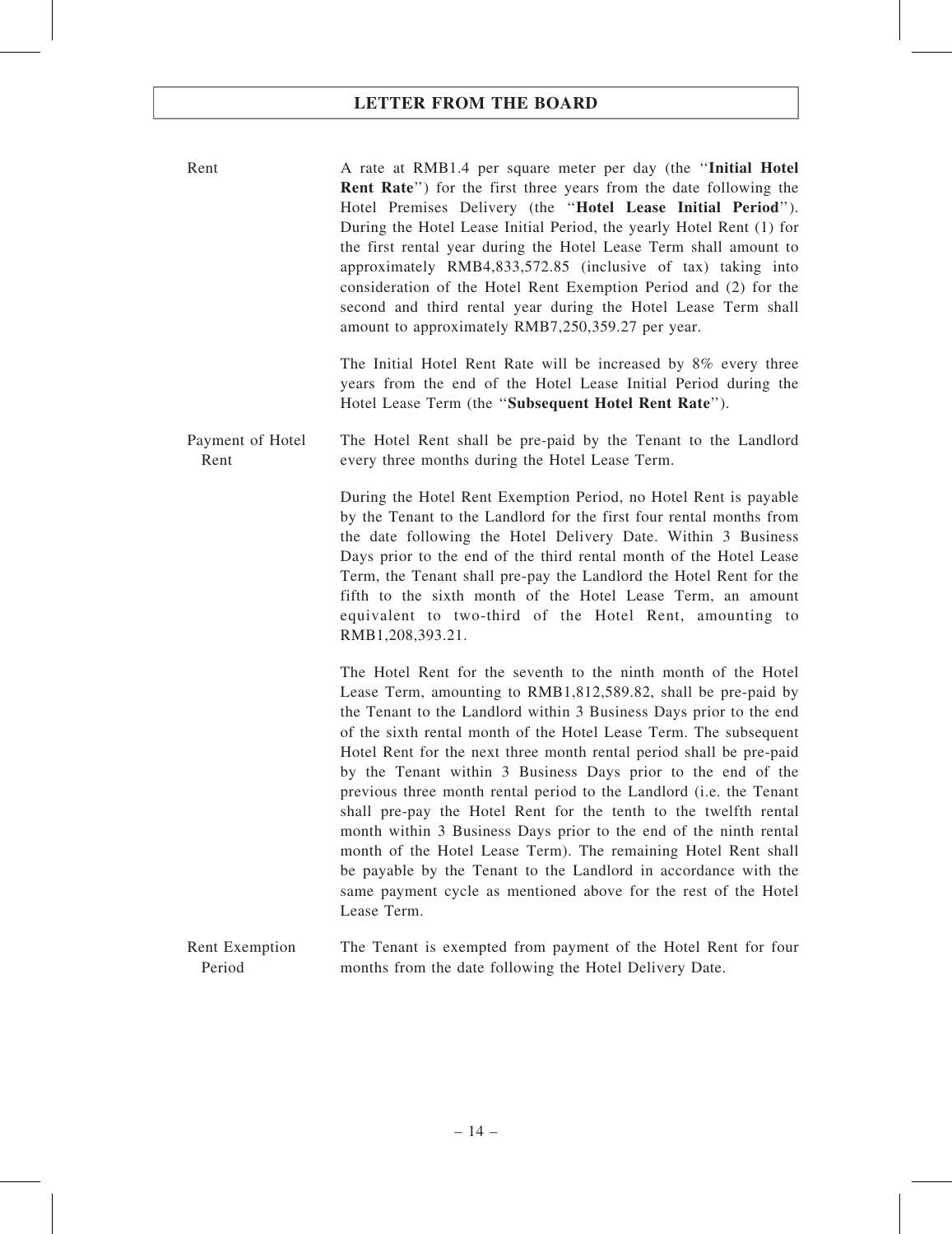| Hotel Rent | The Tenant has a right every three years during the Hotel Lease      |
|------------|----------------------------------------------------------------------|
| Adjustment | Term to appoint an independent valuer to evaluate the Hotel Rent     |
|            | of that particular year. If the market rate is lower than the yearly |
|            | Hotel Rent for that year, the subsequent yearly Hotel Rent payable   |
|            | by the Tenant should be adjusted accordingly.                        |

In the event that the market rate of the third rental year evaluated by the independent valuer (the ''Hotel Third Year Market Rate'') is lower than the yearly Hotel Rent paid by the Tenant to the Landlord during the first three rental years, the yearly Hotel Rent payable by the Tenant for the fourth to the sixth rental year during the Hotel Lease Term will be adjusted to a rate not higher than the Hotel Rent Third Year Market Rate. In the event that the market rate of the sixth rental year evaluated by the independent valuer (the ''Hotel Sixth Year Market Rate'') is lower than the yearly Hotel Rent paid by the Tenant to the Landlord during the fourth to the sixth rental year of the Hotel Lease, the yearly Hotel Rent payable by the Tenant for the seventh to the ninth rental year during the Hotel Lease Term will be adjusted to a rate not higher than the Hotel Sixth Year Market Rate.

- Use of Premises The Hotel Premises shall be used for the purpose of hotel operation.
- Deposit A rental deposit of RMB3,625,179.64 is payable by the Tenant to the Landlord within 10 Business Days from the date of the Hotel Lease Agreement being Effective.

If no payment is due from the Tenant to the Landlord under the Hotel Lease Agreement, upon the termination of the Hotel Lease Agreement for whatever reason, the Landlord shall return the Hotel Lease Deposit to the Tenant within 10 days from the date of the termination of the Hotel Lease Agreement.

- Sub-letting Upon the submission of a written notification to the Landlord, the Tenant has a right to sub-let the Hotel Premises (in part or in whole) to any party.
- Assignment of rights and obligations Upon the submission of a written notification to the Landlord, the Tenant may assign all of its rights and obligations under the Hotel Lease Agreement to its associate(s).
- Right to Renew The Tenant has the priority to renew the hotel lease on the same terms as offered by other parties for the leasing of the Hotel Premises. Upon the renewal of the lease under the Hotel Lease Agreement, the Company will re-comply with the requirements under the Listing Rules.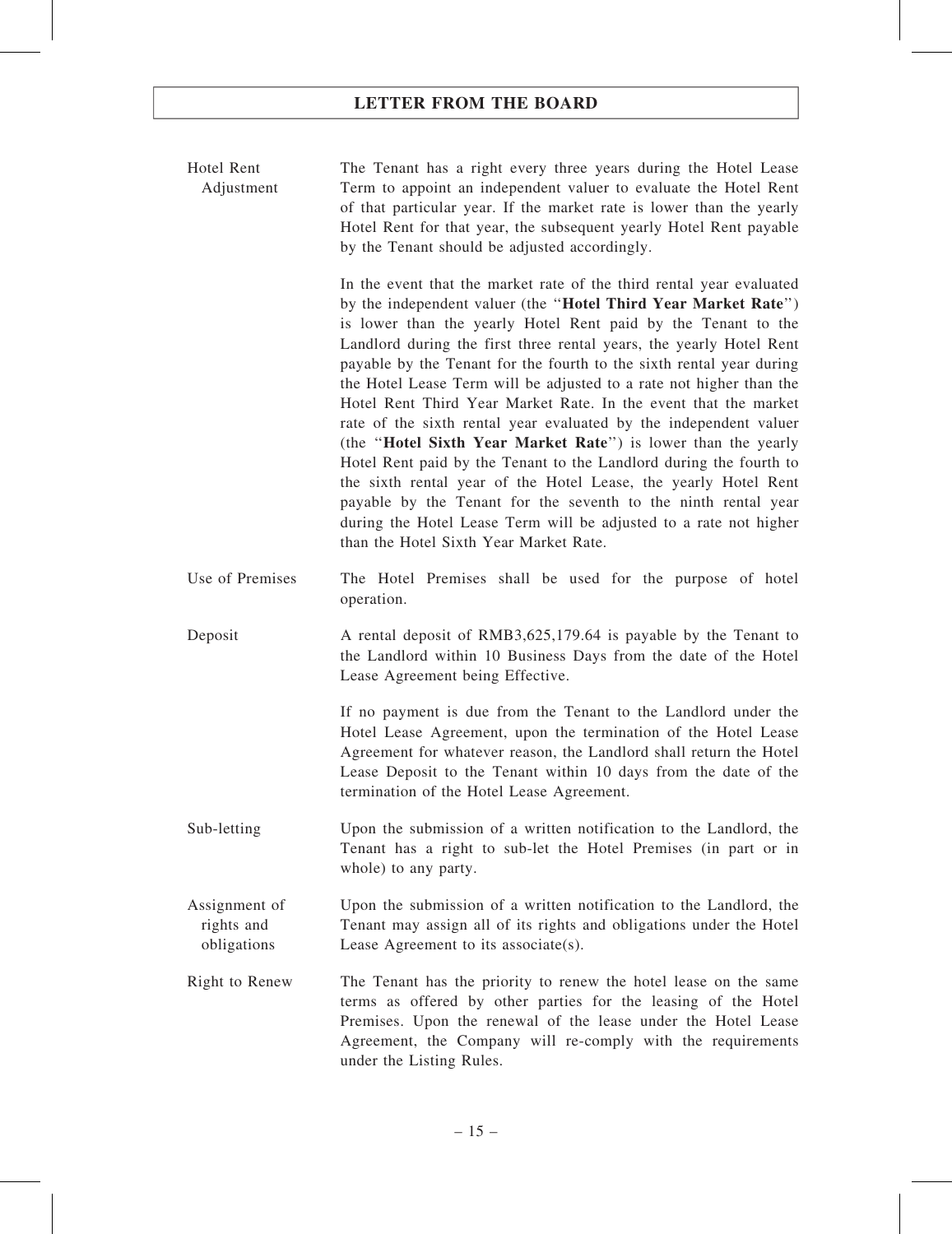Right of First Refusal In the event of the disposal of the Hotel Premises by the Landlord, the Tenant shall have the right of first refusal to acquire the Hotel Premises from the Landlord on the same terms and conditions as offered by other parties.

> The Landlord undertook that in the event that the Landlord disposes the Hotel Premises to a third party, the Tenant shall continue to lease the Hotel Premises from such third party under the same terms of the Hotel Lease Agreements (the ''Hotel Undertaking'') and that it will indemnify the Tenant from all losses arising from the breach of the Hotel Undertaking.

- Conditions Precedents The terms under the Hotel Lease Agreement will be Effective upon the Company having fulfilled its obligations under the Listing Rules, including but not limited to obtaining the approval from the Independent Shareholders.
- Termination In the event that certain terms under the Hotel Lease Agreement have been breached by the Landlord, the Tenant has the right to early terminate the Hotel Lease Agreement and the Landlord will be required to pay an amount equivalent to twice the amount of the Hotel Lease Deposit, the amount pre-paid by the Tenant to the Landlord for such period after the early termination of the Hotel Lease Agreement and any loss suffered by the Tenant arising from such breach of the Landlord.

Saved as the conditions precedent above, the terms of the Lease Agreements being Effective are not subject to any other conditions precedent. As at the Latest Practicable Date, none of the abovementioned conditions precedent have been fulfilled.

The terms of the Lease Agreements (including the Cinema Rent, the Hotel Rent and the Cinema Property Management Fees) and the basis of the 8% increment on the Fixed Cinema Lease Amount, the Hotel Rent and the Cinema Property Management Fees for every 3 years from the end of the Cinema Lease Initial Period and the Hotel Lease Initial Period, were determined after arm's length negotiations between the parties having taken into consideration of the historical property market trend, the current property environment and future prospects of cinema and hotel market.

The Company has conducted enquiries in respect of the property trend for the past five years and the rental levels of hotels and cinemas within the Jiangyin area. In particular, the Company has conducted internal research to assess the property market trend in the Jiangyin area and in the PRC and the feasibility of cinema and hotel operation at the Premises. In the course of conducting the research, the relevant personnel of the Company has taken the following steps: (i) making verbal enquiries in respect of the lease terms of similar cinema and hotel premises within the Jiangyin area with, among others, property managers and market participants who engage in cinema and hotel operation business in the Jiangyin area and (ii)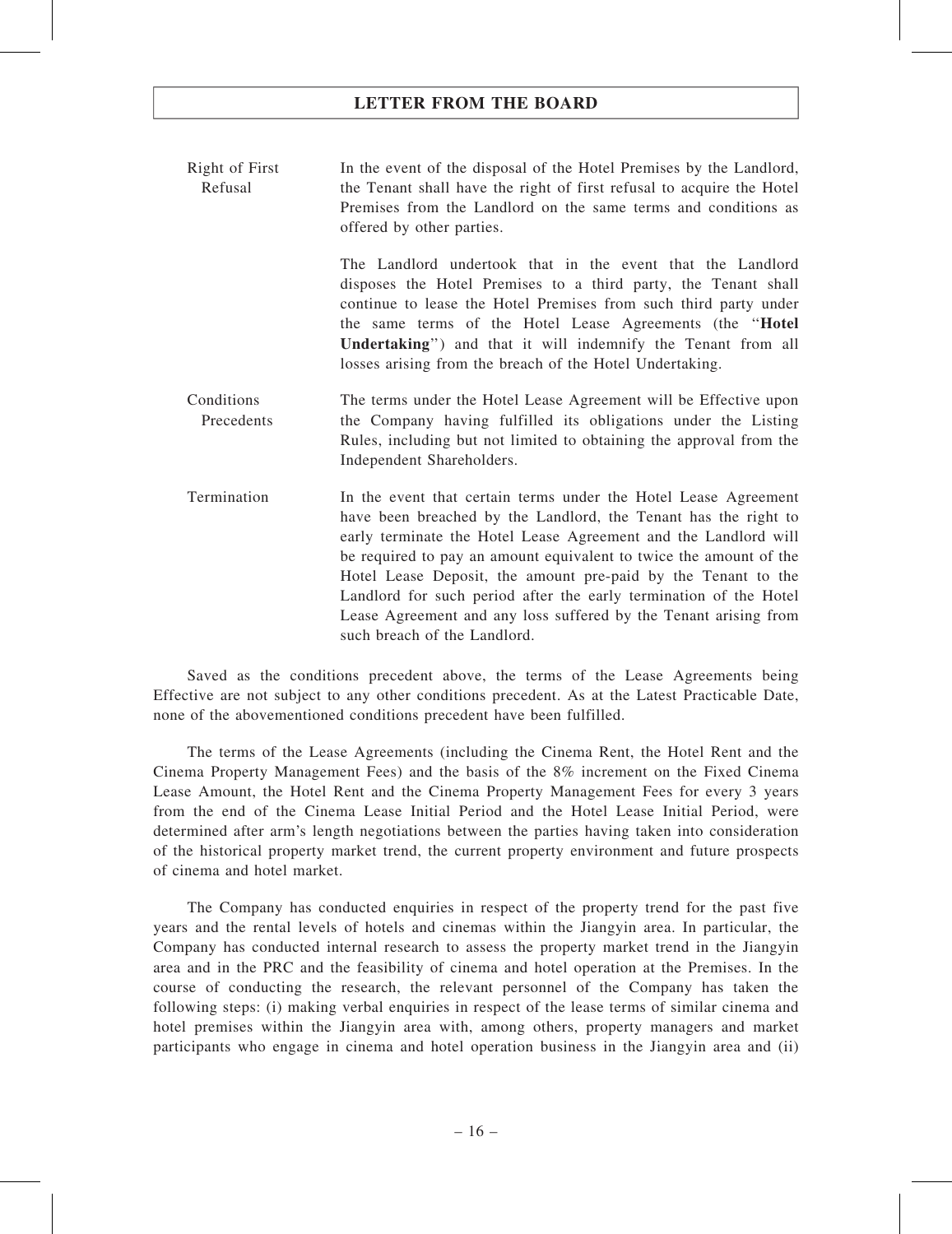conducting researches through publicly available resources, including reviewing statistics and information obtained from government websites and relevant market research websites in the PRC.

Based on the above enquiries and internal research, the Company considers that the 8% increment every three years in respect of the Cinema Rent and the Hotel Rent and the rental per square meter under the Lease Agreements are in line with the hotel and cinema rental growth rate (being approximately 3% annual growth rate) and the current rental rate (for hotel premises, ranging from RMB 1.1-1.5, and for cinema premises, ranging from RMB 1.1-2.0 per square meter) of properties of the same types in the proximity within the Jiangyin area. In addition, the management of the Company is of the view that the hotel and cinema industries can have a good prospect considering the abovementioned factors and the market demand of entertainment industry in the PRC.

The Directors have discussed with and obtained information from Cushman & Wakefield Limited (" $C&W$ "), in relation to property market trends in the PRC, with reference to  $C&W$ 's internal database, which comprises of information of comparable lease transactions relating to premises of similar uses in the PRC (as compared to the Premises) in the past ten years which was sourced from public information or C&W's internal resources.

The Directors were informed by C&W that: (i) when it was selecting the comparable lease transactions, it has compared and considered, among others, locations, sizes and internal decoration of the Premises and the underlying properties under the comparable lease transactions, (ii) the market practice of the comparable lease transactions is consistent over the ten-year period and such lease transactions typically have relatively long rental durations (i.e. ranging from 10 to 15 years) and have rental increment clauses in the lease agreements and (iii) it was of the opinion that the rent amount payable under the Lease Agreements is within the general range normally charged by landlords and the terms and condition under the Lease Agreements (including the rent payable, the rent payment, the requirement regarding security deposits and the rent exemption period) are fair and reasonable and are in line with the commercial terms of the lease agreements of the comparable lease transactions.

In light of the above and having considered the fact that the terms of the Lease Agreements are in line with the property market trend in the Jiangyin area and in the PRC with reference to the internal research conducted by the Company, the Directors' discussion with C&W and the information obtained from C&W, the Directors are of the view that the terms of the Lease Agreements are fair and reasonable and in the interests of the Company and the Shareholders as a whole.

To the best of the Directors' knowledge, information and belief and having made all reasonable enquiries, the land use rights in respect of the Complex were acquired by the Landlord on 4 April 2011 at the original acquisition cost of RMB61,800,000 and the Complex was constructed and developed by the Landlord. The construction of the Complex was completed on 20 December 2016.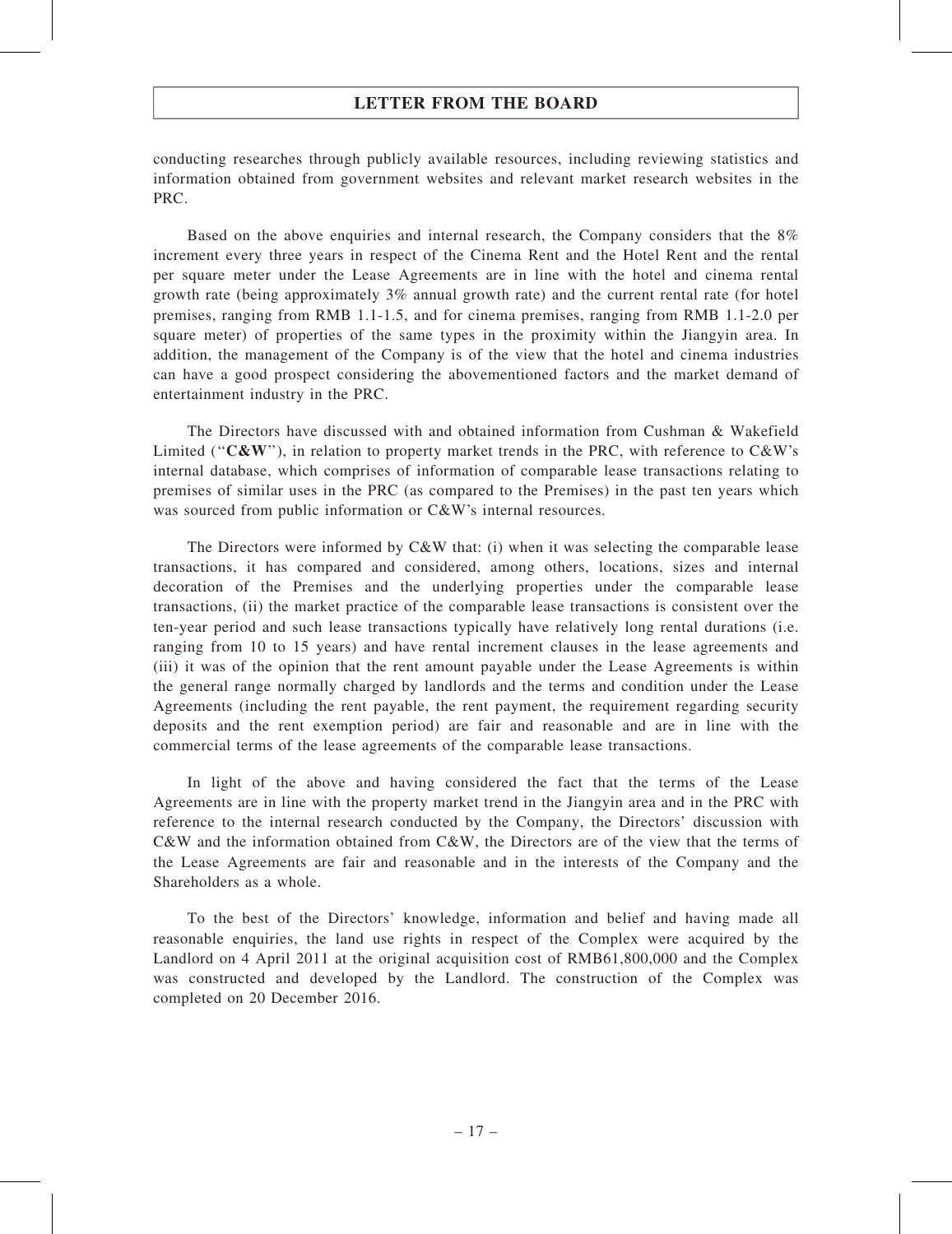#### ANNUAL CAP

The proposed annual cap for the Cinema Property Management Fees and the Variable Cinema Lease Amount during the Cinema Lease Term is set out below:

|                      | Cinema<br><b>Property</b> |                       |              |
|----------------------|---------------------------|-----------------------|--------------|
|                      | <b>Management</b>         | <b>Variable Lease</b> |              |
| For the year ending: | Fees                      | Amount                | <b>Total</b> |
|                      | (RMB)                     | (RMB)                 | (RMB)        |
| 2019                 | 3,125,219.43              | 2,631,578.07          | 5,756,797.50 |
| 2020                 | 3,125,219.43              | 2,631,578.07          | 5,756,797.50 |
| 2021                 | 3,125,219.43              | 2,631,578.07          | 5,756,797.50 |
| 2022                 | 3,375,236.98              | 2,631,578.07          | 6,006,815.05 |
| 2023                 | 3,375,236.98              | 2,631,578.07          | 6,006,815.05 |
| 2024                 | 3,375,236.98              | 2,631,578.07          | 6,006,815.05 |
| 2025                 | 3,645,255.94              | 2,631,578.07          | 6,276,834.01 |
| 2026                 | 3,645,255.94              | 2,631,578.07          | 6,276,834.01 |
| 2027                 | 3,645,255.94              | 2,631,578.07          | 6,276,834.01 |
| 2028                 | 3,936,876.41              | 2,631,578.07          | 6,568,454.48 |
| 2029                 | 3,936,876.41              | 2,631,578.07          | 6,568,454.48 |
| 2030                 | 3,936,876.41              | 2,631,578.07          | 6,568,454.48 |
| 2031                 | 4,251,826.53              | 2,631,578.07          | 6,883,404.60 |
| 2032                 | 4,251,826.53              | 2,631,578.07          | 6,883,404.60 |
| 2033                 | 4,251,826.53              | 2,631,578.07          | 6,883,404.60 |
| 2034                 | 4,251,826.53              | 2,631,578.07          | 6,883,404.60 |

In arriving at the above proposed annual cap, the Directors have taken into account the following factors: (a) the fixed Initial Cinema Property Management Fee, (b) the fixed 8% increment of the Initial Cinema Property Management Fee every three years from the Cinema Lease Initial Period and (c) RMB2,631,578.07, being the amount which constitutes a fullyexempt continuing connected transaction pursuant to Rule 14A.76(1)(c) of the Listing Rules, being less than 5% and the total consideration being less than HK\$3,000,000.

#### REASONS AND BENEFITS OF THE LEASE AGREEMENTS

The Company is an investment holding company and the Group is principally engaged in theatrical exhibition, cinema operation, film, video and television production, distribution and entertainment businesses in Hong Kong, the PRC, Taiwan and Singapore. Pursuant to the sale and purchase agreement dated 25 January 2017 entered into between Giant Harvest Limited, the Company, True Vision Limited and Nan Hai Corporation Limited in respect of the Disposal, within 24 months from the closing date of the Disposal, which took place on 28 July 2017, the Company shall not and shall procure its subsidiaries not to engage in the investment in and the operation of the cinema business in the PRC, unless otherwise agreed by True Vision Limited in writing. As such non-compete undertaking of the Group has expired, the Group intends to develop a new form of multifunctional cinema business in the PRC to operate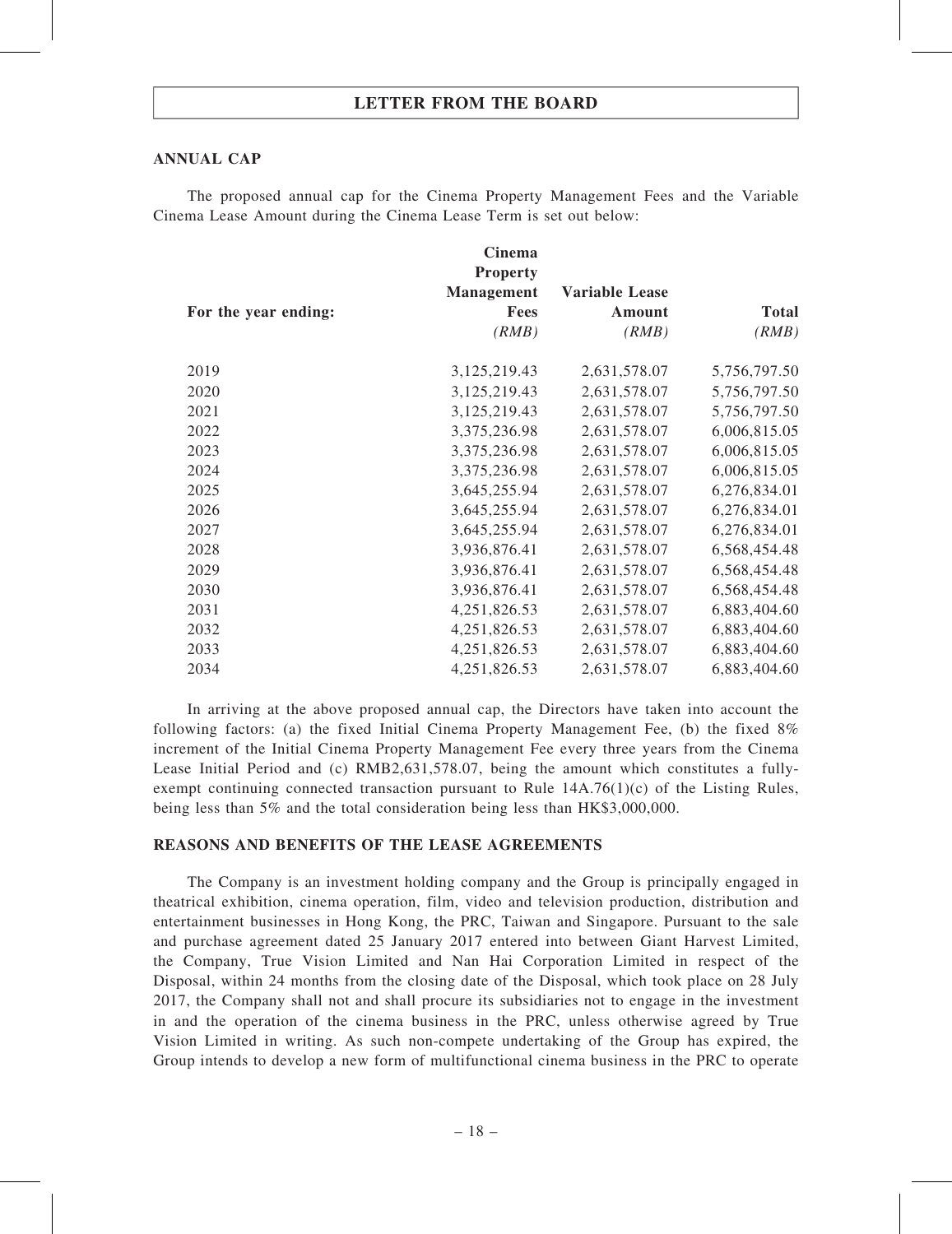cinemas which enable customers to not only watch movies shown at the cinemas, but also to enjoy other facilities at the cinema, including entertainment rooms, game centres and virtual reality (VR) and augmented reality (AR) experience facilities. As such, the operation of a cinema at the Cinema Premises and the entering into of the Cinema Lease Agreement facilitates the Group's development of cinema business with a new direction. For further information of the non-compete undertaking of the Company, please refer to the announcement of the Company dated 9 February 2017.

In order to capitalise the goodwill and brand equity of the Group, to leverage its resources, innovation and experience of its management team in the entertainment industry, and to commercialise its intellectual properties, the Company intends to operate a moviethemed hotel and to attract local residents and tourists with multifunctional movie theatres, virtual reality (VR) and augmented reality (AR) experiencing facilities, game centres and themed restaurants. It is also anticipated that the operation of the movie-themed hotel at the Hotel Premises will help to widen the customer base and provide a steady customer flow to the cinema at the Cinema Premises.

Currently, the Group has a team headed by professionals with related experience in the hospitality and/or entertainment industry. It is intended that such team will be responsible for the overall development planning, implementation of the strategic plans and maintenance in relation to the planned multifunctional cinema and movie-themed hotel. Such team will also be responsible for the daily operations of the cinema and the hotel and will be involved in implementation of film exhibition, provision of F&B services, event organization, sales and marketing, staff management, etc. According to the Company's latest estimations, the total capital commitment (including outfitting, renovation and equipment) for the Premises is approximately RMB57 million, which will be funded by internal resources of the Group.

The operation of the multifunctional cinema and movie-themed hotel is expected to commence in the second half of 2020, which coincides with the opening of the rest of the entertainment complex. While the construction of the Complex (where the Premises are located at), including foundation and superstructure work, was completed on 20 December 2016, the Complex has been vacant as at the Latest Practicable Date.

Based on the understanding of the Company, the Landlord was in the process of searching for potential buyer of the Complex after the completion of the construction of the Complex. Subsequently, the Landlord and the Purchaser entered into the Sale and Purchase Agreement in respect of the Acquisition on 29 August 2018. The Purchaser intended to commence the renovation of the Complex upon the delivery of the Complex from the Landlord to the Purchaser. However, such delivery did not take place as the Sale and Purchase Agreement was subsequently terminated on 8 March 2019.

The termination of the Sale and Purchase Agreement is due to the non-completion of the primary registration of property rights of the Complex in the PRC before the specified date under the Sale and Purchase Agreement as a result of a change in the primary registration requirements as requested by the relevant registration authorities in the PRC (the ''Primary Registration Delay''). Due to this change of circumstance, the Board is of the view that the Purchaser should not continue to wait for the completion of the Acquisition whilst the date of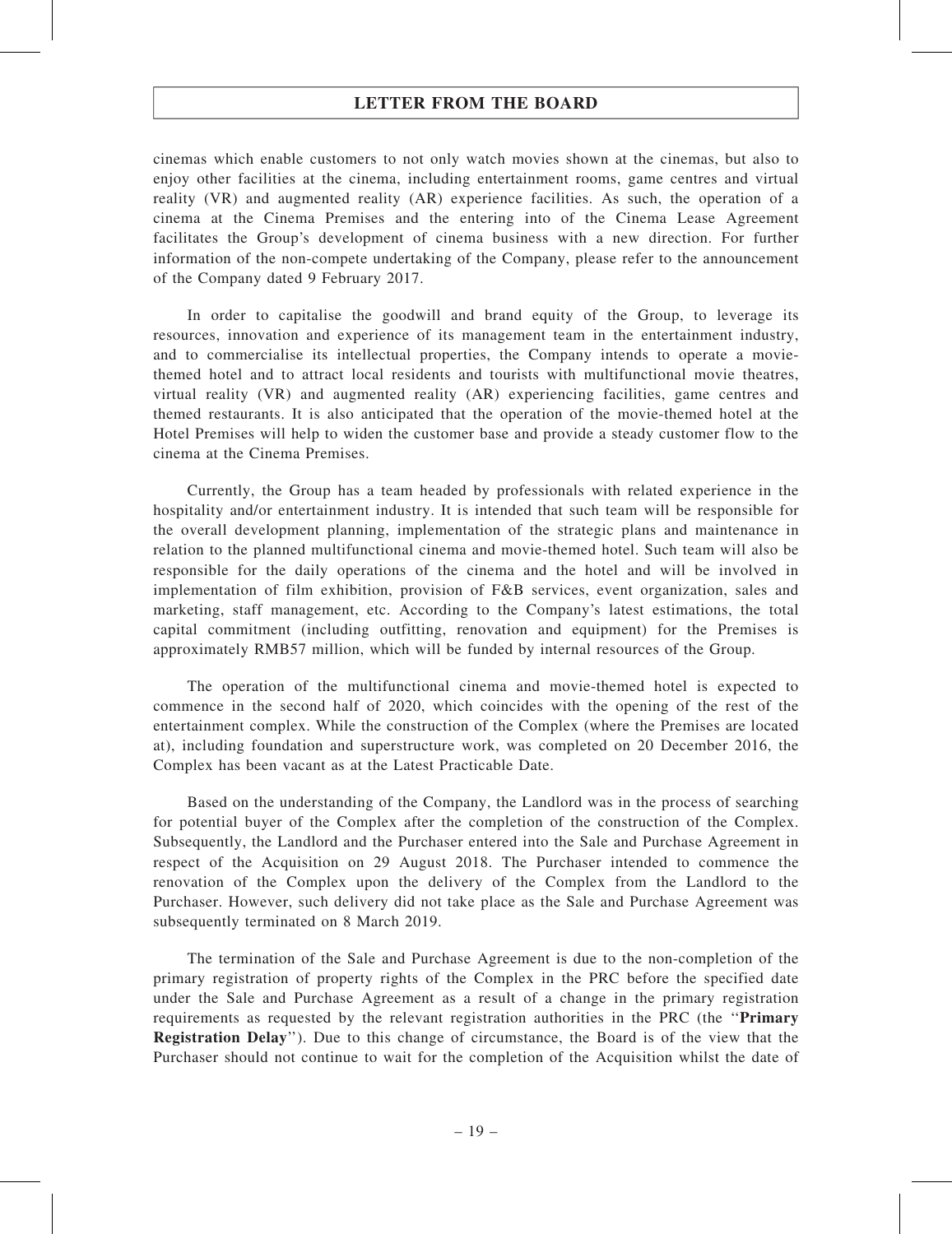completion of the primary registration remains uncertain which would affect the commencement date of the operation of the Complex. As such, the renovation timetable of the Complex was further delayed. The interior renovation of the Premises is expected to commence upon the Cinema Premises Delivery Date and the Hotel Premises Delivery Date, which is expected to last for approximately 8 months in the absence of any unforeseen circumstances. In light of the above, the Company decided to enter into the Lease Agreements which allows the Company to continue its plan to operate the cinema and the movie-themed hotel at the Premises having considered the benefits for such operation as stated under this section and the Company will no longer be subject to the uncertainty in respect of the commencement date of the operation of the Complex arising from the Primary Registration Delay if the Sale and Purchase Agreement has not been terminated.

The Company has researched on the growth rate and the consumption pattern in Jiangyin, the area which the Premises are situated at. The Company is of the view that Jiangyin, being one of the top-ranked city amongst the top 100 economically developed cities in the PRC, is a rapidly developing city with high consumption power and is a popular place for domestic tourists to visit. The Premises benefit from its excellent location as there are several high-end residential estates near the Premises and local residents around the area are generally well-off with sufficient leisure time to visit the cinema and the movie-themed hotel to be operated at the Premises by the Group. Having considered the above factors, the Company is of the view that there is strong market potential to operate a cinema and the movie-themed hotel at the Premises given the ideal location and the size of the Premises.

In view of such, the Directors (excluding the independent non-executive Directors) are of the view that the transactions contemplated under the Lease Agreements are conducted (i) in the ordinary and usual course of business of the Group, (ii) on normal commercial terms, and that (iii) the terms contemplated under the Lease Agreements are fair and reasonable and in the interests of the Company and the Shareholders as a whole.

#### INFORMATION ABOUT THE PARTIES OF THE LEASE AGREEMENTS

#### The Tenant

The Tenant is a company established in the PRC and is an indirect wholly-owned subsidiary of the Company. Its principal business activity is real estate development, enterprise management services (excluding investment and asset management), property management, corporate marketing planning, conference services, exhibition services, daily necessities, hardware products and sales of electronic products.

#### The Landlord

The Landlord is a company established in the PRC and is the developer of the Premises. Its principal business activity is property development.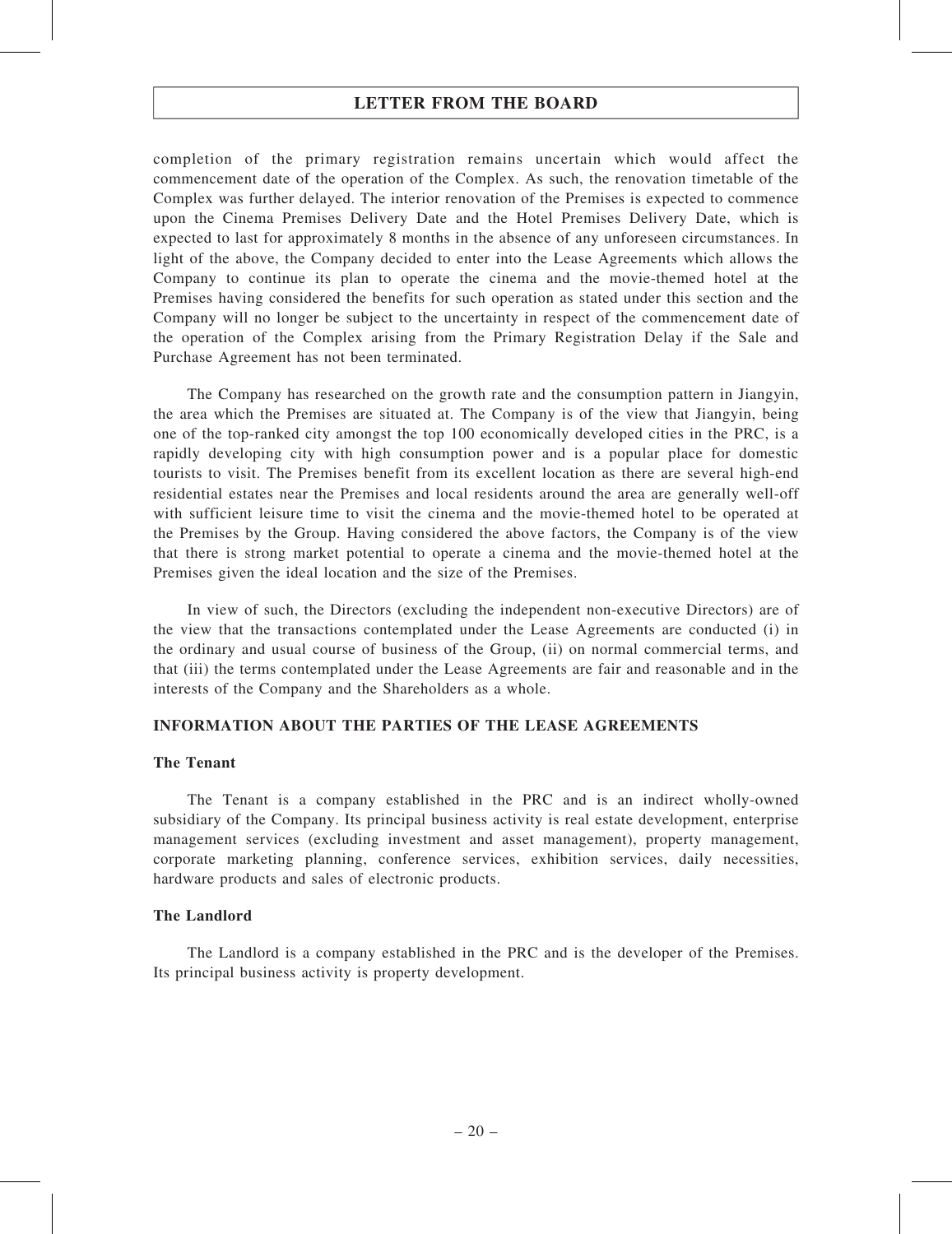#### FINANCIAL EFFECTS OF THE LEASE AGREEMENTS

Pursuant to the HKFRS 16, the Fixed Cinema Lease Amount payable by the Tenant to the Landlord for leasing the Cinema Premises leased under the Cinema Lease Agreement and the Hotel Rent payable by the Tenant to the Landlord for leasing the Hotel Premises leased under the Hotel Lease Agreement will be recognised as right-of-use assets, in which the aggregate value of approximately RMB96.3 million and RMB82.8 million for recognising the Cinema Premises and the Hotel Premises as right-of-use assets pursuant to the Cinema Lease Agreement and the Hotel Lease Agreement respectively would be calculated with reference to the aggregated present value of the Fixed Cinema Lease Amount and the Hotel Rent during the entire terms of the Cinema Lease Agreement and the Hotel Lease Agreement. The right-of-use asset of RMB96.3 million and RMB82.8 million and a lease liability amounting to RMB95.7 million and RMB82.2 million under the Cinema Lease Agreement and the Hotel Lease Agreement will be recognised by the Group respectively. Set out below is the accounting treatment of the Group in relation to the right-of-use assets:

The right-of-use asset is initially measured at the amount of the lease liability plus any initial direct costs incurred by the lessee. Adjustments may also be required for lease incentives, payments at or prior to commencement and restoration obligations or similar. After lease commencement, a lessee shall measure the right-of-use asset using a cost model, unless:

- (i) the right-of-use asset is an investment property and the lessee fair values its investment property under HKAS 40; or
- (ii) the right-of-use asset relates to a class of plant, property and equipment (''PPE'') to which the lessee applies HKAS 16's revaluation model, in which case all right-of-use assets relating to that class of PPE can be revalued.

Under the cost model a right-of-use asset is measured at cost less accumulated depreciation and accumulated impairment. The lease liability is initially measured at the present value of the lease payments payable over the lease term, discounted at the rate implicit in the lease if that can be readily determined. If that rate cannot be readily determined, the lessee shall use their incremental borrowing rate.

After the initial recognition of right-of-use assets and lease liabilities, the Group as a lessee is required to recognise interest expense accrued on the outstanding balance of the lease liability, and the depreciation of the right-of-use asset, instead of the previous policy of recognising rental expenses incurred under operating leases on a straight-line basis over the lease term. The lease liability is measured at amortised cost and interest expense is calculated using the effective interest method. The right-of-use asset is subsequently stated at cost less accumulated depreciation and impairment losses. In addition, any Variable Lease Amount, subject to a maximum of the De Minimis Amount as agreed by the Landlord and the Tenant under the Cinema Lease Agreement, will be recognised in future profit or loss.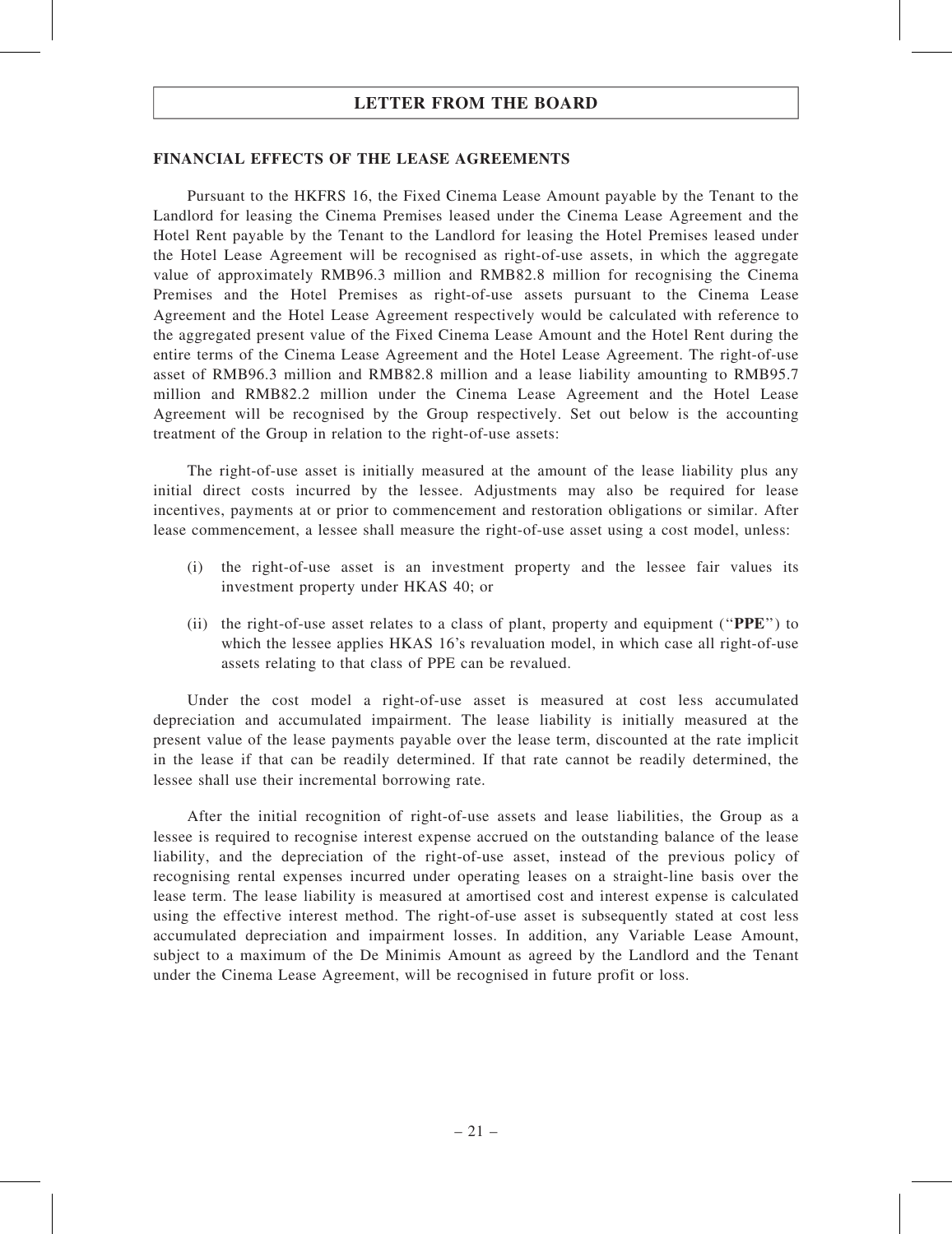The lease liability is subsequently remeasured to reflect changes in:

The lease term (using a revised discount rate); the assessment of a purchase option (using a revised discount rate); the amounts expected to be payable under residual value guarantees (using an unchanged discount rate); or future lease payments resulting from a change in an index or a rate used to determine those payments (using an unchanged discount rate). The remeasurements are treated as adjustments to the right-of-use asset.

Lease modifications may also prompt remeasurement of the lease liability unless they are to be treated as separate leases.

Based on the ''Unaudited Pro Forma Financial Information of the Group'' as set out in Appendix II to this circular, the unaudited pro forma consolidated total liabilities of the Group as at 31 December 2018 would be increased by approximately HK\$203 million to approximately HK\$2,048 million upon completion of the entering into the Lease Agreements, assuming that entering into the Lease Agreements had taken place on 31 December 2018. The Group's total lease expenses are expected to increase as a result of entering into the Lease Agreements in relation to the operation of the cinema and the hotel.

As such, no revenue has been generated from the Premises as at the date of this circular. In view of the above, which the operation of the Premises will only commence in the second half of 2020, the Premises do not have identifiable net income stream attributable to the rightof-use assets to be acquired in respect of the Premises for the two years ended 31 December 2018.

Regarding the valuation report of the Premises as set out in Appendix III to this circular, the Directors note that  $C\&W$ , the an independent valuer, has adopted the Income Capitalisation Method during its valuation. As advised by C&W, the Income Capitalisation Method is a commonly used valuation methodology in property valuations of leased premises and according to HKIS Valuation Standards 2017, the Income Capitalisation Method is based on capitalising the rental payable as per the Lease Agreements of the Premises. The summation of the capitalised value of the term rent for the Premises is the market value of the Premises with the Lease Agreements with a term of 15 years. As advised by C&W, no value has been ascribed to any estimated market rent beyond the expiry date of the Lease Agreements.

The Directors have reviewed the valuation report and the valuation methodology adopted by C&W, and discussed the method used by C&W with C&W. The Company is of the view that the valuation methodology adopted by C&W is appropriate. Having discussed with KPMG, the reporting accountant of the Company, and C&W, the Directors also understand that the recognition of right-of-use asset of the Premises pursuant to HKFRS 16 for accounting treatment is different from the said market valuation of the Premises performed by C&W pursuant to HKIS Valuation Standards 2017 as the two set of figures are prepared based on two different professional standards.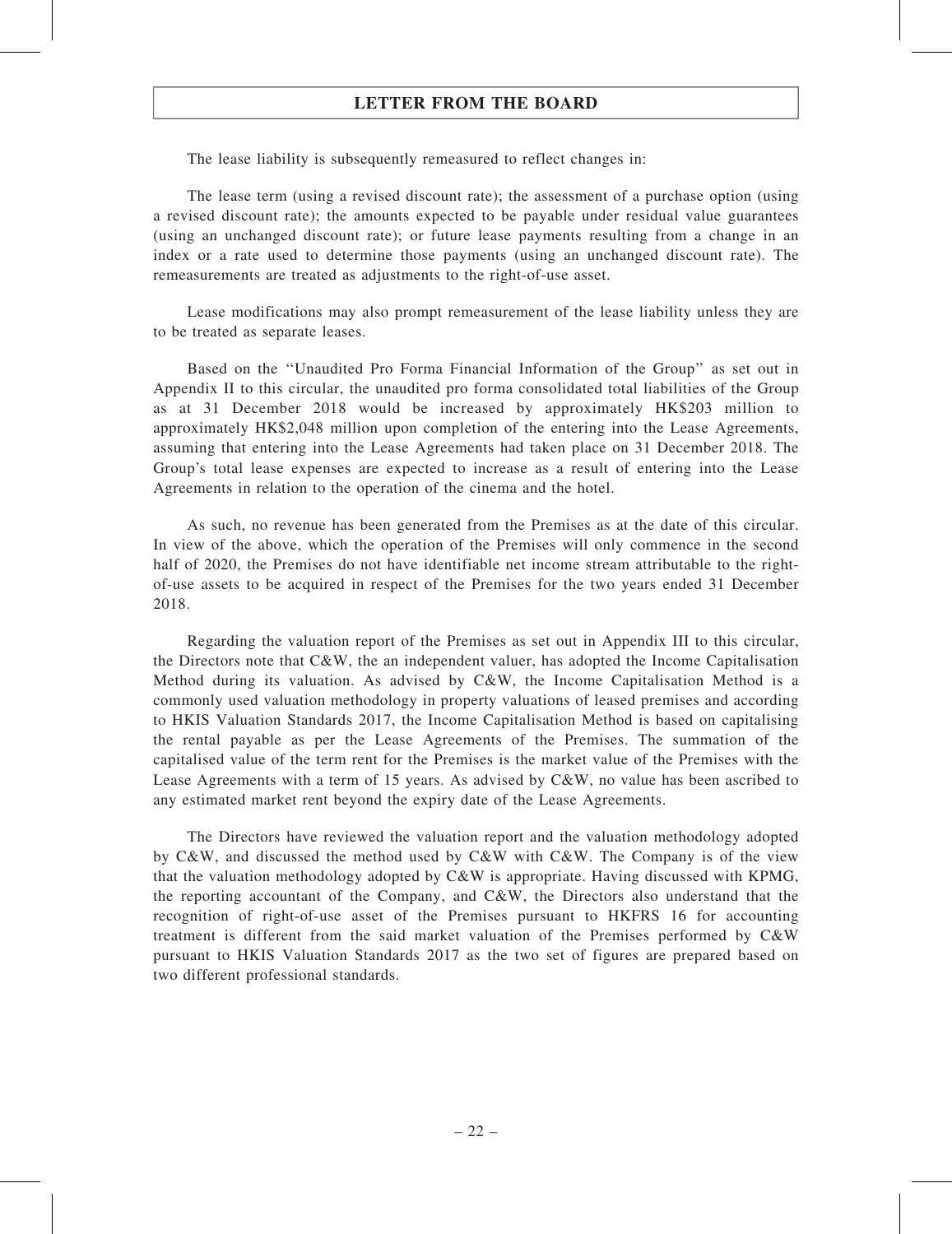The following table summarizes the differences between the property valuation of the Premises and accounting treatment in respect of right-of-use asset of the Premises:

|                                                                                                                       | <b>Property Valuation</b>                                                                                                                                                                                                                                                | <b>Accounting Treatment</b>                                                                                                                                                                                                                                                                                                                                                                                                                                                                                                                             |
|-----------------------------------------------------------------------------------------------------------------------|--------------------------------------------------------------------------------------------------------------------------------------------------------------------------------------------------------------------------------------------------------------------------|---------------------------------------------------------------------------------------------------------------------------------------------------------------------------------------------------------------------------------------------------------------------------------------------------------------------------------------------------------------------------------------------------------------------------------------------------------------------------------------------------------------------------------------------------------|
| Professional standards adopted                                                                                        | HKIS Valuation Standards 2017                                                                                                                                                                                                                                            | HKFRS 16                                                                                                                                                                                                                                                                                                                                                                                                                                                                                                                                                |
| Valuation amounts and accounting<br>figures of the Cinema Premises                                                    | Market value of RMB62 million<br>for a lease term of 15 years under<br>the Cinema Lease Agreement                                                                                                                                                                        | The lease amount payable under<br>the Cinema Lease Agreement<br>recognized as right-of-use assets<br>is RMB96.3 million                                                                                                                                                                                                                                                                                                                                                                                                                                 |
| Valuation amounts and accounting<br>figures of the Hotel Premises                                                     | Market value of RMB54 million<br>for a lease term of 15 years under<br>the Hotel Lease Agreement                                                                                                                                                                         | The lease amount payable under<br>the Hotel Lease Agreement<br>recognized as right-of-use assets<br>is RMB82.8 million                                                                                                                                                                                                                                                                                                                                                                                                                                  |
| Difference between the property<br>valuation method and accounting<br>treatment in respect of the Lease<br>Agreements | The Income Capitalisation Method<br>is based on capitalising the rental<br>payable under the Lease<br>Agreements. The summation of<br>the capitalised value of the term<br>rent for the Premises is the<br>market value of the Premises for<br>a lease term of 15 years. | The lease liability is initially<br>recognized at the present value of<br>the lease payments payable over<br>the lease term, discounted using<br>the incremental borrowing rate.<br>The right-of-use asset is initially<br>measured at cost,<br>which<br>comprises the initial amount of<br>the lease liability plus any lease<br>payments made at or before the<br>commencement date, and any<br>initial direct costs incurred.<br>The right-of-use asset is<br>subsequently stated at cost less<br>accumulated depreciation and<br>impairment losses. |
|                                                                                                                       | Market value is not identical to the recognized right-of-use asset in the<br>accounting treatment. Market value is prepared for illustrative only.                                                                                                                       |                                                                                                                                                                                                                                                                                                                                                                                                                                                                                                                                                         |

In addition, as described above, the right-of-use asset is initially measured at cost, which comprises the initial amount of the lease liability plus any lease payments made at or before the commencement date, and any initial direct costs incurred. Therefore, this accounting measurement of the right-of-use asset does not necessarily represent the fair value of the Lease Agreement upon initial recognition.

The Company assessed the recoverable amount of the right-of-use asset and considered that there was no impairment loss of right-of-use asset upon the initial recognition.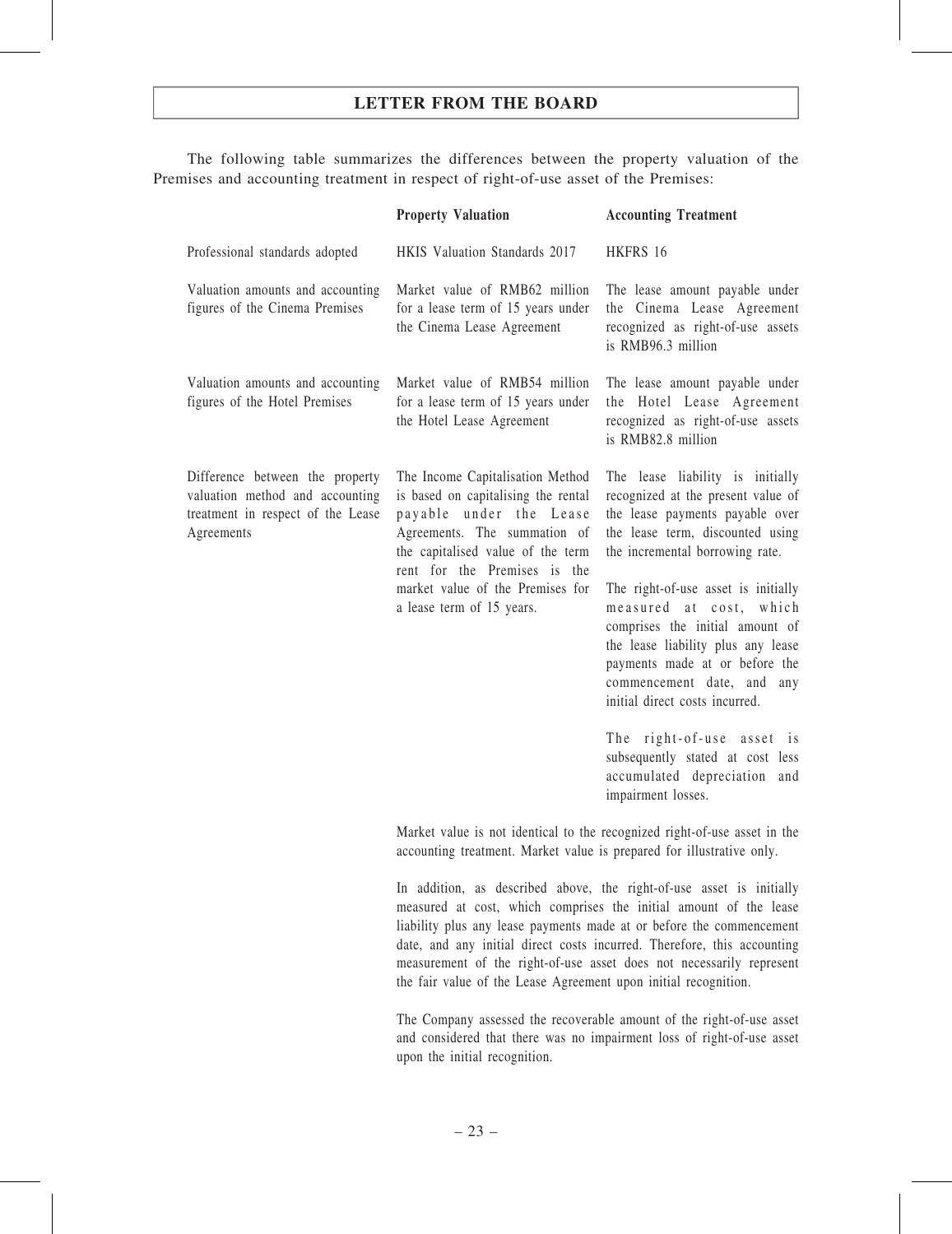#### LISTING RULES IMPLICATIONS

As at the Latest Practicable Date, the Landlord is owned as 75% by Orange Sky Land and 25% by Beijing Orange Land. Orange Sky Land is indirect wholly-owned by Mr. Wu. Beijing Orange Land is owned as to 100% by Beijing Orange Sky. Zeng Qingxin (who holds the shareholding interests in Beijing Orange Sky in accordance to the instructions of Mr. Wu) and Ms. Wu hold as to 99% and 1% of the equity interest of Beijing Orange Sky respectively. Mr. Wu is the Director and controlling shareholder and is interested in an aggregate of approximately 71.28% of the equity interests of the Company. Ms. Wu is the Director and the sister of Mr. Wu. Accordingly, the Landlord, being the associate of Mr. Wu is a connected person of the Company.

Pursuant to HKFRS 16, the entering into of the Lease Agreements as a lessee will require the Group to recognise the Premises as the right-of-use assets in relation to the Fixed Cinema Lease Amount and the Hotel Rent, thus the entering into of the Lease Agreements with the Fixed Cinema Lease Amount and the Hotel Rent and the transactions contemplated thereunder will be regarded as deemed acquisition of assets and connected transactions by the Group. As certain applicable percentage ratios calculated for the purpose of Chapter 14 and Chapter 14A of the Listing Rules in respect of the right-of-use assets of the Premises in relation to the Fixed Cinema Lease Amount and the Hotel Rent exceeds 25% and are less than 100%, the Fixed Cinema Lease Amount under the Cinema Lease Agreements, the Hotel Rent under the Hotel Cinema Lease Agreements and the transactions contemplated thereunder constitute a major transaction and connected transactions for the Company under Chapter 14 and Chapter 14A of the Listing Rules and are subject to the reporting, announcement, circular and Independent Shareholders' approval requirements under Chapter 14 and Chapter 14A of the Listing Rules.

Pursuant to HKFRS 16, the entering into of the Cinema Lease Agreement as a lessee will require the Group to recognize the Variable Cinema Lease Amount linked to sales to be recognized as expenses incurred by the Group over the term of the Cinema Lease Agreement, thus the entering into of the Cinema Lease Agreement with the Variable Cinema Lease Amount and the transactions contemplated thereunder will be regarded as a continuing connected transaction under Rule 14A.31 of the Listing Rules. In addition, the provision of property management services at the Cinema Premises by the Cinema Property Manager appointed by the Landlord under the Cinema Lease Agreements also constitutes continuing connected transactions under Rule 14A.31 of the Listing Rules. As all of the relevant percentage ratios in respect of the aggregate annual cap for the Cinema Property Management Fees and the Variable Cinema Lease Amount under the Cinema Lease Agreement payable by the Tenant to the Landlord exceed 0.1% but are less than 5%, such transactions under the Lease Agreements and the relevant annual cap are subject to the reporting, announcement and annual review requirements under Chapter 14A of the Listing Rules, but are exempt from the Independent Shareholders' approval requirement.

In addition, pursuant to Rule 14A.52 of the Listing Rules, as the term of the Lease Agreements exceeds 3 years, the Company has engaged the Independent Financial Adviser to explain why the Lease Agreements require a longer period and to confirm that it is a normal business practice for agreements of these type of transactions to be of such duration.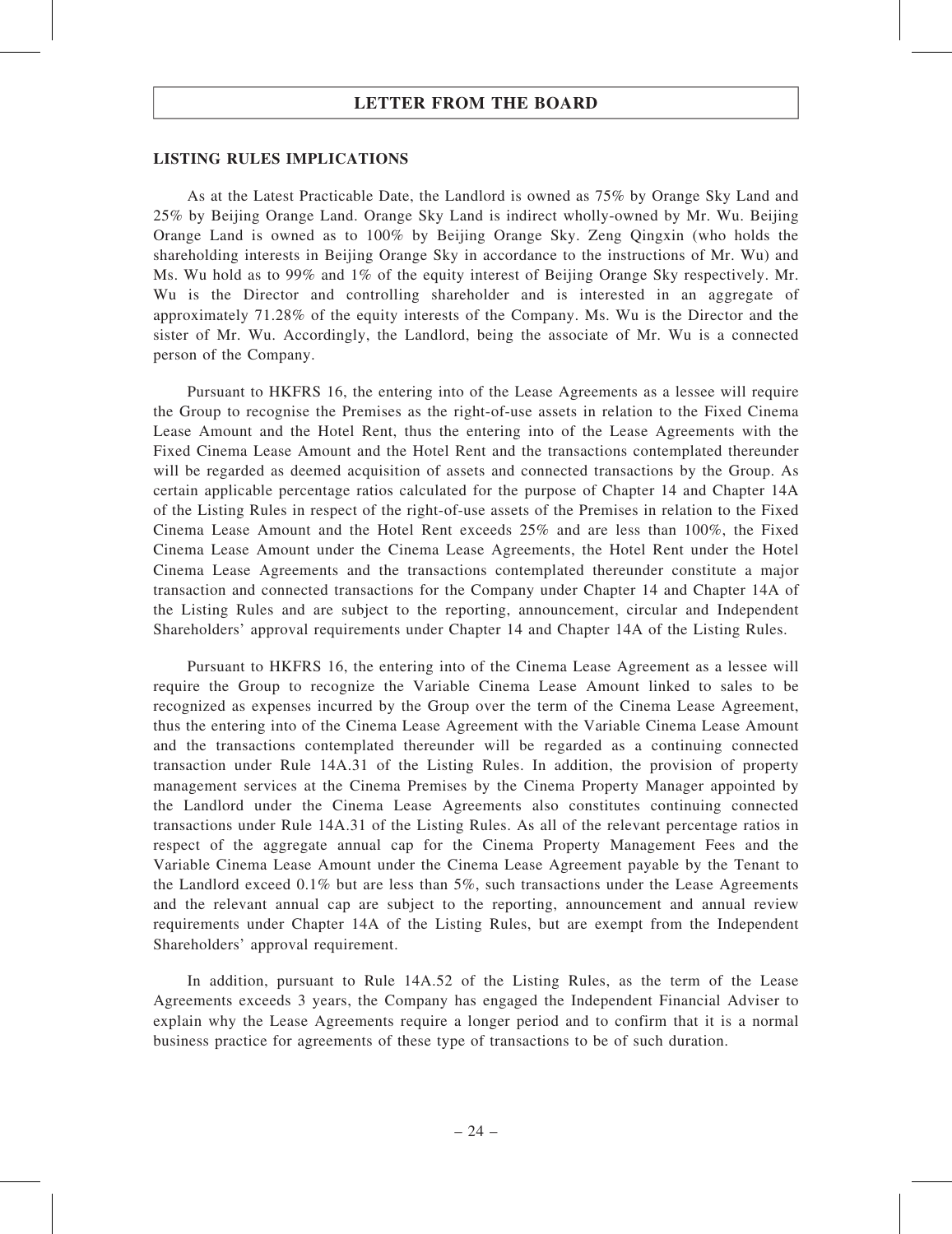#### **SGM**

The SGM will be convened and held for the Independent Shareholders to, among other things, consider and, if thought fit, approve the Lease Agreements and the transactions contemplated thereunder. The voting in respect of the Lease Agreements and the transactions contemplated thereunder at the SGM will be conducted by way of poll.

In view of the interests above, Mr. Wu and Ms. Wu are required to abstain from voting in respect of the resolution(s) approving the Lease Agreements and the transactions contemplated thereunder at the SGM.

Save for the aforesaid and to the Directors' best knowledge, information and belief and having made all reasonable enquiries, as at the date of this circular, no other Shareholder has a material interest in the Lease Agreements and therefore no other Shareholder is required to abstain from voting on the resolution(s) approving the Lease Agreements and the transactions contemplated thereunder at the SGM.

A notice convening the SGM to be held at 24th Floor, Capital Centre, 151 Gloucester Road, Wan Chai, Hong Kong on Thursday, 5 September 2019 at 11 a.m. is set out on pages 77 to 78 of this circular for the purpose of considering and, if thought fit, approving the ordinary resolutions set out therein.

A form of proxy for use at the SGM is enclosed with this circular. Whether or not you are able to attend the SGM, you are requested to complete the accompanying form of proxy, in accordance with the instructions printed thereon and deposit the same at the share registrar of the Company, Tricor Tengis Limited, Level 54, Hopewell Centre, 183 Queen's Road East, Hong Kong as soon as possible and in any event not less than 48 hours before the time appointed for the holding of the SGM or any adjournment thereof (as the case may be). Completion and return of the form of proxy will not preclude you from attending and voting in person at the SGM or any adjournment thereof (as the case may be) should you so wish, and in such event, the instrument appointing a proxy shall be deemed to be revoked.

#### **RECOMMENDATION**

Your attention is drawn to the letter of the Independent Board Committee set out on pages 27 to 28 of this circular, and the letter of advice from the Independent Financial Adviser to the Independent Board Committee and the Independent Shareholders set out on pages 29 to 41 of this circular in respect of the terms of the Lease Agreements and the transactions contemplated thereunder.

The Independent Board Committee, comprising of all the independent non-executive Directors, namely Mr. Leung Man Kit, Ms. Wong Sze Wing and Mr. Fung Chi Man, Henry, having taken into account the advice of the Independent Financial Adviser, is of the view that (i) the terms of the Lease Agreements and the transactions contemplated thereunder which have been reached after arm's length negotiations among the parties thereto, are on normal commercial terms, fair and reasonable so far as the Independent Shareholders are concerned; and (ii) the entering into of the Lease Agreements is in the ordinary and usual course of the business of the Group, and in the interests of the Company and the Shareholders as a whole.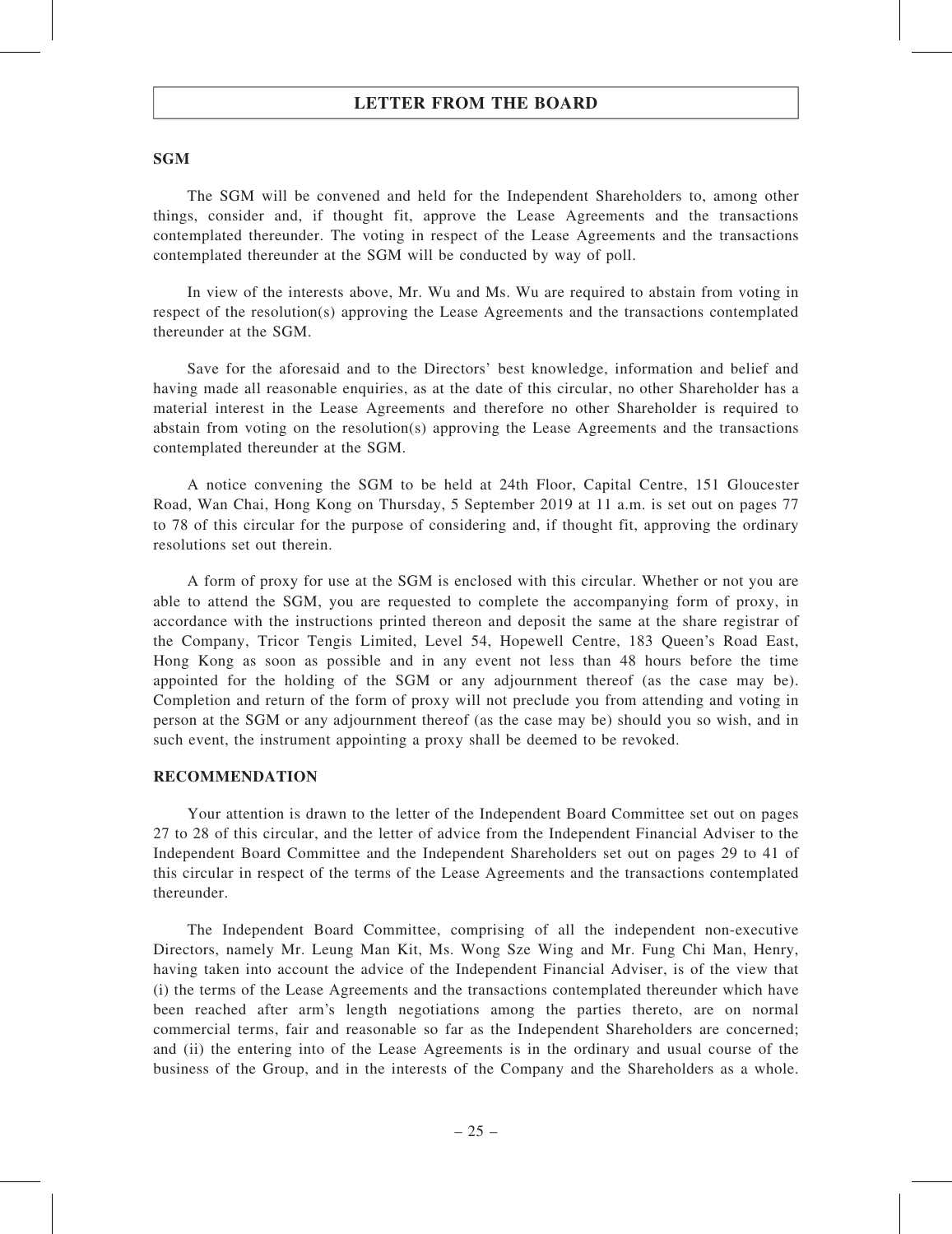Accordingly, the Independent Board Committee recommends the Independent Shareholders to vote in favour of the ordinary resolutions to be proposed for approving the Lease Agreements and the transactions contemplated thereunder.

The Board (excluding Mr. Wu, Ms. Wu and the members of the Independent Board Committee) considers that the terms of the Lease Agreements, which have been reached after arm's length negotiations among the parties thereto, are on normal commercial terms, fair and reasonable, and is in the interests of the Company and the Shareholders as a whole. Mr. Wu and Ms. Wu, who have material interests in the Lease Agreements and the transactions contemplated thereunder, have abstained from voting on the Board resolutions approving the Lease Agreements and the transactions contemplated thereunder. Accordingly, the Board (excluding Mr. Wu, Ms. Wu and the members of the Independent Board Committee) recommends the Independent Shareholders to vote in favour of the ordinary resolutions approving the Lease Agreements and the transactions contemplated thereunder at the SGM.

#### ADDITIONAL INFORMATION

Your attention is also drawn to the additional information set out in the Appendices on this circular.

> Yours faithfully, By order of the board of directors of Orange Sky Golden Harvest Entertainment (Holdings) Limited Mr. Wu Kebo Chairman and Executive Director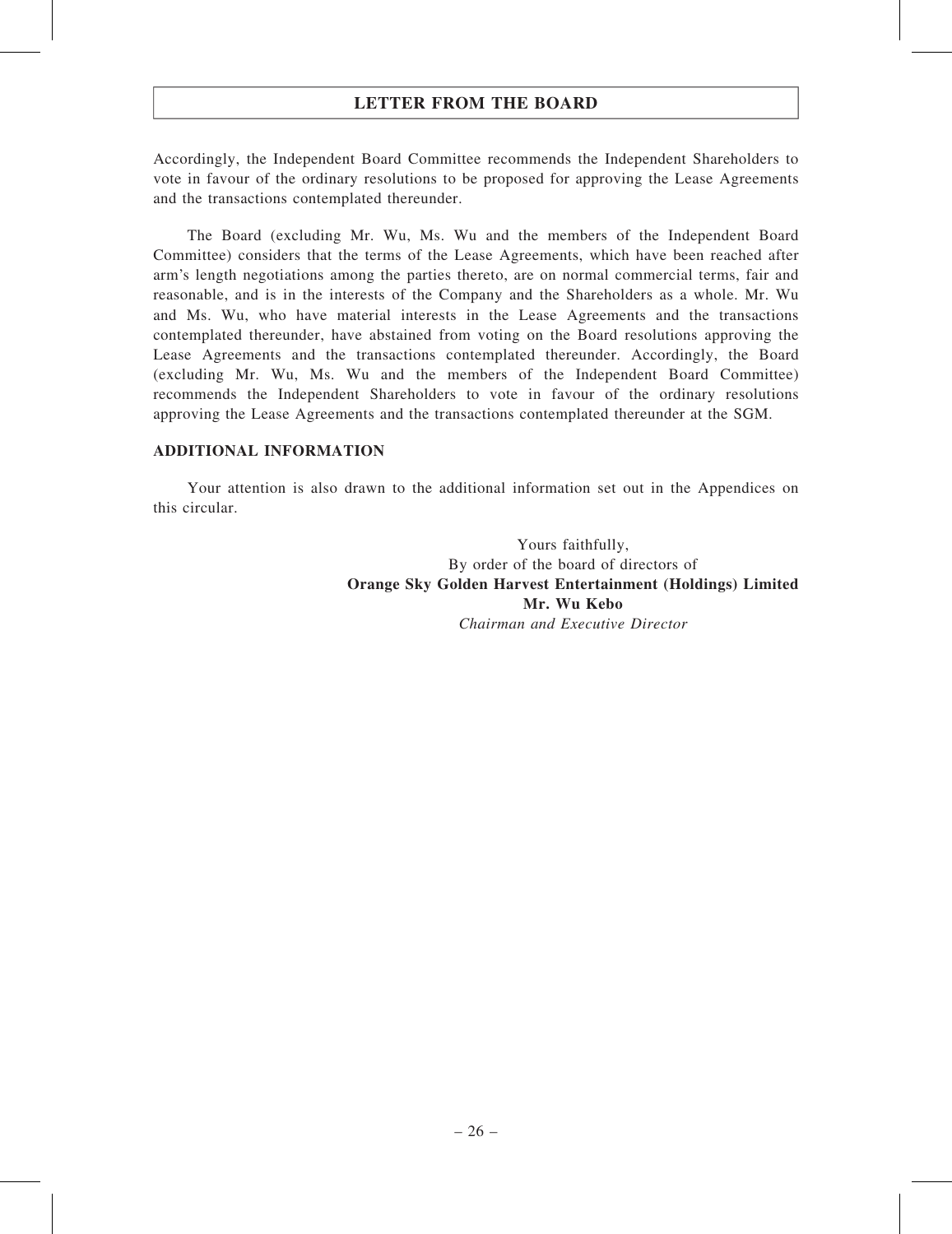## LETTER FROM THE INDEPENDENT BOARD COMMITTEE





**Golden Harvest** 

# ORANGE SKY GOLDEN HARVEST ENTERTAINMENT (HOLDINGS) LIMITED

橙 天 嘉 禾 娛 樂( 集 團 )有 限 公 司\* (Incorporated in Bermuda with limited liability)

(Stock Code: 1132)

21 August 2019

To the Independent Shareholders

Dear Sir or Madam,

# MAJOR TRANSACTION CONNECTED TRANSACTION AND CONTINUING CONNECTED TRANSACTION IN RELATION TO THE LEASE AGREEMENTS

We refer to the circular of the Company to the Shareholders dated 21 August 2019 (''Circular''), to which this letter forms part. Unless the context requires otherwise, capitalised terms used in this letter have the same meanings as defined in the Circular.

We have been appointed by the Board to form the Independent Board Committee to advise the Independent Shareholders on whether the Lease Agreements and the transactions contemplated thereunder are fair and reasonable so far as the Company and the Shareholders as a whole are concerned.

We wish to draw your attention to the letter of advice from Somerley, the Independent Financial Adviser, appointed to advise the Independent Board Committee and the Independent Shareholders in relation to the Lease Agreements and the transactions contemplated thereunder, as set out on pages 29 to 41 of the Circular and the letter from the Board set out on pages 7 to 26 of the Circular.

Having considered the information contained in the letter from the Board, and the factors and reasons considered by, and the opinion and recommendation of, Somerley as stated in its letter of advice, we consider that the Lease Agreements and the transactions contemplated thereunder are on normal commercial terms and are fair and reasonable so far as the Independent Shareholders are concerned. We further consider that the entering into of the Lease Agreements is in the ordinary and usual course of the business of the Group, and in the

\* For identification purposes only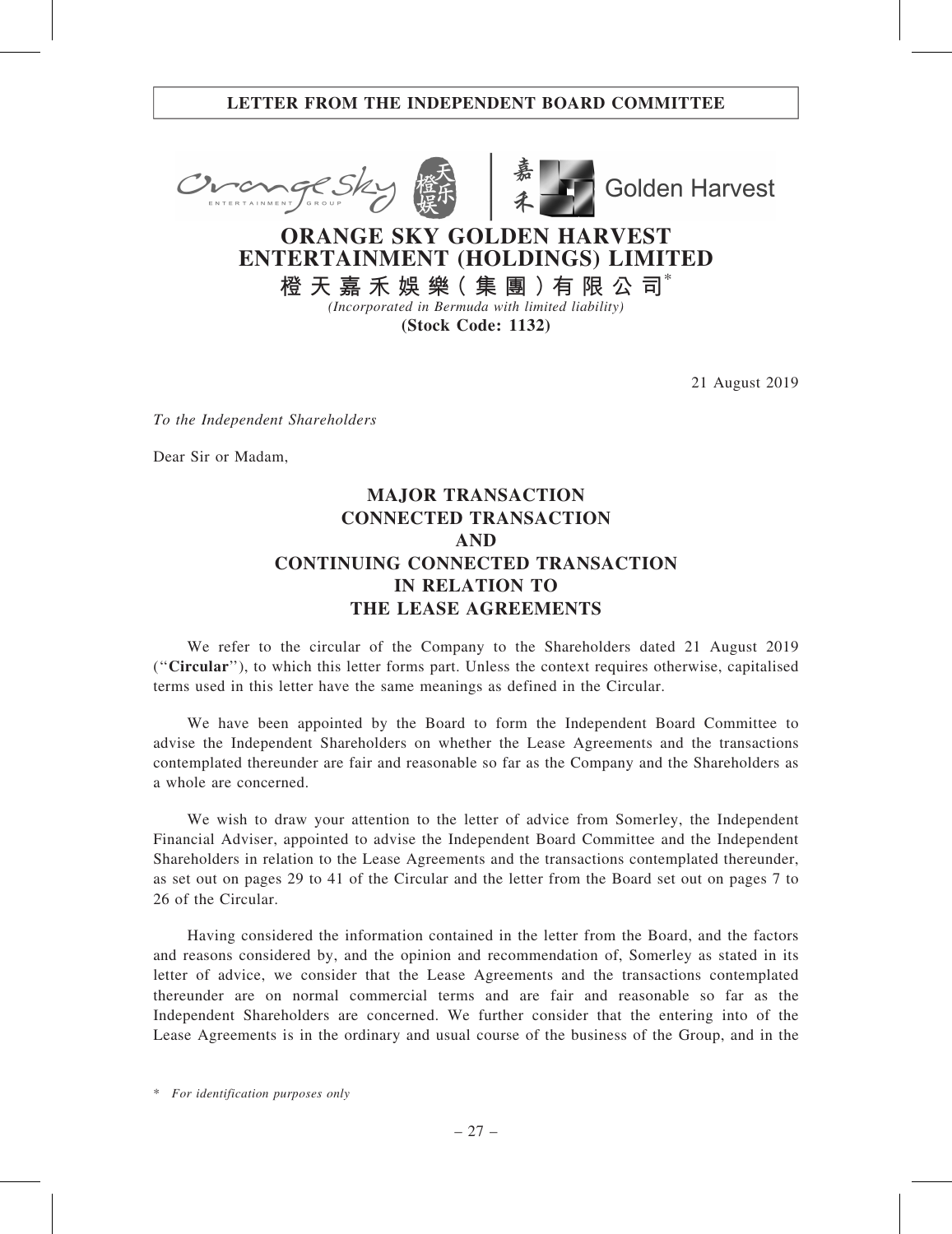## LETTER FROM THE INDEPENDENT BOARD COMMITTEE

interests of the Company and the Shareholders as a whole. Accordingly, we recommend the Independent Shareholders to vote in favour of the ordinary resolution to be proposed at the SGM for approving the Lease Agreements and the transactions contemplated thereunder.

Yours faithfully, The Independent Board Committee Mr. Leung Man Kit Ms. Wong Sze Wing Mr. Fung Chi Man, Henry Independent non-executive Directors of the Company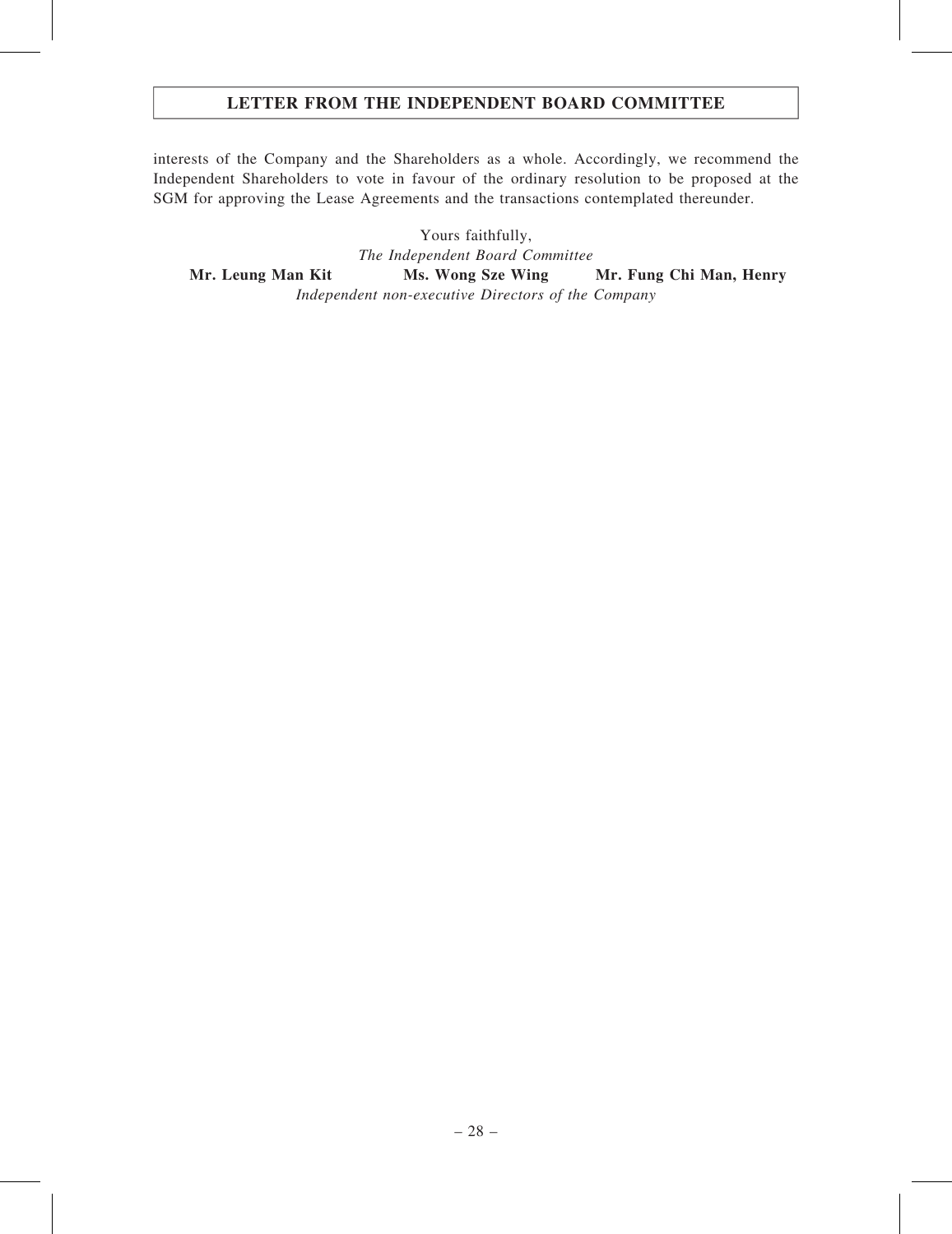The following is the full text of the letter from the Independent Financial Adviser setting out its advice to the Independent Board Committee and the Independent Shareholders in relation to the Lease Agreements and the transactions contemplated thereunder, which has been prepared for the purpose of inclusion in this circular.



#### SOMERLEY CAPITAL LIMITED

20th Floor China Building 29 Queen's Road Central Hong Kong

21 August 2019

To: the Independent Board Committee and the Independent Shareholders

Dear Sirs,

## MAJOR AND CONNECTED TRANSACTIONS IN RELATION TO THE LEASE AGREEMENTS

#### INTRODUCTION

We refer to our appointment to advise the Independent Board Committee and the Independent Shareholders in connection with the Lease Agreements and the transactions contemplated thereunder, details of which are contained in the letter from the Board in the circular issued by the Company to the Shareholders dated 21 August 2019 (the "**Circular**"), of which this letter forms a part. Unless the context otherwise requires, capitalised terms used in this letter shall have the same meanings as those defined in the Circular.

On 28 June 2019, Jiangyin Orange Sky Golden Harvest Liuliu Enterprise Management Co., Ltd (江陰橙天嘉禾六六企業管理有限公司), an indirect wholly-owned subsidiary of the Company and being the Tenant, entered into the Cinema Lease Agreement and the Hotel Lease Agreement with Jiangyin Orange Land Cinema Development Management Co., Ltd. (江陰橙地 影院開發管理有限公司), being the Landlord, in respect of the leasing of the Cinema Premises and the Hotel Premises with a term of 15 years.

As at the Latest Practicable Date, the Landlord is owned as to 75% by Orange Sky Land and 25% by Beijing Orange Land. Orange Sky Land is indirect wholly-owned by Mr. Wu. Beijing Orange Land is owned as to 100% by Beijing Orange Sky, which in turn is owned as to 99% by Zeng Qingxin, who holds the shareholding interests in Beijing Orange Sky in accordance to the instructions of Mr. Wu, and 1% by Ms. Wu respectively. Mr. Wu is the Director and controlling shareholder of the Company, and he is interested in approximately 71.3% of the entire issued share capital of the Company as at the Latest Practicable Date. Ms. Wu is the Director and the sister of Mr. Wu. Accordingly, the Landlord, being the associate of Mr. Wu, is a connected person of the Company.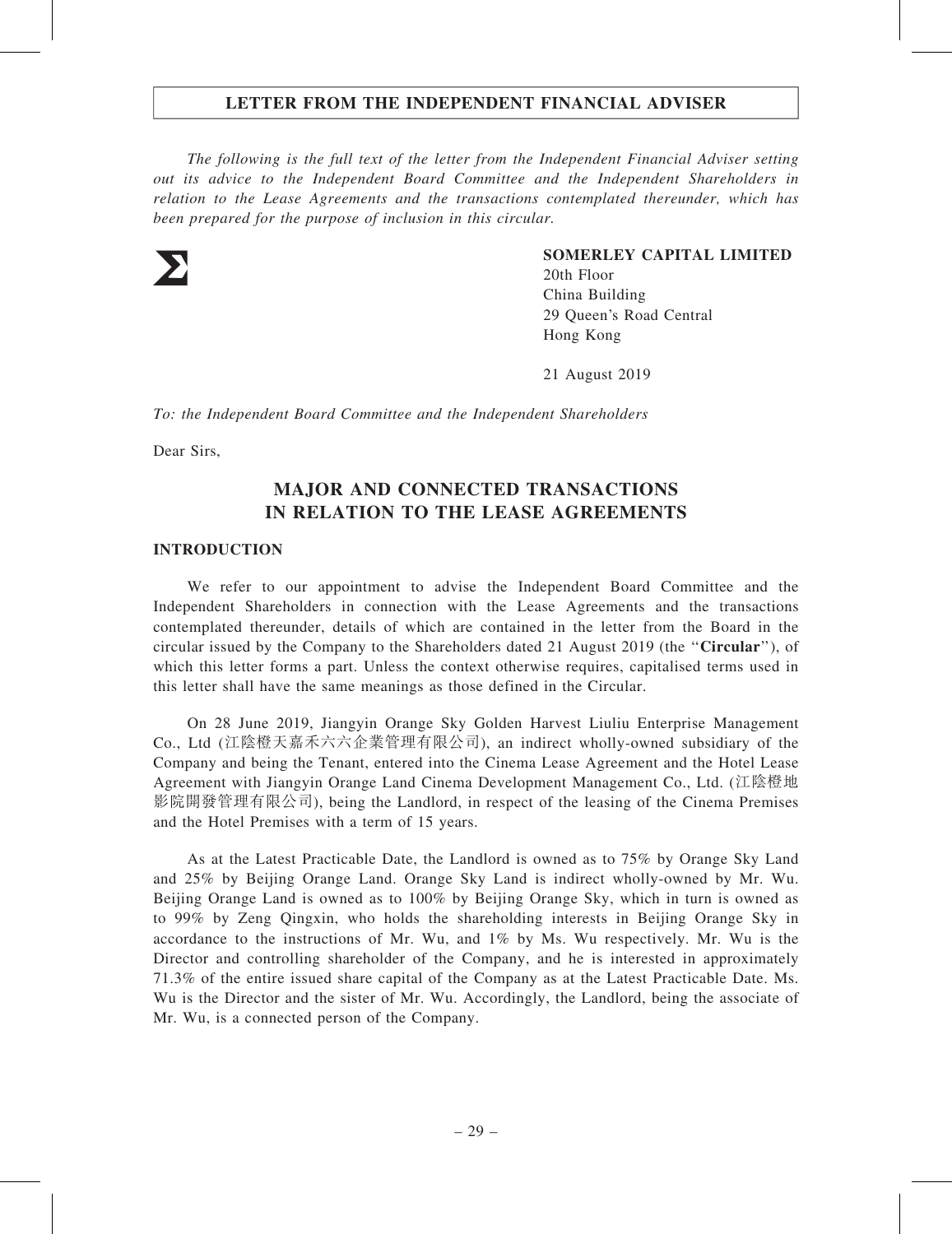Pursuant to the new HKFRS 16, effective for annual periods beginning on or after 1 January 2019, the entering into of the Lease Agreements as a lessee will require the Group to recognise the Premises as the right-of-use assets in relation to the Fixed Cinema Lease Amount and the Hotel Rent, thus this will be regarded as deemed acquisition of assets and connected transactions by the Group. As certain applicable percentage ratios calculated in respect of the right-of-use assets of the Premises in relation to the Fixed Cinema Lease Amount and the Hotel Rent exceeds 25% but less than 100%, the Fixed Cinema Lease Amount under the Cinema Lease Agreement, the Hotel Rent under the Hotel Lease Agreement and the transactions contemplated thereunder constitute a major transaction and connected transactions for the Company, and are subject to the reporting, announcement, circular and Independent Shareholders' approval requirements under Chapter 14 and Chapter 14A of the Listing Rules. In addition, pursuant to Rule 14A.52 of the Listing Rules, as the term of the Lease Agreements exceeds 3 years, the Company has engaged us to explain why the Lease Agreements require a longer period and to confirm that it is a normal business practice for agreements of these type of transactions to be of such duration.

The Company will seek approval from the Independent Shareholders in respect of the Lease Agreements and the transactions contemplated thereunder by way of a poll at the SGM. In view of the interests above, Mr. Wu and Ms. Wu are required to abstain from voting in respect of the ordinary resolutions approving the Lease Agreements and the transactions contemplated thereunder at the SGM.

The Independent Board Committee, comprising all the three independent non-executive Directors, namely Mr. Leung Man Kit, Ms. Wong Sze Wing and Mr. Fung Chi Man, Henry, has been formed to advise the Independent Shareholders on whether the terms of the Lease Agreements and the transactions contemplated thereunder are fair and reasonable, on normal commercial terms and in the interests of the Company and the Shareholders as a whole, and advise the Independent Shareholders as to voting. We, Somerley, have been appointed as the independent financial adviser to advise the Independent Board Committee and the Independent Shareholders in this regard.

During the past two years, we have acted once as the independent financial adviser to the independent board committee and independent shareholders of the Company in relation to the Acquisition (details of which are set out in the circular of the Company dated 23 October 2018 (the ''Acquisition Circular'')). As at the Latest Practicable Date, there were no relationships or interests between (a) Somerley and (b) the Group, the Landlord, or their respective substantial shareholders, subsidiaries and associates that could reasonably be regarded as a hindrance to our independence as defined under Rule 13.84 of the Listing Rules to act as the Independent Financial Adviser. Apart from normal professional fees payable to us in connection with the past engagement and this appointment, no arrangement exists whereby we will receive any fees or benefits from the Group, the Landlord, or their respective substantial shareholders, subsidiaries or associates.

In formulating our opinion and recommendation, we have relied on the information and facts supplied, and the opinions expressed, by the Directors and the management of the Group and have assumed that they are true, accurate and complete in all material aspects and will remain so up to the time of the SGM. We have reviewed, among others, the Lease Agreements,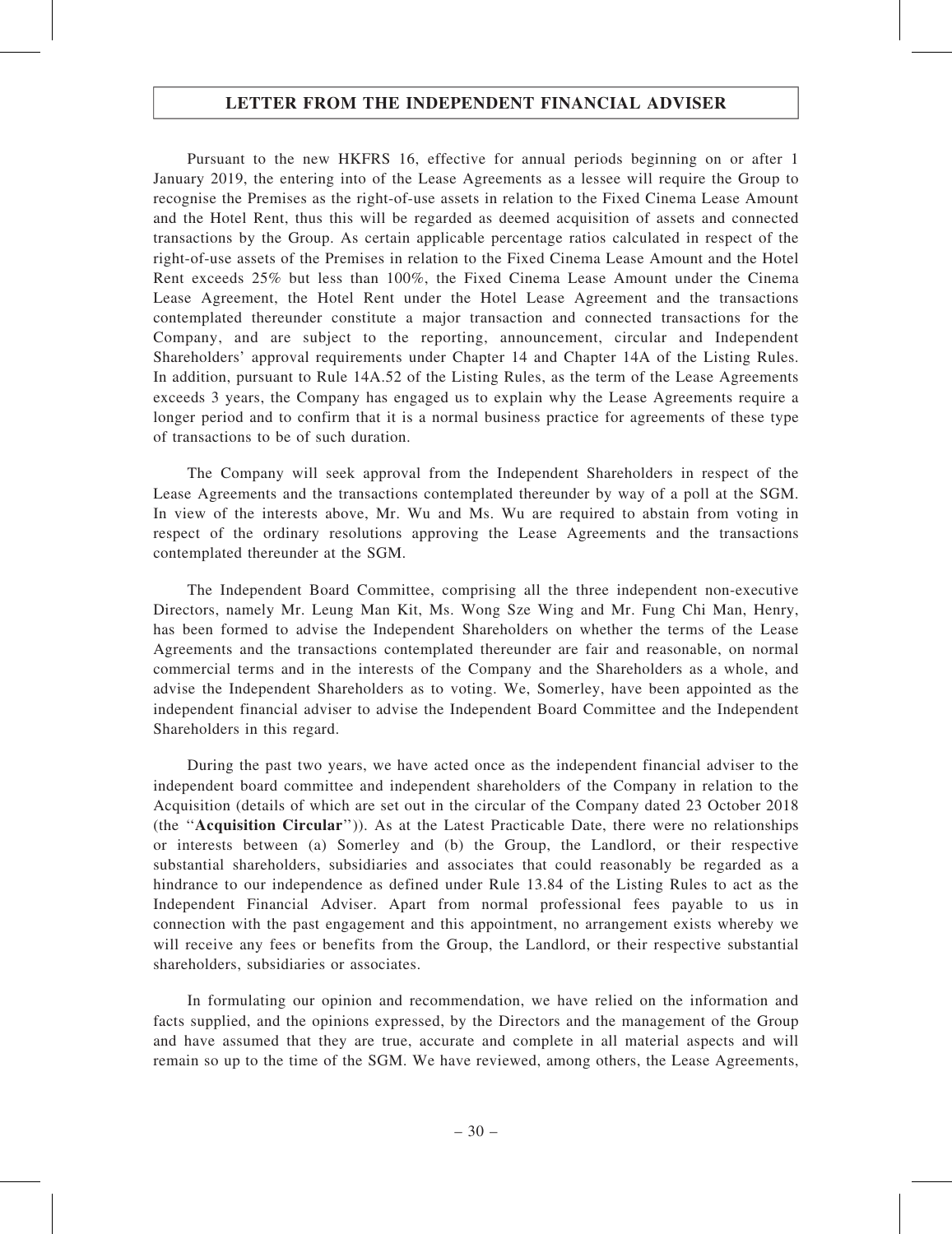the annual report of the Company for the year ended 31 December 2018 and the information contained in the Circular. We have also discussed with Cushman & Wakefield Limited, an independent valuer (the "Valuer"), the bases and assumptions for their fair rent opinion letters regarding the Lease Agreements (the ''Fair Rent Letters''). We have also sought and received confirmation from the Directors that all material relevant information has been supplied to us and that no material facts have been omitted from the information supplied and opinions expressed to us. We have no reason to believe that any material information has been omitted or withheld from us, or to doubt the truth, accuracy or completeness of the information provided. We have relied on such information and consider that the information we have received is sufficient for us to reach an informed view. We have, however, not conducted any independent investigation into the business, affairs and financial position of the Group, the Landlord or their respective substantial shareholders, subsidiaries or associates, nor have we carried out any independent verification of the information supplied.

#### PRINCIPAL FACTORS AND REASONS CONSIDERED

In considering the Lease Agreements and the transactions contemplated thereunder, we have taken into account the principal factors and reasons set out below:

#### 1. Background to, reasons for and benefits of entering into the Lease Agreements

#### (i) The Group

The Group is principally engaged in theatrical exhibition, cinema operation, film, video and television production, distribution and entertainment businesses in Hong Kong, the PRC, Taiwan and Singapore. As at 31 December 2018, the Group operated 34 cinemas with 276 screens in total across Hong Kong, Singapore and Taiwan. The Group also owns a movie library with more than 140 films for distribution, and certain trademarks for the use of the brand names, including ''Golden Harvest'' and ''The Sky'' in Hong Kong, and ''Golden Village'' in Singapore.

Following the disposal of the PRC exhibition business in 2017 (namely the Disposal), the income stream of the Group has mainly been derived from its exhibition businesses in Hong Kong, Taiwan and Singapore. In 2018, the Group continued to strengthen its cinema portfolio across Singapore, Taiwan and Hong Kong, and there were a total of 4 cinemas with 32 screens openings during the year. For the years 2017 and 2018, the Group recorded revenue of approximately HK\$1,006.6 million and HK\$1,051.0 million and profits attributable to the Shareholders of approximately HK\$2,242.1 million (mainly due to a one-off gain of approximately HK\$2,201.4 million arising from the Disposal) and HK\$52.5 million respectively. As at 31 December 2018, the Group recorded total assets and net assets of approximately HK\$4,026.2 million and HK\$2,181.1 million respectively, with a net cash position (measured as cash and bank deposits less total borrowings) of approximately HK\$127.7 million, indicating a healthy financial position.

The Shares are listed on the Stock Exchange, and the Company had a market capitalisation of approximately HK\$811.9 million as at the Latest Practicable Date.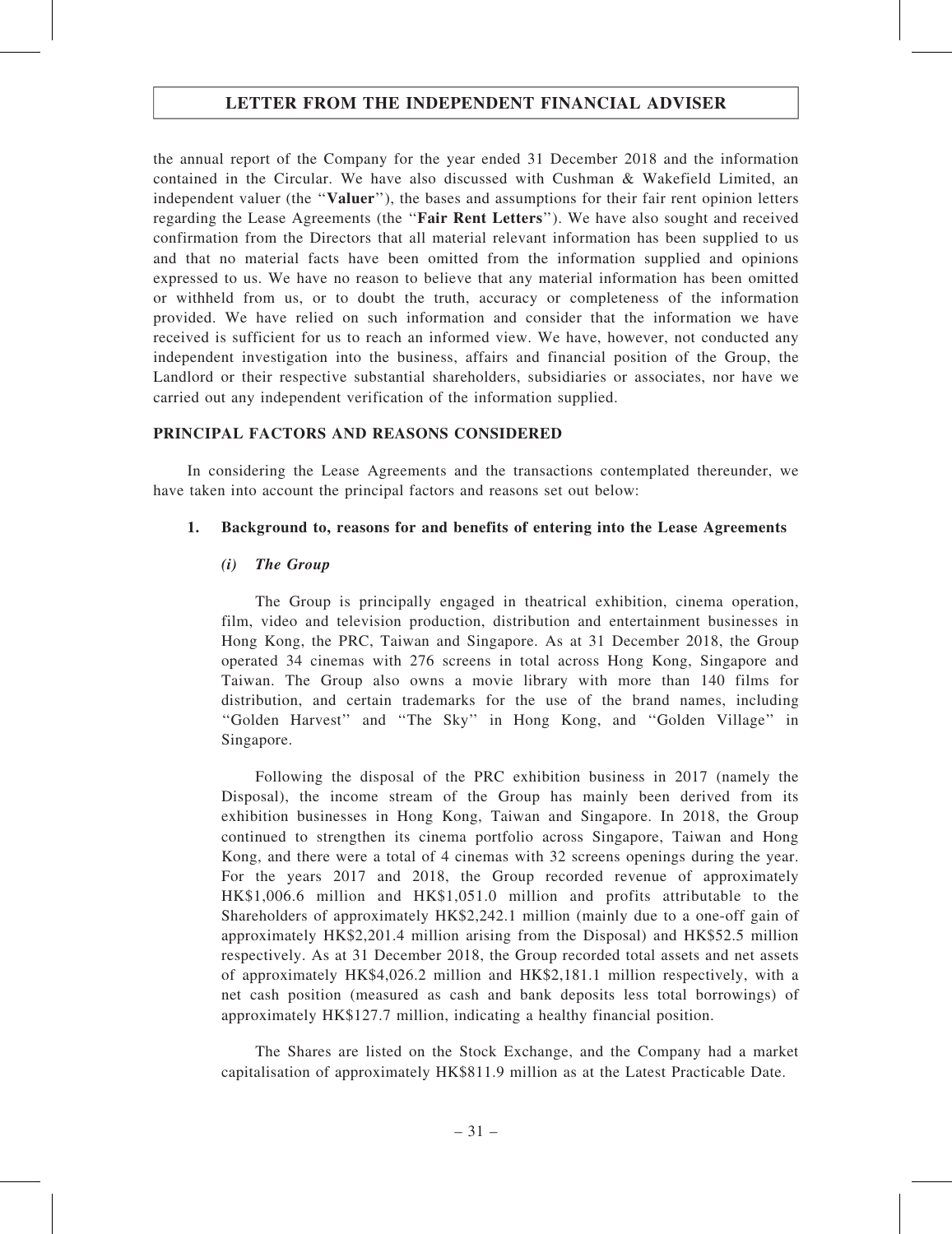#### (ii) The Premises and Jiangyin City

The Cinema Premises and the Hotel Premises, which form part of the target properties under the previous Acquisition, are located in Jiangyin City, the PRC. As set out in the letter from the Board in the Circular, the Company has researched on the growth rate and the consumption pattern in Jiangyin City, and it is of the view that Jiangyin City is a popular destination for domestic tourists, local residents with strong consumption power, and the Premises are situated next to several high-end residential estates in the vicinity. The Company is of the view that there is a strong market potential to operate a cinema and the movie-themed hotel at the Premises.

We have performed independent research and note that Jiangyin City is situated in the geometrical centre of the Yangtze Delta, which is conveniently connected to nearby cities in Jiangsu province, including Wuxi, Suzhou and Shanghai, through several expressways. According to the website of the Jiangyin City Government, the market for consumer products in Jiangyin City continued to grow steadily in 2018 and the total retail sales of consumer goods amounted to approximately RMB94.9 billion, representing an increase of approximately 10% compared to 2017. Furthermore, the per capita disposable income of residents of Jiangyin City amounted to approximately RMB54,000 in 2018, almost twice the national average of approximately RMB28,000 in 2018, based on the information released in the website of the National Bureau of Statistics.

#### (iii) Reasons for and benefits of the entering into of the Lease Agreements

In August 2018, the Company announced the Acquisition and its intention to operate a leisure and entertainment complex and a movie-themed hotel in Jiangyin City, the PRC. The Acquisition was approved by the independent shareholders of the Company at the special general meeting held on 23 November 2018. However, in view of the uncertainty due to change in the Primary Registration requirements as requested by the relevant registration authorities in the PRC and the long-stop date for such registration in March 2019, both the Landlord and the Company agreed to terminate the Acquisition, as set out in the Company's announcement dated 8 March 2019.

Nevertheless, the Group has continued seeking investment opportunities in the regional media, entertainment and technology sectors that are related to the Group's existing business that shall add value to the Shareholders, and the Group has been exploring ways to leverage on its resources and the innovation and experience of its management team in the entertainment industry, so as to commercialise the Group's intellectual property rights, as set out in the Company's 2018 annual report.

As the non-compete undertaking of the Group to engage in the investment in and the operation of cinema business in the PRC pursuant to the sale and purchase agreement in respect of the Disposal has expired, the Group intends to develop a new form of multifunctional cinema business in the PRC. On the other hand, the operation of a movie-themed hotel remains one of the Group's investment initiatives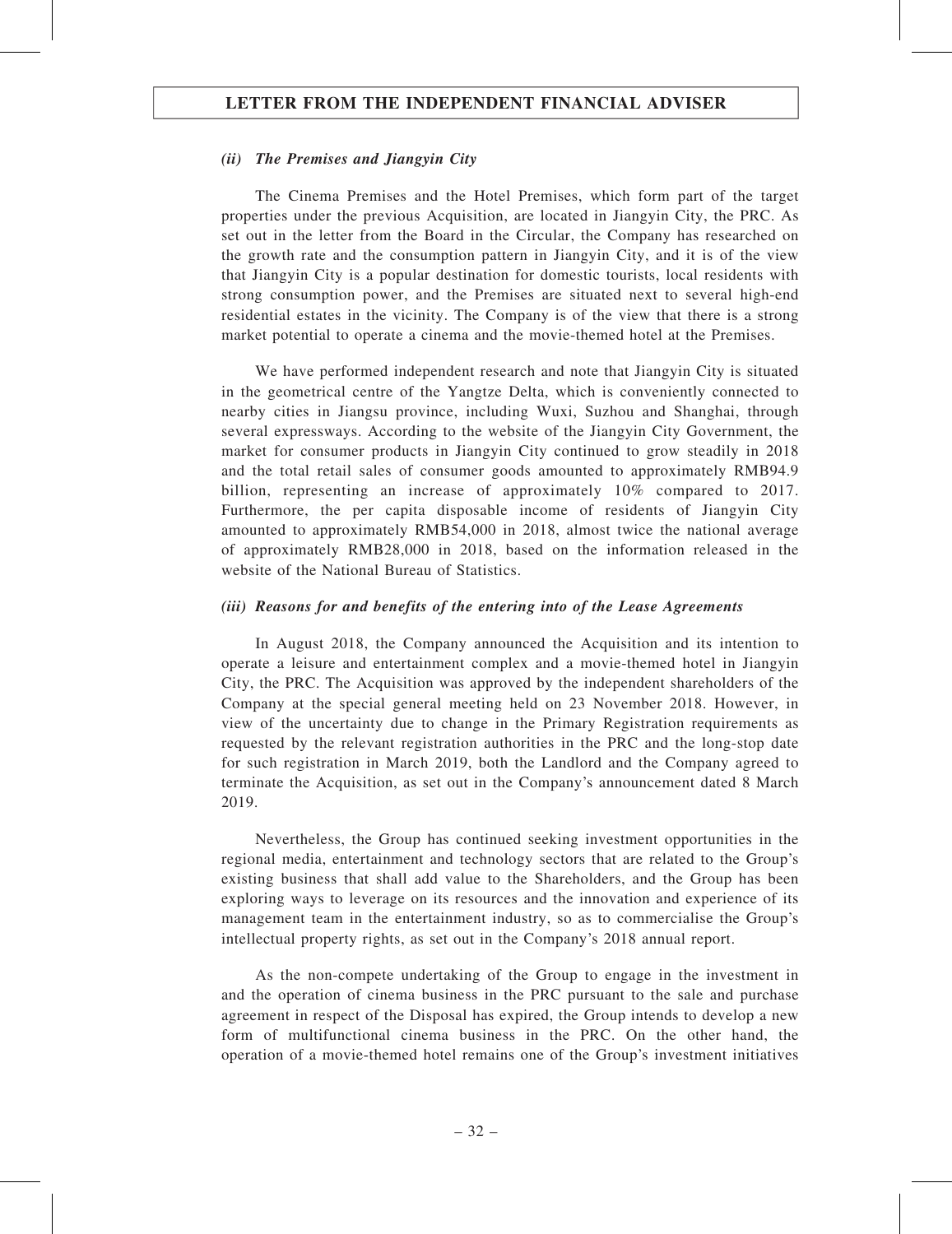to maintain the Group's sustainable growth and to deliver long-term value to its Shareholders. As such, the entering into of the Lease Agreements facilitates the Group's development plan as mentioned above.

As set out in the letter from the Board in the Circular, the Company intends to operate a movie-themed hotel and multifunctional movie theatres, with virtual reality (VR) and augmented reality (AR) experiencing facilities, game centres and themed restaurants, targeted to attract local residents and tourists, and it is anticipated that the operation of the movie-themed hotel at the Hotel Premises will help to widen the customer base and provide a steady customer flow to the cinema at the Cinema Premises.

In addition, currently the Group has a team headed by professionals with related experience in the hospitality and/or entertainment industry. Such team is responsible for the overall development planning, implementation of the strategic plans, daily operations and maintenance in relation to the planned multifunctional cinema and movie-themed hotel. Such team will also be involved in, among others, implementation of film exhibition, provision of food and beverage services, event organization, sales and marketing and staff management. According to the Company's latest estimations, the total capital commitment (including outfitting, renovation and equipment) for the Premises is approximately RMB57 million, which will be funded by internal resources of the Group. The operation of the multifunctional cinema and movie-themed hotel are expected to commence in the second half of 2020, coincide with the opening of the rest of the entertainment complex.

In our view, the operation of the multifunctional cinema and movie-themed hotel at the Premises would provide an opportunity for the Group to leverage on its financial resources and the innovation and experience of its management team, to diversify its revenue and earnings stream to achieve sustainable growth, and this is consistent with the Group's stated strategy to seek new investment opportunities especially in the entertainment industry.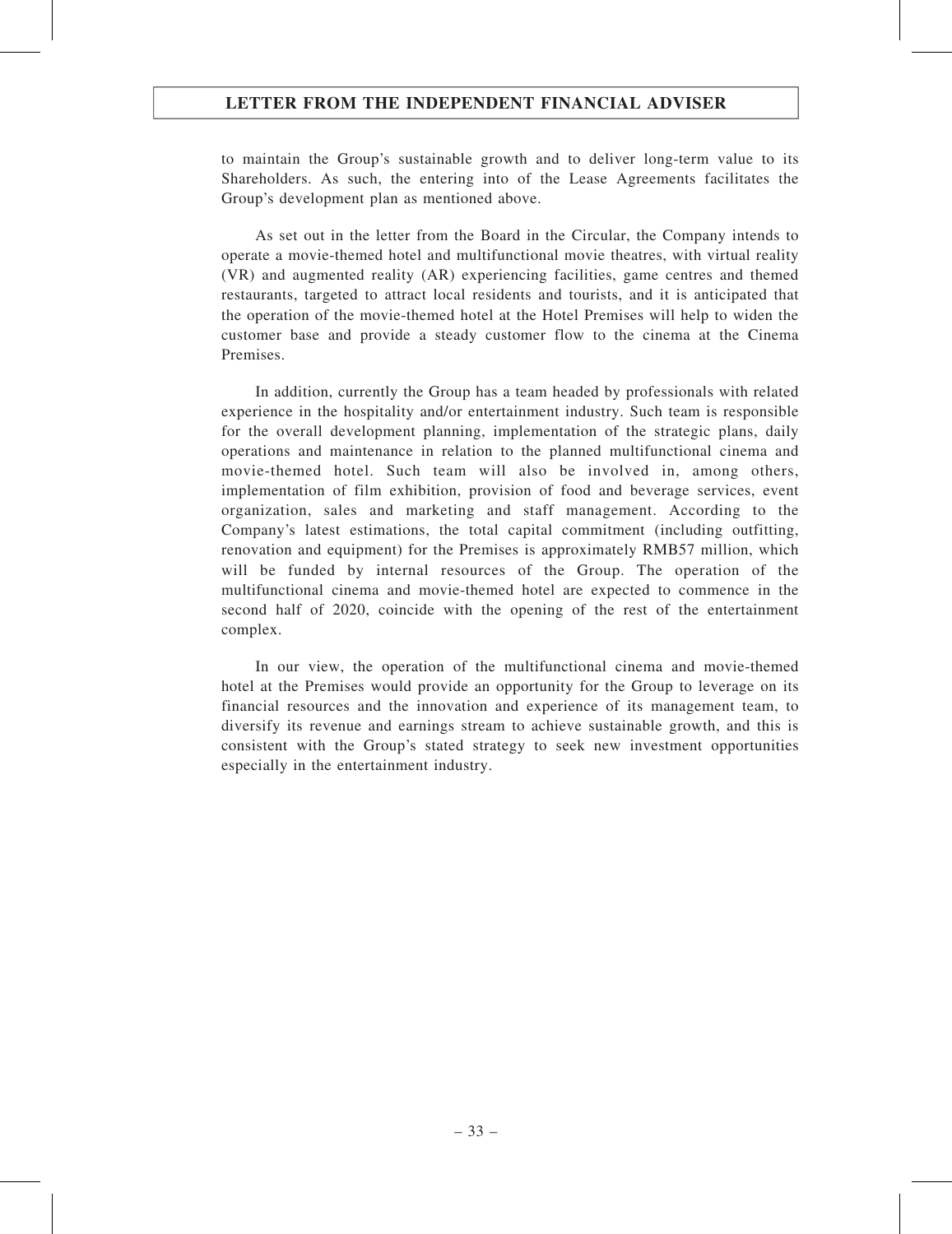## 2. The Lease Agreements

Set out below is a summary of the principal terms for the Lease Agreements. Independent Shareholders are advised to read further details of the Lease Agreements as disclosed in the letter from the Board in the Circular.

|                  | The Cinema Lease Agreement                                                                                                                                                                                                                                                                                                                                       | The Hotel Lease Agreement                                                                                                                                     |
|------------------|------------------------------------------------------------------------------------------------------------------------------------------------------------------------------------------------------------------------------------------------------------------------------------------------------------------------------------------------------------------|---------------------------------------------------------------------------------------------------------------------------------------------------------------|
| Premises:        | Floors 5, 6 and 7 of the building<br>units 597 and 599, located at<br>Wuxing Road, Xiagang Street,<br>Jiangyin City, the PRC, with a total<br>gross floor area of approximately<br>$17,124.49$ square meters                                                                                                                                                     | Orange Sky Land Square One,<br>Jiangyin, the PRC, with a total<br>gross floor area of approximately<br>14,188.57 square meters                                |
| Use of Premises: | Cinema operation                                                                                                                                                                                                                                                                                                                                                 | Hotel operation                                                                                                                                               |
| Lease Term:      | 15 years, commencing from the date following the Cinema Delivery Date<br>or the Hotel Delivery Date (as applicable)                                                                                                                                                                                                                                              |                                                                                                                                                               |
| Rent:            | <b>Fixed Cinema Lease Amount</b>                                                                                                                                                                                                                                                                                                                                 | Hotel Rent                                                                                                                                                    |
|                  | RMB1.35 per square meter per day<br>for the first three years. Such rental<br>rate will be increased by 8% every<br>three years during the Cinema Lease<br>Term                                                                                                                                                                                                  | RMB1.4 per square meter per day<br>for the first three years. Such rental<br>rate will be increased by 8% every<br>three years during the Hotel Lease<br>Term |
|                  | Variable Lease Amount and De<br>Minimis Amount                                                                                                                                                                                                                                                                                                                   |                                                                                                                                                               |
|                  | If the yearly Cinema Commission<br>Amount (based on a percentage<br>between 14% to 16% of the annual<br>Net Box Office for each rental year)<br>exceeds the yearly Fixed Cinema<br>Lease Amount for a particular rental<br>year during the Cinema Lease Term,<br>such difference (subject to the<br>maximum of the De Minimis<br>Amount) shall be payable by the |                                                                                                                                                               |

Tenant to the Landlord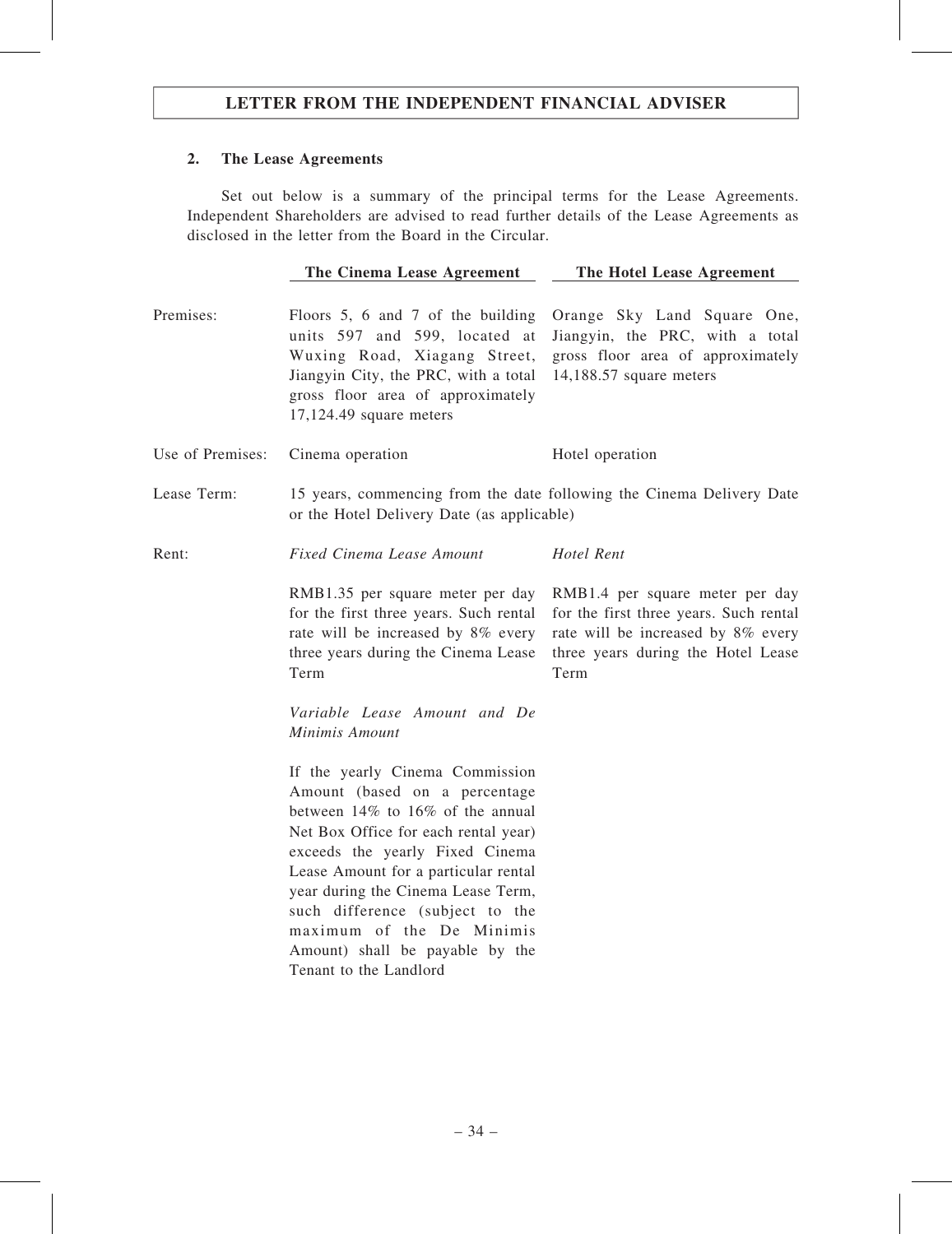# The Cinema Lease Agreement The Hotel Lease Agreement

| Rent Payment:                                            | The Fixed Cinema Lease Amount<br>shall be pre-paid by the Tenant to<br>the Landlord on a quarterly basis                                                                                                                                                                                                                                                                                                                                                                                                                                                                                                                                                                          | The Hotel Rent shall be pre-paid by<br>the Tenant to the Landlord on a<br>quarterly basis |
|----------------------------------------------------------|-----------------------------------------------------------------------------------------------------------------------------------------------------------------------------------------------------------------------------------------------------------------------------------------------------------------------------------------------------------------------------------------------------------------------------------------------------------------------------------------------------------------------------------------------------------------------------------------------------------------------------------------------------------------------------------|-------------------------------------------------------------------------------------------|
|                                                          | The Variable Lease Amount or the<br>De Minimis Amount (as the case<br>may be and if applicable) shall be<br>paid by the Tenant to the Landlord<br>on a yearly basis, within 3 Business<br>Days after the Determination Date                                                                                                                                                                                                                                                                                                                                                                                                                                                       |                                                                                           |
| Rent Exemption<br>Period:                                | Four months from the date following the Cinema Delivery Date or the<br>Hotel Delivery Date (as applicable)                                                                                                                                                                                                                                                                                                                                                                                                                                                                                                                                                                        |                                                                                           |
| Property<br>Management<br>Service Fee:                   | RMB0.5 per square meter per day<br>for the first three years. Such fee<br>rate will be increased by 8% every<br>three years during the Cinema Lease<br>Term                                                                                                                                                                                                                                                                                                                                                                                                                                                                                                                       | Not applicable                                                                            |
| Property<br>Management<br>Service Fee<br>Payment:        | The Property Management Service<br>Fee shall be pre-paid by the Tenant<br>on a quarterly basis                                                                                                                                                                                                                                                                                                                                                                                                                                                                                                                                                                                    | Not applicable                                                                            |
| Rent and<br>Property<br>Management<br>Fee<br>Adjustment: | The Tenant has a right every three years during the Cinema Lease Term or<br>the Hotel Lease Term (as applicable) to appoint an independent valuer to<br>evaluate the Fixed Cinema Lease Amount, the Cinema Property<br>Management Fee or the Hotel Rent (as applicable) of that particular year.<br>If the market rate is lower than the yearly Fixed Cinema Lease Amount,<br>the yearly Cinema Property Management Fee or the yearly Hotel Rent (as<br>applicable) for that year, the subsequent yearly Fixed Cinema Lease<br>Amount, the yearly Cinema Property Management Fee or the yearly Hotel<br>Rent (as applicable) payable by the Tenant should be adjusted accordingly |                                                                                           |
|                                                          | For example, in the event that the market rate of the third rental year<br>evaluated by the independent valuer is lower than the yearly Fixed Cinema<br>Lease Amount, the yearly Cinema Property Management Fee or the yearly<br>Hotel Rent (as applicable) during the first three rental years, the yearly<br>Fixed Cinema Lease Amount, the yearly Cinema Property Management<br>Fee or the yearly Hotel Rent for the fourth to the sixth rental year will be<br>adjusted to a rate not higher than such market rate in the third rental year                                                                                                                                   |                                                                                           |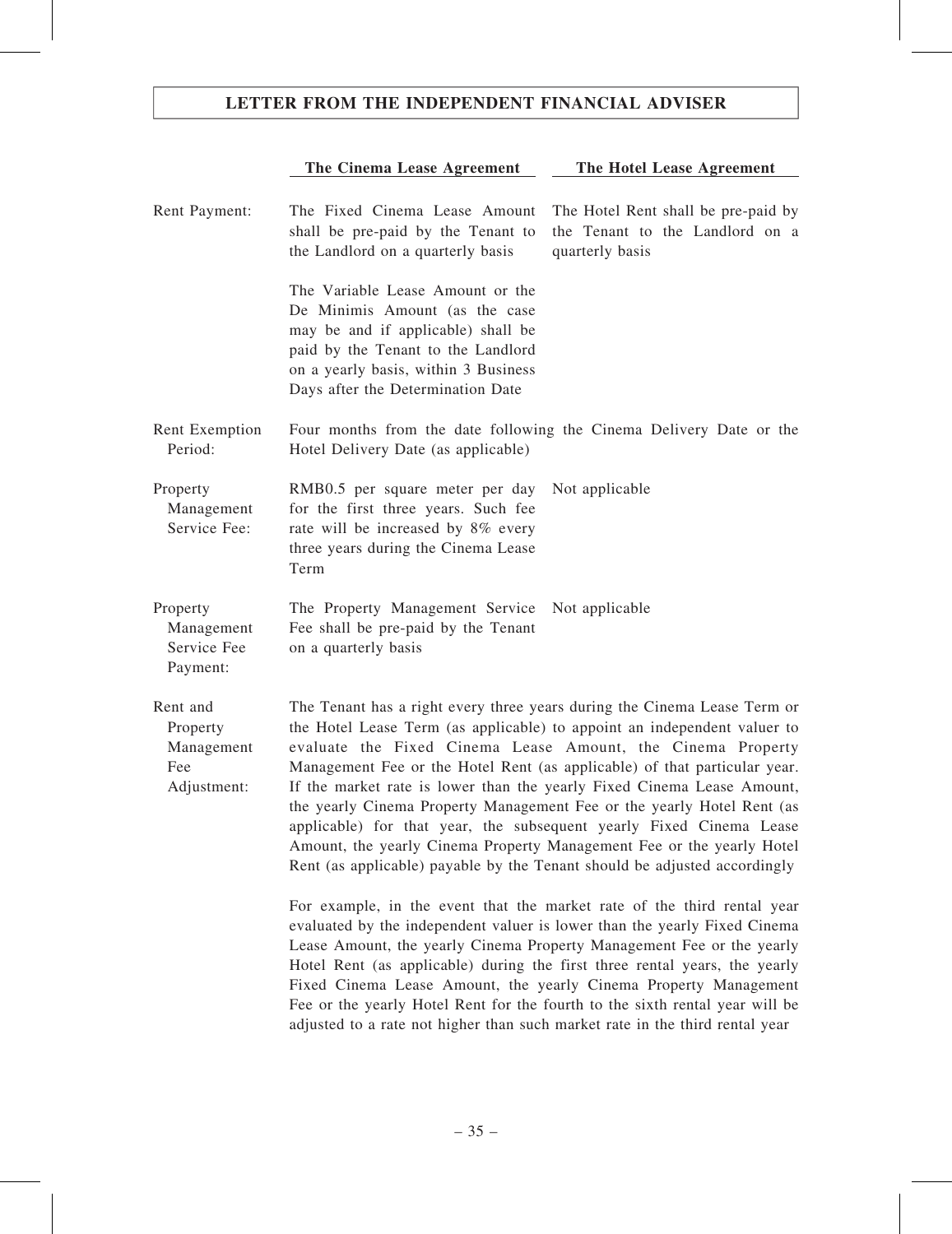# The Cinema Lease Agreement The Hotel Lease Agreement

| Refundable<br>Deposit:     | RMB4,219,046.22 (equivalent to<br>RMB3,625,179.64 (equivalent to<br>approximately six months' rental)<br>approximately six months' rental)                                                                                                                                                                                                                                                                                                                                                                                                                                                                                                                                                                              |
|----------------------------|-------------------------------------------------------------------------------------------------------------------------------------------------------------------------------------------------------------------------------------------------------------------------------------------------------------------------------------------------------------------------------------------------------------------------------------------------------------------------------------------------------------------------------------------------------------------------------------------------------------------------------------------------------------------------------------------------------------------------|
| Sub-letting:               | Upon the submission of a written notification to the Landlord, the Tenant<br>has a right to sub-let the Premises (in part or in whole) to any party                                                                                                                                                                                                                                                                                                                                                                                                                                                                                                                                                                     |
| Right to Renew:            | The Tenant has the priority to renew the lease on the same terms as<br>offered by other parties                                                                                                                                                                                                                                                                                                                                                                                                                                                                                                                                                                                                                         |
|                            | Upon the renewal of the lease, the Company will re-comply with the<br>requirements under the Listing Rules                                                                                                                                                                                                                                                                                                                                                                                                                                                                                                                                                                                                              |
| Right of First<br>Refusal: | In the event of the disposal of the Cinema Premises or the Hotel Premises<br>(as applicable) by the Landlord, the Tenant shall have the right of first<br>refusal to acquire the Cinema Premises or the Hotel Premises (as<br>applicable) from the Landlord on the same terms and conditions as offered<br>by other parties                                                                                                                                                                                                                                                                                                                                                                                             |
|                            | The Landlord undertook that in the event that the Landlord disposes the<br>Cinema Premises or the Hotel Premises (as applicable) to a third party, the<br>Tenant shall continue to lease the Cinema Premises or the Hotel Premises<br>(as applicable) from such third party under the same terms of the Cinema<br>Lease Agreement or the Hotel Lease Agreement (as applicable), and that it<br>will indemnify the Tenant from all losses arising from the breach of such<br>undertaking                                                                                                                                                                                                                                 |
| Conditions<br>Precedent:   | Each of the Lease Agreements will be effective upon the Company having<br>fulfilled its obligations under the Listing Rules, including but not limited<br>to obtaining the approval from the Independent Shareholders                                                                                                                                                                                                                                                                                                                                                                                                                                                                                                   |
| Termination:               | In the event that certain terms under the Cinema Lease Agreement or the<br>Hotel Lease Agreement (as applicable) have been breached by the<br>Landlord, the Tenant has the right to early terminate the Cinema Lease<br>Agreement or the Hotel Lease Agreement (as applicable), and the Landlord<br>will be required to pay an amount equivalent to twice the amount of the<br>Cinema Lease Deposit or the Hotel Lease Deposit (where applicable), the<br>amount pre-paid by the Tenant to the Landlord for such period after the<br>early termination of the Cinema Lease Agreement or the Hotel Lease<br>Agreement (where applicable) and any loss suffered by the Tenant arising<br>from such breach of the Landlord |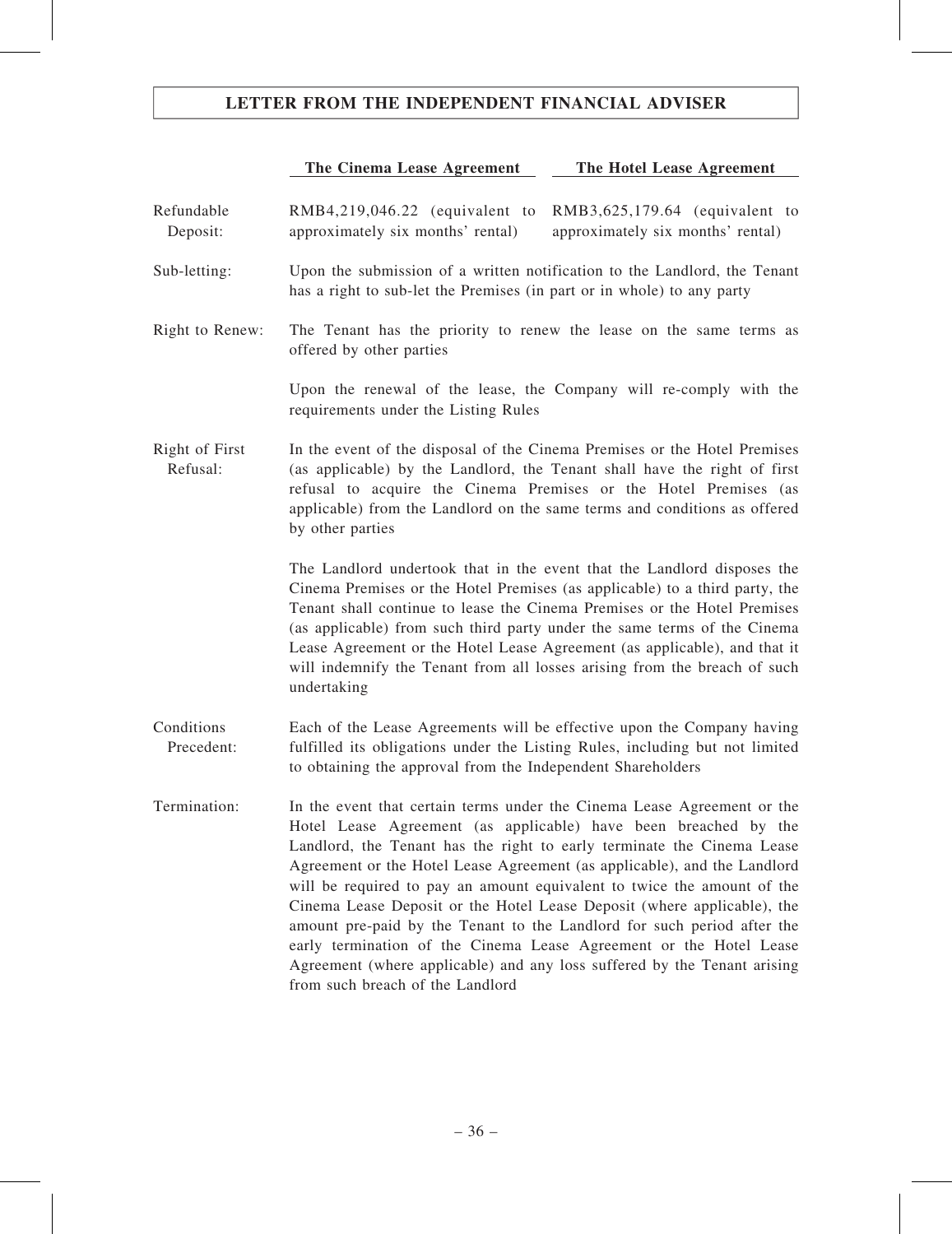As set out in the letter from the Board in the Circular, the terms of the Lease Agreement (including, among others, the Cinema Rent, the Hotel Rent and the basis of the 8% increment on the Fixed Cinema Lease Amount and the Hotel Rent for every 3 years) were determined after arm's length negotiations between the parties, having taken into consideration of the historical property market trend, the current property environment and future prospects of cinema and hotel market. We have discussed with the management of the Group the principal terms of the Lease Agreements, as set out above, which the Directors consider to be on normal commercial terms, and in line with the prevailing market practices in the PRC. Further, the Company has appointed Valuer, to form an independent view on whether the Lease Agreements are on normal commercial terms, fair and reasonable and in the interests of the Company and the Shareholders as a whole.

The Valuer stated in its Fair Rent Letters that taking into account the market condition and the terms of the Lease Agreements, they are of the opinion that (i) the rent payable under Lease Agreements are within the general range normally charged by the landlord; (ii) the Lease Agreements, the terms and condition therein, including the rent payable, the rent payment, the requirement regarding security deposits and the rent exemption period, are on normal commercial terms at arm's length, and are fair and reasonable and in the interests of the Company and the Shareholders as a whole.

According to the Fair Rent Letters, in order to assess the fairness and reasonableness of the terms of the Lease Agreements, the Valuer has identified comparable lease transactions for the Cinema Lease Agreement and the Hotel Lease Agreement respectively, relating to properties of similar uses in the PRC that were entered into between the parties in the past ten years, and that the Valuer has access to, knowledge of, or undertaken, and made reference to its proprietary database of leasing transactions in the PRC. Adjustments have been made by the Valuer for the differences (including locations, sizes, internal decoration and age of property) between the Premises and the underlying properties under comparable lease transactions. Further details of the Fair Rent Letters are disclosed in the letter from the Board in the Circular. As advised by the Valuer, they consider that the Cinema Rent, the Hotel Rent, the basis of the 8% increment on the Fixed Cinema Lease Amount and the Hotel Rent for every 3 years, the deposit requirements and the rent exemption period are broadly similar to the terms of comparable leases identified. We have also discussed with the Valuer the work it has performed and the bases for arriving at its conclusion as to the Lease Agreements, including the review of the terms of the comparable lease transactions and discussions with the Valuer the adjustments made, as well as the performed work as required under note (1)(d) to Listing Rule 13.80 in relation to the Valuer and its work as regards the Lease Agreements.

### Duration of the Lease Agreements

In respect of the duration, each of the Cinema Lease Agreement and the Hotel Lease Agreement has a term of 15 years. We have been advised by the management of the Group that when negotiating the duration of the Lease Agreements, they have taken into account (i) the development and operation of cinema business and movie-themed hotel in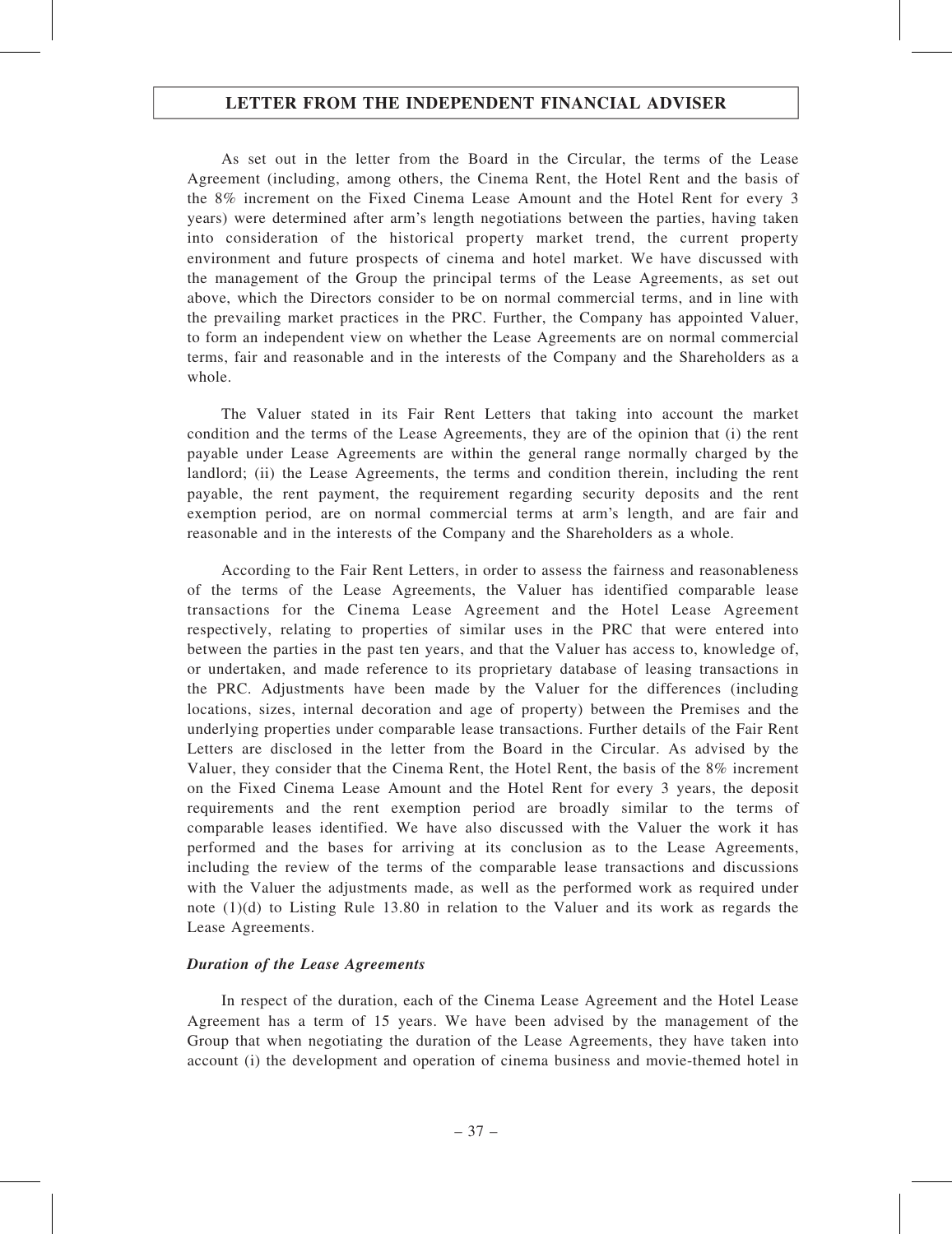the PRC are consistent with the Company's long-term strategy, and these represent part of the Group's investment initiatives to maintain the Group's sustainable growth and to deliver long-term value to its Shareholders, (ii) it is the intention of the Group to deploy certain capital expenditures for outfitting, renovation and equipment for the Premises, to develop the PRC cinema and hotel business during the initial period, which make it commercially desirable for the Group to have a sufficiently long and stable lease duration for operation, so as to capture the benefits arising from the investments and efforts made and secure a desired investment return, and (iii) it is a normal range of duration of the lease agreements for properties being used for cinema operation in the PRC entered into between the Group and independent third parties in the past.

We have also discussed with the Valuer on the duration for each of the Cinema Lease Agreement and the Hotel Lease Agreement. According to the Valuer, it is common for the cinema and hotel operators to seek a relatively longer duration for properties of these types in the PRC, ranging from 10 to 15 years. As such, the Valuer stated in the Fair Rent Letters that the duration for each of the Lease Agreements is consistent with normal business practice for premises of the type in the PRC.

In assessing the reasonableness as regards the duration for each of the Cinema Lease Agreement and the Hotel Lease Agreement, we have also researched and identified 29 and 33 lease transactions for properties being used for cinema and hotel operation in the PRC respectively, where one of the parties (or its direct or indirect holding company) is listed on the Stock Exchange and is principally engaged in cinema or hotel operation (as appropriate) in the PRC, and details of the lease transactions are disclosed by such Hong Kong listed companies, during the ten years preceding the Latest Practicable Date, on the website of the Stock Exchange (the "**Comparable Transactions**"). On the basis of the Comparable Transactions reviewed by us, the duration for leasing of properties for cinema operation ranged from 10 to 20 years, and the duration for leasing of properties for hotel operation ranged from 7 to 20 years. Accordingly, the duration for each of the Cinema Lease Agreement and the Hotel Lease Agreement falls within the range.

Based on the above, we are of the view that the term of 15 years under each of the Lease Agreements is a normal commercial term for a transaction of this nature and it is normal business practice for contracts of this type to be of such duration.

#### Our general comment

On the basis of the above, in particular the Valuer's view on terms of the Lease Agreements, we consider that the terms of the Lease Agreements are on normal commercial terms, with a reasonable length of duration for the Group to implement its stated development strategy, as discussed above. In addition, the Lease Agreements offer the Group a right to engage an independent valuer to evaluate the market rents every three years, in order to ensure that the rents payable to the Landlord are not higher than the then market rents, which we consider to be a protection given to the Group to safeguard the interests of the Company and the Independent Shareholders. In the event that the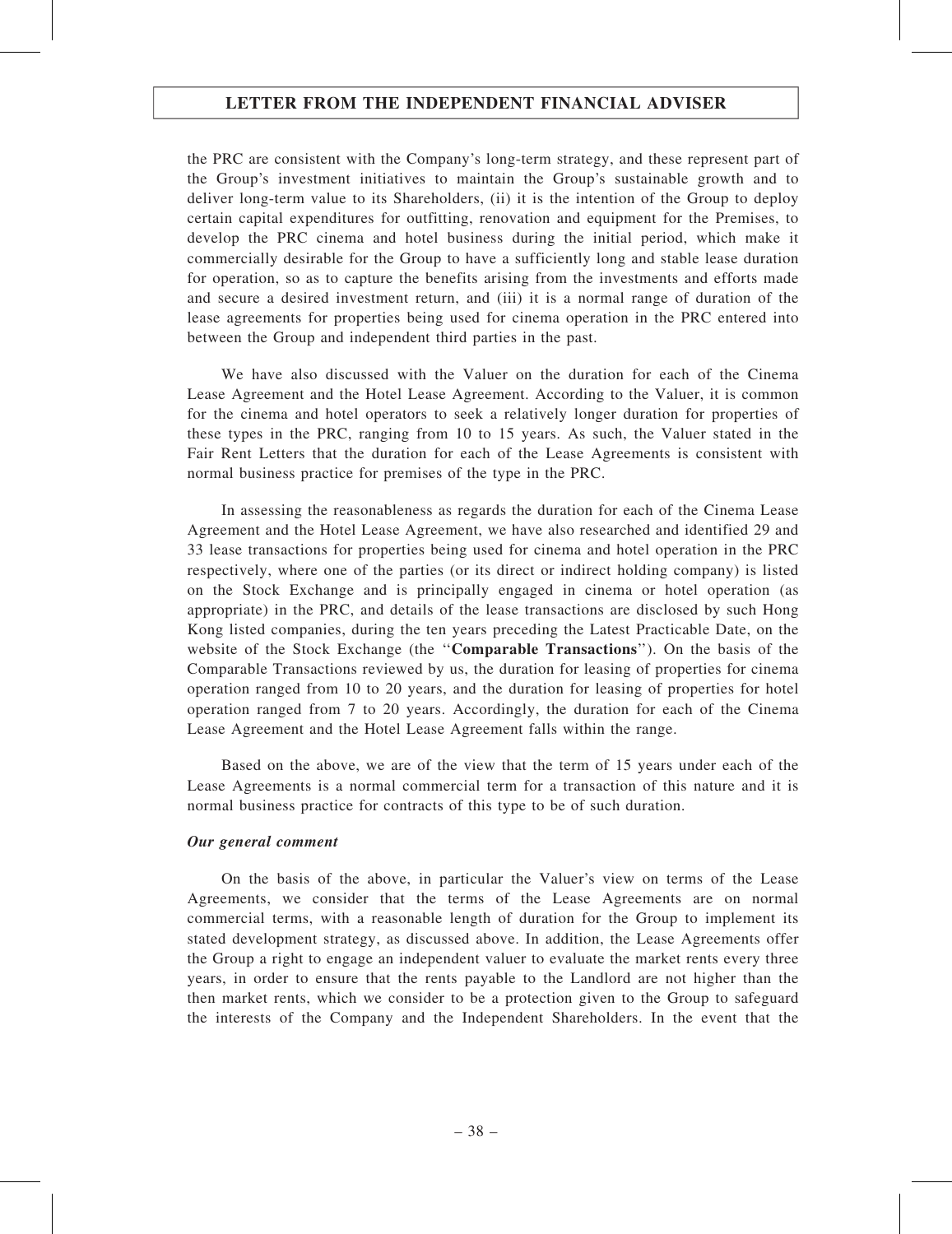Landlord wishes to dispose the Premises, the Company has the right of first refusal, while in case the Company chooses not to exercise such right, the Company is allowed to continue to use the Premises under the Lease Agreements, as undertaken by the Landlord.

### 3. Disputes relating to previous cinema lease agreement

The Landlord is subject to an ongoing dispute (the "**Cinema Dispute**") arising from certain previous cinema leases (the ''Previous Lease'', including the related supplemental agreements and a memorandum of understanding) entered into with a previous lessee (the ''Previous Lessee'') relating to the Cinema Premises. In 2018, the Landlord and the Previous Lessee served a notice to each other terminating the Previous Lease. Background of the Cinema Dispute was set out in detail in the Acquisition Circular. According to the management of the Group, the Cinema Dispute is now being handled by the court of second instance, Wuxi City Intermediate People's Court.

We have discussed with the management of the Group and King & Wood Mallesons (''KWM''), legal advisers to the Company, regarding the status of such Cinema Dispute. According to the legal opinion (the "Legal Opinion") issued by KWM on 21 August 2019, certain bank deposits of the Landlord have been frozen by the court of first instance, Jiangyin City People's Court (the "Court") at the request of the Previous Lessee, and the Court made a judgement on 22 March 2019 that, among others, (i) the Previous Lease have been terminated with effect from 24 June 2018, and (ii) the Landlord is required to return to the Previous Lessee the rental prepayment and deposit, together with accrued interests calculated based on the RMB Benchmark Interest Rates for oneyear loans of the People's Bank of China as compensation. The Legal Opinion further states that the parties are undergoing further proceedings relating to the claims under the Cinema Dispute, but there has been no disagreement on the judgement that the Previous Lease were terminated. As certain bank deposits of the Landlord have been frozen by the Court, KWM is of the view that the Cinema Dispute should not lead to a seizure of the Cinema Premises, and would not have any substantive and adverse impacts on the transactions contemplated under the Cinema Lease Agreement.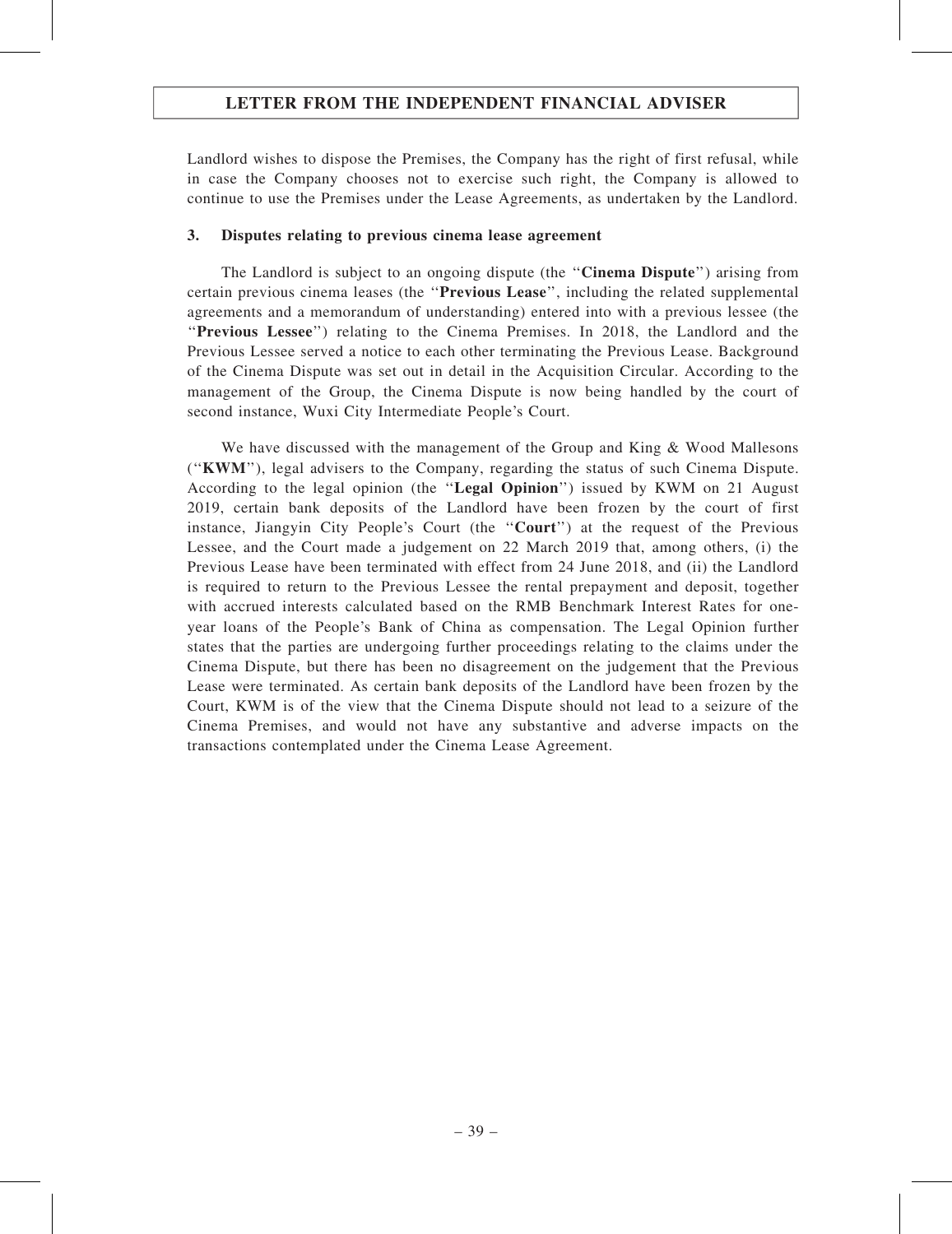We note certain terms under the Cinema Lease Agreement may serve as protections to the Group in the eventuality that the Group are not able to use the Cinema Premises as a result of the Cinema Dispute. In particular, we note from the Cinema Lease Agreement that if, due to reason(s) related the Landlord, the Tenant is not able to use the Cinema Premises normally during the term of the Cinema Lease for a continuous period of over 15 days or cumulatively over 30 days in a year, the Tenant has the right to (i) early terminate the Cinema Lease Agreement, and (ii) request the Landlord to pay twice the amount of the Cinema Lease Deposit, the amount pre-paid by the Tenant for such period after the early termination, and compensate any loss suffered by the Tenant arising from such breach of the Landlord. The Cinema Lease Agreement also specifically stipulates that if, for reason(s) not related to the Tenant, the Cinema Premises are, among others, seized by the Court, or if the Cinema Lease Agreement cannot be carried out due to enforcement of security interests or other circumstances, the Landlord should compensate all the losses suffered by the Tenant as a result.

Having considered (i) the Court's judgement that the Previous Lease were terminated, (ii) certain bank deposits of the Landlord being frozen by the Court, (iii) KWM's opinion that the Cinema Dispute should not lead to a seizure of the Cinema Premises, and would not have any substantive and adverse impacts on the transactions contemplated under the Cinema Lease Agreement, (iv) the protection clauses as stipulated in the Cinema Lease Agreement as discussed above, we concur with the Company's view that the potential risk of the Group not being able to use the Cinema Premises as a result of the Cinema Dispute would be substantially addressed by the above factors.

### 4. Financial effect on the Group

### Right-of-use asset and lease liability

The Lease Agreements are long-term leases for a duration of 15 years. Pursuant to the new HKFRS 16, the aggregated present value of the Fixed Cinema Lease Amount and the Hotel Rent during the entire 15-year term of the Lease Agreements will be recognised as right-of-use asset. A resultant lease liability will be recognised by the Group at the same time. After initial recognition of the right-of-use asset and lease liability, the Group will recognise interest expense accrued on the outstanding balance of the lease liability, and the depreciation of the right-of-use asset, instead of the previous policy of recognising rental expenses incurred under operating leases over the lease term. The lease liability is measured at amortised cost and interest expense is calculated using the effective interest method. The right-of-use asset is subsequently stated at cost less accumulated depreciation and impairment losses. Please refer to the letter from the Board in the Circular for details of the accounting treatment of the right-of-use asset and the lease liability. Based on the ''Unaudited Pro Forma Financial Information of the Group'' as set out in Appendix II to the Circular (the "Pro Forma Financials"), the assets and liabilities of the Group will be increased by approximately HK\$204.2 million and HK\$202.8 million respectively, reflecting the recognition of the right-of-use asset and the corresponding lease liability.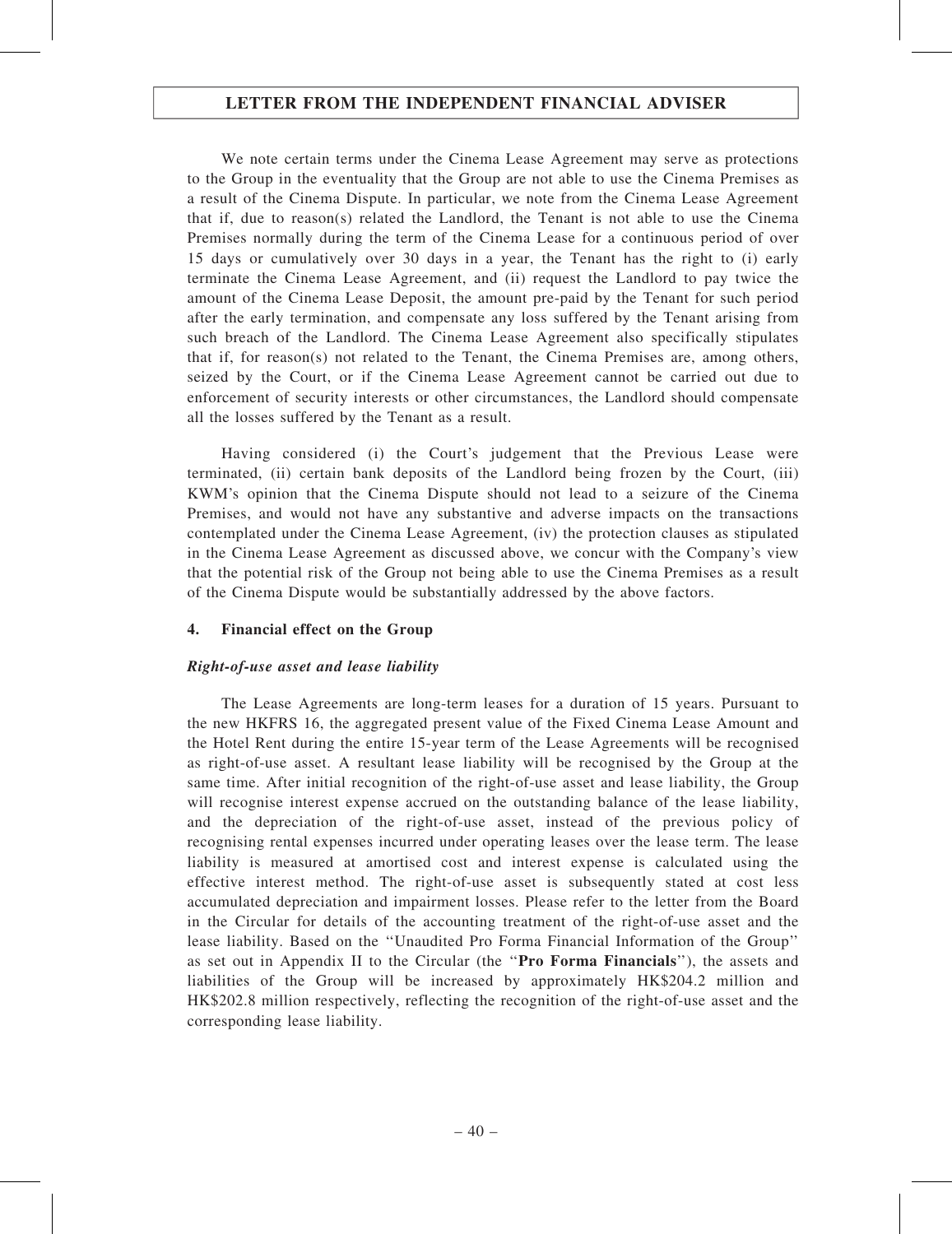Based on our understanding from the management of the Group, any Variable Lease Amount, subject to a maximum of the De Minimis Amount as agreed by the Landlord and the Tenant under the Cinema Lease Agreement, will be recognised as rental expenses in future profit or loss.

Despite the lease payment, revenue is expected to be generated from the business operation of the Cinema Premises and the Hotel Premises following their commencement of operation by the second half of 2020. The management is of the view that the future return expected to be generated from the Premises will contribute positively to the overall profitability to the Group.

#### Cash flow

The Group currently intends to finance the estimated total capital commitment for the Premises of approximately RMB57 million and future rent payments under the Lease Agreements by internal resources of the Group. The above amounts are not expected to be a substantial burden to the Group given its deposits and cash balance (excluding pledged bank deposits) of approximately HK\$1,290.1 million as at 31 December 2018. The Directors have confirmed that, after taking into consideration the financial resources available to the Group including internally generated funds, the Group will have sufficient working capital for its requirements for at least the 12 months from the date of publication of the Circular.

#### OPINION AND RECOMMENDATION

Having taken into account the above principal factors and reasons, we consider that the Lease Agreements and the transactions contemplated thereunder are on normal commercial terms and are fair and reasonable so far as the Independent Shareholders are concerned. We further consider that the entering into of the Lease Agreements is in the ordinary and usual course of business of the Group, and in the interests of the Company and the Shareholders as a whole.

We therefore advise the Independent Board Committee to recommend, and we ourselves recommend, the Independent Shareholders to vote in favour of the ordinary resolutions to be proposed at the SGM to approve the Lease Agreements and the transactions contemplated thereunder.

> Yours faithfully, for and on behalf of SOMERLEY CAPITAL LIMITED John Wong Director

Mr. John Wong is a licensed person registered with the Securities and Futures Commission of Hong Kong and a responsible officer of Somerley, which is licensed under the SFO to carry out Type 1 (dealing in securities) and Type 6 (advising on corporate finance) regulated activities. He has over ten years of experience in the corporate finance industry.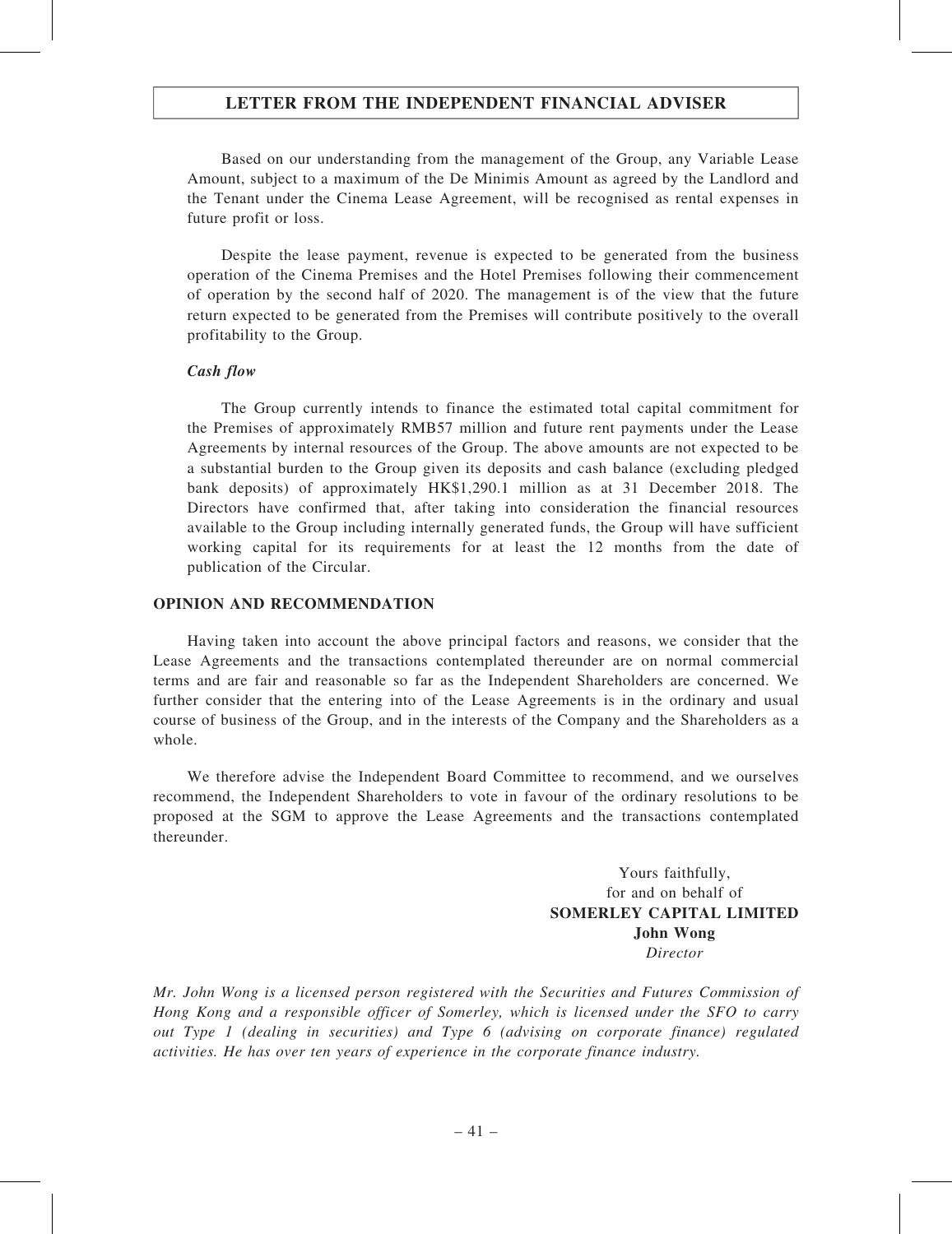## SUMMARY OF FINANCIAL INFORMATION

The audited consolidated financial statements of the Group for each of the three years ended 31 December 2018, 2017 and 2016 are disclosed in the following documents, which have been published on the websites of the Stock Exchange (http://www.hkexnews.hk) and the Company (http://www.osgh.com.hk):

. annual report of the Company for the year ended 31 December 2018, on pages 68 to  $136.$ 

https://www1.hkexnews.hk/listedco/listconews/sehk/2019/0425/ltn201904251840.pdf

. annual report of the Company for the year ended 31 December 2017, on pages 64 to 154:

https://www1.hkexnews.hk/listedco/listconews/sehk/2018/0426/ltn20180426727.pdf

. annual report of the Company for the year ended 31 December 2016, on pages 62 to 140:

https://www1.hkexnews.hk/listedco/listconews/sehk/2017/0426/ltn201704261637.pdf

#### WORKING CAPITAL

The Directors, after due and careful enquiry, are of the opinion that, after taking into consideration the financial resources available to the Group including internally generated funds, the Group will have sufficient working capital for its requirements for at least the 12 months from the date of publication of this circular.

#### STATEMENT OF INDEBTEDNESS

At the close of business on 30 June 2019, being the latest practicable date for the purpose of ascertaining information contained in this statement of indebtedness prior to the printing of this circular, the details of the Group's indebtedness are as follows:

#### Bank borrowings

As at 30 June 2019, the Group had aggregate outstanding bank borrowings of approximately HK\$1,187,382,000, details of which are set out below:

|                                            | HK\$          |
|--------------------------------------------|---------------|
| Bank borrowings — secured and guaranteed   | 1,149,314,000 |
| Bank borrowings — unsecured and guaranteed | 30,000,000    |
| Total bank borrowings                      | 1,179,314,000 |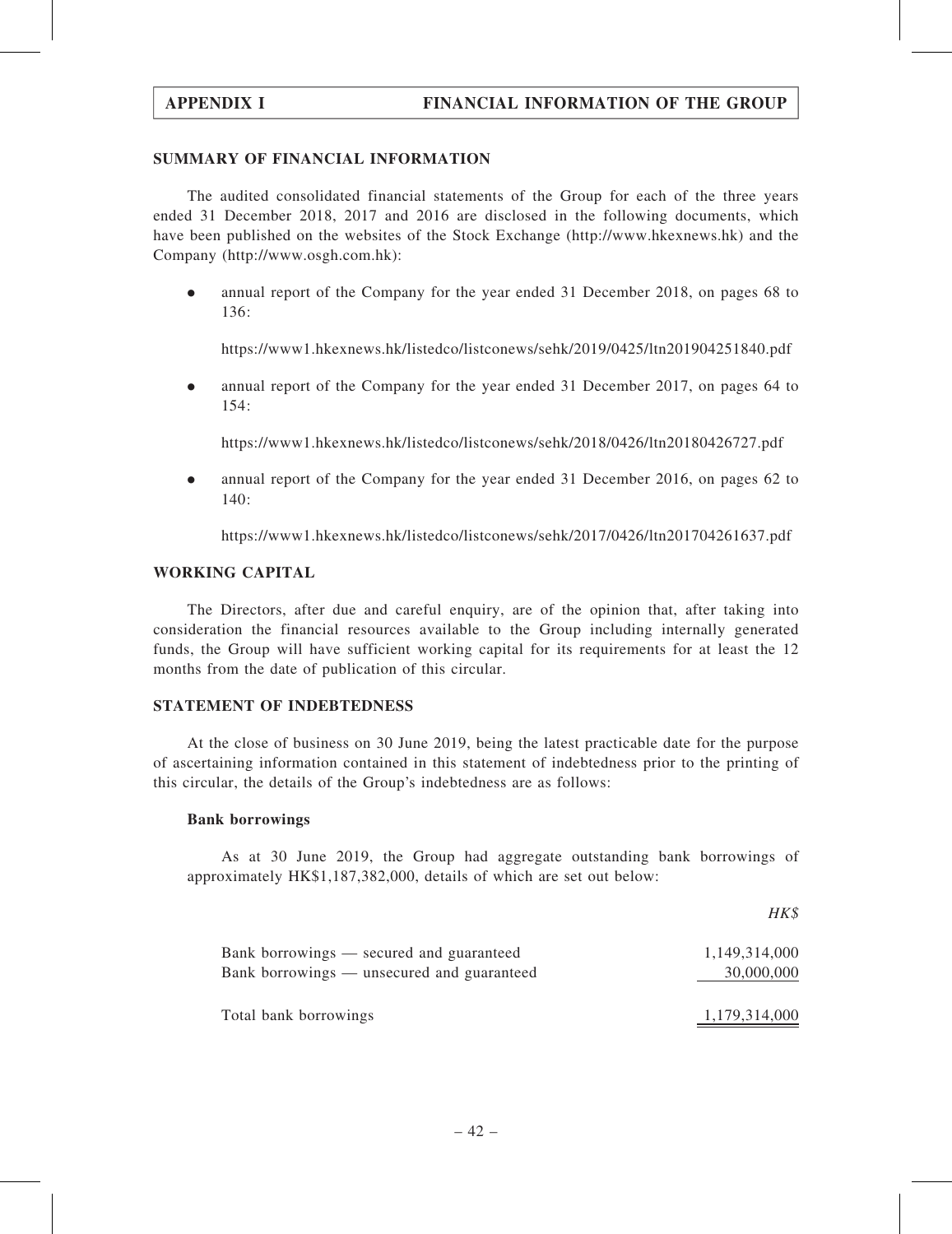The bank borrowings granted to the Group were secured by pledged cash, an office property, two commercial properties and the equity interests in four subsidiaries of the Company.

### Lease liabilities

After the initial recognition of right-of-use assets and lease liabilities as at 1 January 2019, the Group as a lessee is required to recognise interest expense accrued on the outstanding balance of the lease liabilities over the lease term. As at 30 June 2019, the Group has lease liabilities with outstanding principal amount of approximately HK\$989,376,000.

Save as aforesaid and apart from intra-group liabilities and normal trade payables, at the close of business on 30 June 2019, the Group did not have any material mortgages, charges, debentures, loan capital, debt securities, term loans, bank overdrafts or other similar indebtedness, finance lease or hire purchase commitments, liabilities under acceptance (other than normal trade payables) or acceptance credits, guarantee or other material contingent liabilities.

### FINANCIAL AND TRADING PROSPECT OF THE GROUP

While concerns over rising US interest rates and the full impact of the trade war between the world's two largest economic powers has yet to be felt, it has nonetheless started to affect market sentiment and consumer spending. The overall operating environment will become increasingly challenging. The Group will continue to strengthen its core competencies, focusing on capturing expansion opportunities in exhibition and distribution businesses. Meanwhile, the Group will also explore new business opportunities in entertainment, technology and lifestyle industries that would create synergies to the Group and add values to the Shareholders. The entering into of the Lease Agreements will unlock the market potential in Jiangyin and the Yangtze River region to the Group and complement one of the Group's investment initiatives to maintain the Group's sustainable growth and to deliver long-term value to its Shareholders.

In the PRC, following the entering into of the Lease Agreements, the Group will expand its presence in Jiangyin and the Yangtze River region. Being a secondary city in the PRC, Jiangyin is rapidly developing with high consumption power and market potential. The Group envisages to gain a first mover advantage secondary markets in the PRC to broaden its revenue sources and enhance its brand equity. The entering into of the Lease Agreements will also complement the Group's strategies to explore opportunities to produce and/or co-invest in an average target of one to two new mid-to-large scale films every year by remaking films from the Group's film library, and/or engage in new film production from existing scripts and coinvesting in PRC's films. The Group intends to host movie-related events at the Premises which will attract talents in the movie and entertainment business industry to gather at the Premises, enabling the Group to build connections with potential investors and film production talents within the industry.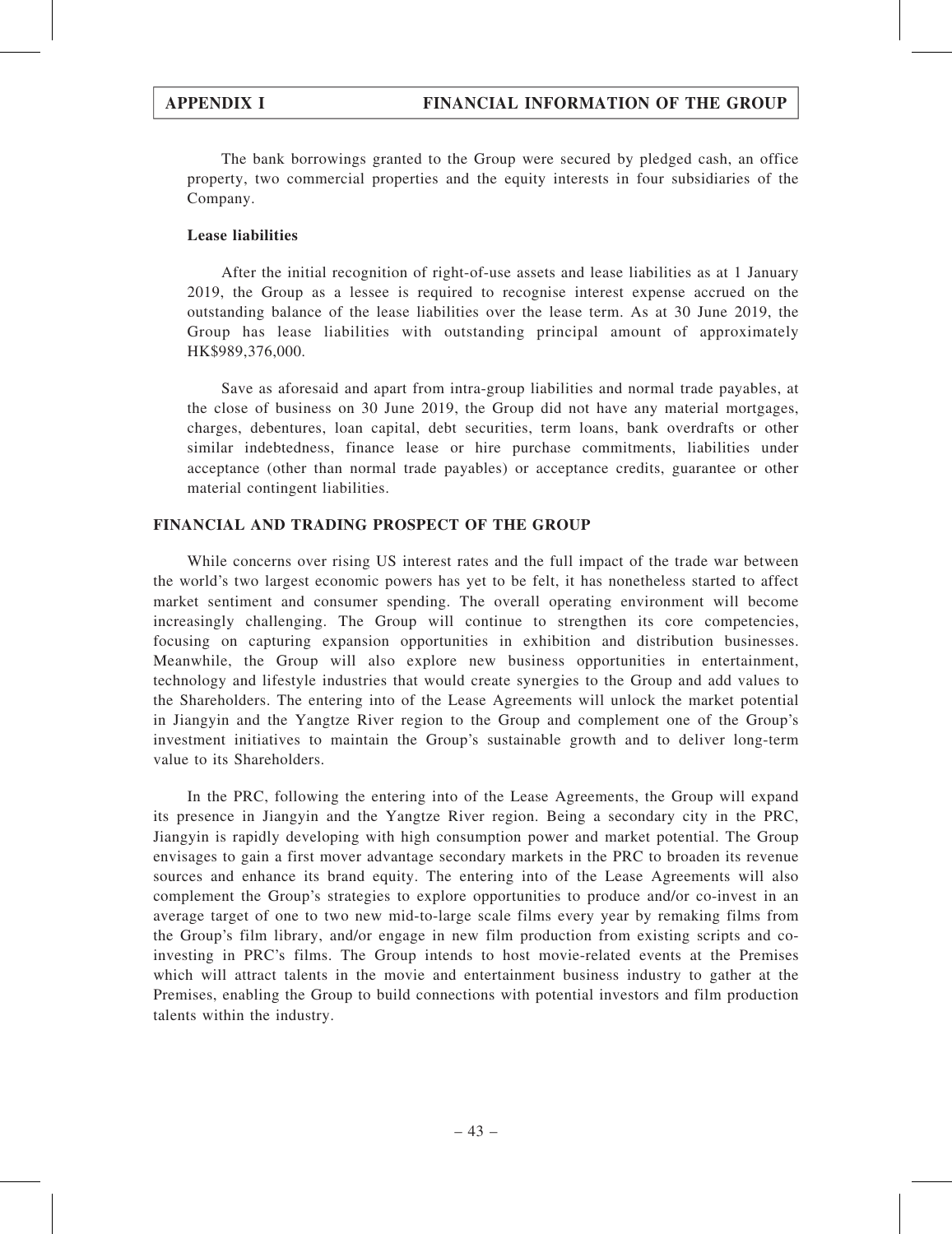In Hong Kong, the Group will further invest into the film exhibition business by opening one new cinema in the 2019. Riding on the success of alternative contents in previous years, the Group will cooperate with different business partners to offer a variety of events including live broadcasting of Japanese and Korean mini-concerts and fans gathering in our cinemas. It is expected that the demand for alternative shows will continue to grow. At the same time, the Group is dedicated to look for investment opportunities in quality film and/or distribution projects in the territory.

In Singapore, the Group will continue to grow by actively pursuing suitable cinema sites. The new 7-screen Funan site has just been opened around end of June 2019 with great attendance. The Group is dedicated to maintain high quality services in regular and gold class auditoriums and to introduce creative product offerings such as toys merchandise to its customers.

In Taiwan, Vie Show will continue to expand its cinema network with a stable pipeline of potential sites to be opened in the coming years. A new 8-screen site in central Taipei will be opened in November 2019. Encouraging results of alternative contents and distribution businesses have also brought in additional revenues streams to the Group. Moreover, the Group has successfully introduced ''Snow Town'' and ''Ivorish'' to Taichung Port. Snow Town is an indoor theme park that allows visitors to enjoy snow at a ''feels like'' temperature of 20°C. Ivorish is a famous French toast restaurant in Japan, with the name expressing French toast color (ivory) and cherish (cherish), meaning to bring delicious French toast and happiness to customers. Both properties have been proven to be successful, helping to diversify the business in the territory.

Looking ahead, the Group will continue to actively seek investment opportunities in the regional media, entertainment, technology and lifestyle sectors that are related and/or creating synergies to the Group's existing businesses. The Directors are confident that the Group will be able to achieve sustainable growth and deliver long term value to the shareholders, and at the same time diversify the business achieving better positioning of the Group.

#### MATERIAL CHANGE

The Directors were not aware of any material adverse change in the financial or trading position of the Group since 31 December 2018 (being the date to which the latest published audited financial statements of the Company have been made up) and up to and including the Latest Practicable Date.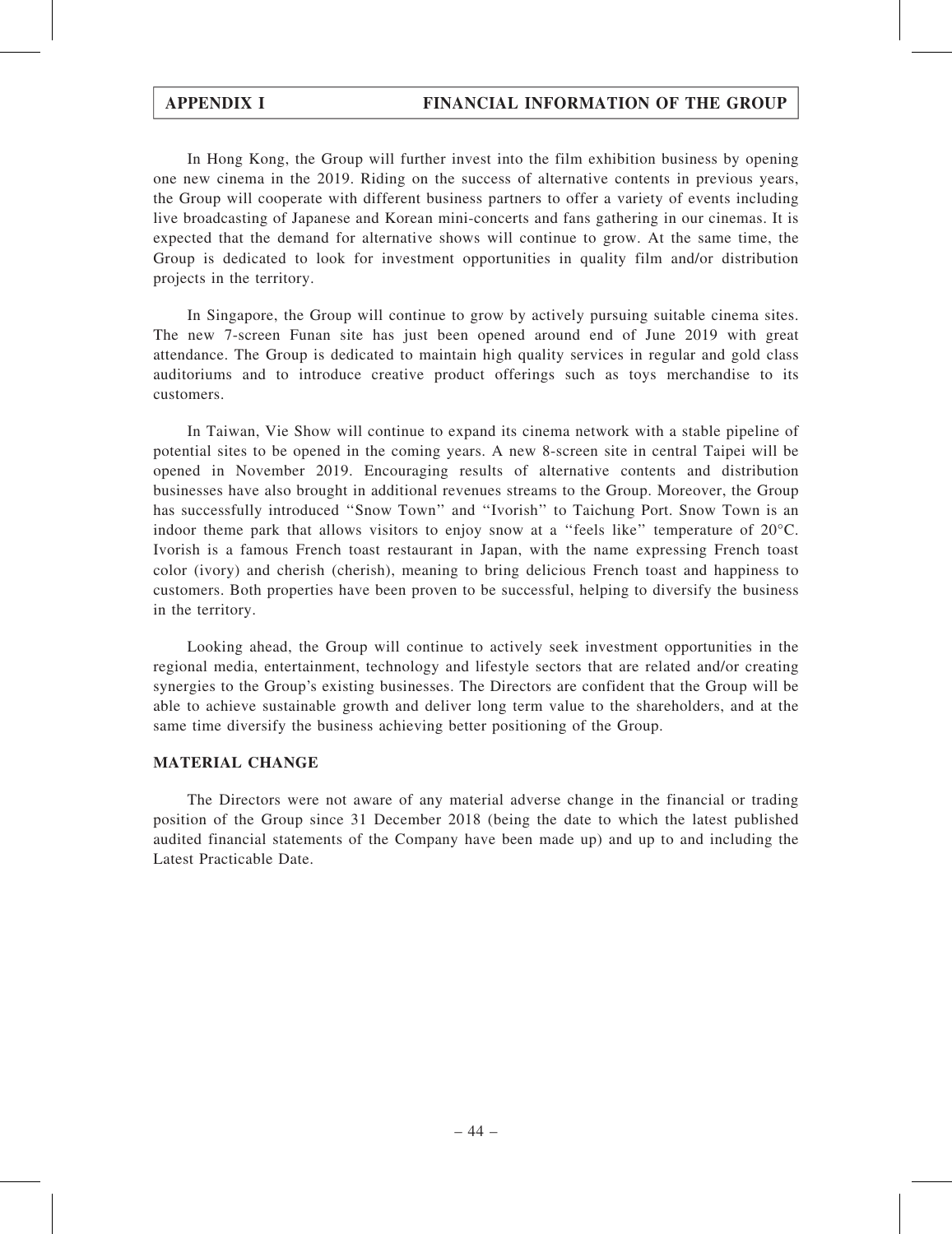#### (1) Introduction

The unaudited pro forma statement of assets and liabilities of the Group (the ''Unaudited Pro Forma Financial Information'') has been prepared by the Directors in accordance with Paragraphs 4.29 and 14.67 of the Listing Rules for the purpose of illustrating the effect on the financial position of the Group as at 31 December 2018 as if the Cinema Lease Agreement and the Hotel Lease Agreement (the ''Transactions'') had been entered on 31 December 2018 respectively.

The Unaudited Pro Forma Financial Information has been prepared based on the audited consolidated statement of financial position of the Group as at 31 December 2018 as set out in the annual report of the Company for the year ended 31 December 2018, after making certain pro forma adjustments that are (i) directly attributable to the Transactions and not relating to other future events or decisions and (ii) factually supportable, as further described in the accompanying notes.

The Unaudited Pro Forma Financial Information is prepared based on a number of assumptions, estimates and uncertainties. Because of its hypothetical nature, it may not give a true picture of the financial position of the Group had the Transactions been entered as of the specified dates or any other dates.

The Unaudited Pro Forma Financial Information should be read in conjunction with the historical financial information of the Group as set out in the published annual report of the Company for the year ended 31 December 2018 and other financial information included elsewhere in this circular.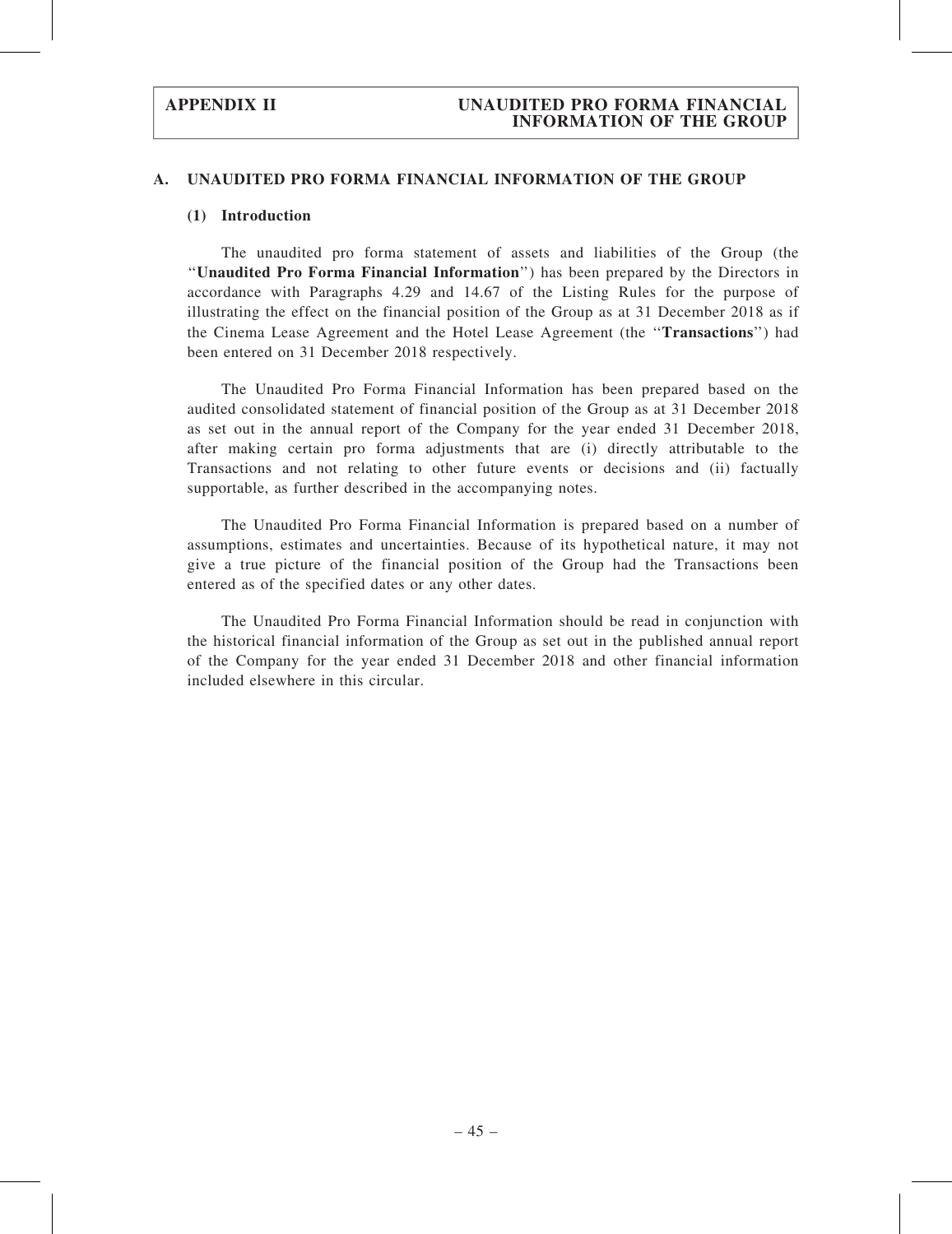| (2) Unaudited Pro Forma Statement of Assets and Liabilities of the Group as at 31 |
|-----------------------------------------------------------------------------------|
| December 2018 in relation to the Cinema Lease Agreement                           |

|                                                                | The Group<br>as at<br>31 December<br>2018<br>HK\$'000<br>Note 1 | Pro forma<br>adjustments<br>HK\$'000<br>Note 2 | The Group as at<br>31 December<br>2018 after<br>entering into the<br><b>Cinema Lease</b><br>Agreement<br>HK\$'000 |
|----------------------------------------------------------------|-----------------------------------------------------------------|------------------------------------------------|-------------------------------------------------------------------------------------------------------------------|
| <b>Non-current assets</b>                                      |                                                                 |                                                |                                                                                                                   |
| Investment properties<br>Other property, plant and             | 50,000                                                          |                                                | 50,000                                                                                                            |
| equipment                                                      | 368,119                                                         | 109,756                                        | 477,875                                                                                                           |
| Leasehold land                                                 | 613,525                                                         |                                                | 613,525                                                                                                           |
|                                                                | 1,031,644                                                       |                                                | 1,141,400                                                                                                         |
| Interest in a joint venture<br>Other receivables, deposits and | 145,933                                                         |                                                | 145,933                                                                                                           |
| prepayments                                                    | 40,058                                                          |                                                | 40,058                                                                                                            |
| Intangible assets                                              | 523,079                                                         |                                                | 523,079                                                                                                           |
| Goodwill                                                       | 656,609                                                         |                                                | 656,609                                                                                                           |
| Pledged bank deposits                                          | 137,000                                                         |                                                | 137,000                                                                                                           |
|                                                                | 2,534,323                                                       |                                                | 2,644,079                                                                                                         |
| <b>Current</b> assets                                          |                                                                 |                                                |                                                                                                                   |
| Inventories                                                    | 2,592                                                           |                                                | 2,592                                                                                                             |
| Film rights                                                    | 34,868                                                          |                                                | 34,868                                                                                                            |
| Trade receivables                                              | 41,473                                                          |                                                | 41,473                                                                                                            |
| Other receivables, deposits and                                |                                                                 |                                                |                                                                                                                   |
| prepayments                                                    | 122,835                                                         |                                                | 122,835                                                                                                           |
| Deposits and cash                                              | 1,290,095                                                       | (703)                                          | 1,289,392                                                                                                         |
|                                                                | 1,491,863                                                       |                                                | 1,491,160                                                                                                         |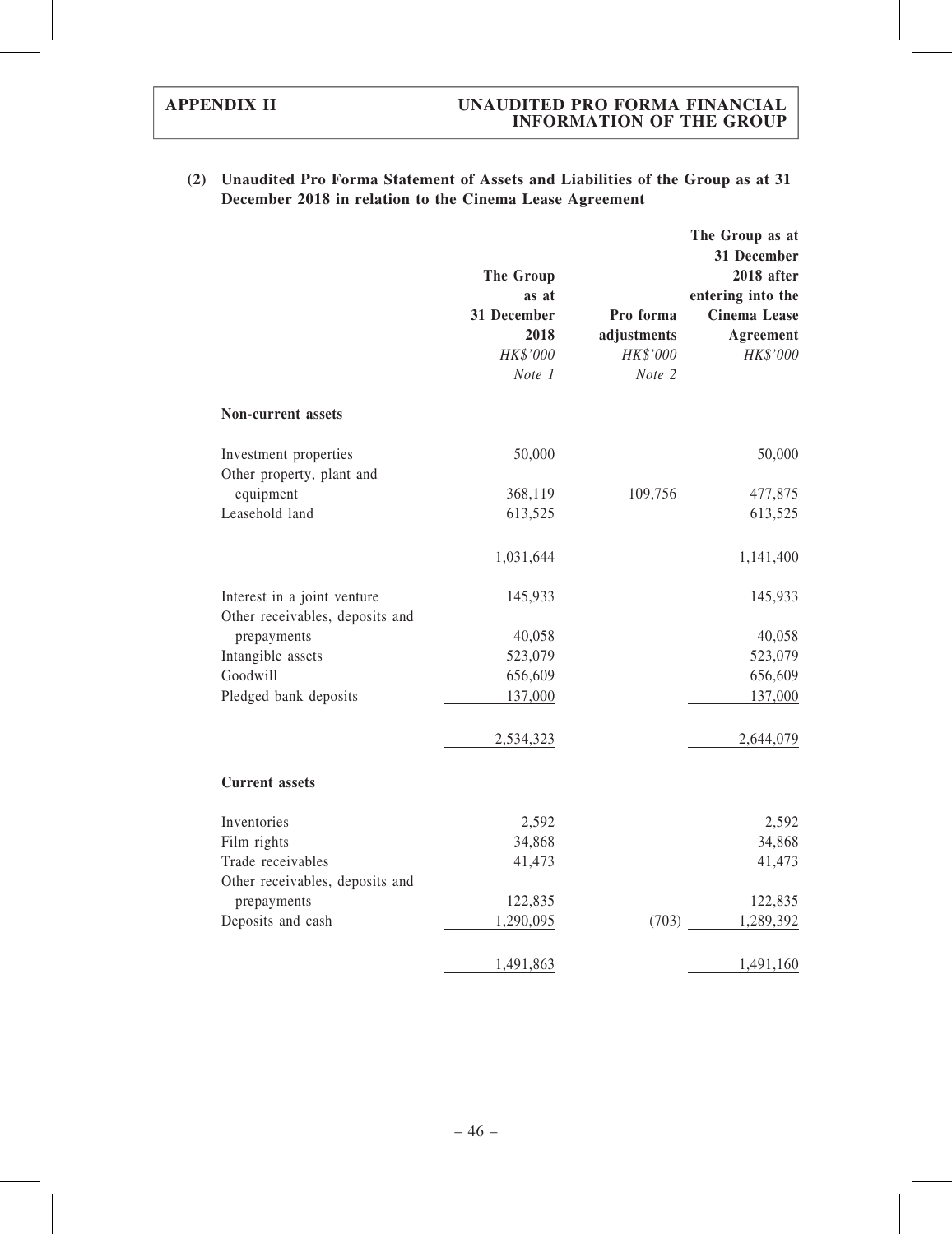|                                                           | <b>The Group</b><br>as at<br>31 December<br>2018<br>HK\$'000<br>Note 1 | Pro forma<br>adjustments<br>HK\$'000<br>Note 2 | The Group as at<br>31 December<br>2018 after<br>entering into the<br>Cinema Lease<br>Agreement<br>HK\$'000 |
|-----------------------------------------------------------|------------------------------------------------------------------------|------------------------------------------------|------------------------------------------------------------------------------------------------------------|
| <b>Current liabilities</b>                                |                                                                        |                                                |                                                                                                            |
| Bank loans<br>Trade payables                              | 274,850<br>121,813                                                     |                                                | 274,850<br>121,813                                                                                         |
| Other payables and accrued<br>charges<br>Deferred revenue | 163,144<br>56,591                                                      |                                                | 163,144<br>56,591                                                                                          |
| Lease liabilities<br>Taxation payable                     | 30,792                                                                 | 278                                            | 278<br>30,792                                                                                              |
|                                                           | 647,190                                                                |                                                | 647,468                                                                                                    |
| Net current assets                                        | 844,673                                                                |                                                | 843,692                                                                                                    |
| <b>Total assets less current</b><br>liabilities           | 3,378,996                                                              |                                                | 3,487,771                                                                                                  |
| <b>Non-current liabilities</b>                            |                                                                        |                                                |                                                                                                            |
| Bank loans<br>Lease liabilities                           | 1,024,498                                                              | 108,775                                        | 1,024,498<br>108,775                                                                                       |
| Deferred tax liabilities                                  | 173,383                                                                |                                                | 173,383                                                                                                    |
|                                                           | 1,197,881                                                              |                                                | 1,306,656                                                                                                  |
| <b>NET ASSETS</b>                                         | 2,181,115                                                              |                                                | 2,181,115                                                                                                  |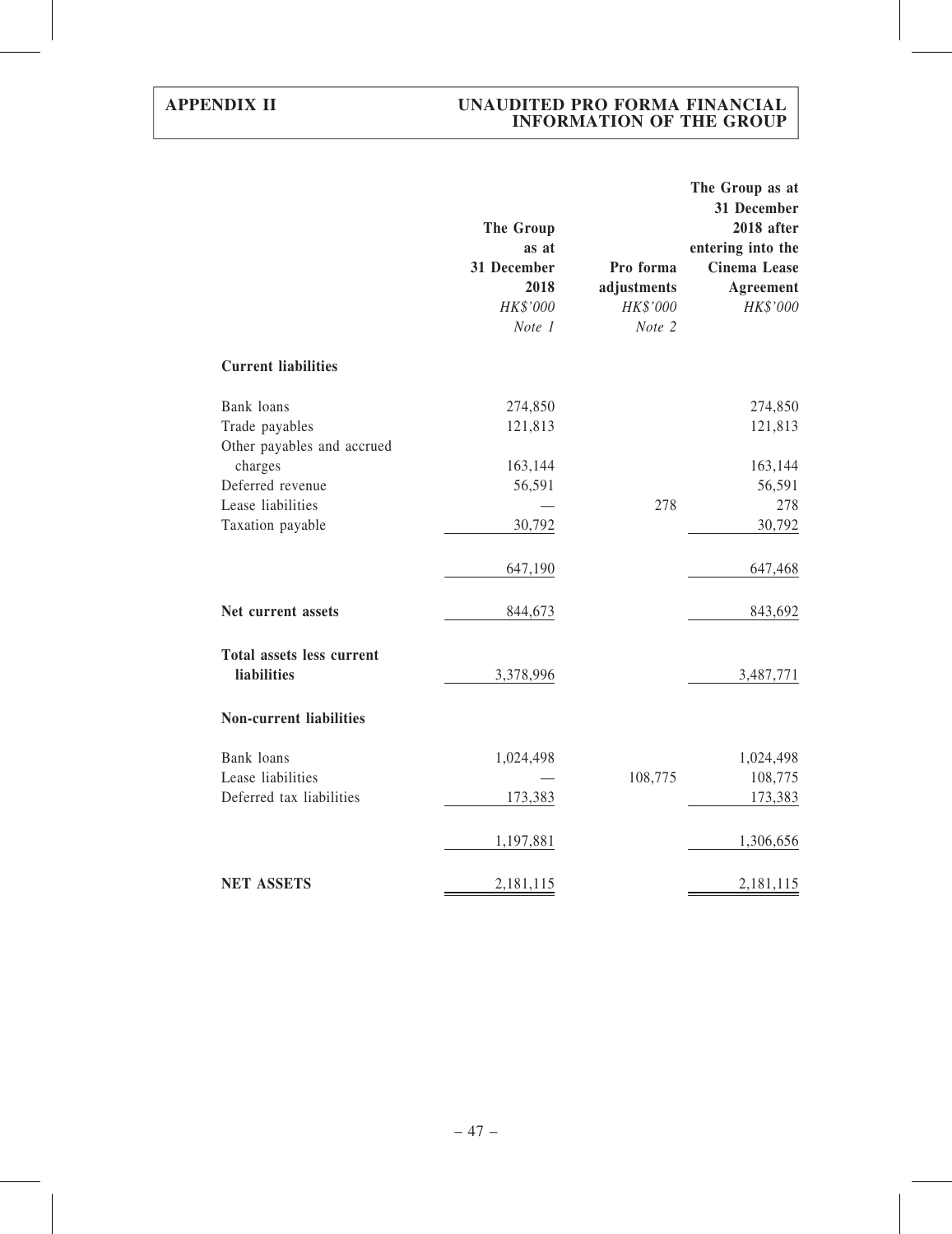Notes to the Unaudited Pro Forma Financial Information of the Group:

1. The amounts are extracted from the audited consolidated statement of financial position of the Group as at 31 December 2018 as set out in the published annual report of the Company for the year ended 31 December 2018.

No adjustments have been made to the consolidated statement of assets and liabilities of the Group as at 31 December 2018 to reflect the impact upon initial adoption of HKFRS 16. HKFRS 16 is effective for annual periods beginning on or after 1 January 2019. Had HKFRS 16 been adopted, the balances of lease liabilities and the corresponding right-of-use assets would have been increased by HK\$816,756,000 and HK\$796,611,000 respectively under modified retrospective approach, after taking account the effects of discounting as at 1 January 2019.

2. The adjustment represents the right-of-use assets of RMB96,277,000 (equivalent to HK\$109,756,000) including the lease liabilities of approximately RMB95,661,000 (equivalent to HK\$109,053,000) and the incidental costs of approximately HK\$703,000 which represents legal and other professional fees paid in connection with the Cinema Lease Agreement, as if the Cinema Lease Agreement had been entered on 31 December 2018. Such amount is capitalised as part of the right-of-use assets upon completion of the acquisition.

The lease liabilities are measured at the present value of the future lease payments as at 31 December 2018 as if the Cinema Lease Agreement had been entered on 31 December 2018. The lease payments are discounted using the incremental borrowing rate. The present values of lease payments to be settled within one year and after one year are RMB244,000 (equivalent to HK\$278,000) and RMB95,417,000 (equivalent to HK\$108,775,000) respectively.

3. No other adjustments have been made to the Unaudited Pro Forma Financial Information to reflect (i) any trading results or other transactions entered into by the Group subsequent to 31 December 2018; and (ii) the effect of the Hotel Lease Agreement on the financial position of the Group had the Group entered into the Hotel Lease Agreement.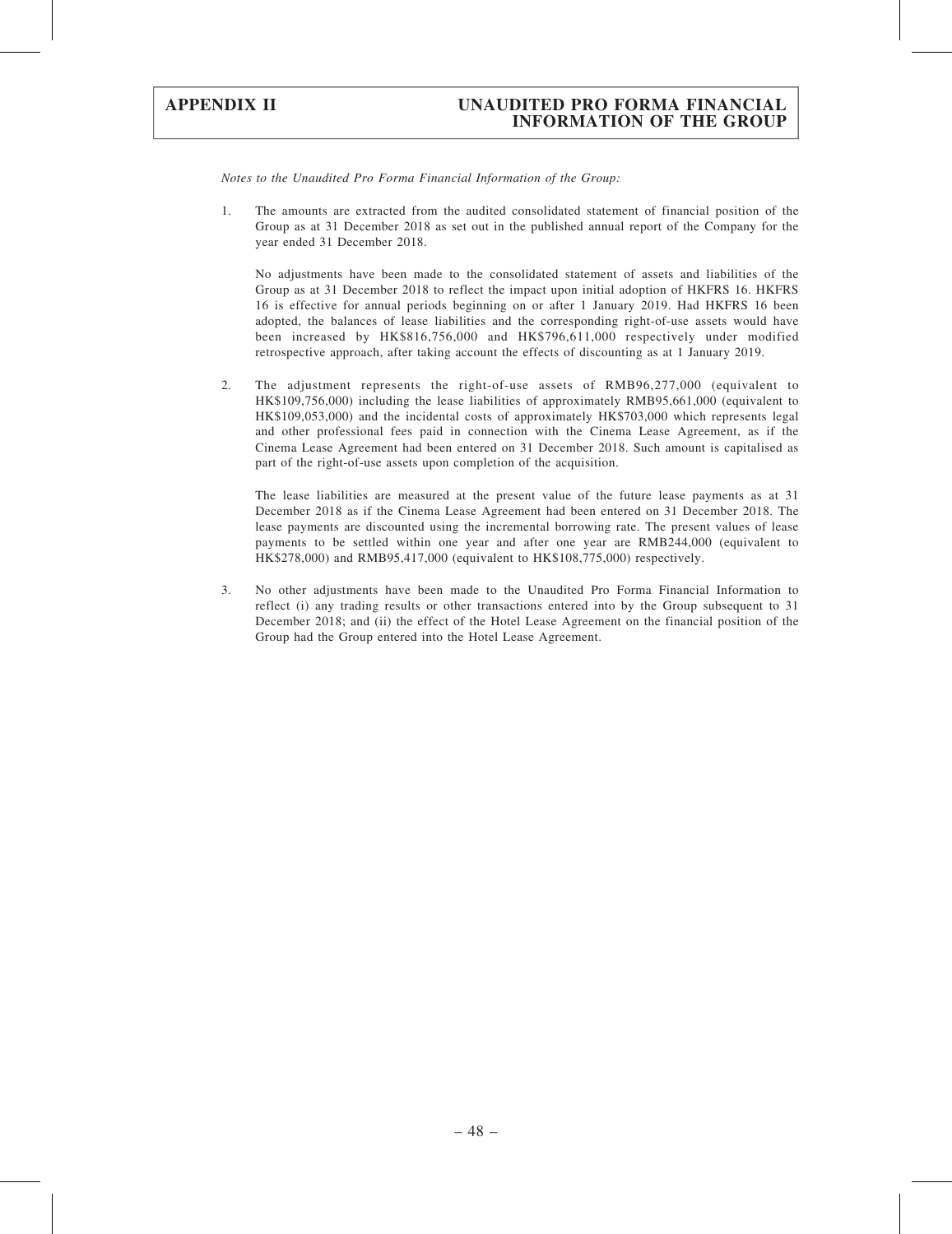|                                                                | The Group as at<br>31 December<br>2018<br>HK\$'000<br>Note 1 | Pro forma<br>adjustments<br>HK\$'000<br>Note 2 | The Group as at<br>31 December<br>2018 after<br>entering into the<br><b>Hotel Lease</b><br>Agreement<br>HK\$'000 |
|----------------------------------------------------------------|--------------------------------------------------------------|------------------------------------------------|------------------------------------------------------------------------------------------------------------------|
| <b>Non-current assets</b>                                      |                                                              |                                                |                                                                                                                  |
| Investment properties<br>Other property, plant and             | 50,000                                                       |                                                | 50,000                                                                                                           |
| equipment                                                      | 368,119                                                      | 94,407                                         | 462,526                                                                                                          |
| Leasehold land                                                 | 613,525                                                      |                                                | 613,525                                                                                                          |
|                                                                | 1,031,644                                                    |                                                | 1,126,051                                                                                                        |
| Interest in a joint venture<br>Other receivables, deposits and | 145,933                                                      |                                                | 145,933                                                                                                          |
| prepayments                                                    | 40,058                                                       |                                                | 40,058                                                                                                           |
| Intangible assets                                              | 523,079                                                      |                                                | 523,079                                                                                                          |
| Goodwill                                                       | 656,609                                                      |                                                | 656,609                                                                                                          |
| Pledged bank deposits                                          | 137,000                                                      |                                                | 137,000                                                                                                          |
|                                                                | 2,534,323                                                    |                                                | 2,628,730                                                                                                        |
| <b>Current</b> assets                                          |                                                              |                                                |                                                                                                                  |
| Inventories                                                    | 2,592                                                        |                                                | 2,592                                                                                                            |
| Film rights                                                    | 34,868                                                       |                                                | 34,868                                                                                                           |
| Trade receivables                                              | 41,473                                                       |                                                | 41,473                                                                                                           |
| Other receivables, deposits and                                |                                                              |                                                |                                                                                                                  |
| prepayments                                                    | 122,835                                                      |                                                | 122,835                                                                                                          |
| Deposits and cash                                              | 1,290,095                                                    |                                                | (703)<br>1,289,392                                                                                               |
|                                                                | 1,491,863                                                    |                                                | 1,491,160                                                                                                        |

## (3) Unaudited Pro Forma Statement of Assets and Liabilities of the Group as at 31 December 2018 in relation to the Hotel Lease Agreement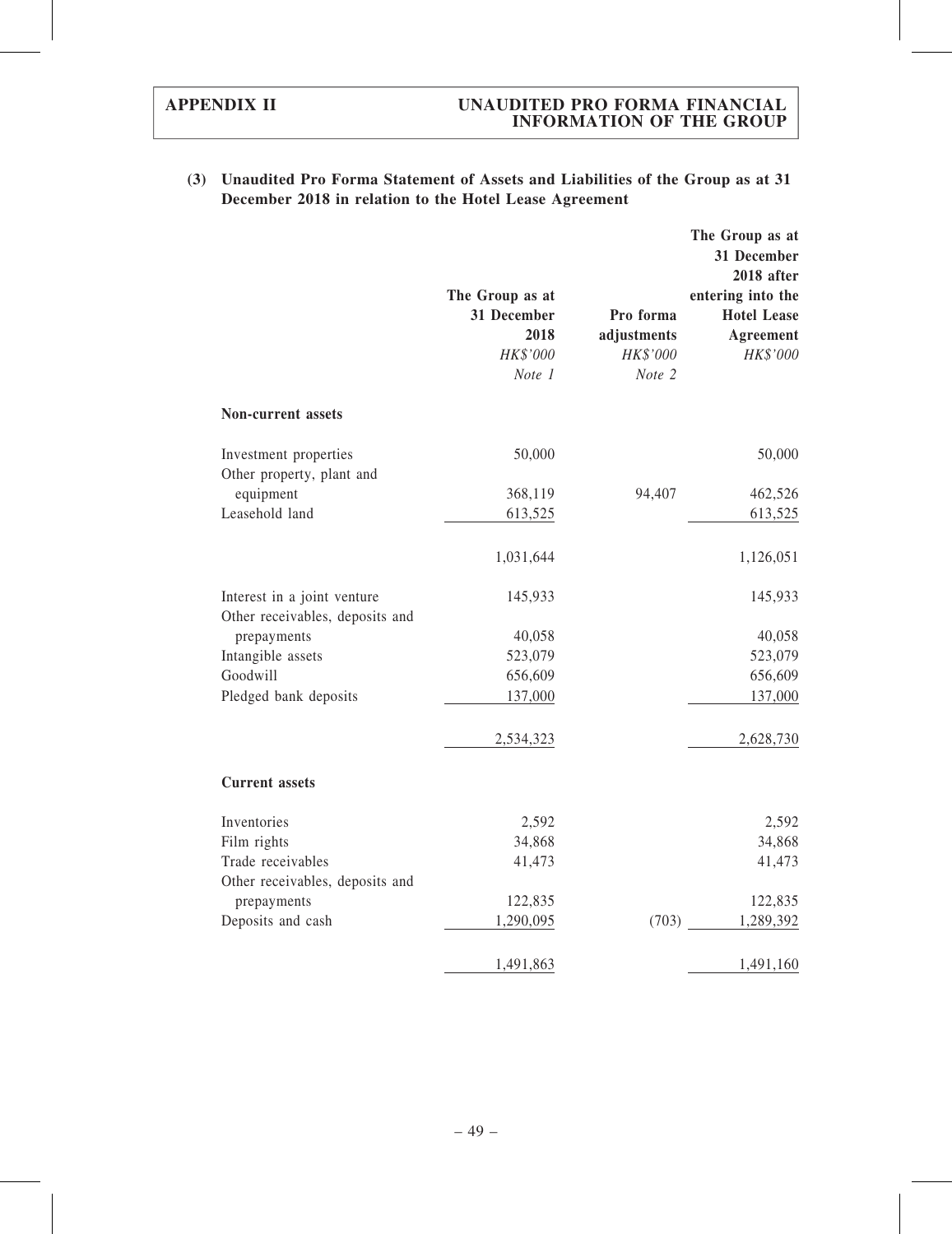|                                                 | The Group as at<br>31 December<br>2018<br>HK\$'000<br>Note 1 | Pro forma<br>adjustments<br>HK\$'000<br>Note 2 | The Group as at<br>31 December<br>2018 after<br>entering into the<br><b>Hotel Lease</b><br>Agreement<br>HK\$'000 |
|-------------------------------------------------|--------------------------------------------------------------|------------------------------------------------|------------------------------------------------------------------------------------------------------------------|
| <b>Current liabilities</b>                      |                                                              |                                                |                                                                                                                  |
| Bank loans                                      | 274,850                                                      |                                                | 274,850                                                                                                          |
| Trade payables                                  | 121,813                                                      |                                                | 121,813                                                                                                          |
| Other payables and accrued                      |                                                              |                                                |                                                                                                                  |
| charges                                         | 163,144                                                      |                                                | 163,144                                                                                                          |
| Deferred revenue                                | 56,591                                                       |                                                | 56,591                                                                                                           |
| Lease liabilities                               |                                                              | 240                                            | 240                                                                                                              |
| Taxation payable                                | 30,792                                                       |                                                | 30,792                                                                                                           |
|                                                 | 647,190                                                      |                                                | 647,430                                                                                                          |
| Net current assets                              | 844,673                                                      |                                                | 843,730                                                                                                          |
| <b>Total assets less current</b><br>liabilities | 3,378,996                                                    |                                                | 3,472,460                                                                                                        |
| <b>Non-current liabilities</b>                  |                                                              |                                                |                                                                                                                  |
| Bank loans                                      | 1,024,498                                                    |                                                | 1,024,498                                                                                                        |
| Lease liabilities                               |                                                              | 93,464                                         | 93,464                                                                                                           |
| Deferred tax liabilities                        | 173,383                                                      |                                                | 173,383                                                                                                          |
|                                                 | 1,197,881                                                    |                                                | 1,291,345                                                                                                        |
| <b>NET ASSETS</b>                               | 2,181,115                                                    |                                                | 2,181,115                                                                                                        |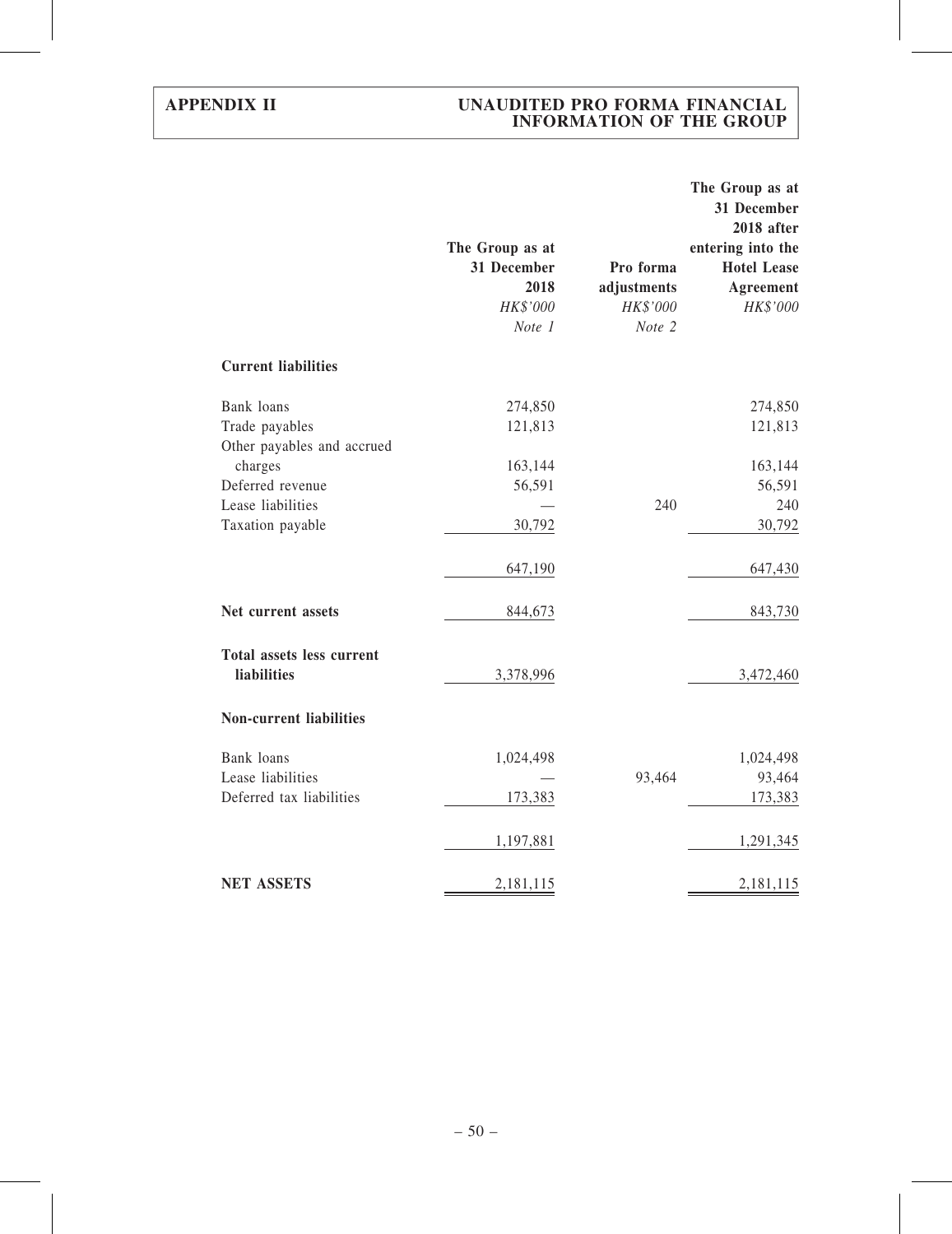Notes to the Unaudited Pro Forma Financial Information of the Group:

1. The amounts are extracted from the audited consolidated statement of financial position of the Group as at 31 December 2018 as set out in the published annual report of the Company for the year ended 31 December 2018.

No adjustments have been made to the consolidated statement of assets and liabilities of the Group as at 31 December 2018 to reflect the impact upon initial adoption of HKFRS 16. HKFRS 16 is effective for annual periods beginning on or after 1 January 2019. Had HKFRS 16 been adopted, the balances of lease liabilities and the corresponding right-of-use assets would have been increased by HK\$816,756,000 and HK\$796,611,000 respectively under modified retrospective approach, after taking account the effects of discounting as at 1 January 2019.

2. The adjustment represents the right-of-use assets of RMB82,813,000 (equivalent to HK\$94,407,000) including the lease liabilities of approximately RMB82,196,000 (equivalent to HK\$93,704,000) and the incidental costs of approximately HK\$703,000 which represents legal and other professional fees paid in connection with the Hotel Lease Agreement, as if the Hotel Lease Agreement had been entered on 31 December 2018. Such amount is capitalised as part of the right-of-use assets upon completion of the acquisition.

The lease liabilities are measured at the present value of the future lease payments as at 31 December 2018 as if the Hotel Lease Agreement had been entered on 31 December 2018. The lease payments are discounted using the incremental borrowing rate. The present values of lease payments to be settled within one year and after one year are RMB210,000 (equivalent to HK\$240,000) and RMB81,986,000 (equivalent to HK\$93,464,000) respectively.

3. No other adjustments have been made to the Unaudited Pro Forma Financial Information to reflect (i) any trading results or other transactions entered into by the Group subsequent to 31 December 2018; and (ii) the effect of the Cinema Lease Agreement on the financial position of the Group had the Group entered into the Cinema Lease Agreement.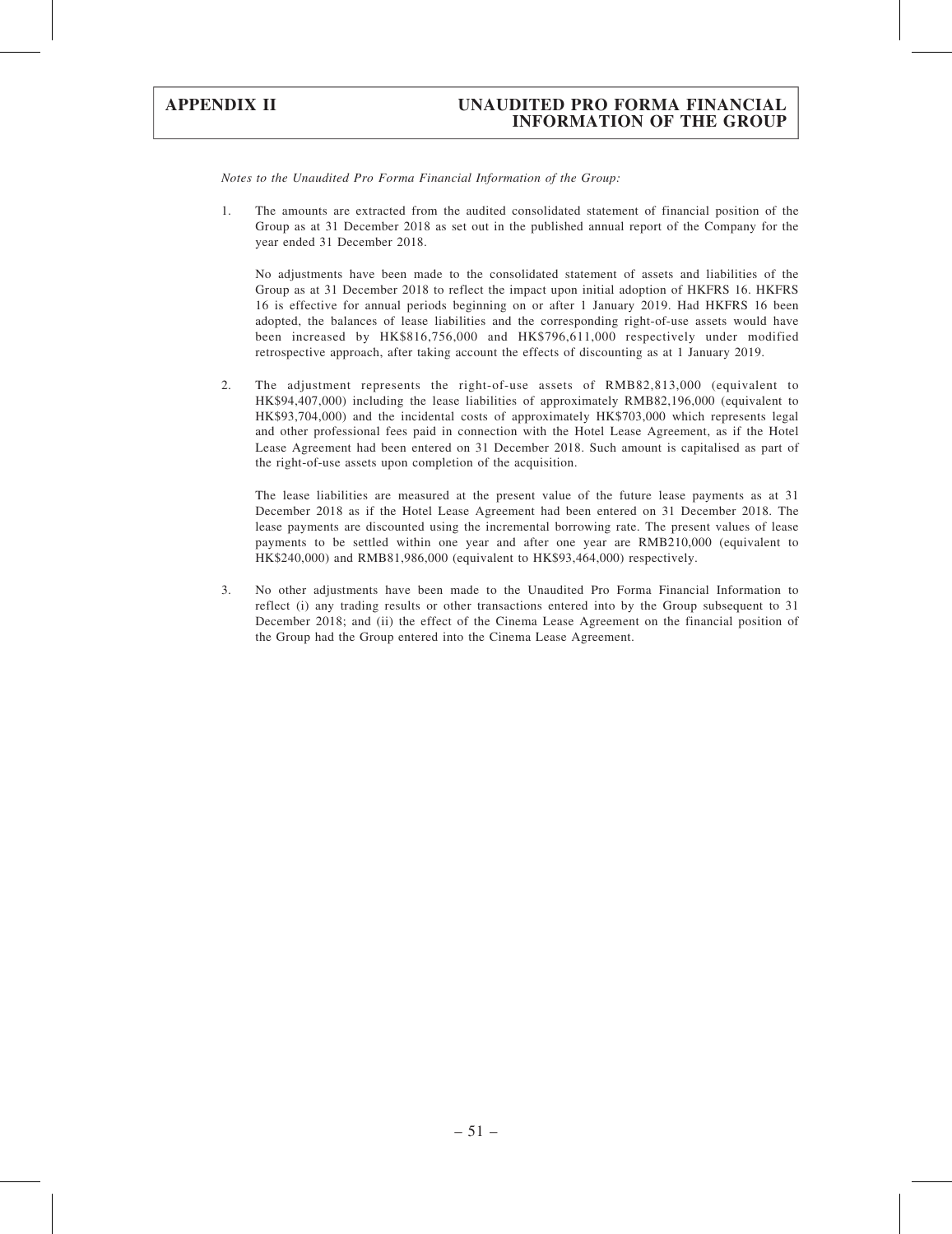### (B) INDEPENDENT REPORTING ACCOUNTANTS' ASSURANCE REPORT ON THE COMPILATION OF UNAUDITED PRO FORMA FINANCIAL INFORMATION

The following is the text of a report received from the reporting accountants, KPMG, Certified Public Accountants, Hong Kong, in respect of the Group's pro forma financial information for the purpose in this circular.



8th Floor Prince's Building 10 Chater Road Central Hong Kong

21 August 2019

## INDEPENDENT REPORTING ACCOUNTANTS' ASSURANCE REPORT ON THE COMPILATION OF PRO FORMA FINANCIAL INFORMATION

### TO THE DIRECTORS OF ORANGE SKY GOLDEN HARVEST ENTERTAINMENT (HOLDINGS) LIMITED

We have completed our assurance engagement to report on the compilation of pro forma financial information of Orange Sky Golden Harvest Entertainment (Holdings) Limited (the ''Company'') and its subsidiaries (collectively the ''Group'') by the directors of the Company (the ''Directors'') for illustrative purposes only. The pro forma financial information consists of the unaudited pro forma consolidated statement of assets and liabilities as at 31 December 2018 and related notes as set out in Part A of Appendix II to the circular dated 21 August 2019 (the ''Circular'') issued by the Company. The applicable criteria on the basis of which the Directors have compiled the pro forma financial information are described in Part A of Appendix II to the Circular.

The pro forma financial information has been compiled by the Directors to illustrate the impact of the proposed entering into the cinema lease agreement and the hotel lease agreement by the Group (the "Transactions") on the Group's financial position as at 31 December 2018 as if the Transactions had taken place at 31 December 2018. As part of this process, information about the Group's financial position as at 31 December 2018 has been extracted by the Directors from the consolidated financial statements of the Company for the year then ended, on which an audit report has been published.

#### Directors' Responsibilities for the Pro Forma Financial Information

The Directors are responsible for compiling the pro forma financial information in accordance with paragraph 4.29 of the Rules Governing the Listing of Securities on The Stock Exchange of Hong Kong Limited (the "Listing Rules") and with reference to Accounting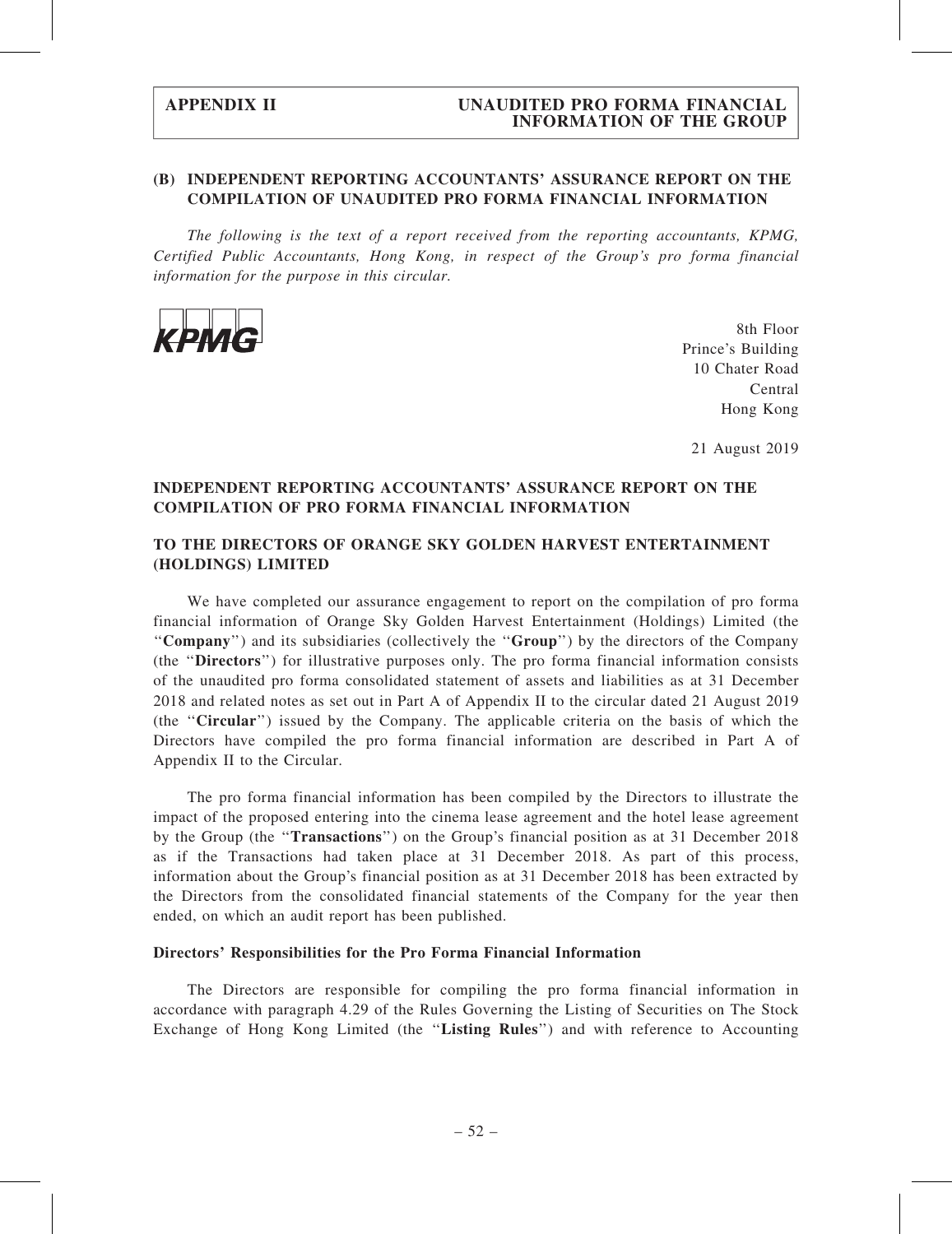Guideline 7 ''Preparation of Pro Forma Financial Information for Inclusion in Investment Circulars'' (''AG 7'') issued by the Hong Kong Institute of Certified Public Accountants (''HKICPA'').

#### Our Independence and Quality Control

We have complied with the independence and other ethical requirements of the Code of Ethics for Professional Accountants issued by the HKICPA, which is founded on fundamental principles of integrity, objectivity, professional competence and due care, confidentiality and professional behavior.

The firm applies Hong Kong Standard on Quality Control 1 ''Quality Control for Firms That Perform Audits and Reviews of Financial Statements, and Other Assurance and Related Services Engagements'' issued by the HKICPA and accordingly maintains a comprehensive system of quality control including documented policies and procedures regarding compliance with ethical requirements, professional standards and applicable legal and regulatory requirements.

#### Reporting Accountants' Responsibilities

Our responsibility is to express an opinion, as required by paragraph 4.29(7) of the Listing Rules, on the pro forma financial information and to report our opinion to you. We do not accept any responsibility for any reports previously given by us on any financial information used in the compilation of the pro forma financial information beyond that owed to those to whom those reports were addressed by us at the dates of their issue.

We conducted our engagement in accordance with Hong Kong Standard on Assurance Engagements 3420 ''Assurance Engagements to Report on the Compilation of Pro Forma Financial Information Included in a Prospectus'' issued by the HKICPA. This standard requires that the reporting accountants plan and perform procedures to obtain reasonable assurance about whether the Directors have compiled the pro forma financial information in accordance with paragraph 4.29 of the Listing Rules, and with reference to AG 7 issued by the HKICPA.

For purposes of this engagement, we are not responsible for updating or reissuing any reports or opinions on any historical financial information used in compiling the pro forma financial information, nor have we, in the course of this engagement, performed an audit or review of the financial information used in compiling the pro forma financial information.

The purpose of pro forma financial information included in an investment circular is solely to illustrate the impact of a significant event or transaction on the unadjusted financial information of the Group as if the event had occurred or the transaction had been undertaken at an earlier date selected for purposes of the illustration. Accordingly, we do not provide any assurance that the actual outcome of the events or transactions at 31 December 2018 would have been as presented.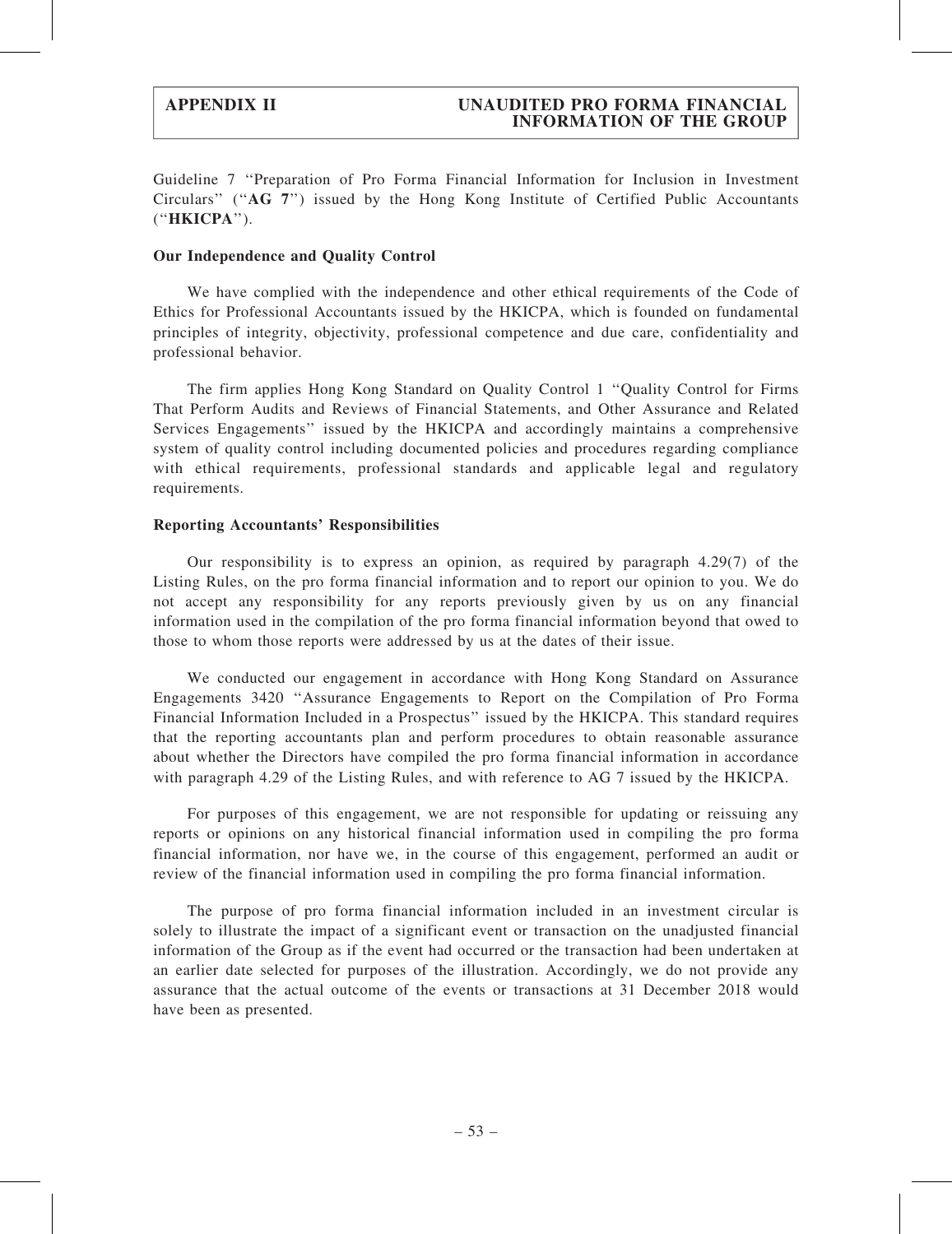A reasonable assurance engagement to report on whether the pro forma financial information has been properly compiled on the basis of the applicable criteria involves performing procedures to assess whether the applicable criteria used by the Directors in the compilation of the pro forma financial information provide a reasonable basis for presenting the significant effects directly attributable to the event or transaction, and to obtain sufficient appropriate evidence about whether:

- . the related pro forma adjustments give appropriate effect to those criteria; and
- . the pro forma financial information reflects the proper application of those adjustments to the unadjusted financial information.

The procedures selected depend on the reporting accountants' judgement, having regard to the reporting accountants' understanding of the nature of the Group, the event or transaction in respect of which the pro forma financial information has been compiled, and other relevant engagement circumstances.

The engagement also involves evaluating the overall presentation of the pro forma financial information.

We believe that the evidence we have obtained is sufficient and appropriate to provide a basis for our opinion.

### Opinion

In our opinion:

- (a) the pro forma financial information has been properly compiled on the basis stated;
- (b) such basis is consistent with the accounting policies of the Group, and
- (c) the adjustments are appropriate for the purposes of the pro forma financial information as disclosed pursuant to paragraph 4.29(1) of the Listing Rules.

### KPMG

Certified Public Accountants Hong Kong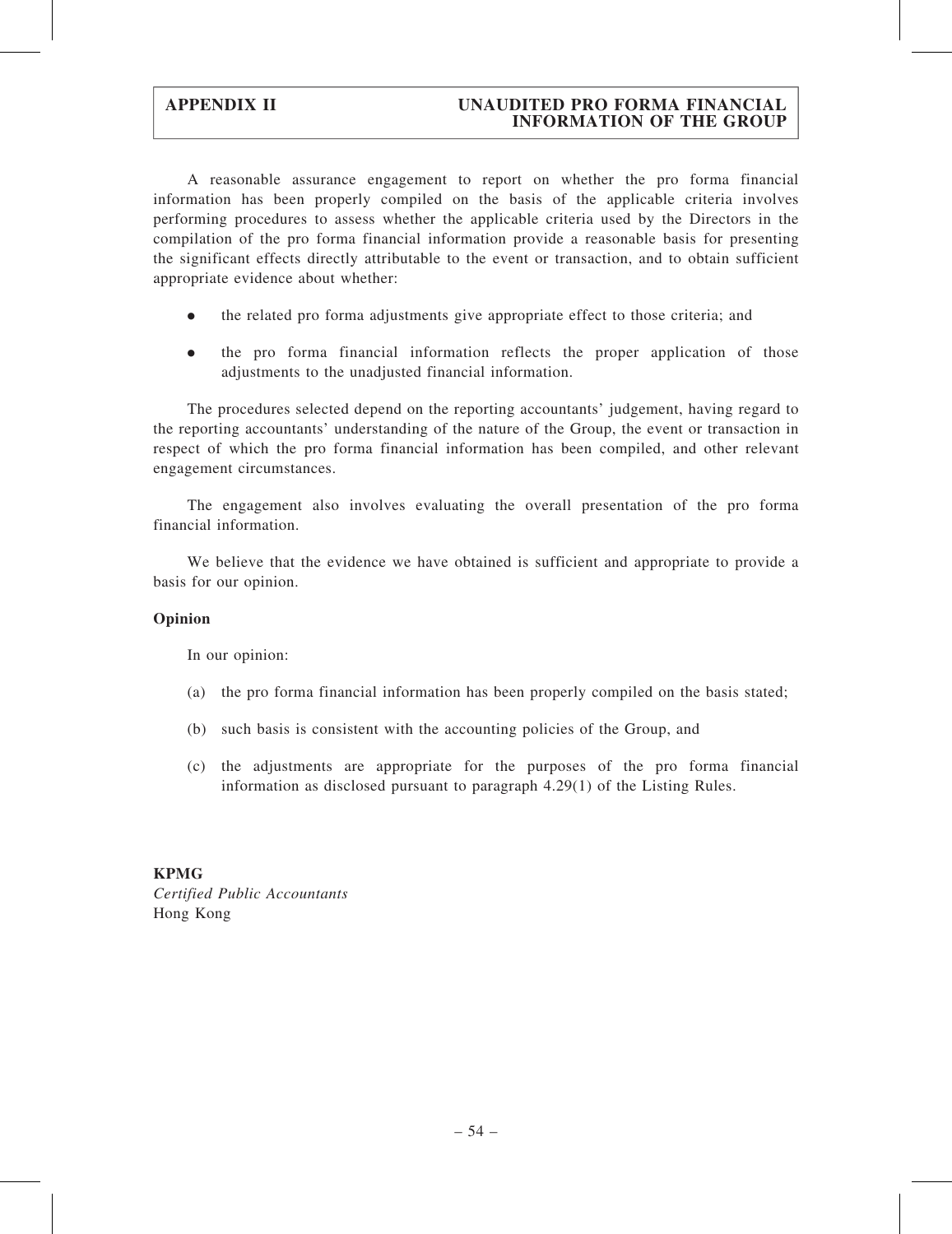## APPENDIX III VALUATION REPORT

The following is the text of a letter, summary of valuations and valuation reports prepared for the purpose of incorporation in this prospectus received from Cushman & Wakefield Limited, an independent property valuer, in connection with its opinion of market values in existing state of 15 years Lease Agreements of the Premises held by Jiangyin Orange Sky Golden Harvest Liuliu Enterprise Management Co., Ltd\* (江陰橙天嘉禾六六企業管理有  $\mathbb{R} \triangle \exists$  (the "**Tenant**") in the PRC as at 28 June 2019.



16/F Jardine House 1 Connaught Place Central Hong Kong

21 August 2019

The Directors Orange Sky Golden Harvest Entertainment (Holdings) Limited 24th Floor Capital Centre 151 Gloucester Road Wan Chai Hong Kong

Dear Sirs,

### Re: The Premises

- 1. A term of 15 years Lease Agreement of Cinema Premises, Floors 5, 6 and 7 of the building units 597 and 599, located at Wuxing Road, Xiagang Street, Jiangyin, Wuxi, Jiangsu Province, the People's Republic of China, with a total gross floor area of approximately 17,124.49 square meters
- 2. A term of 15 years Lease Agreement of Hotel Premises, Orange Sky Land Square One, located at Wuxing Road, Xiagang Street, Jiangyin, Wuxi, Jiangsu Province, the People's Republic of China, with a total gross floor area of approximately 14,188.57 square meters

### Instruction, Purpose & Valuation Date

In accordance with the instructions from Orange Sky Golden Harvest Entertainment (Holdings) Limited (''the Company'') for us to carry out valuations of market values of the Premises held by Jiangyin Orange Sky Golden Harvest Liuliu Enterprise Management Co., Ltd\* (江陰橙天嘉禾六六企業管理有限公司) (the ''Tenant''), an indirect wholly-owned subsidiary of the Company (together the "Group"), in the People's Republic of China (the ''PRC''), we confirm that we have carried out inspection, made relevant enquiries and obtained such further information as we consider necessary for the purpose of providing you with our opinion of market values in existing state of the Premises as at 28 June 2019 (the ''valuation date'').

<sup>\*</sup> For identification only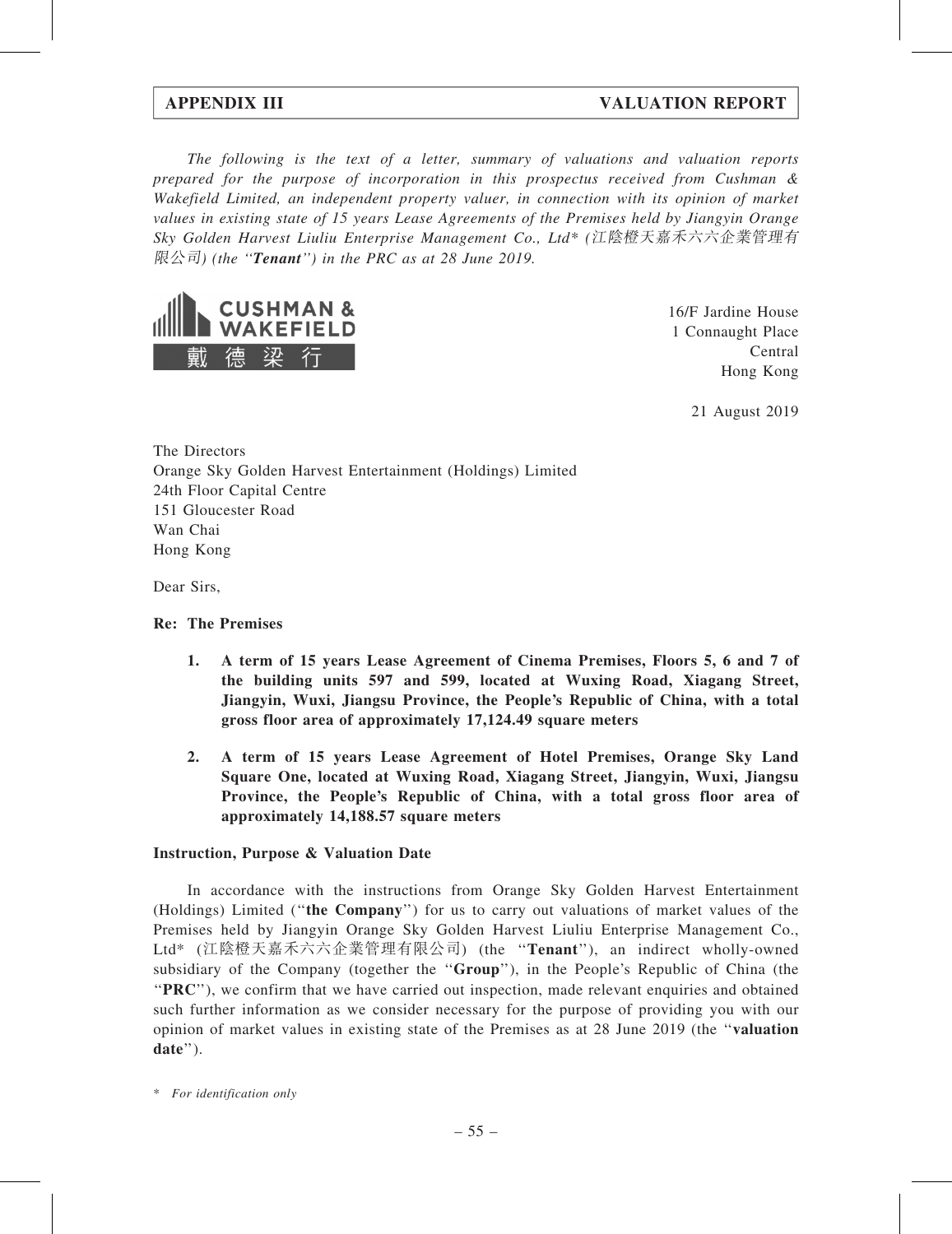#### Definition of Market Value

Our valuations of the Premises represent its Market Value which in accordance with HKIS Valuation Standards 2017 published by the Hong Kong Institute of Surveyors (''HKIS'') is defined as ''the estimated amount for which an asset or liability should exchange on the valuation date between a willing buyer and a willing seller in an arm's length transaction, after proper marketing and where the parties had each acted knowledgeably, prudently and without compulsion''.

#### Valuation Basis and Assumptions

Our valuations of the Premises exclude an estimated price inflated or deflated by special terms or circumstances such as atypical financing, sale and leaseback arrangement, special considerations or concessions granted by anyone associated with the sale, or any element of value available only to a specific owner or purchaser.

In the course of our valuations of the Premises held by the Tenant in the PRC, with reference to the PRC legal opinion of the legal adviser, King & Wood Mallesons Law Firm (金 杜律師事務所), we have prepared our valuation on the basis that the transferable land use rights of the Premises for their respective terms at nominal annual land use fees have been granted and that any premium payable has already been fully paid. We have relied on the information and advice given by the Company and the PRC legal opinion of the Company's legal adviser, dated 21 August 2019, regarding the title to the Premises and the interests in the Premises. In valuing the Premises, we have prepared our valuation on the basis that the owners have enforceable title to the Premises and have free and uninterrupted rights to use, occupy or assign the Premises for the whole of the unexpired terms as granted.

No allowance has been made in our valuations for any charges, mortgages or amounts owing on the Premises nor for any expenses or taxation which may be incurred in effecting a sale. Unless otherwise stated, it is valued on the basis that the Premises are free from encumbrances, restrictions and outgoings of any onerous nature which could affect their values.

### Method of Valuation

In valuing the Premises, which are leased by the Group in the PRC, we have adopted Income Capitalisation Method by capitalising the rental payable as per the Lease Agreements of the Premises. The Premises are subject to respective terms of 15 years Lease Agreement. We have valued the Premises with the said 15 years Lease Agreements according to the rent payable. Income Capitalisation Method estimates the market values of the Premises on a market basis by capitalising the existing rent of the Premises for the respective unexpired 15 years Lease Agreements. The gross yield adopted for capitalisation of the rent is derived with reference to the market yields. This expected return reflects implicitly the quality of investment, the risk factors and also our professional experience. The summation of the capitalised value of the term rent for the Premises is the market value of the Premises with the Lease Agreements with a term of 15 years. No value has been ascribed to any estimated market rent beyond the expiry date of the Lease Agreements.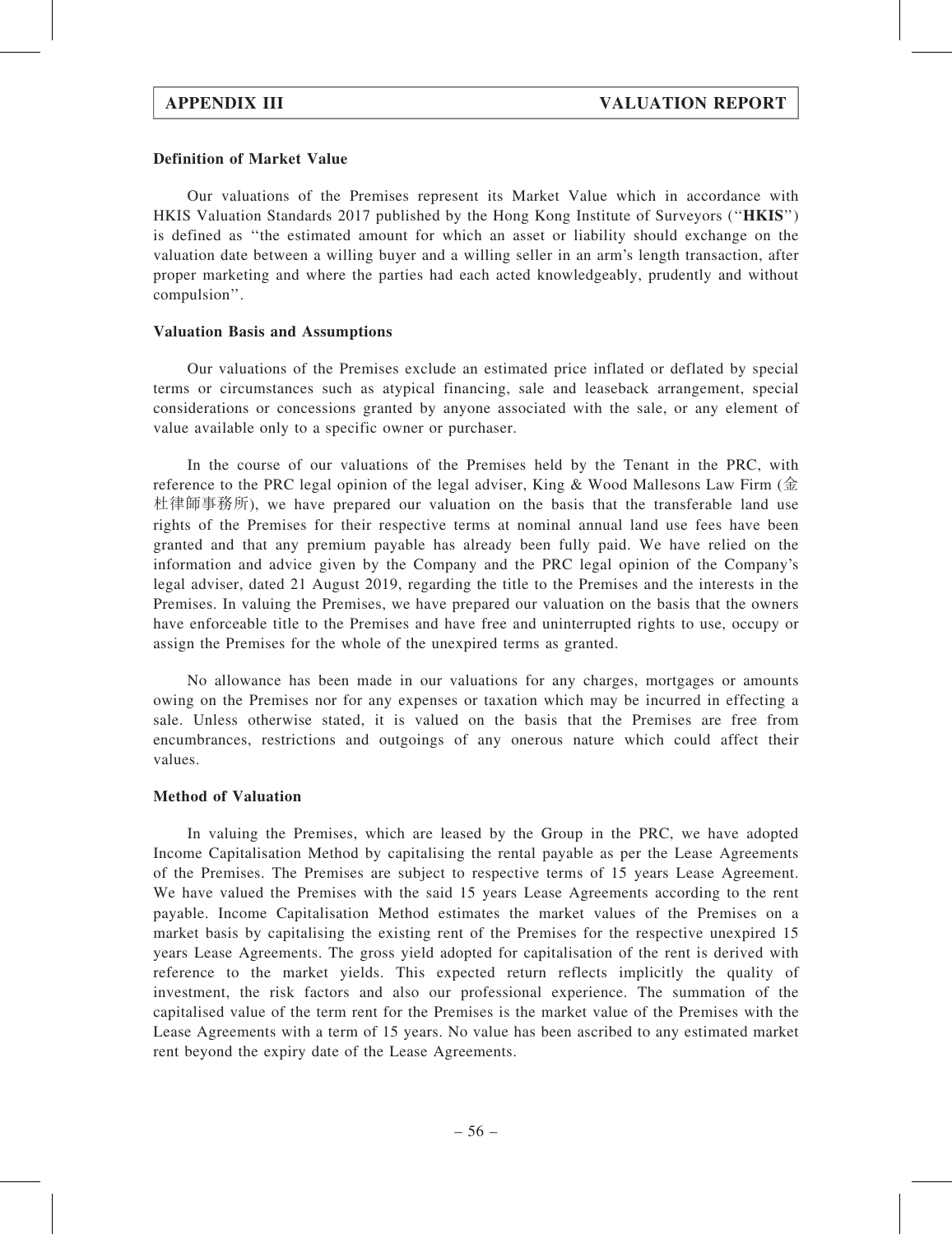We understand the Company has also recognised the right-of-use asset of the Premises pursuant to HKFRS 16 for accounting treatment is different from the said market valuation of the Premises pursuant to HKIS Valuation Standards 2017 as two set of figures are prepared based on two different professional standards.

In valuing the Premises, we have complied with the requirements set out in Chapter 5 and Practice Note 12 of the Rules Governing the Listing of Securities on The Stock Exchange of Hong Kong Limited and HKIS Valuation Standards 2017.

#### Sources of Information

We have relied to a very considerable extent on the information given to us by the Company and the opinion of the PRC legal adviser as to PRC laws. We have accepted advice given to us on such matters as planning approvals or statutory notices, easements, tenure, identification of the Premises, tenancy information, particulars of occupancy, site and floor areas and all other relevant matters.

Dimensions, measurements and areas included in the valuation report are based on information provided to us and are therefore only approximations. We have had no reason to doubt the truth and accuracy of the information provided to us by the Company which is material to the valuations. We were also advised by the Company that no material facts have been omitted from the information provided.

We would point out that the copies of documents provided to us are mainly compiled in Chinese characters and the transliteration in English represents our understanding of the contents. We would therefore advise the Company to make reference to the original Chinese edition of the documents and consult your legal adviser regarding the legality and interpretation of these documents.

#### Title Investigation

We have been provided by the Company with the copies or extracts of documents. However, we have not searched the original document to verify ownership or to ascertain any amendments. All documents have been used for reference only and all dimensions, measurements and areas are approximate.

#### Site Inspection

Our Shanghai office valuer, Mr. Rick Sun (14 years' experience in property valuation in the PRC), has inspected the exterior and, whenever possible, the interior of the Premises in May 2019. However, no structural survey has been made, but in the course of our inspection, we did not note any serious defects. We are not, however, able to report that the Premises are free of rot, infestation or any other structural defects. No tests were carried out to any of the services.

Unless otherwise stated, we have not been able to carry out detailed on-site measurements to verify the site and floor area of the Premises and we have assumed that the areas shown on the copies of documents handed to use are correct.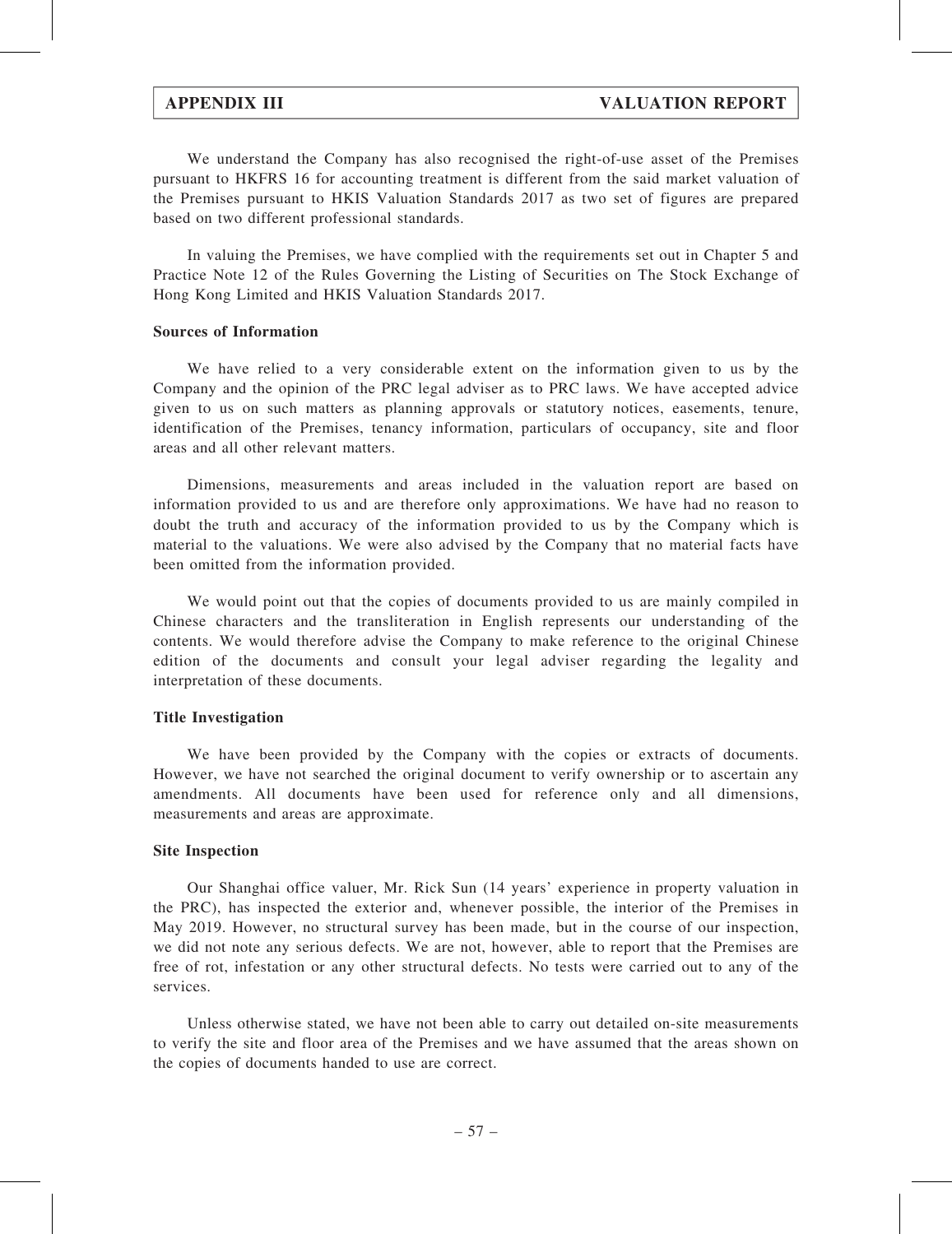### **Currency**

Unless otherwise stated, all sums stated in our valuation are in Renminbi, the official currency of the PRC.

We attach herewith a summary of valuations and valuation reports.

Yours faithfully, For and on behalf of Cushman & Wakefield Limited Philip C Y Tsang Registered Professional Surveyor (General Practice) Registered China Real Estate Appraiser MSc, MHKIS Director

Note: Mr. Philip C Y Tsang is Registered Professional Surveyor who has over 26 years' experience in the valuation of properties in the PRC.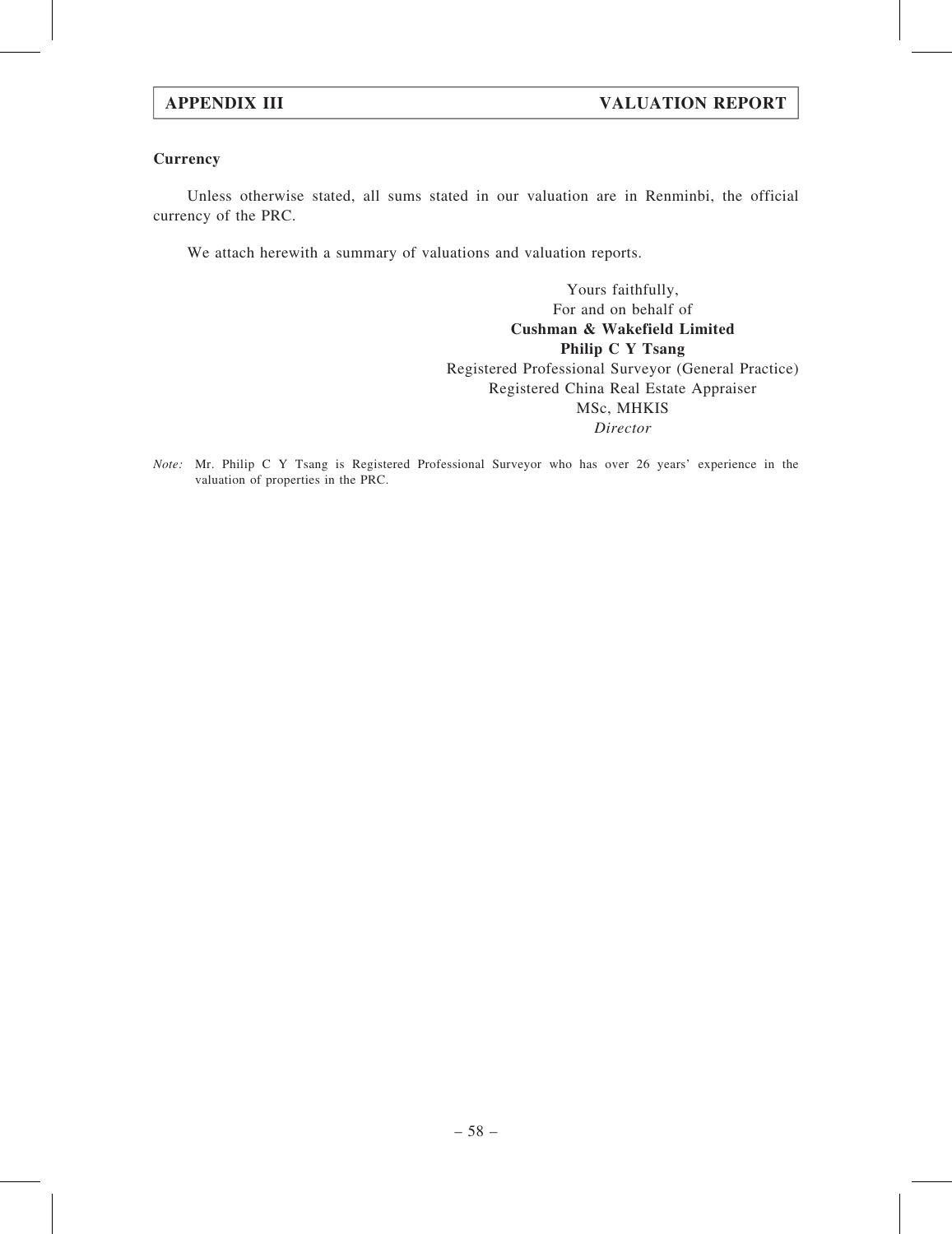## SUMMARY OF VALUATIONS

## The Premises leased by the Group in the PRC

|    |                                                                                                                | Market value<br>in existing<br>state as at |
|----|----------------------------------------------------------------------------------------------------------------|--------------------------------------------|
|    | <b>Premises</b>                                                                                                | 28 June 2019                               |
|    |                                                                                                                | (RMB)                                      |
| 1. | A term of 15 years Lease Agreement of Cinema Premises,<br>Floors 5, 6 and 7 of the building units 597 and 599, | 62,000,000                                 |
|    | located at Wuxing Road, Xiagang Street,                                                                        | (We have                                   |
|    | Jiangyin,                                                                                                      | valued 15                                  |
|    | Wuxi,                                                                                                          | years Lease                                |
|    | Jiangsu Province,                                                                                              | Agreement of                               |
|    | the People's Republic of China,                                                                                | Cinema                                     |
|    | with a total gross floor area of approximately 17,124.49 square meters                                         | Premises)                                  |
| 2. | A term of 15 years Lease Agreement of Hotel Premises,<br>Orange Sky Land Square One,                           | 54,000,000                                 |
|    | located at Wuxing Road, Xiagang Street,                                                                        | (We have                                   |
|    | Jiangyin,                                                                                                      | valued 15                                  |
|    | Wuxi,                                                                                                          | years Lease                                |
|    | Jiangsu Province,                                                                                              | Agreement of                               |
|    | the People's Republic of China,                                                                                | Hotel                                      |
|    | with a total gross floor area of approximately 14,188.57 square meters                                         | Premises)                                  |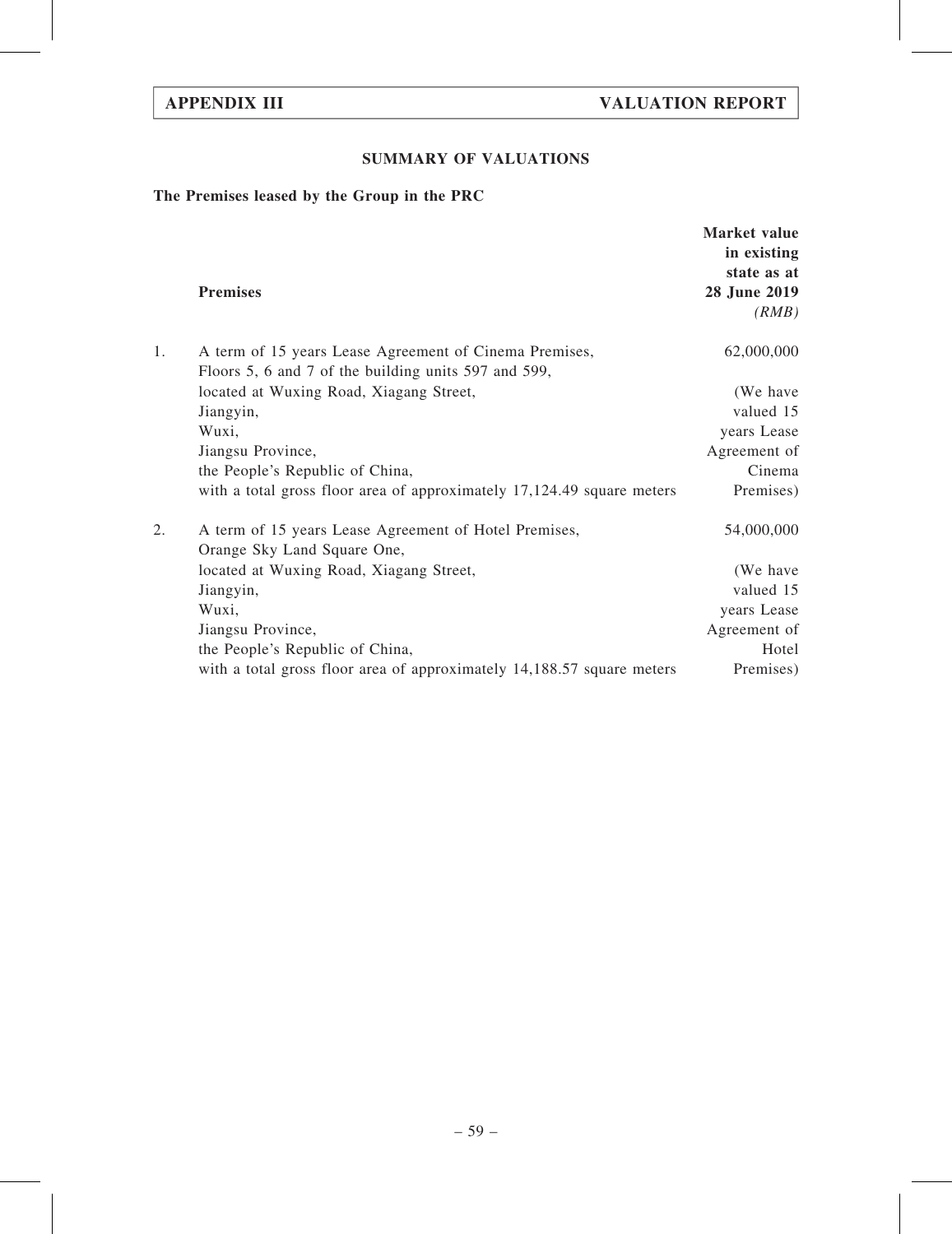## VALUATION REPORT

## The Premises leased by the Group in the PRC

|    | <b>Premises</b>                                                                                                                                                                                                                                                                                                                           | Description and tenure                                                                                                                                                                                                                                                                                                                                                                                                                                                                                                                                                                                                                                                                                                                                                                                                                                                                             | Particulars of<br>occupancy                                                                                   | Market value<br>in existing state<br>as at<br>28 June 2019                                                                          |
|----|-------------------------------------------------------------------------------------------------------------------------------------------------------------------------------------------------------------------------------------------------------------------------------------------------------------------------------------------|----------------------------------------------------------------------------------------------------------------------------------------------------------------------------------------------------------------------------------------------------------------------------------------------------------------------------------------------------------------------------------------------------------------------------------------------------------------------------------------------------------------------------------------------------------------------------------------------------------------------------------------------------------------------------------------------------------------------------------------------------------------------------------------------------------------------------------------------------------------------------------------------------|---------------------------------------------------------------------------------------------------------------|-------------------------------------------------------------------------------------------------------------------------------------|
| 1. | A term of 15 years<br>Lease Agreement of<br>Cinema Premises,<br>Floors 5, 6 and 7 of<br>the building units<br>597 and 599, located<br>at Wuxing Road,<br>Xiagang Street,<br>Jiangyin, Wuxi,<br>Jiangsu Province, the<br>People's Republic of<br>China, with a total<br>gross floor area of<br>approximately<br>17,124.49 square<br>meters | The Complex is a mixed-use<br>development including a 13-storey hotel<br>building and a 9-storey commercial<br>arcade with a cinema, erected on a<br>parcel of land with a site area of 23,334<br>square meters. It was completed in<br>2016.<br>According to the Construction Project<br>Completion Survey Report provided by<br>the Landlord, the Premises comprises a<br>cinema on Floors 5, 6 and 7 of the<br>commercial arcade and has a total gross<br>floor area of approximately 17,124.49<br>square meters.<br>The Premises is located at south of<br>Wuxing Road and west of Xiadong<br>Road, Jiangyin, Wuxi. Developments<br>nearby are mainly commercial, office<br>and residential development. According<br>to the Company, the Premises is for a<br>cinema; there is no environmental issues<br>and litigation dispute; there is no plan<br>for renovation or change the use of the | As at the valuation<br>date, the Premises<br>was vacant and its<br>current interior was<br>bare shell finish. | RMB62,000,000<br>(RENMINBI<br><b>SIXTY TWO</b><br>MILLION)<br>(We have valued<br>15 years Lease<br>Agreement of<br>Cinema Premises) |
|    |                                                                                                                                                                                                                                                                                                                                           | Premises.<br>The land use rights of the Complex have<br>been granted for a term from 1 March<br>2011 to 28 February 2051 for<br>commercial, hotel and theatre use.                                                                                                                                                                                                                                                                                                                                                                                                                                                                                                                                                                                                                                                                                                                                 |                                                                                                               |                                                                                                                                     |
|    | Notes:                                                                                                                                                                                                                                                                                                                                    |                                                                                                                                                                                                                                                                                                                                                                                                                                                                                                                                                                                                                                                                                                                                                                                                                                                                                                    |                                                                                                               |                                                                                                                                     |
|    | (1)                                                                                                                                                                                                                                                                                                                                       | According to the Leasing Agreement dated 28 June 2019:                                                                                                                                                                                                                                                                                                                                                                                                                                                                                                                                                                                                                                                                                                                                                                                                                                             |                                                                                                               |                                                                                                                                     |
|    | Landlord                                                                                                                                                                                                                                                                                                                                  | Jiangyin Orange Land Cinema Development Management Co., Ltd.* (江陰橙<br>地影院開發管理有限公司)                                                                                                                                                                                                                                                                                                                                                                                                                                                                                                                                                                                                                                                                                                                                                                                                                 |                                                                                                               |                                                                                                                                     |
|    | Tenant                                                                                                                                                                                                                                                                                                                                    | Jiangyin Orange Sky Golden Harvest Liuliu Enterprise Management Co.,<br>Ltd* (江陰橙天嘉禾六六企業管理有限公司)                                                                                                                                                                                                                                                                                                                                                                                                                                                                                                                                                                                                                                                                                                                                                                                                    |                                                                                                               |                                                                                                                                     |
|    | Cinema Premises                                                                                                                                                                                                                                                                                                                           | Floors 5, 6 and 7 of the building units 597 and 599, located at Wuxing Road,<br>Xiagang Street, Jiangyin, PRC (中國江陰市夏港街道五星路), with a total<br>gross floor area of approximately 17,124.49 square meters                                                                                                                                                                                                                                                                                                                                                                                                                                                                                                                                                                                                                                                                                            |                                                                                                               |                                                                                                                                     |
|    | Lease Term                                                                                                                                                                                                                                                                                                                                | A term of 15 years, commencing from the date following the Cinema                                                                                                                                                                                                                                                                                                                                                                                                                                                                                                                                                                                                                                                                                                                                                                                                                                  |                                                                                                               |                                                                                                                                     |

\* For identification only

Delivery Date.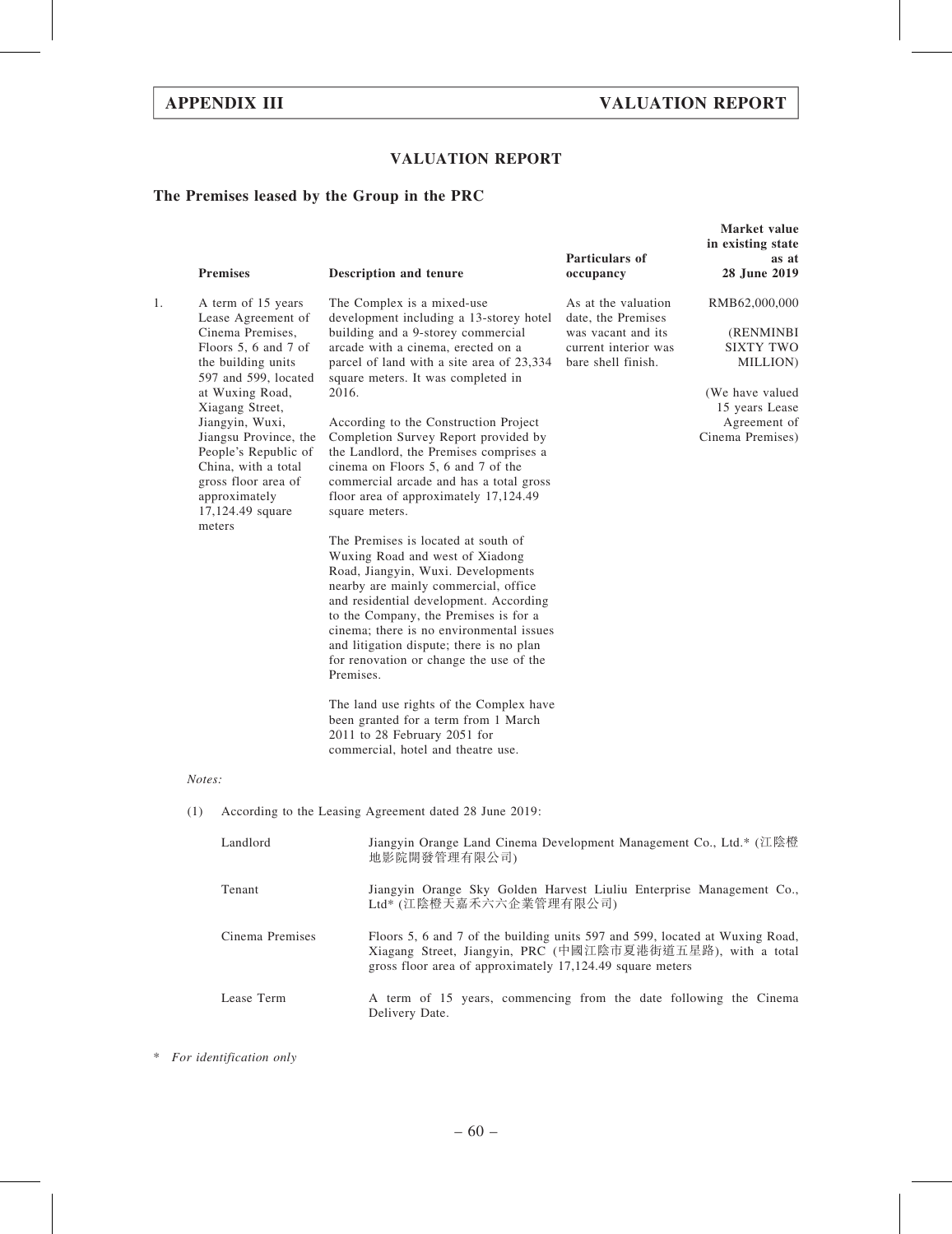Rent The amount payable by the Tenant to the Landlord for a particular rental year during the Cinema Lease Term is equivalent to (1) the yearly Fixed Cinema Lease Amount, (2) the yearly Fixed Cinema Lease Amount and the Variable Cinema Lease Amount or (3) the yearly Fixed Cinema Lease Amount and the De Minimis Amount (as the case may be) (collectively, the ''Cinema Rent'').

(a) Fixed Cinema Lease Amount

A rate at RMB1.35 per square meter per day (the ''Initial Cinema Rent Rate'') for the first three years from the date following the Cinema premises Delivery (the ''Cinema Lease Initial Period''). During the Cinema Lease Initial Period, the yearly Fixed Cinema Lease Amount (1) for the first rental year during the Cinema Lease Term shall amount to approximately RMB5,625,394.97 (inclusive of tax) taking into consideration of the Cinema Rent Exemption Period and (2) for the second and third rental year during the Cinema Lease Term shall amount to approximately RMB8,438,092.45 (inclusive of tax) per year.

The Initial Cinema Rent Rate will be increased by 8% every three years from the end of the Cinema Lease Initial Period during the Cinema Lease Term (the ''Subsequent Cinema Rent Rate'').

(b) Variable Lease Amount

In the event that the yearly Cinema Commission Amount exceeds the yearly Fixed Cinema Lease Amount for a particular rental year during the Cinema Lease Term, an amount equivalent to the difference between the yearly Cinema Commission Amount and the yearly Fixed Cinema Lease Amount shall be payable by the Tenant to the Landlord.

(c) De Minimis Amount

Notwithstanding the above, in the event that (1) the yearly Cinema Commission Amount exceeds the yearly Fixed Cinema Lease Amount and (2) the yearly Variable Cinema Lease Amount exceeds the De Minimis Amount for a particular rental year during the Cinema Lease Term, the Tenant shall pay an amount equivalent to (1) the yearly Fixed Cinema Lease Amount and (2) the De Minimis Amount to the Landlord for the relevant rental year.

- Payment of Cinema Rent The Fixed Cinema Lease Amount shall be pre-paid by the Tenant to the Landlord every three months during the Cinema Lease Term.
- Rent Exemption Period The Tenant is exempted from payment of the Cinema Rent for a period of four months from the date following the Cinema Delivery Date.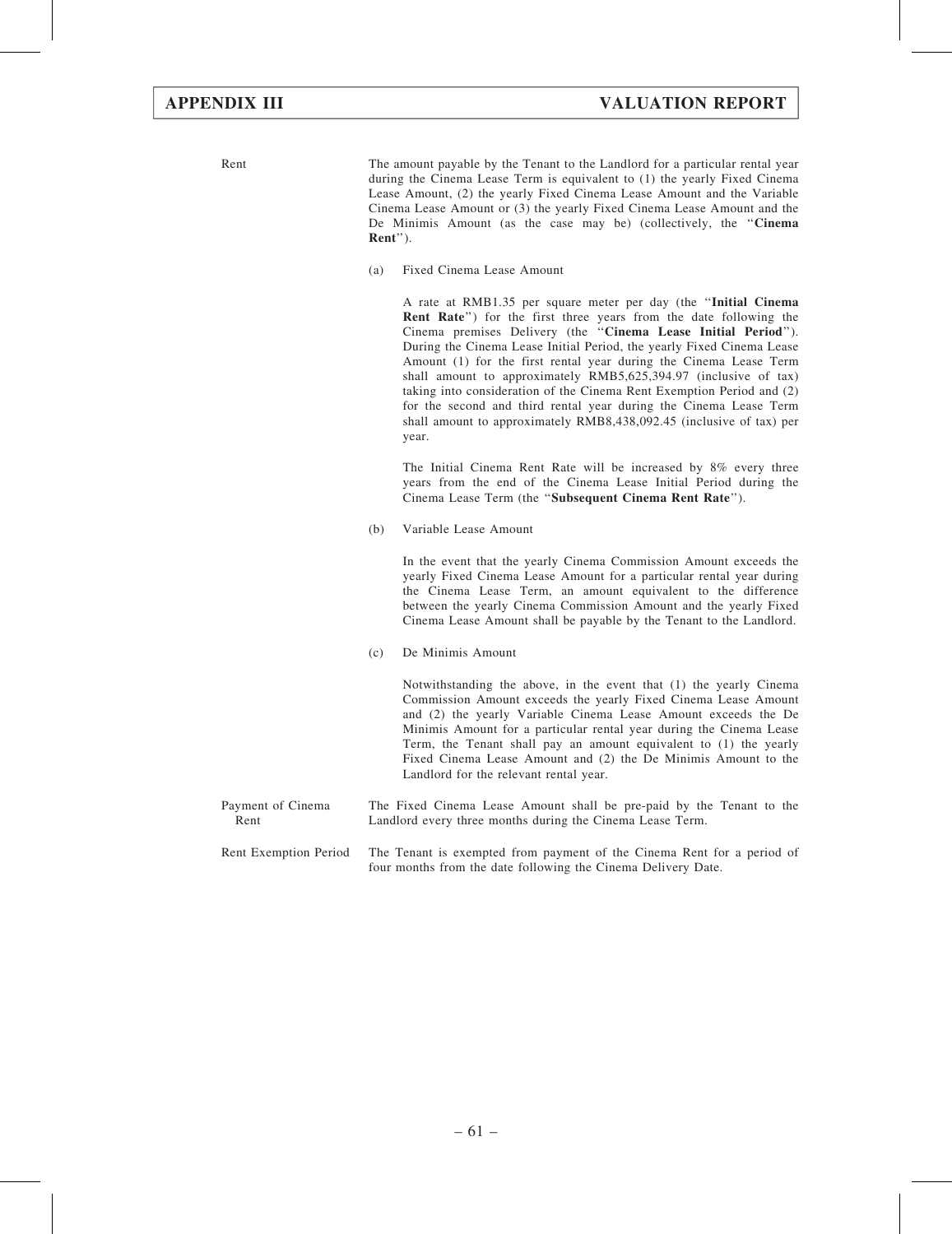Property Management Service Fee A rate at RMB0.5 per square meter per day (the ''Initial Cinema Property Management Fee Rate'') for the property management services at the Cinema Premises provided by the Property Manager appointed by the Landlord ("Cinema Property Manager") during the Cinema Lease Initial Period, which amounts to (1) approximately RMB2,083,479.62 (inclusive of water and air conditioning bills and tax) for the first rental year during the Cinema Lease Term taking into account of the Cinema Rent Exemption Period and (2) approximately RMB3,125,219.43 (inclusive of water and air conditioning bills and tax) per year for the second and third rental year during the Cinema Lease Term.

> The Initial Cinema Property Management Fee will be increased by 8% every three years from the end of the Cinema Lease Initial Period (the ''Increased Cinema Property Management Service Fee Rate'').

Fixed Cinema Lease Amount and Cinema Property Management Fee Adjustment The Tenant has a right every three years during the Cinema Lease Term to appoint an independent valuer to evaluate the Fixed Cinema Lease Amount and/or the Cinema Property Management Fee of that particular year. If the market rent is lower than the yearly Fixed Cinema Lease Amount and/or the yearly Cinema Property Management Fee for that year, the subsequent yearly Fixed Cinema Lease Amount and/or the yearly Cinema Property Management Fee payable by the Tenant should be adjusted accordingly.

> In the event that the market rate of the third rental year evaluated by the independent valuer (the "Cinema Third Year Market Rate") is lower than the yearly Fixed Cinema Lease Amount and/or Cinema Property Management Fee paid by the Tenant to the Landlord during the first three rental years, the yearly Fixed Cinema Lease Amount and/or Cinema Property Management Fee payable by the Tenant for the fourth to the sixth rental year during the Cinema Lease Term will be adjusted to a rate not higher than the Cinema Third Year Market Rate. In the event that the market rate of the sixth rental year evaluated by the independent valuer (the ''Cinema Sixth Year Market Rate'') is lower than the yearly Fixed Cinema Lease Amount and/or Cinema Property Management Fee paid by the Tenant to the Landlord during the fourth to the sixth rental year of the Cinema Lease, the yearly Fixed Cinema Lease Amount and/or Cinema Property Management Fee payable by the Tenant for the seventh to the ninth rental year during the Cinema Lease Term will be adjusted to a rate not higher than the Cinema Sixth Year Market Rate.

| Usage of Premises | The Cinema Premises shall be used for the purpose of cinema operation.                                                                                                                                                                |
|-------------------|---------------------------------------------------------------------------------------------------------------------------------------------------------------------------------------------------------------------------------------|
| Sub-letting       | Upon the submission of a written notification to the Landlord, the Tenant has<br>a right to sub-let the Cinema Premises (in part or in whole) to any party.                                                                           |
| Right to Renew    | The Tenant has the priority to renew the lease on the same terms as offered<br>by other parties for the leasing of the Cinema Premises. Upon the renewal of<br>the lease under the Cinema Lease Agreement, the Company will re-comply |

(2) According to Real Estate Title Certificate No. (2019) 0019423 dated 26 June 2019, the land use rights of the Complex, comprising a total site area of approximately 8,355 square meters and a gross floor area of approximately 51,480.93 square meters, has been vested to the Landlord for a term due to expire on 28 February 2051 for other commercial services land/non-residential use.

with the requirements under the Listing Rules.

(3) According to Certificate for the Use of State-owned Land No. (2011) 6691 dated 4 April 2011, the land use rights of the Complex, comprising a total site area of approximately 23,334 square meters, has been vested to the Landlord for a term from 1 March 2011 to 28 February 2051 for commercial, hotel and theatre use.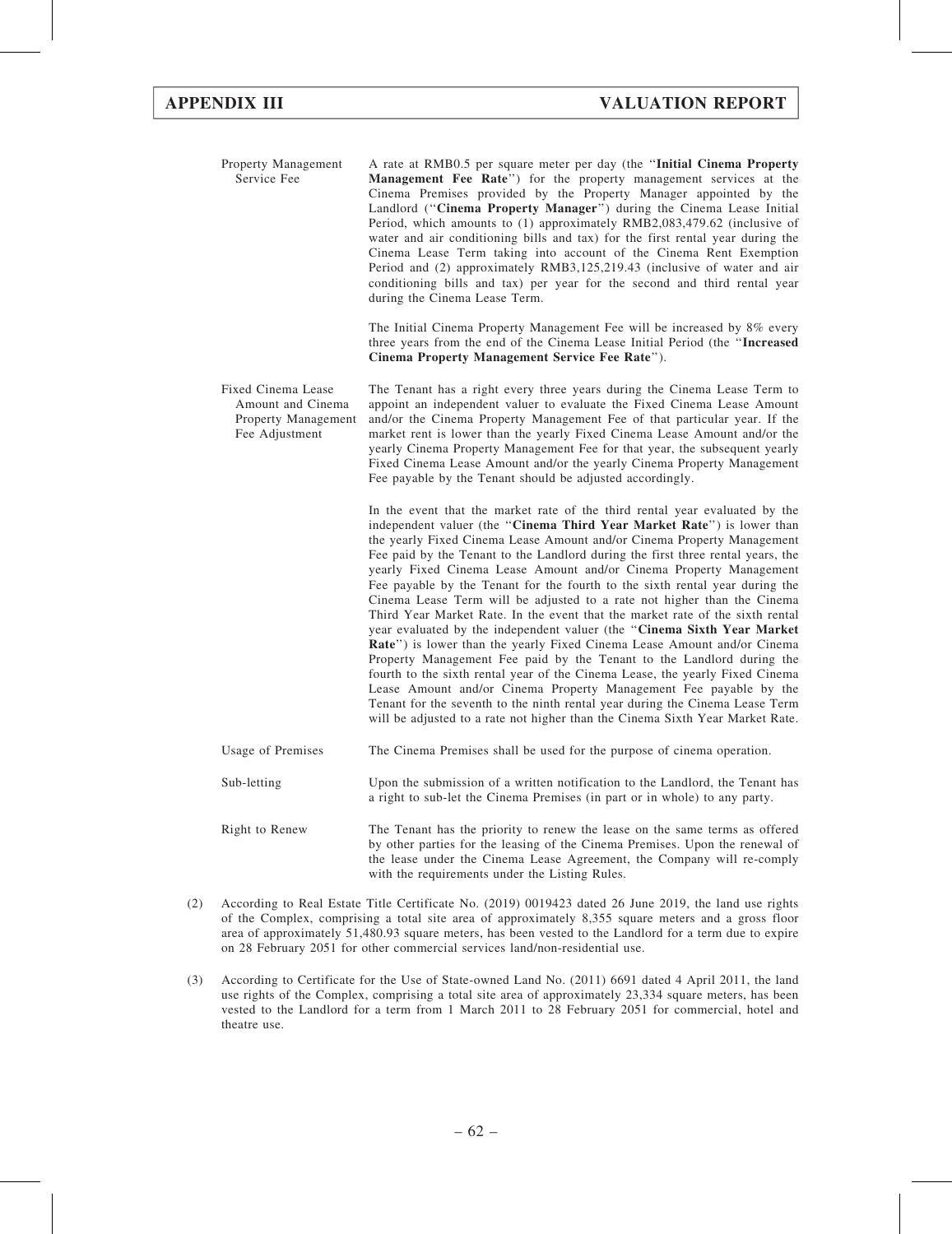- (4) According to Completion and Acceptance Certificate for Construction Works No. 3202811603020101- JX-001 dated 26 June 2017, the development of 1# and 2# Building, with a total gross floor area of 65,273.74 square meters, basement of 26,623.35 square meters, has been completed on 20 December 2016.
- (5) According to Land Use Rights Grant Contract No. 3202812011CR0069 dated 4 March 2011 and the Supplementary Contract dated 28 October 2014:

| (i)               | Grantee       |                      | the Landlord                                  |
|-------------------|---------------|----------------------|-----------------------------------------------|
| (ii)              | Location      | $\ddot{\phantom{a}}$ | South of Wuxing road and west of Xiadong Road |
| (iii)             | Site Area     |                      | 23,334 square meters                          |
| (iv)              | Land Use      | ÷                    | Commercial, theatre and hotel                 |
| (v)               | Plot Ratio    | $\ddot{\phantom{a}}$ | Not more than 2.8                             |
| (v <sub>i</sub> ) | Land Premium  | ÷                    | RMB61,800,000                                 |
| (vii)             | Land Use Term |                      | 40 years                                      |

- (6) According to Planning Permit for Construction Use of Land No. 320281201200046 dated 5 April 2012, the construction site of land with a total site area of 23,334 square meters is in compliance with the requirements of urban planning requirement.
- (7) According to Planning Permit for Construction Works No. 320281201500014 dated 17 February 2015, the construction works of 1# and 2# Building, with a permitted gross floor area of 65,273.74 square meters, basement of 26,623.35 square meters and plant room of 591.52 square meters, are in compliance with the construction works requirements and have been approved.
- (8) According to Permit for Commencement of Construction Works No. 320281201506290101 dated 29 June 2015, the construction works of 1# and 2# Building, with a permitted gross floor area of 65,273.74 square meters, basement of 26,623.35 square meters and plant room of 591.52 square meters, was in compliance with the requirement of works commencement and was permitted to be developed.
- (9) According to Business Licence No. 91320281559348489T, the Landlord was established as a limited liability company with a registered capital of RMB50,000,000 for a valid operation period from 5 August 2010 to 4 August 2026.
- (10) According to the PRC legal opinion:
	- (i) the Landlord is legally established and effectively existing under the PRC law, it is not found any circumstances in which the Landlord has dissolved, terminated or revoked of business licence;
	- (ii) the Landlord has obtained Land Use Rights Grant Contract, the land premium and related deed tax have been paid in full;
	- (iii) the Landlord has obtained Real Estate Title Certificate, Certificate for the Use of State-owned Land, Planning Permit for Construction Use of Land, Planning Permit for Construction Works, Permit for Commencement of Construction Works to develop Jiangyin Sky Orange Cultural Complex;
	- (iv) the Landlord has obtained Completion and Acceptance Certificate for Construction Works;
	- (v) Cinema Premises are not subject to any pledge;
	- (vi) The Lease Agreement is valid, binding and feasible under PRC law, the agreement in the Lease Agreement does not violate the provisions of applicable laws and regulations;
	- (vii) In view of the fact that the registration of the house lease registration of the Lease Agreement is not a precondition for the entry into force of the contract, whether or not the contract for the registration of the house lease registration will not affect the signing and effectiveness of the contract; and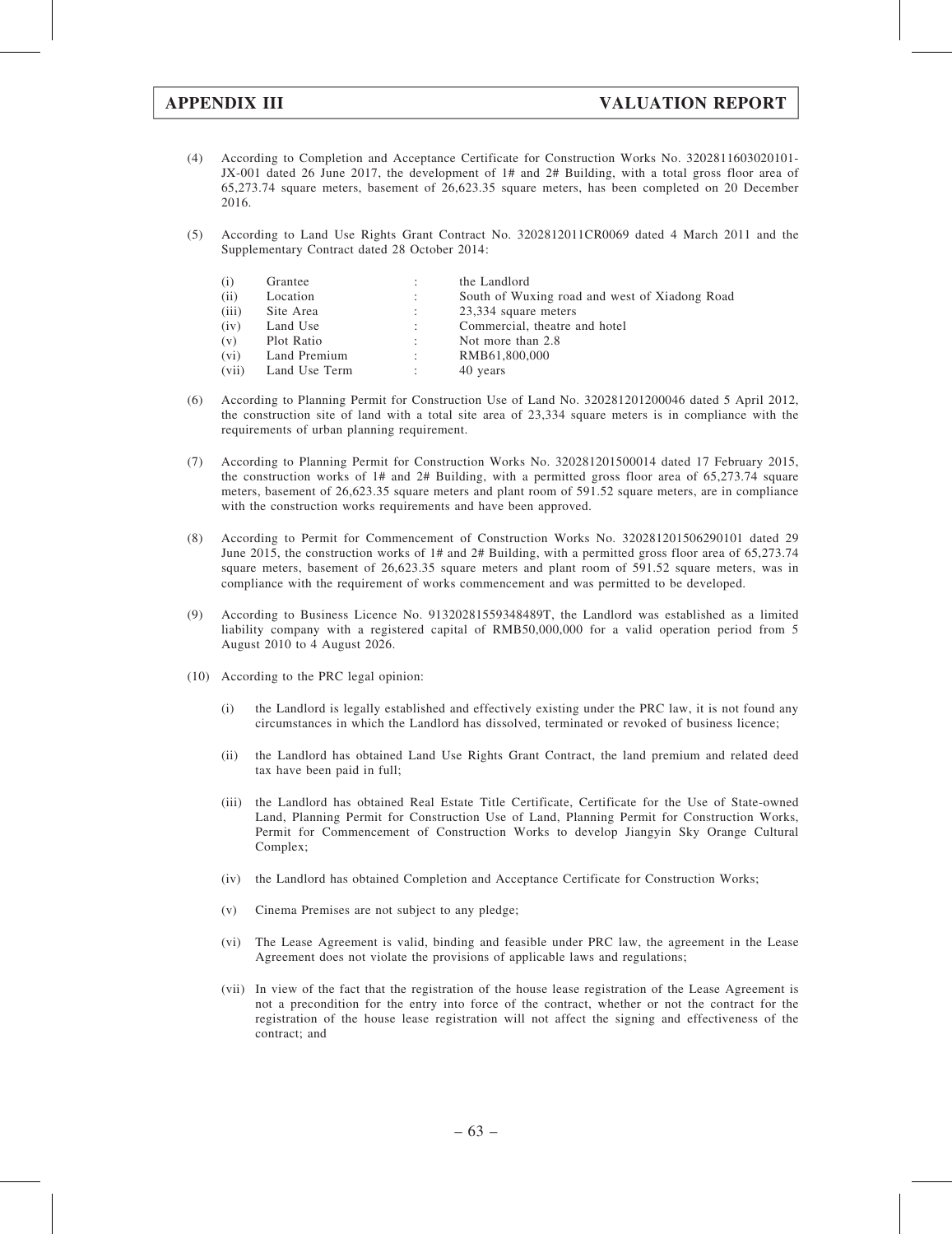- (viii) The Cinema has a lease dispute situation between the Landlord and Orange Sky Golden Harvest Studios (China) Co., Ltd.\* 橙天嘉禾影城(中國)有限公司 (now known as Dadi Cinema (Group) Co., Ltd.\* 大地影院(集團)有限公司)), (''Orange Sky Golden Harvest Studios''). According to the understanding, the rental relationship between the Orange Sky Golden Harvest Studios and the Landlord has been terminated. Based on the application of Orange Sky Golden Harvest Studios, the relevant bank deposits of the Landlord have been frozen by the court for the purpose of providing preservation measures (it is not the seizure of the cinema or any part thereof as a preservation measure). In conclusion, the dispute between the Orange Sky Golden Harvest Studios and the Landlord will not have a material adverse effect on this transaction.
- (11) The status of the title and grant of major approvals and licence in accordance with the information provided by the Company and the opinion of the PRC legal adviser:

| Certificate for the Use of State-owned Land                   | Yes |
|---------------------------------------------------------------|-----|
| Land Use Rights Grant Contract and the Supplementary Contract | Yes |
| Real Estate Title Certificate                                 | Yes |
| Planning Permit for Construction Use of Land                  | Yes |
| Planning Permit for Construction Works                        | Yes |
| Permit for Commencement of Construction Works                 | Yes |
| <b>Business Licence</b>                                       | Yes |
| Completion and Acceptance Certificates for Construction Works | Yes |
|                                                               |     |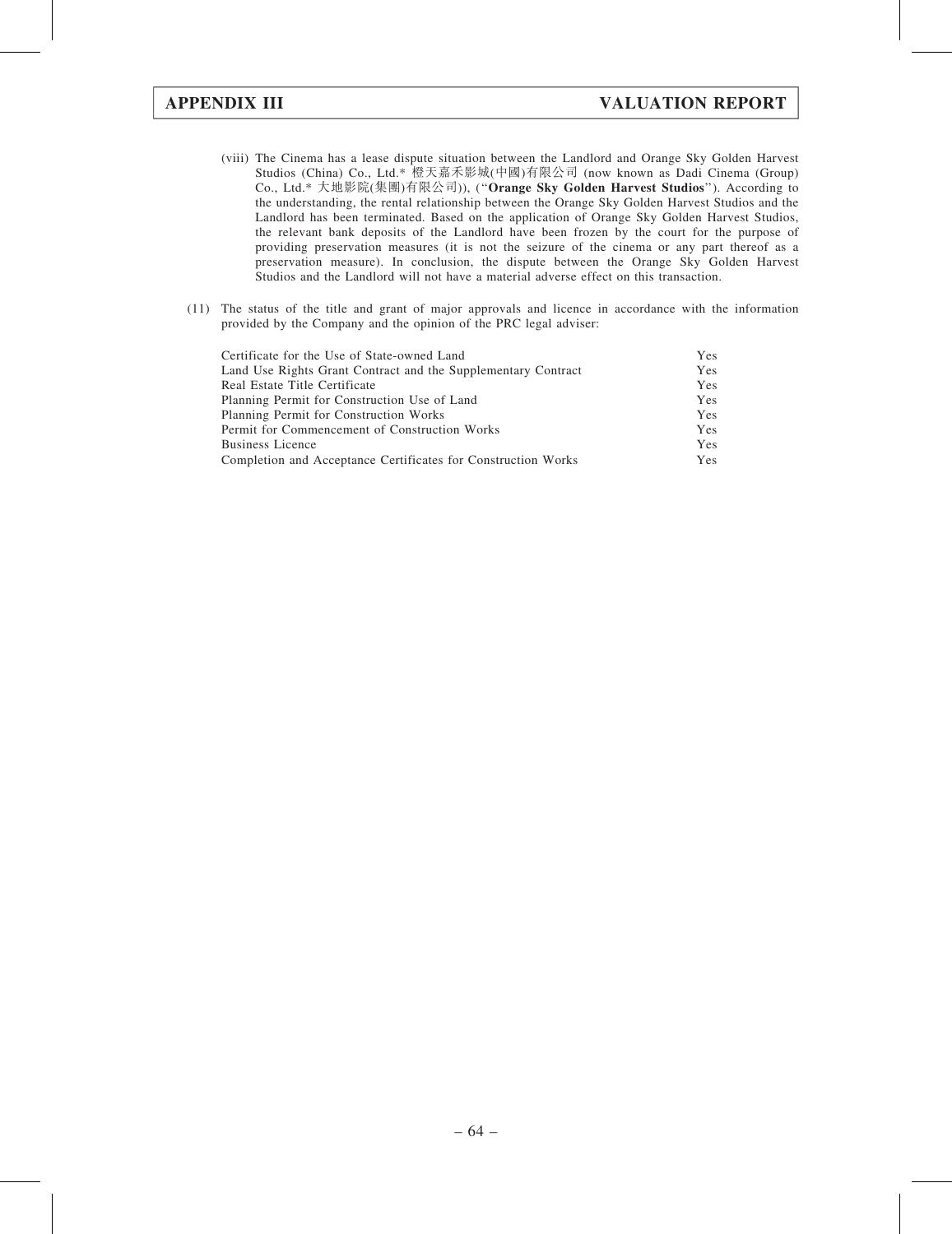Market value

## VALUATION REPORT

## The Premises leased by the Group in the PRC

|    | <b>Premises</b>                                                                                                                                                                                                                                                                                        | Description and tenure                                                                                                                                                                                                                                                                                                                                                                                                                                                                                                                                                                                                                                                                                                                                                                                                                                                                                                                                                                                                                                                                                         | Particulars of<br>occupancy                                                                                                         | in existing state<br>as at<br>28 June 2019                                                                                          |  |  |  |
|----|--------------------------------------------------------------------------------------------------------------------------------------------------------------------------------------------------------------------------------------------------------------------------------------------------------|----------------------------------------------------------------------------------------------------------------------------------------------------------------------------------------------------------------------------------------------------------------------------------------------------------------------------------------------------------------------------------------------------------------------------------------------------------------------------------------------------------------------------------------------------------------------------------------------------------------------------------------------------------------------------------------------------------------------------------------------------------------------------------------------------------------------------------------------------------------------------------------------------------------------------------------------------------------------------------------------------------------------------------------------------------------------------------------------------------------|-------------------------------------------------------------------------------------------------------------------------------------|-------------------------------------------------------------------------------------------------------------------------------------|--|--|--|
| 2. | A term of 15 years<br>Agreement of Hotel<br>Premises, Orange<br>Sky Land Square<br>One, located at<br>Wuxing Road,<br>Xiagang Street,<br>Jiangyin, Wuxi,<br>Jiangsu Province, the<br>People's Republic of<br>China, with a total<br>gross floor area of<br>approximately<br>14,188.57 square<br>meters | The Complex is a mixed-use<br>development including a 13-storey hotel<br>building (Orange Sky Land Square One)<br>and a 9-storey commercial arcade with a<br>cinema, erected on a parcel of land with<br>a site area of 23,334 square meters. It<br>was completed in 2016.<br>According to the Construction Project<br>Completion Survey Report provided by<br>the Company, the Premises comprises a<br>hotel building (Orange Sky Land Square<br>One) (L1-L11 $\&$ Roof) with a total<br>gross floor area of 14,188.57 square<br>meters in the Complex.<br>The Premises is located at south of<br>Wuxing Road and Xiagang Street,<br>Jiangyin, Wuxi. Developments nearby<br>are mainly commercial, office and<br>residential development. According to<br>the Company, the Premises is for a hotel<br>building; there is no environmental<br>issues and litigation dispute; there is no<br>plan for renovation or change the use of<br>the Premises.<br>The land use rights of the Complex have<br>been granted for a term from 1 March<br>2011 to 28 February 2051 for<br>commercial, hotel and theatre use. | As at the valuation<br>date, the Premises<br>was vacant and its<br>current interior was<br>bare shell finish.                       | RMB54,000,000<br>(RENMINBI<br><b>FIFTY FOUR</b><br>MILLION)<br>(We have valued<br>15 years Lease<br>Agreement of<br>Hotel Premises) |  |  |  |
|    | Notes:                                                                                                                                                                                                                                                                                                 |                                                                                                                                                                                                                                                                                                                                                                                                                                                                                                                                                                                                                                                                                                                                                                                                                                                                                                                                                                                                                                                                                                                |                                                                                                                                     |                                                                                                                                     |  |  |  |
|    | (1)                                                                                                                                                                                                                                                                                                    | According to the Lease Agreement dated 28 June 2019:                                                                                                                                                                                                                                                                                                                                                                                                                                                                                                                                                                                                                                                                                                                                                                                                                                                                                                                                                                                                                                                           |                                                                                                                                     |                                                                                                                                     |  |  |  |
|    | Landlord<br>Jiangyin Orange Land Cinema Development Management Co., Ltd.* (江陰橙<br>地影院開發管理有限公司)                                                                                                                                                                                                         |                                                                                                                                                                                                                                                                                                                                                                                                                                                                                                                                                                                                                                                                                                                                                                                                                                                                                                                                                                                                                                                                                                                |                                                                                                                                     |                                                                                                                                     |  |  |  |
|    | Tenant                                                                                                                                                                                                                                                                                                 |                                                                                                                                                                                                                                                                                                                                                                                                                                                                                                                                                                                                                                                                                                                                                                                                                                                                                                                                                                                                                                                                                                                | Jiangyin Orange Sky Golden Harvest Liuliu Enterprise Management Co.,<br>Ltd* (江陰橙天嘉禾六六企業管理有限公司)                                     |                                                                                                                                     |  |  |  |
|    | <b>Hotel Premises</b>                                                                                                                                                                                                                                                                                  |                                                                                                                                                                                                                                                                                                                                                                                                                                                                                                                                                                                                                                                                                                                                                                                                                                                                                                                                                                                                                                                                                                                | Orange Sky Land Square One, Jiangyin, PRC (中國江陰市橙天地廣場1號),<br>with a total gross floor area of approximately 14,188.57 square meters |                                                                                                                                     |  |  |  |
|    | Floor Area                                                                                                                                                                                                                                                                                             | A total gross floor area of approximately 14,188.57 square meters                                                                                                                                                                                                                                                                                                                                                                                                                                                                                                                                                                                                                                                                                                                                                                                                                                                                                                                                                                                                                                              |                                                                                                                                     |                                                                                                                                     |  |  |  |
|    |                                                                                                                                                                                                                                                                                                        |                                                                                                                                                                                                                                                                                                                                                                                                                                                                                                                                                                                                                                                                                                                                                                                                                                                                                                                                                                                                                                                                                                                |                                                                                                                                     |                                                                                                                                     |  |  |  |

\* For identification only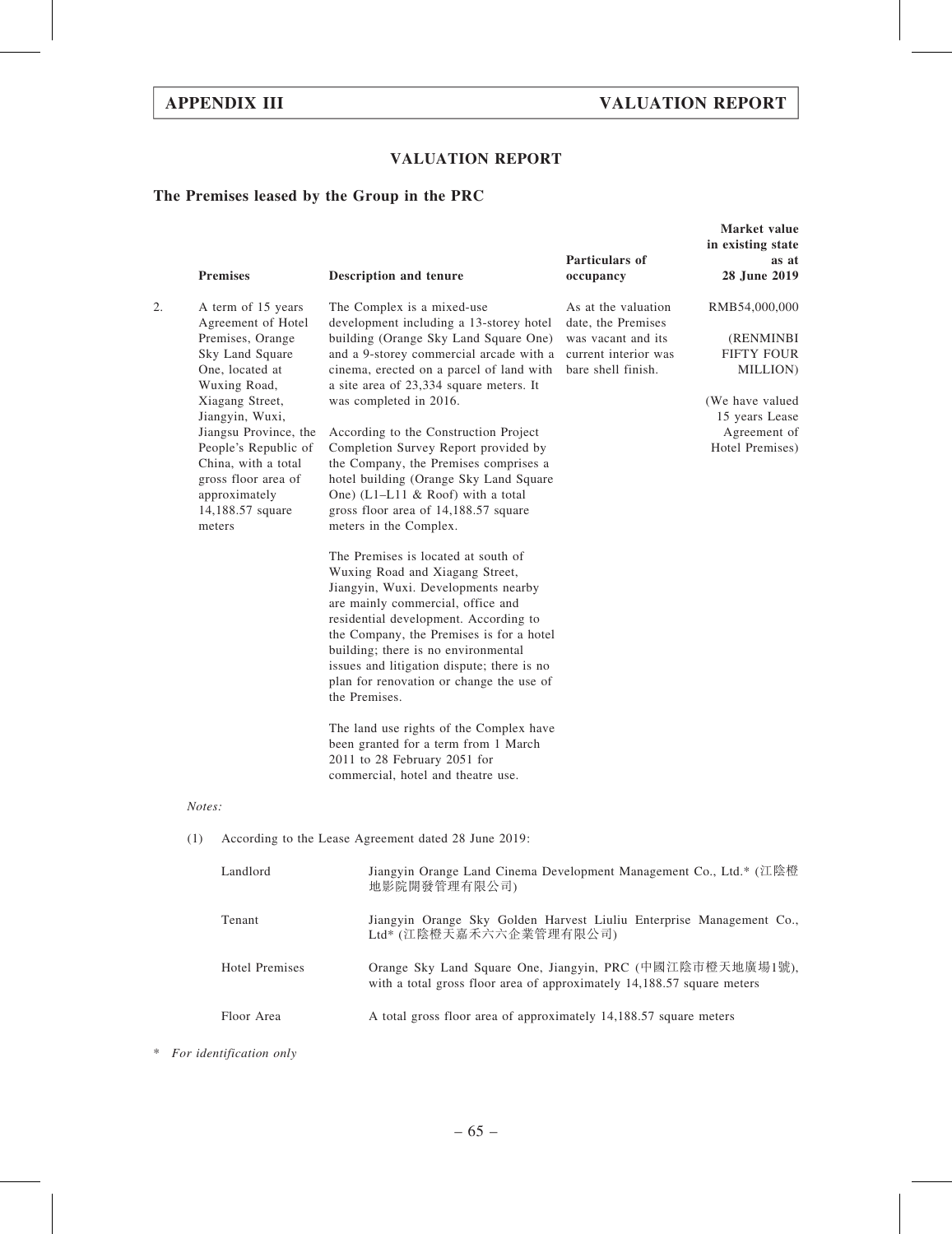| Lease Term            | A term of 15 years, commencing from the date following the Hotel Delivery<br>Date.                                                                                                                                                                                                                                                                                                                                                                                                                                                                                                                                                                                                                                                                                                                                                                                                                                                                    |
|-----------------------|-------------------------------------------------------------------------------------------------------------------------------------------------------------------------------------------------------------------------------------------------------------------------------------------------------------------------------------------------------------------------------------------------------------------------------------------------------------------------------------------------------------------------------------------------------------------------------------------------------------------------------------------------------------------------------------------------------------------------------------------------------------------------------------------------------------------------------------------------------------------------------------------------------------------------------------------------------|
| Rent                  | A rate at RMB1.4 per square meter per day (the "Initial Hotel Rent Rate")<br>for the first three years from the date following the Hotel Premises Delivery<br>(the "Hotel Lease Initial Period"). During the Hotel Lease Initial Period,<br>the yearly Hotel Rent (1) for the first rental year during the Hotel Lease<br>Term shall amount to approximately RMB4,833,572.85 (inclusive of tax)<br>taking into consideration of the Hotel Rent Exemption Period and (2) for the<br>second and third rental year during the Hotel Lease Term shall amount to<br>approximately RMB7,250,359.27 per year.                                                                                                                                                                                                                                                                                                                                                |
|                       | The Initial Hotel Rent Rate will be increased by $8\%$ every three years from<br>the end of the Hotel Lease Initial Period during the Hotel Lease Term (the<br>"Subsequent Hotel Rent Rate").                                                                                                                                                                                                                                                                                                                                                                                                                                                                                                                                                                                                                                                                                                                                                         |
| Payment of Hotel Rent | The Hotel Rent shall be pre-paid by the Tenant to the Landlord every three<br>months during the Hotel Lease Term.                                                                                                                                                                                                                                                                                                                                                                                                                                                                                                                                                                                                                                                                                                                                                                                                                                     |
| Rent Exemption Period | The Tenant is exempted from payment of the Hotel Rent for four months<br>from the date following the Hotel Delivery Date.                                                                                                                                                                                                                                                                                                                                                                                                                                                                                                                                                                                                                                                                                                                                                                                                                             |
| Hotel Rent Adjustment | The Tenant has a right every three years during the Hotel Lease Term to<br>appoint an independent valuer to evaluate the Hotel Rent of that particular<br>year. If the market rent is lower than the yearly Hotel Rent for that year, the<br>subsequent yearly Hotel Rent payable by the Tenant should be adjusted<br>accordingly.                                                                                                                                                                                                                                                                                                                                                                                                                                                                                                                                                                                                                    |
|                       | In the event that the market rate of the third rental year evaluated by the<br>independent valuer (the "Hotel Third Year Market Rate") is lower than<br>the yearly Hotel Rent paid by the Tenant to the Landlord during the first<br>three rental years, the yearly Hotel Rent payable by the Tenant for the fourth<br>to the sixth rental year during the Hotel Lease Term will be adjusted to a rate<br>not higher than the Hotel Third Year Market Rate. In the event that the<br>market rate of the sixth rental year evaluated by the independent valuer (the<br>"Hotel Sixth Year Market Rate") is lower than the yearly Hotel Rent paid<br>by the Tenant to the Landlord during the fourth to the sixth rental year of the<br>Hotel Lease, the yearly Hotel Rant payable by the Tenant for the seventh to<br>the ninth rental year during the Hotel Lease Term will be adjusted to a rate<br>not higher than the Hotel Sixth Year Market Rate. |
| Sub-letting           | Upon the submission of a written notification to the Landlord, the Tenant has<br>a right to sub-let the Hotel Premises (in part or in whole) to any party.                                                                                                                                                                                                                                                                                                                                                                                                                                                                                                                                                                                                                                                                                                                                                                                            |
| Right to Renew:       | The Tenant has the priority to renew the hotel lease on the same terms as<br>offered by other parties for the leasing of the Hotel Premises. Upon the<br>renewal of the lease under the Hotel Lease Agreement, the Company will re-<br>comply with the requirements under the Listing Rules.                                                                                                                                                                                                                                                                                                                                                                                                                                                                                                                                                                                                                                                          |

- (2) According to Real Estate Title Certificate No. (2019) 0019418 dated 26 June 2019, the land use rights of the Complex, comprising a total site area of approximately 1,358 square meters and a gross floor area of approximately 13,447.48 square meters, has been vested to the Landlord for a term due to expire on 28 February 2051 for accommodation and catering land/non-residential use.
- (3) According to Certificate for the Use of State-owned Land No. (2011) 6691 dated 4 April 2011, the land use rights of the Complex, comprising a total site area of approximately 23,334 square meters, has been vested to the Landlord for a term from 1 March 2011 to 28 February 2051 for commercial, hotel and theatre use.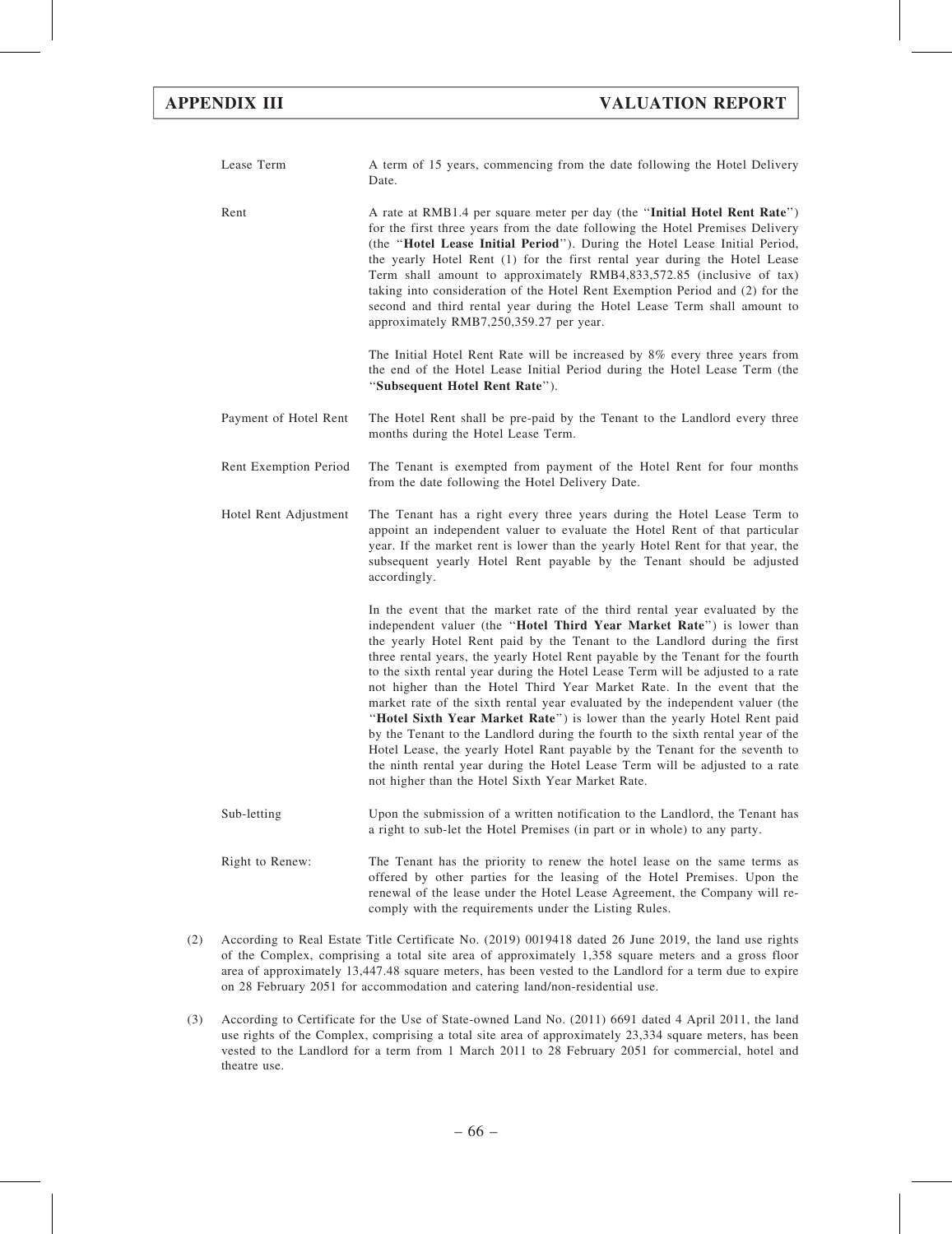- (4) According to Completion and Acceptance Certificate for Construction Works No. 3202811603020101- JX-001 dated 26 June 2017, the development of 1# and 2# Building, with a total gross floor area of 65,273.74 square meters, basement of 26,623.35 square meters, has been completed on 20 December 2016.
- (5) According to Land Use Rights Grant Contract No. 3202812011CR0069 dated 4 March 2011 and the Supplementary Contract dated 28 October 2014:

| (i)     | Grantee       | ÷ | The Landlord                                  |
|---------|---------------|---|-----------------------------------------------|
| (ii)    | Location      |   | South of Wuxing Road and west of Xiadong Road |
| (iii)   | Site Area     |   | 23,334 square meters                          |
| (iv)    | Land Use      | ÷ | Commercial, theatre and hotel                 |
| (v)     | Plot Ratio    |   | Not more than 2.8                             |
| $(v_i)$ | Land Premium  | ÷ | RMB61,800,000                                 |
| (vii)   | Land Use Term |   | 40 years                                      |

- (6) According to Planning Permit for Construction Use of Land No. 320281201200046 dated 5 April 2012, the construction site of land with a total site area of 23,334 square meters is in compliance with the requirements of urban planning requirement.
- (7) According to Planning Permit for Construction Works No. 320281201500014 dated 17 February 2015, the construction works of 1# and 2# Building, with a permitted gross floor area of 65,273.74 square meters, basement of 26,623.35 square meters and plant room of 591.52 square meters, are in compliance with the construction works requirements and have been approved.
- (8) According to Permit for Commencement of Construction Works No. 320281201506290101 dated 29 June 2015, the construction works of 1# and 2# Building, with a permitted gross floor area of 65,273.74 square meters, basement of 26,623.35 square meters and plant room of 591.52 square meters, was in compliance with the requirement of works commencement and was permitted to be developed.
- (9) According to Business Licence No. 91320281559348489T, the Landlord was established as a limited liability company with a registered capital of RMB50,000,000 for a valid operation period from 5 August 2010 to 4 August 2026.
- (10) According to the PRC legal opinion:
	- (i) the Landlord is legally established and effectively existing under the PRC law, it is not found any circumstances in which the Landlord has dissolved, terminated or revoked of business licence;
	- (ii) the Landlord has obtained Land Use Rights Grant Contract, the land premium and related deed tax have been paid in full;
	- (iii) the Landlord has obtained Real Estate Title Certificate, Certificate for the Use of State-owned Land, Planning Permit for Construction Use of Land, Planning Permit for Construction Works, Permit for Commencement of Construction Works to develop Jiangyin Sky Orange Cultural Complex;
	- (iv) the Landlord has obtained Completion and Acceptance Certificate for Construction Works;
	- (v) Hotel Premises are not subject to any pledge;
	- (vi) The Lease Agreement is valid, binding and feasible under PRC law, the agreement in the Lease Agreement does not violate the provisions of applicable laws and regulations; and
	- (vii) In view of the fact that the registration of the house lease registration of Lease Agreement is not a precondition for the entry into force of the contract, whether or not the contract for the registration of the house lease registration will not affect the signing and effectiveness of the contract.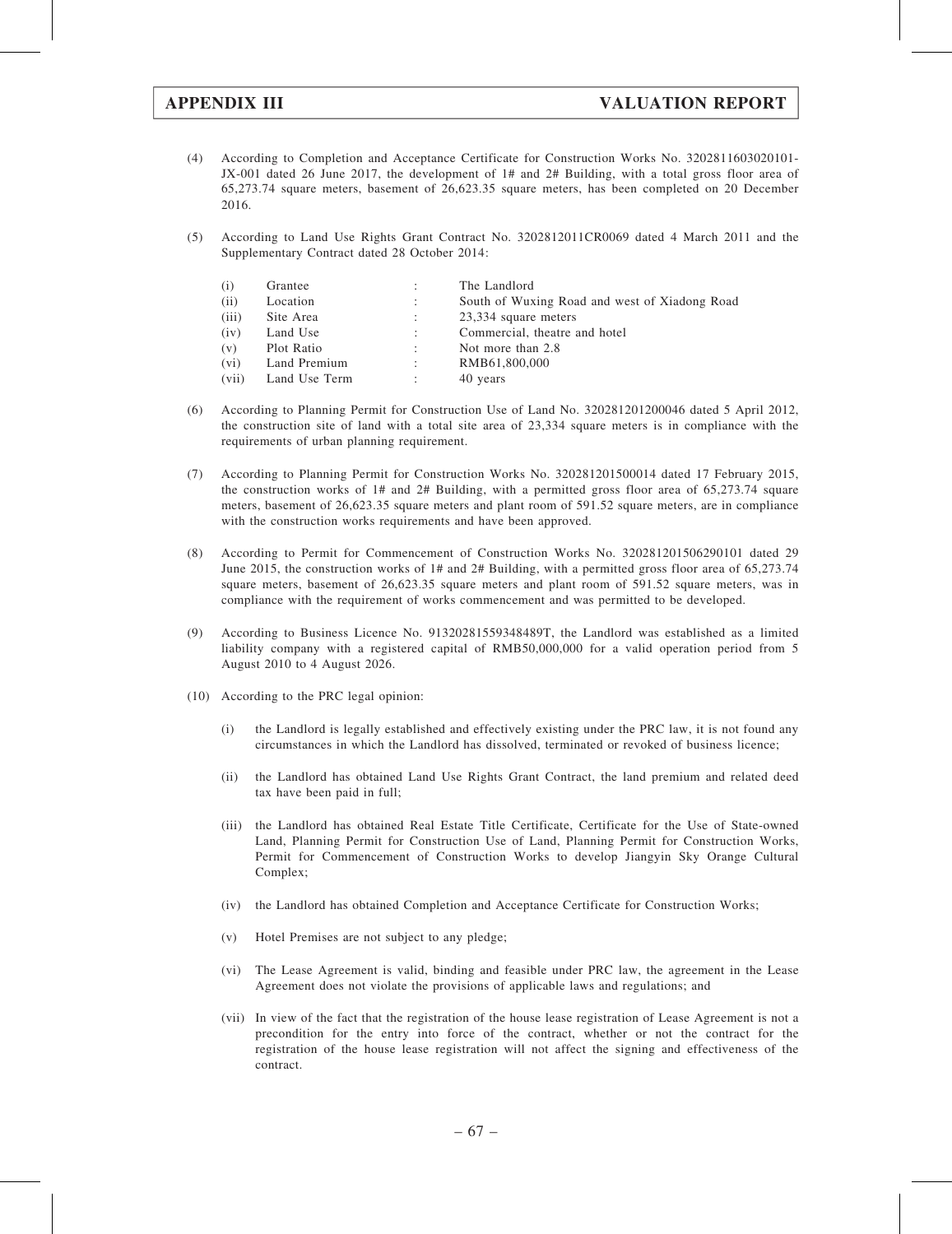(11) The status of the title and grant of major approvals and licence in accordance with the information provided by the Company and the opinion of the PRC legal adviser:

| Certificate for the Use of State-owned Land                   | Yes |
|---------------------------------------------------------------|-----|
| Land Use Rights Grant Contract and the Supplementary Contract | Yes |
| Real Estate Title Certificate                                 | Yes |
| Planning Permit for Construction Use of Land                  | Yes |
| Planning Permit for Construction Works                        | Yes |
| Permit for Commencement of Construction Works                 | Yes |
| <b>Business Licence</b>                                       | Yes |
| Completion and Acceptance Certificate for Construction Works  | Yes |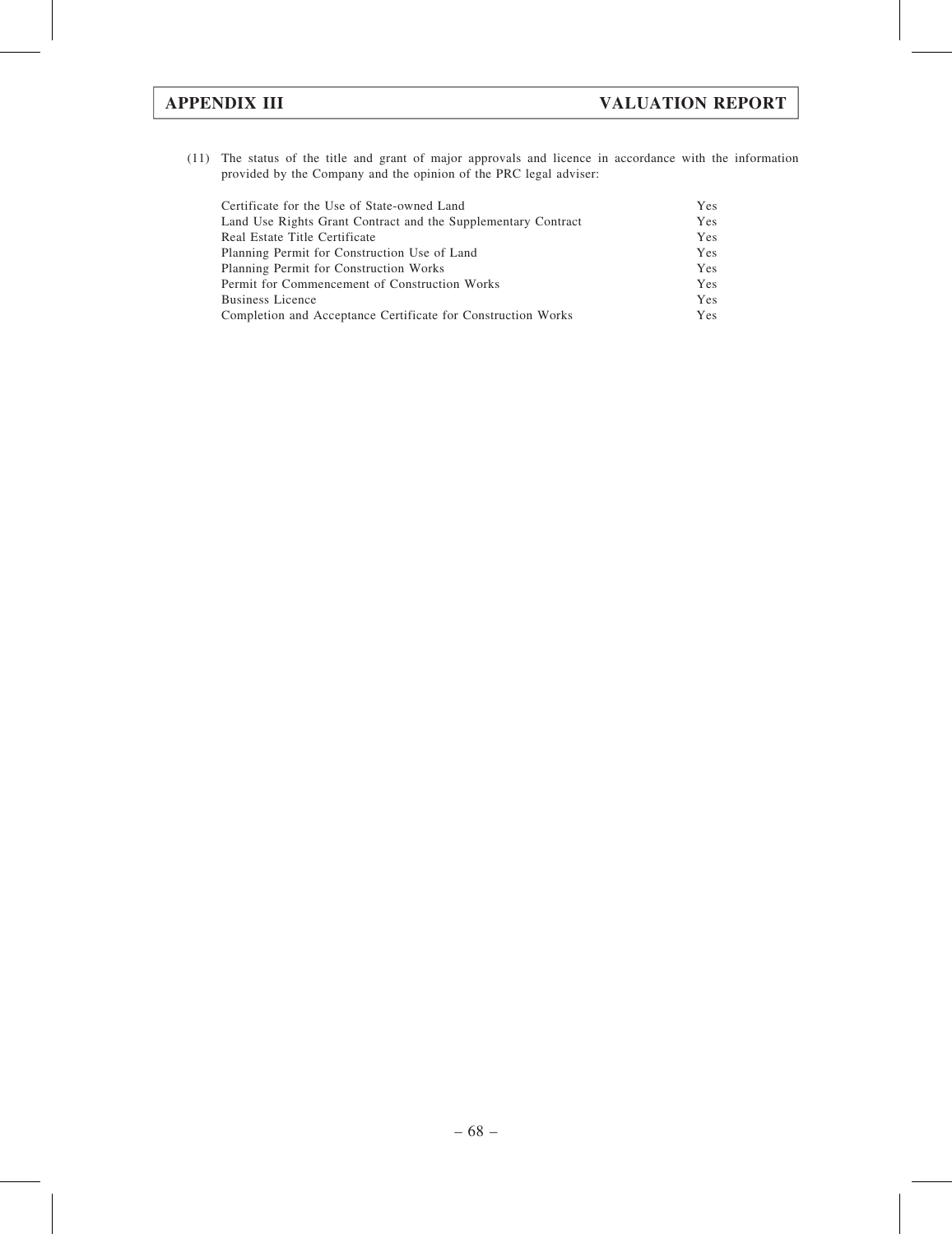#### RESPONSIBILITY STATEMENT

This circular, for which the Directors collectively and individually accept full responsibility, includes particulars given in compliance with the Listing Rules for the purpose of giving information with regard to the Company. The Directors, having made all reasonable enquiries, confirm that to the best of their knowledge and belief the information contained in this circular is accurate and complete in all material respects and not misleading or deceptive, and there are no other matters the omission of which would make any statement herein or this circular misleading.

#### DISCLOSURE OF INTERESTS IN SECURITIES

#### Interests and short positions of Directors and chief executive in shares and Debentures

As at the Latest Practicable Date, the interests and short positions of the Directors and the chief executive of the Company in the Shares, underlying Shares or debentures of the Company or any of its associated corporations (within the meaning of Part XV of the SFO) which were required (i) to be notified to the Company and the Stock Exchange pursuant to Divisions 7 and 8 of Part XV of the SFO (including interests and short positions which they were taken or deemed to have under such provisions of the SFO); or (ii) pursuant to section 352 of the SFO, to be entered in the register referred to therein; or (iii) to be notified to the Company and the Stock Exchange pursuant to the Model Code for Securities Transactions by Directors of Listed Companies contained in the Listing Rules, were as follows:

| Name of<br>Director/chief<br>executive | Capacity                                                             | <b>Number of Shares</b><br>held | Number of<br>underlying | Total number of<br><b>Shares</b> and<br><b>Shares</b> underlying Shares | Approximate<br>percentage of<br><b>Shares</b> and<br>underlying<br>Shares in the<br>issued share<br>capital of the<br>Company as at<br>the Latest<br>Practicable<br>$Date^{(1)}$ |
|----------------------------------------|----------------------------------------------------------------------|---------------------------------|-------------------------|-------------------------------------------------------------------------|----------------------------------------------------------------------------------------------------------------------------------------------------------------------------------|
| Wu Kebo                                | Interest of<br>controlled<br>corporation <sup><math>(2)</math></sup> | $1,723,894,068$ (L)             |                         | 1,723,894,068 (L)                                                       | 61.57%                                                                                                                                                                           |
|                                        | Beneficial owner $^{(2)}$                                            | 271,824,429 (L)                 |                         | 271,824,429 (L)                                                         | 9.71%                                                                                                                                                                            |
| Li Pei Sen                             |                                                                      |                                 |                         |                                                                         |                                                                                                                                                                                  |
|                                        | Beneficial owner                                                     | $200,000$ (L)                   |                         | $200,000$ (L)                                                           | 0.01%                                                                                                                                                                            |
| Wu Keyan                               | Beneficial owner                                                     | $2,500,000$ (L)                 |                         | $2,500,000$ (L)                                                         | $0.09\%$                                                                                                                                                                         |
| Leung Man Kit                          | Beneficial owner                                                     | $370,000$ (L)                   |                         | $370,000$ (L)                                                           | 0.01%                                                                                                                                                                            |

 $(L)$  — Long position in the Shares

Notes:

(1) Calculated based on the total number of issued Shares of 2,799,669,050 as at the Latest Practicable Date.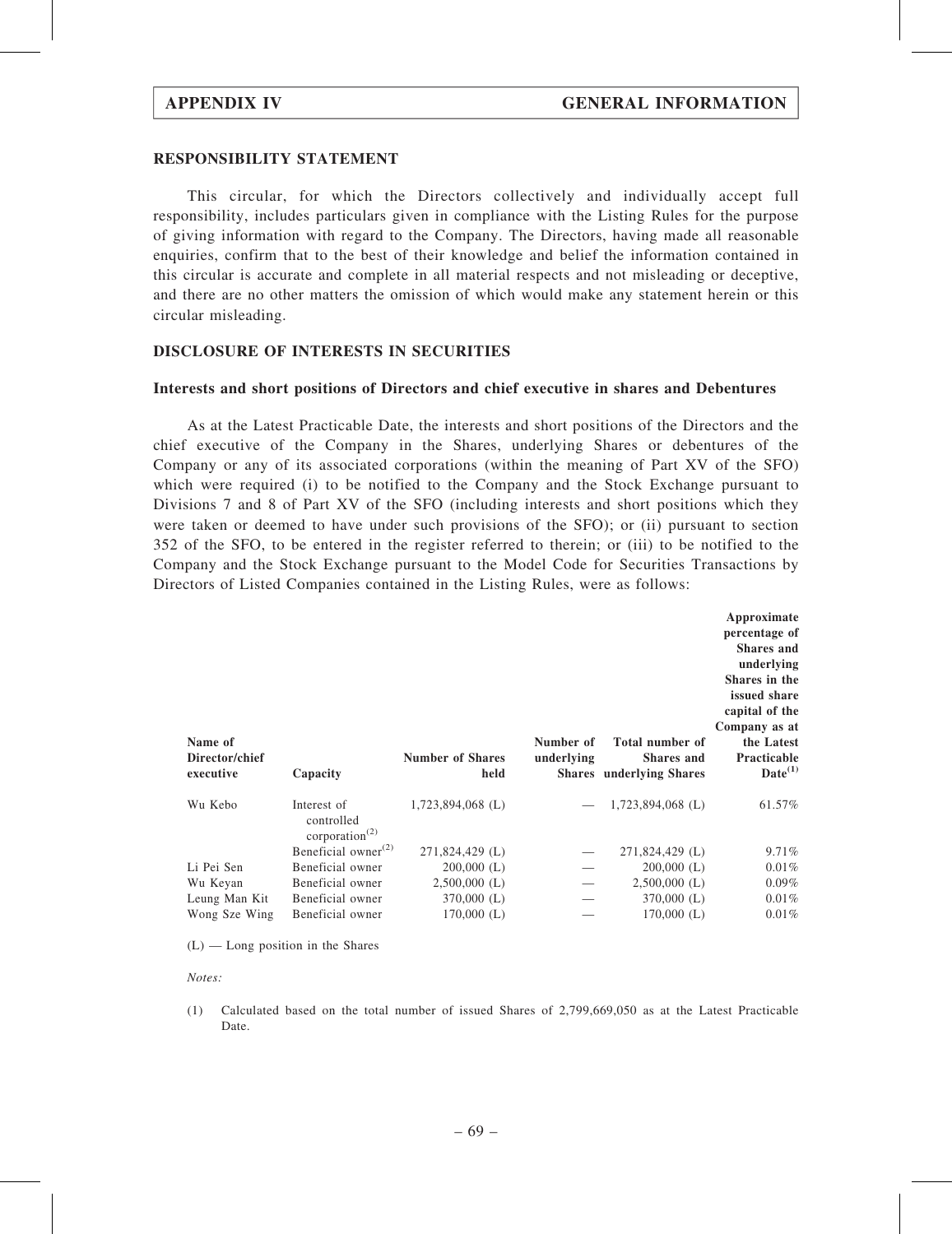(2) By virtue of the SFO, as at the Latest Practicable Date, Mr. Wu was deemed to be interested in a total of 1,995,718,497 Shares, of which (i) 439,791,463 Shares were held by Skyera International Limited (a company wholly-owned by Mr. Wu); (ii) 408,715,990 Shares were held by Mainway Enterprises Limited (a company wholly-owned by Mr. Wu); (iii) 129,666,667 Shares were held by Noble Biz International Limited (a company wholly owned by Mr. Wu); (iv) 565,719,948 Shares held by Orange Sky Entertainment Group (International) Holding Company Limited (a company 80% owned by Mr. Wu) and (v) 180,000,000 Shares were held by Cyber International Limited (a company owned by an associate of Mr. Wu). In addition, Mr. Wu is interested in 271,824,429 Shares as at the Latest Practicable Date which were beneficially held by him in his own name.

Save as disclosed above, as at the Latest Practicable Date, none of the Directors nor the chief executive of the Company had or was deemed to have any interests and short positions in the Shares, underlying Shares or debentures of the Company or any of its associated corporations (within the meaning of Part XV of the SFO) which were required (i) to be notified to the Company and the Stock Exchange pursuant to Divisions 7 and 8 of Part XV of the SFO (including interests and short positions which they were taken or deemed to have under such provisions of the SFO); or (ii) pursuant to section 352 of the SFO, to be entered in the register referred to therein; or (iii) to be notified to the Company and the Stock Exchange pursuant to the Model Code for Securities Transactions by Directors of Listed Companies contained in the Listing Rules

### Notifiable interests and short positions of substantial shareholders and other persons in Shares

As at the Latest Practicable Date, so far as was known to the Directors and chief executive of the Company in accordance with disclosure by the substantial shareholders under Part XV of the SFO, the following substantial shareholders of the Company within the meaning of the Listing Rules and other persons (in each case other than the Directors and chief executive of the Company) had an interest or a short position in Shares or underlying Shares which would fall to be disclosed to the Company under the provisions of Divisions 2 and 3 of Part XV of the SFO:

| Name of<br><b>Shareholders</b>                   | Capacity                                                             | <b>Number of Shares</b><br>held | Number of<br>underlying | Total number of<br><b>Shares</b> and<br><b>Shares</b> underlying Shares | Approximate<br>percentage of<br><b>Shares</b> and<br>underlying<br>Shares in the<br>issued share<br>capital of the<br>Company as at<br>the Latest<br>Practicable<br>$Date^{(1)}$ |
|--------------------------------------------------|----------------------------------------------------------------------|---------------------------------|-------------------------|-------------------------------------------------------------------------|----------------------------------------------------------------------------------------------------------------------------------------------------------------------------------|
| Wu Kebo                                          | Interest of<br>controlled<br>corporation <sup><math>(2)</math></sup> | $1,723,894,068$ (L)             |                         | $1,723,894,068$ (L)                                                     | 61.57%                                                                                                                                                                           |
|                                                  | Beneficial owner $^{(2)}$                                            | 271,824,429 (L)                 |                         | 271,824,429 (L)                                                         | 9.71%                                                                                                                                                                            |
| Skyera<br>International<br>Limited<br>("Skyera") | Beneficial owner $^{(3)}$                                            | 439,791,463 (L)                 |                         | 439,791,463 (L)                                                         | 15.71%                                                                                                                                                                           |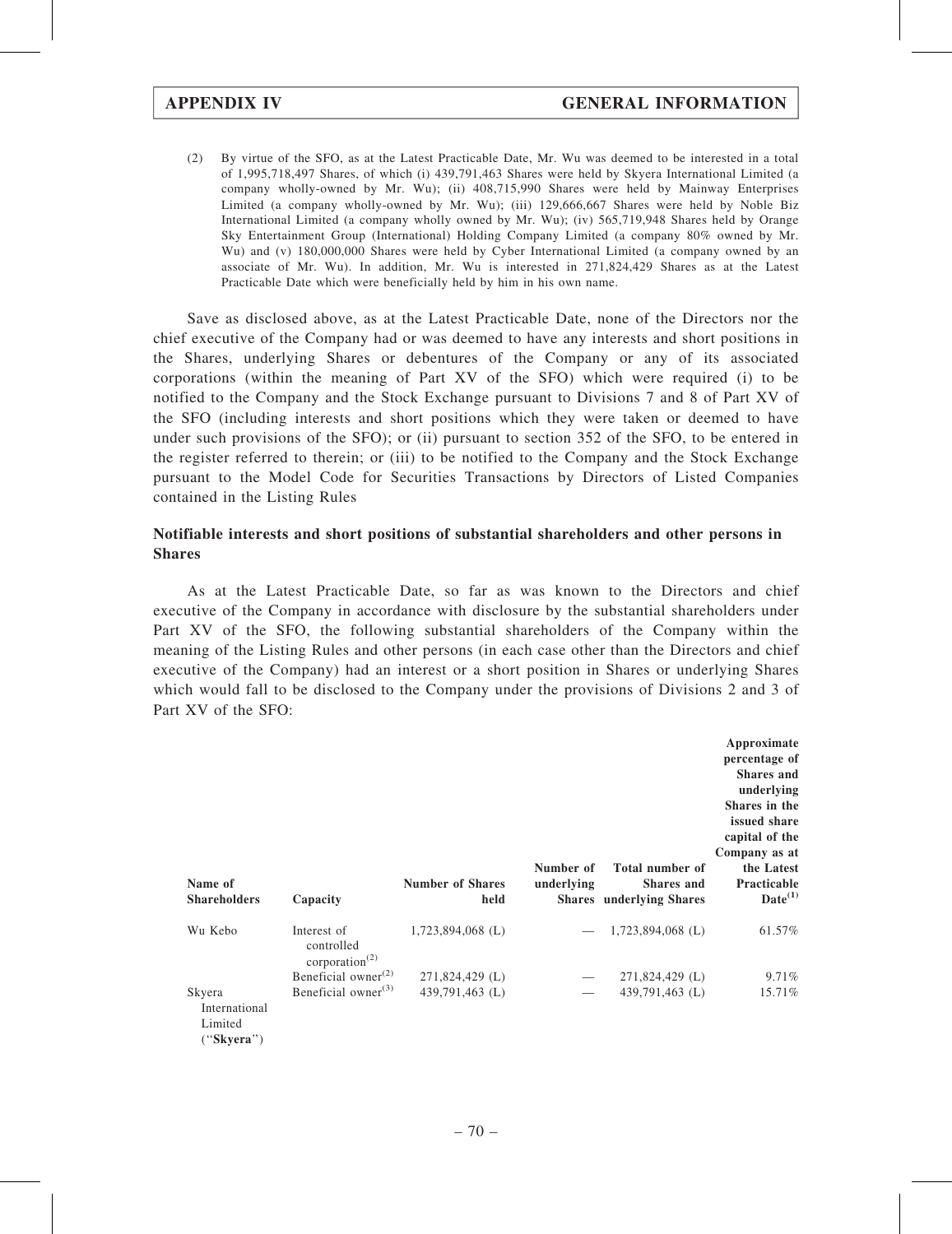| Name of<br><b>Shareholders</b>                                                                       | Capacity                                     | <b>Number of Shares</b><br>held | Number of<br>underlying | <b>Total number of</b><br><b>Shares</b> and<br><b>Shares</b> underlying Shares | Approximate<br>percentage of<br><b>Shares</b> and<br>underlying<br>Shares in the<br>issued share<br>capital of the<br>Company as at<br>the Latest<br>Practicable<br>$Date^{(1)}$ |
|------------------------------------------------------------------------------------------------------|----------------------------------------------|---------------------------------|-------------------------|--------------------------------------------------------------------------------|----------------------------------------------------------------------------------------------------------------------------------------------------------------------------------|
| Mainway<br>Enterprises<br>Limited<br>("Mainway")                                                     | Beneficial owner $(4)$                       | 408,715,990 (L)                 |                         | 408,715,990 (L)                                                                | 14.60%                                                                                                                                                                           |
| Noble Biz<br>International<br>Limited<br>("Noble Biz")                                               | Beneficial owner <sup><math>(5)</math></sup> | 129,666,667 (L)                 |                         | $129,666,667$ (L)                                                              | $4.63\%$                                                                                                                                                                         |
| Orange Sky<br>Entertainment<br>Group<br>(International)<br>Holding<br>Company<br>Limited<br>("OSEG") | Beneficial owner <sup>(6)</sup>              | 565,719,948 (L)                 |                         | 565,719,948 (L)                                                                | 20.21%                                                                                                                                                                           |
| Cyber<br>International<br>Limited<br>("Cyber")                                                       | Beneficial owner <sup><math>(7)</math></sup> | $180,000,000$ (L)               |                         | $180,000,000$ (L)                                                              | $6.43\%$                                                                                                                                                                         |

 $(L)$  — Long position in the Shares

Notes:

- (1) Calculated based on the total number of issued Shares of 2,799,669,050 as at the Latest Practicable Date.
- (2) By virtue of the SFO, as at the Latest Practicable Date, Mr. Wu was deemed to be interested in a total of 1,723,894,068 Shares, of which (i) 439,791,463 Shares were held by Skyera International Limited (a company wholly-owned by Mr. Wu); (ii) 408,715,990 Shares were held by Mainway Enterprises Limited (a company wholly-owned by Mr. Wu); (iii) 129,666,667 Shares were held by Noble Biz International Limited (a company wholly owned by Mr. Wu); (iv) 565,719,948 Shares held by Orange Sky Entertainment Group (International) Holding Company Limited (a company 80% owned by Mr. Wu) and (v) 180,000,000 Shares were held by Cyber International Limited (a company owned by an associate of Mr. Wu). In addition, Mr. Wu is interested in 271,824,429 Shares as at the Latest Practicable Date which were beneficially held by him in his own name.
- (3) Skyera is a company wholly owned by Mr. Wu, who is also a director of Skyera.
- (4) Mainway is a company wholly owned by Mr. Wu, who is also a director of Mainway.
- (5) Noble Biz is a company wholly owned by Mr. Wu, who is also a director of Noble Biz.
- (6) OSEG (a company 80% owned by Mr. Wu) was interested in 565,719,948 Shares. Mr. Wu is a director of OSEG and Mr. Li Pei Sen is the associate Chairman of OSEG.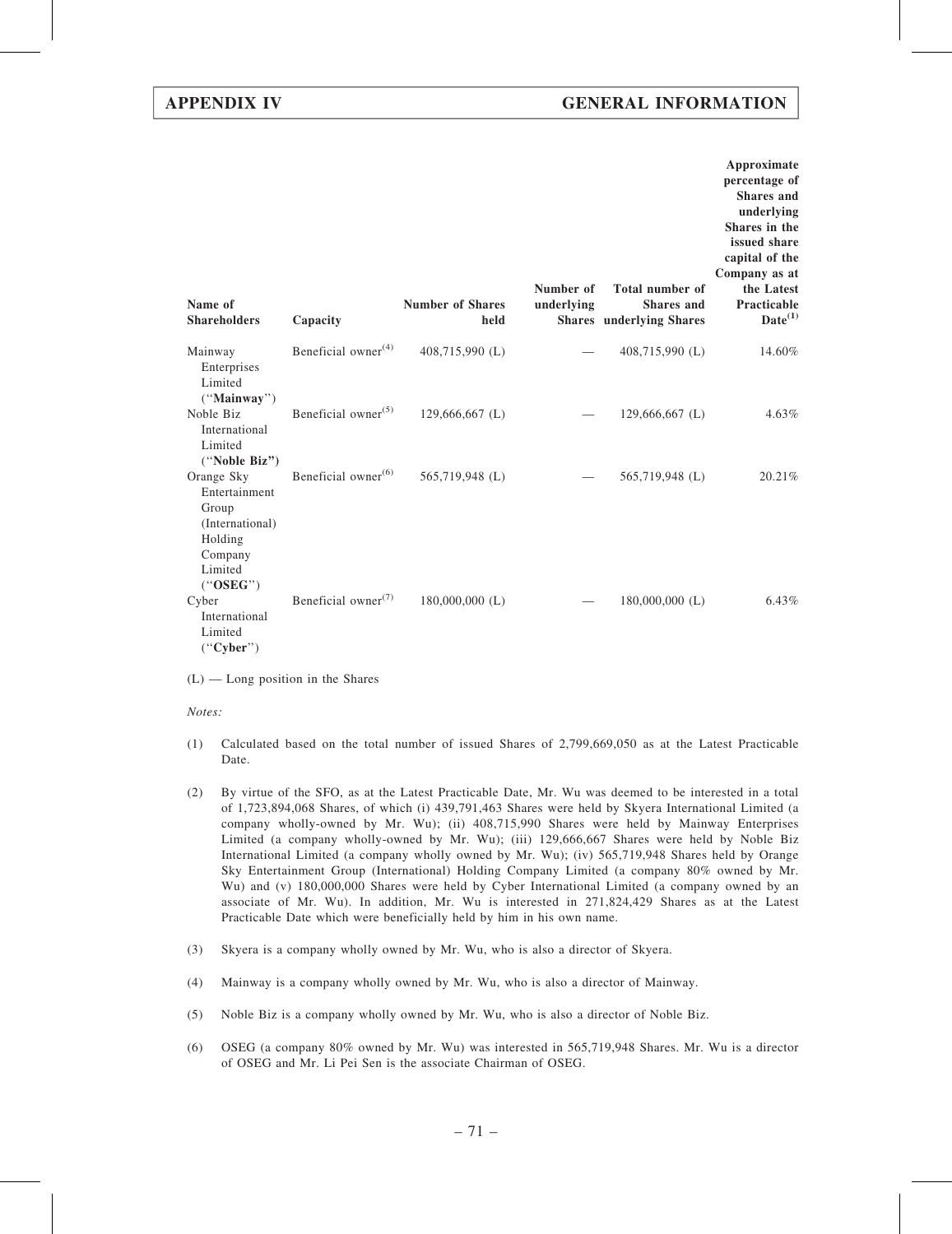(7) Cyber is a company owned by an associate of Mr. Wu.

Save as disclosed above, as at the Latest Practicable Date, the Directors and chief executive of the Company were not aware of any substantial shareholder of the Company within the meaning of the Listing Rules or other person (in each case other than a Director or chief executive of the Company) who had, as at the Latest Practicable Date, an interest or a short position in Shares or underlying Shares which was required to be notified to the Company pursuant to Divisions 2 and 3 of Part XV of the SFO.

#### Directors' interests in contracts and assets

As at the Latest Practicable Date,

- (i) none of the Directors had any direct or indirect interest in any assets which have been, since the date to which the latest published audited accounts of the Group were made up, acquired or disposed of by, or leased to the Company or any of its subsidiaries, or are proposed to be acquired or disposed of by, or leased to, the Company or any of its subsidiaries; and
- (ii) none of the Directors is materially interested in any contract or arrangement entered into by the Company or any of its subsidiaries which contract or arrangement is subsisting at the date of this circular and which is significant in relation to the business of the Group.

#### DIRECTORS' SERVICE CONTRACTS

As at the Latest Practicable Date, none of the Directors has any service contract with any member of the Group which will not expire or be terminable by the Group within one year without payment of compensation (other than statutory compensation).

#### COMPETING INTERESTS

As at the Latest Practicable Date, none of the Directors and their respective associates was interested in any business apart from the business of the Group, which competes or is likely to compete, either directly or indirectly, with the business of the Group.

#### MATERIAL CONTRACTS

The following contracts, not being contracts entered into in the ordinary course of business, have been entered into by members of the Group within two years preceding the Latest Practicable Date, and are or may be material:

- (a) the share sale and purchase agreement dated 29 September 2017 entered into by Golden Screen Limited, Village Cinemas Australia Pty Ltd (''Village Cinemas''), the Company and Village Roadshow Limited in relation to the acquisition of 50% equity interest in Dartina Development Limited held by Village Cinemas;
- (b) the Sale and Purchase Agreement;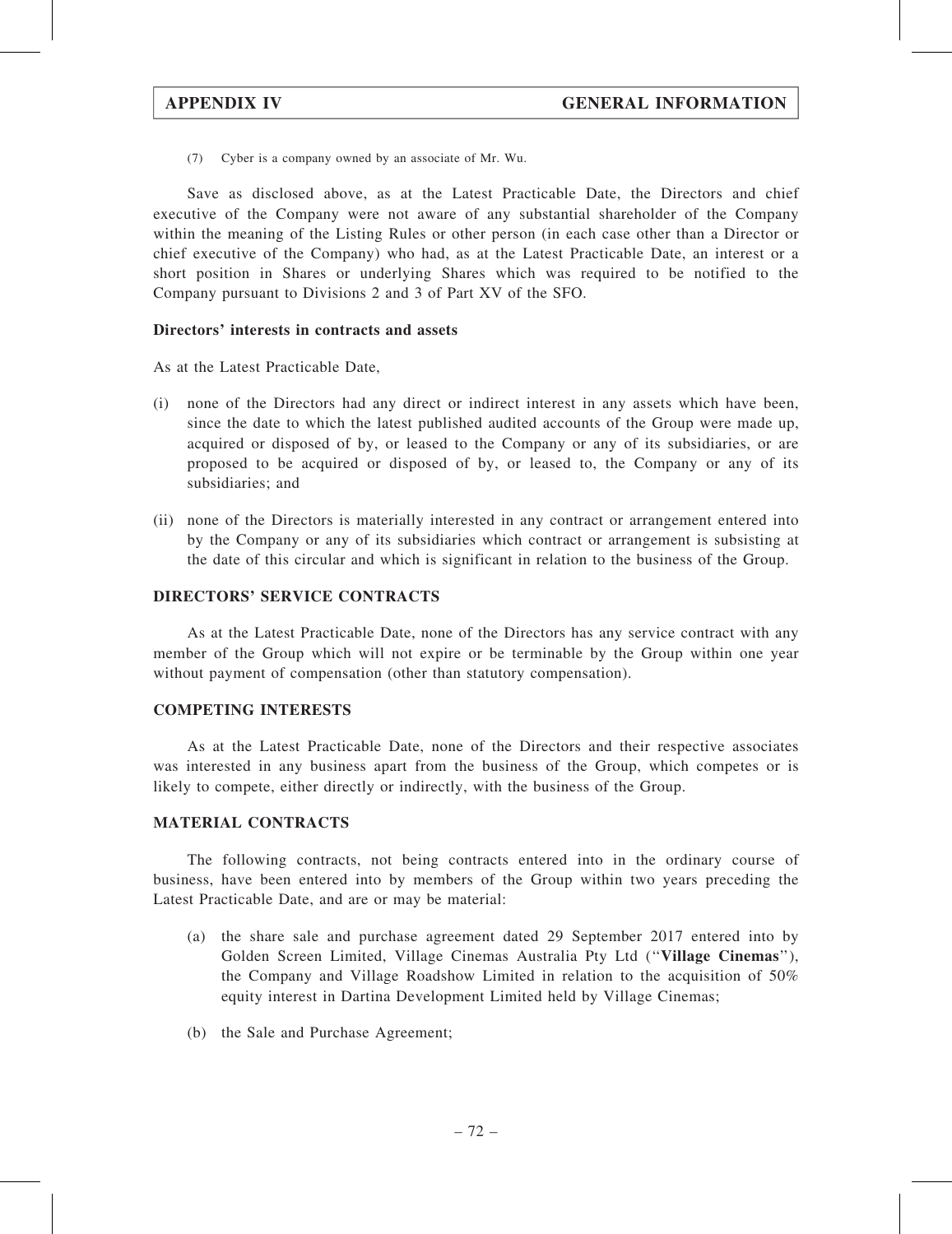- (c) the personal guarantee granted by Mr. Wu to the Purchaser dated 29 August 2018 to guarantee the due performance of the Landlord of its obligations under the Sale and Purchase Agreement; and
- (d) the termination notice dated on 8 March 2019 issued by the Purchaser to the Landlord to terminate the Sale and Purchase Agreement.

### LITIGATION

On 27 May 2014, the Company announced that there has been a shareholders' dispute in Vie Show Cinemas Company Limited (''Vie Show''), a Taiwan incorporated company which is 35.71% owned by Golden Sky Entertainment Limited, a wholly-owned subsidiary of the Company ("GSE"), and one of the principal businesses of which is operating and managing cinemas in Taiwan, whereby GSE and two other shareholders of Vie Show (the ''Vie Show Shareholders'') served a written notice on Bau Tzuoh Investment Co., Ltd. (寶座投資股份有 限公司), Taijian Investment Holdings Co., Ltd.\* (泰建投資股份有限公司) and Tailuen Investment Holdings Co., Ltd.\* (泰聯投資股份有限公司) (collectively, ''Bau Tzuoh Companies'') to, among other things, terminate the shareholders' agreement with the Bau Tzuoh Companies with effect on 23 May 2014 according to the laws of Taiwan and requesting for a forced sale of all of the issued shares of Vie Show held by Bau Tzuoh Companies to Vie Show Shareholders.

On 21 July 2014 and 20 January 2016, the Company further issued announcements (the "Vie Show Announcements") that, among other things, (i) the Vie Show Shareholders had filed a lawsuit against the Bau Tzuoh Companies with the Taipei District Court of Taiwan (the "Court") (the "Claim") on 15 July 2014, (ii) on 15 January 2016, the Court issued judgment and dismissed the Claim, and (iii) in November 2014, the Bau Tzuoh Companies filed a separate law suit against the Vie Show Shareholders with the Court, seeking the Court's judgment for a transfer of the entire issued shares held by the Vie Show Shareholders to the Bau Tzuoh Companies (the ''Bau Tzuoh Companies Claim'').

On 30 December 2016, the Court issued judgment and dismissed the Bau Tzuoh Companies Claim. Both the Vie Show Shareholders and the Bau Tzuoh Companies had filed respective appeals against the Court's judgments to the Taiwan High Court. On 19 and 25 October 2017, the Taiwan High Court issued judgements and dismissed both appeals respectively. Both the Vie Show Shareholders and the Bau Tzouh Companies filed appeals against the Taiwan High Court judgement to the Supreme Court of Taiwan on 15 and 30 November 2017, respectively. On 21 January 2019, the Supreme Court of Taiwan issued judgment to vacate the judgement for the Bau Tzuoh Companies Claim made by the Taiwan High Court, and remitted the case to the Taiwan High Court. The case is now heard by the Taiwan High Court. On 27 June 2019, the Supreme Court of Taiwan dismissed the appeal filed by the Vie Show Shareholders regarding the judgement for the Claim made by the Taiwan High Court. The Vie Show Shareholders filed a motion for a retrial for the judgement made by the Supreme Court of Taiwan on 5 August 2019, and lodged an appeal for a retrial in respect of the certain judgement for the Claim made by the Taiwan High Court on 12 August 2019. As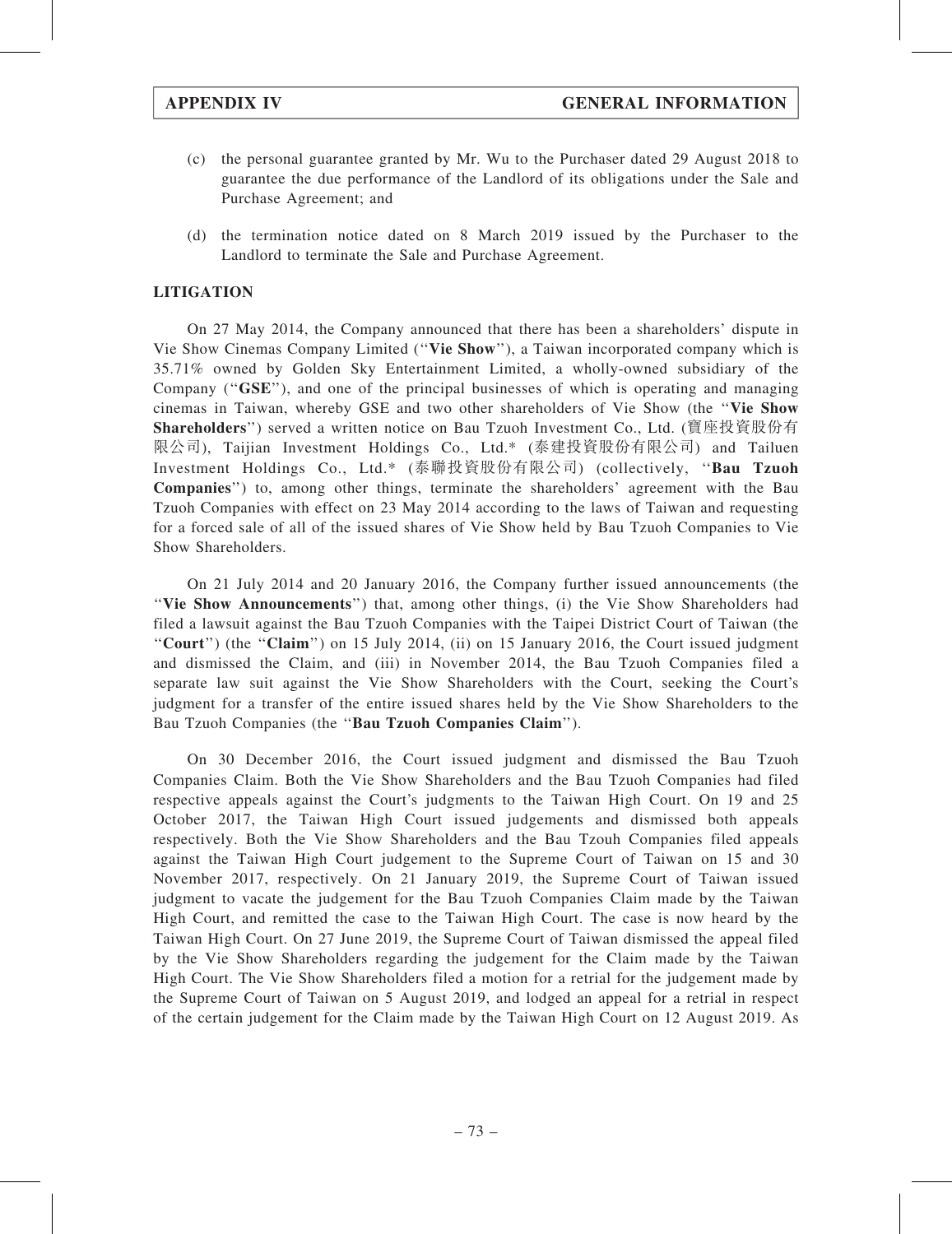disclosed in the Vie Show Announcements, the Company intends to actively defend the Bau Tzuoh Companies Claim or any other claims that may be brought by the Bau Tzuoh Companies.

On 4 September 2018, the Company announced that Giant Harvest Limited (''Giant Harvest''), the indirect wholly-owned subsidiary of the Company, has commenced legal proceedings against True Vision Limited (''True Vision'') and Nan Hai Corporation Limited (''Nan Hai'') claiming a sum of US\$37,383,975 (the ''Third Guarantee Amount''), being the the balance of the total consideration under the sale and purchase agreement dated 25 January 2017 entered into between Giant Harvest, the Company, True Vision and Nan Hai in respect of the disposal of the entire issued share capital of City Entertainment Corporation Limited (''City Entertainment'') by Giant Harvest to True Vision (the ''CE Sale and Purchase Agreement''), and seeking other remedies, including interest and costs.

Pursuant to the CE Sale and Purchase agreement, on the next business day following six months from the closing date, the Third Guarantee Amount shall be transferred from an escrow account designated by Giant Harvest and True Vision which was operated by an escrow agent (the ''Joint Account''), to the offshore bank account designated by the Vendor (''Offshore Bank Account''). As True Vision did not execute the joint written instructions to the escrow agent of the Joint Bank Account (the ''Joint Instruction'') for the purpose of instructing to transfer the Third Guarantee Amount to the Offshore Bank Account, the escrow agent was unable to pay the Third Guarantee Amount to Giant Harvest. Despite repeated demands made by Giant Harvest, True Vision failed to execute the Joint Instruction to enable the escrow agent to pay the Third Guarantee Amount to Giant Harvest. Giant Harvest subsequently demanded Nan Hai, the guarantor of True Vision, to perform the obligations of True Vision by paying the Third Guarantee Amount to Giant Harvest, but Nan Hai has failed to perform such payment obligation.

Save for the above matter, as at the Latest Practicable Date, neither the Company nor any member of the Group was engaged in any litigation or arbitration of material importance and there was no litigation or claim of material importance known to the Directors to be pending or threatened by or against the Company or any member of the Group.

#### EXPERTS AND CONSENTS

The qualifications of the experts or professional advisers who have given opinion or advice contained in this circular are as follows:

| <b>Name</b>                 | <b>Qualification</b>                                                                                                                                   |
|-----------------------------|--------------------------------------------------------------------------------------------------------------------------------------------------------|
| Cushman & Wakefield Limited | Property valuer                                                                                                                                        |
| <b>KPMG</b>                 | Certified Public Accountants                                                                                                                           |
| Somerley                    | A corporation licensed to carry out Type 1 (dealing in<br>securities) and Type 6 (advising on corporate finance)<br>regulated activities under the SFO |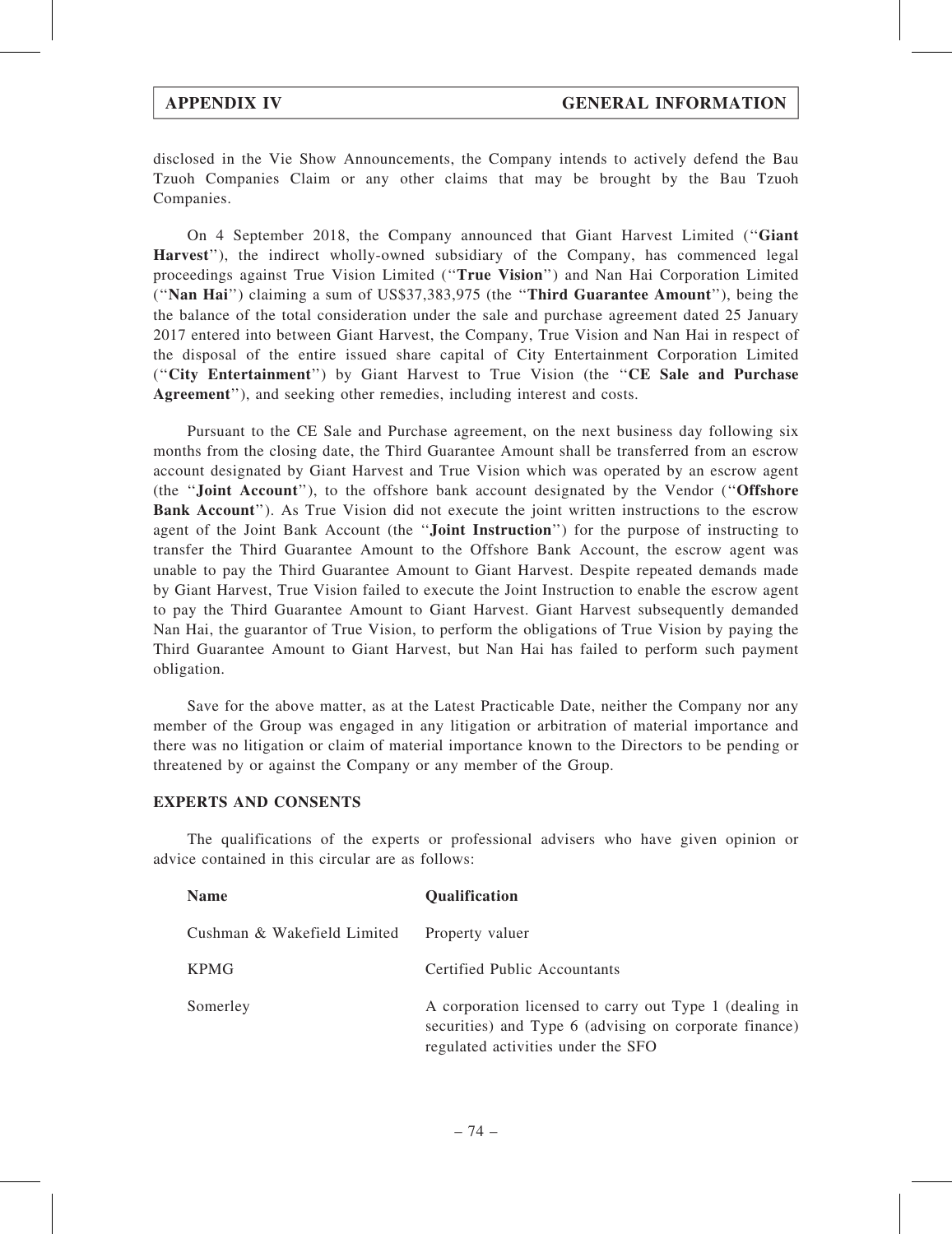As at the Latest Practicable Date, each of Somerley, KPMG and C&W has given and has not withdrawn its written consent to the issue of this circular with the inclusion of its letter and references to its name in the form and context in which they respectively appear. As at the Latest Practicable Date, each of Somerley, KPMG and C&W did not have any shareholding in any member of the Group or any right (whether legally enforceable or not) to subscribe for or to nominate persons to subscribe securities in any member of the Group. As at the Latest Practicable Date, each of Somerley, KPMG and C&W was not interested, directly or indirectly, in any assets which have been or are proposed to be acquired or disposed of by or leased to any member of the Group since 31 December 2018, the date to which the latest audited financial statements of the Company were made up.

### MISCELLANEOUS

- (a) The registered office of the Company is at Clarendon House, 2 Church Street, Hamilton, HM 11, Bermuda.
- (b) The Hong Kong branch share registrar and transfer office of the Company is Tricor Tengis Limited, at Level 54, Hopewell Centre, 183 Queen's Road East, Hong Kong.
- (c) The company secretary of the Company is Ms. Cheung Hei Ming, an associate member of The Hong Kong Institute of Chartered Secretaries and The Institute of Chartered Secretaries and Administrators respectively.
- (d) The English text of this circular shall prevail over the Chinese text in the case of any inconsistency.

#### DOCUMENTS AVAILABLE FOR INSPECTION

Copies of the following documents will be made available for inspection during normal business hours from 9:30 a.m. to 6:00 p.m. on any weekday except public holidays in Hong Kong, at the principal place of business of the Company in Hong Kong at 24/F, Capital Centre, 151 Gloucester Road, Wan Chai, Hong Kong for 14 days from the date of this circular:

- (a) the Bye-Laws of the Company;
- (b) the annual reports of the Company for the three financial years ended 31 December 2016, 2017 and 2018;
- (c) the report from KPMG on the unaudited pro forma financial information of the Group, the text of which is set out in Appendix II to this circular;
- (d) the property valuation report on the Premises, the text of which is set out in Appendix III to this circular;
- (e) the consent letter referred to in the paragraph headed ''Expert and Consent'' in this Appendix;
- (f) each of the material contracts referred to in the paragraph headed ''Material Contracts'' in this Appendix;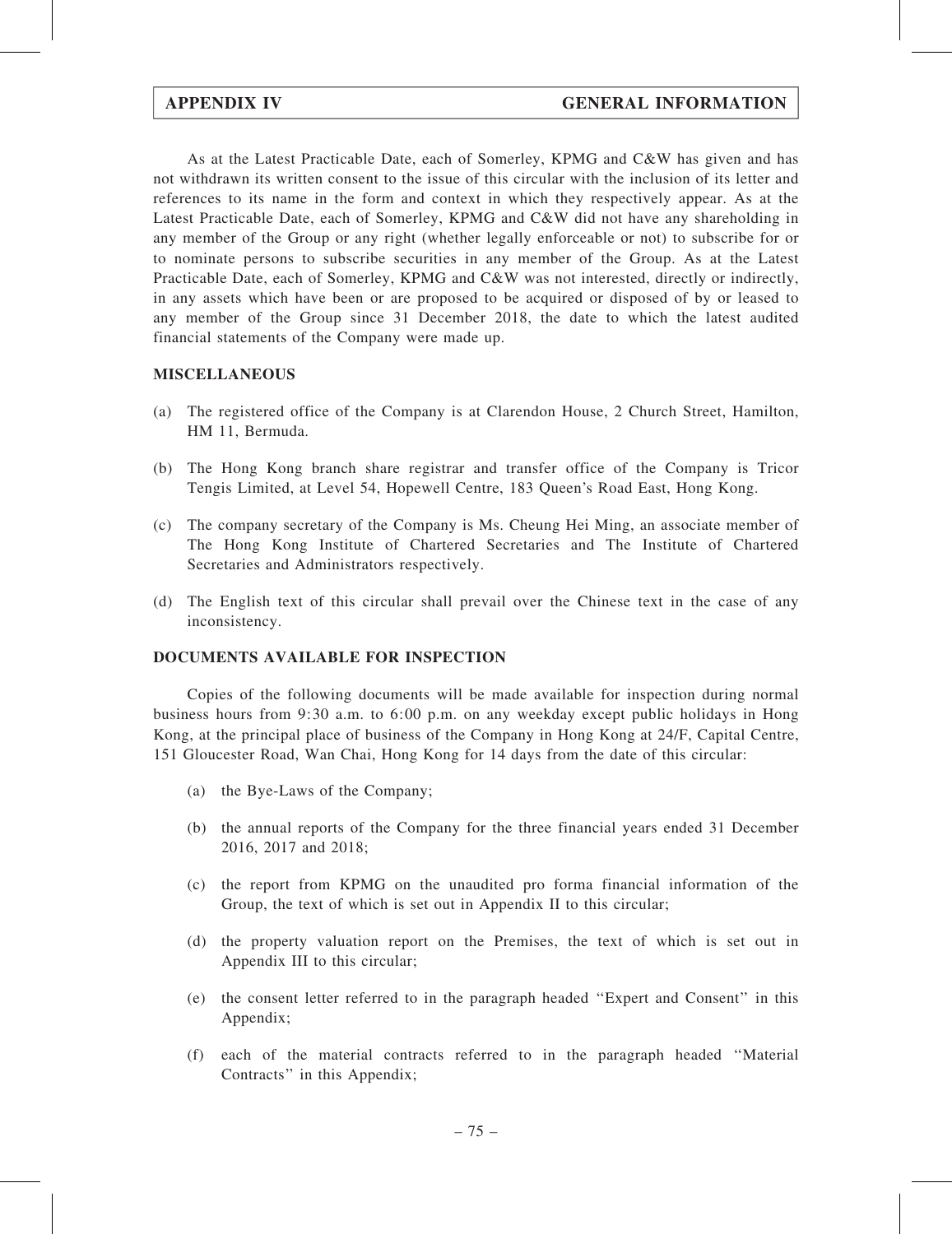- (g) the Lease Agreements; and
- (h) this circular.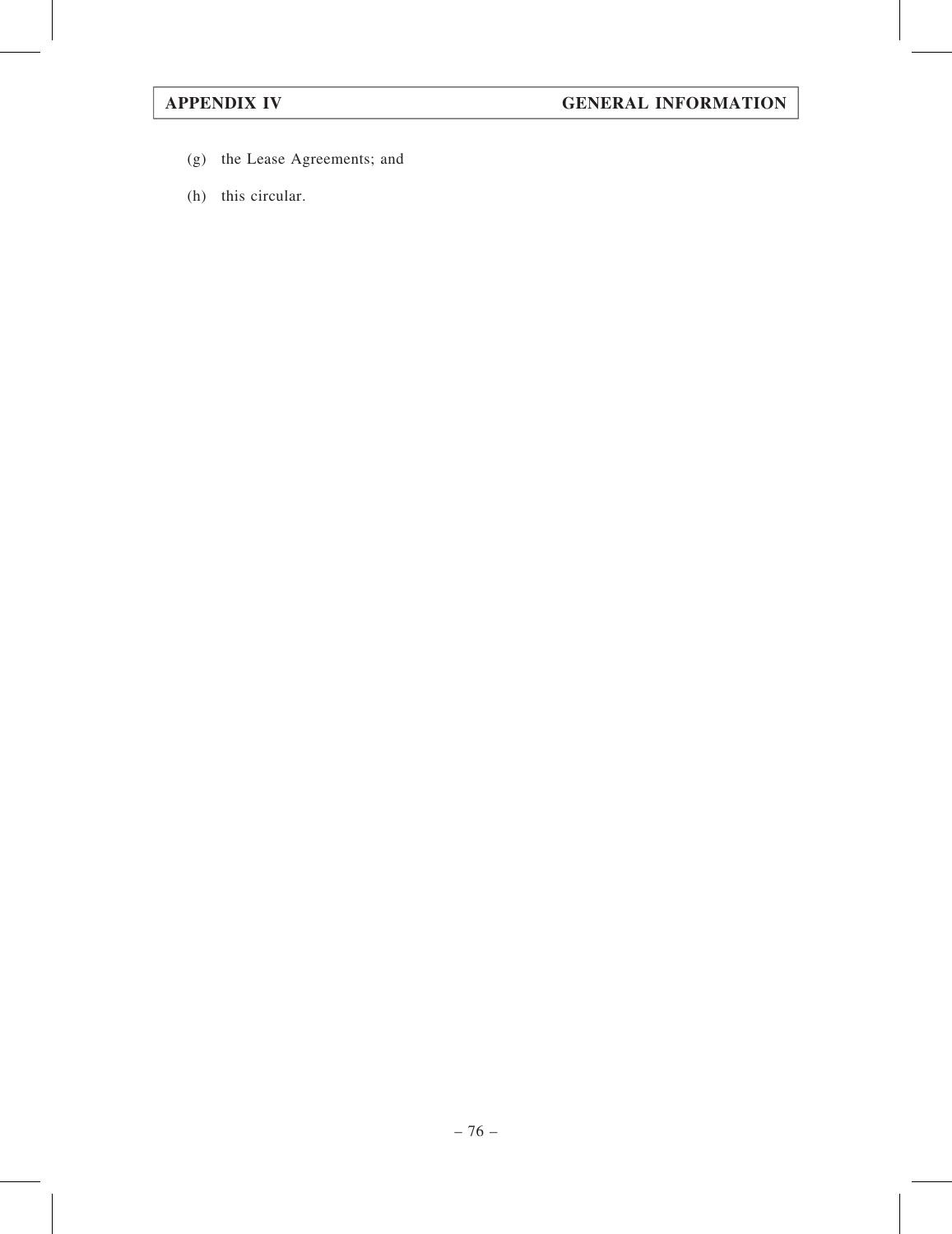



**Golden Harvest** 

# ORANGE SKY GOLDEN HARVEST ENTERTAINMENT (HOLDINGS) LIMITED

橙 天 嘉 禾 娛 樂( 集 團 )有 限 公 司\* (Incorporated in Bermuda with limited liability)

(Stock Code: 1132)

**NOTICE IS HEREBY GIVEN** that a special general meeting (the "SGM") of Orange Sky Golden Harvest Entertainment (Holdings) Limited (the ''Company'') will be held at 11 a.m., on Thursday, 5 September 2019 at 24th Floor, Capital Centre, 151 Gloucester Road, Wan Chai, Hong Kong for the purpose of considering and, if thought fit, passing the following resolutions which will be proposed with or without amendment as ordinary resolutions of the Company:

# ORDINARY RESOLUTIONS

## 1. ''THAT:

- (i) the lease agreement dated 28 June 2019 entered into by Jiangyin Orange Sky Golden Harvest Liuliu Enterprise Management Co., Ltd\* (江陰橙天嘉禾六六企 業管理有限公司) (the "Tenant") and Jiangyin Orange Land Cinema Development Management Co., Ltd.\* (江陰橙地影院開發管理有限公司 (the ''Landlord'') in relation to the lease of the cinema premises located at floors 5, 6 and 7 of the building units 597 and 599, Wuxing Road, Xiagang Street, Jiangyin, PRC (中國江陰市夏港街道五星路) (the ''Cinema Lease Agreement") and the transactions contemplated thereunder be and are hereby approved, confirmed and ratified; and
- (ii) any one director of the Company be and is hereby authorised for and on behalf of the Company to do all such further acts and things and execute all such further documents and take all steps which in his/her opinion may be necessary, desirable or expedient to implement and/or give effect to the Cinema Lease Agreement and the transactions contemplated thereunder, and to approve any changes and amendments thereto as he/she may consider to be necessary, desirable or expedient.''

# 2. ''THAT:

(i) the lease agreement dated 28 June 2019 entered into by the Tenant and the Landlord in relation to the lease of the hotel premises located at Orange Sky Land Square One, Jiangyin, PRC\*, (中國江陰市橙天地廣場1號) (the ''Hotel Lease Agreement'') and the transactions contemplated thereunder be and are hereby approved, confirmed and ratified; and

<sup>\*</sup> For identification purposes only